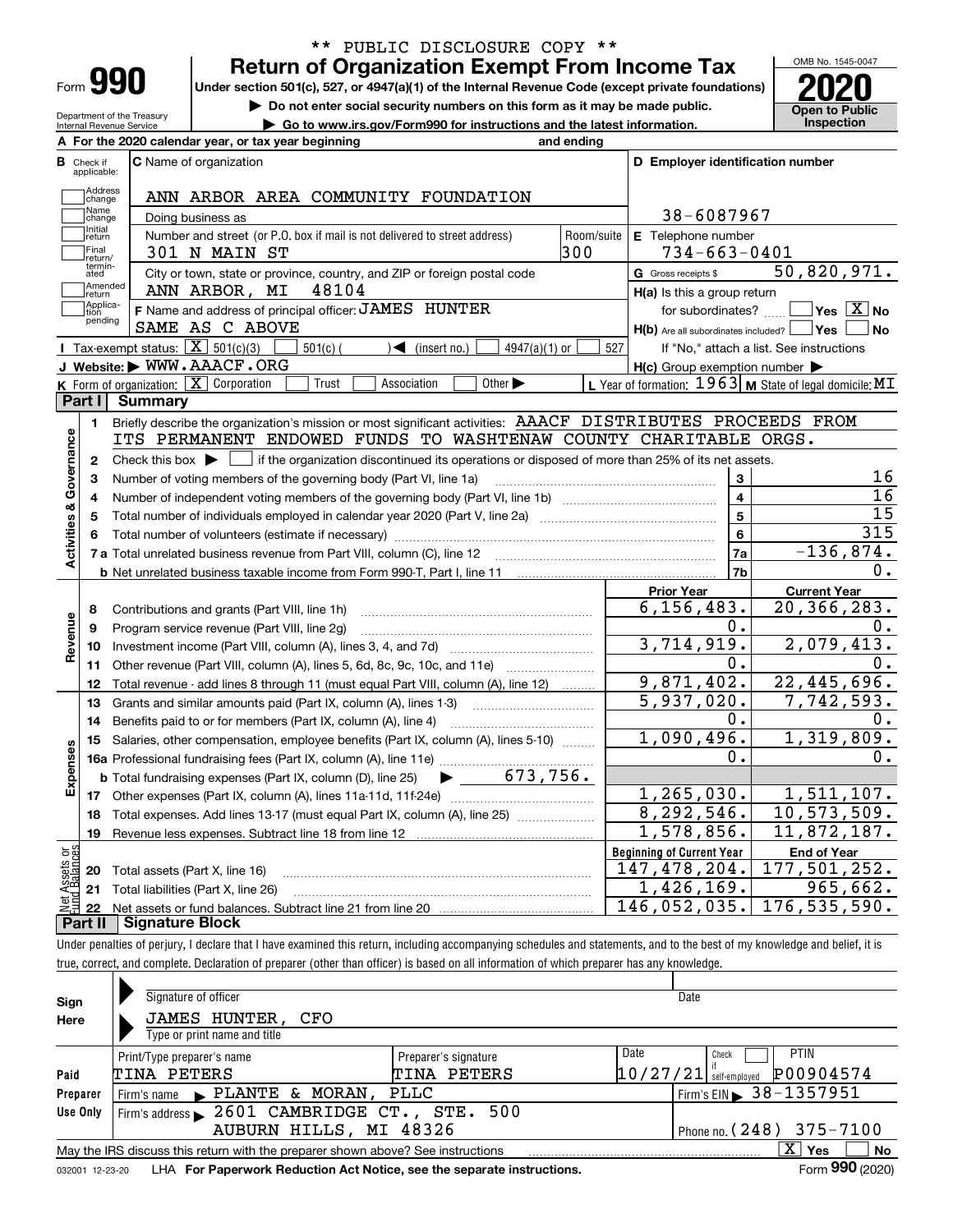|              | ANN ARBOR AREA COMMUNITY FOUNDATION<br>Form 990 (2020)<br><b>Statement of Program Service Accomplishments</b><br>Part III                    | 38-6087967<br>Page 2                                                       |
|--------------|----------------------------------------------------------------------------------------------------------------------------------------------|----------------------------------------------------------------------------|
|              |                                                                                                                                              |                                                                            |
| 1            | Briefly describe the organization's mission:                                                                                                 |                                                                            |
|              | AAACF ENRICHES THE QUALITY OF LIFE IN WASHTENAW COUNTY THROUGH                                                                               |                                                                            |
|              | PERMANENT COMMUNITY CAPITAL CONTRIBUTED BY CITIZENS. PROCEEDS FROM                                                                           |                                                                            |
|              | ENDOWED FUNDS ARE DISTRIBUTED AS GRANTS FOR LOCAL NONPROFITS AND                                                                             |                                                                            |
|              | SCHOLARSHIPS.                                                                                                                                |                                                                            |
| $\mathbf{2}$ | Did the organization undertake any significant program services during the year which were not listed on the                                 |                                                                            |
|              | prior Form 990 or 990-EZ?                                                                                                                    | $\overline{\ }$ Yes $\overline{\phantom{X}}$ No                            |
|              | If "Yes," describe these new services on Schedule O.                                                                                         |                                                                            |
| 3            | Did the organization cease conducting, or make significant changes in how it conducts, any program services?                                 | $\Box$ Yes $\Box X \,$ No                                                  |
|              | If "Yes," describe these changes on Schedule O.                                                                                              |                                                                            |
| 4            | Describe the organization's program service accomplishments for each of its three largest program services, as measured by expenses.         |                                                                            |
|              | Section 501(c)(3) and 501(c)(4) organizations are required to report the amount of grants and allocations to others, the total expenses, and |                                                                            |
|              | revenue, if any, for each program service reported.                                                                                          |                                                                            |
| 4a           | 9,096,943. including grants of \$7,742,593. ) (Revenue \$<br>(Code:<br>) (Expenses \$                                                        |                                                                            |
|              | AAACF FULFILLS ITS EXEMPT PURPOSE BY GRANTING FUNDS TO A VARIETY OF                                                                          |                                                                            |
|              | TAX-EXEMPT ORGANIZATIONS PRIMARILY IN THE WASHTENAW COUNTY AREA THROUGH                                                                      |                                                                            |
|              | A COMPETITIVE PROCESS DETERMINED BY STAFF AND COMMUNITY LEADERS. SINCE                                                                       |                                                                            |
|              | ITS FOUNDING MORE THAN A HALF CENTURY AGO, OVER \$71 MILLION HAS BEEN                                                                        |                                                                            |
|              | DISTRIBUTED THROUGH 14,000+ GRANTS AND SCHOLARSHIPS. SIGNATURE PROGRAMS                                                                      |                                                                            |
|              | INCLUDE COORDINATED FUNDING FOR HUMAN SERVICE ORGANIZATIONS, A                                                                               |                                                                            |
|              | COMMUNITY SCHOLARSHIP PROGRAM TO INCENTIVIZE COLLEGE DEGREE ATTAINMENT                                                                       |                                                                            |
|              | BY LOCAL STUDENTS, AND CULTURAL ECONOMIC DEVELOPMENT GRANTS TO PROMOTE                                                                       |                                                                            |
|              | ARTS AND CULTURE.                                                                                                                            |                                                                            |
|              |                                                                                                                                              |                                                                            |
|              |                                                                                                                                              |                                                                            |
|              |                                                                                                                                              |                                                                            |
| 4b           |                                                                                                                                              | $\overline{\phantom{a}}$ $\overline{\phantom{a}}$ $\overline{\phantom{a}}$ |
|              |                                                                                                                                              |                                                                            |
|              |                                                                                                                                              |                                                                            |
|              |                                                                                                                                              |                                                                            |
|              |                                                                                                                                              |                                                                            |
|              |                                                                                                                                              |                                                                            |
|              |                                                                                                                                              |                                                                            |
|              |                                                                                                                                              |                                                                            |
|              |                                                                                                                                              |                                                                            |
|              |                                                                                                                                              |                                                                            |
|              |                                                                                                                                              |                                                                            |
|              |                                                                                                                                              |                                                                            |
|              |                                                                                                                                              |                                                                            |
| 4c           | (Code: ) (Expenses \$<br>including grants of \$                                                                                              | $($ Revenue \$ $\qquad \qquad$                                             |
|              |                                                                                                                                              |                                                                            |
|              |                                                                                                                                              |                                                                            |
|              |                                                                                                                                              |                                                                            |
|              |                                                                                                                                              |                                                                            |
|              |                                                                                                                                              |                                                                            |
|              |                                                                                                                                              |                                                                            |
|              |                                                                                                                                              |                                                                            |
|              |                                                                                                                                              |                                                                            |
|              |                                                                                                                                              |                                                                            |
|              |                                                                                                                                              |                                                                            |
|              |                                                                                                                                              |                                                                            |
|              |                                                                                                                                              |                                                                            |
| 4d           | Other program services (Describe on Schedule O.)                                                                                             |                                                                            |
|              | (Expenses \$<br>(Revenue \$<br>including grants of \$                                                                                        |                                                                            |
| 4е           | 9,096,943.<br>Total program service expenses ▶                                                                                               |                                                                            |
|              |                                                                                                                                              | Form 990 (2020)                                                            |
|              | 032002 12-23-20                                                                                                                              |                                                                            |
|              |                                                                                                                                              |                                                                            |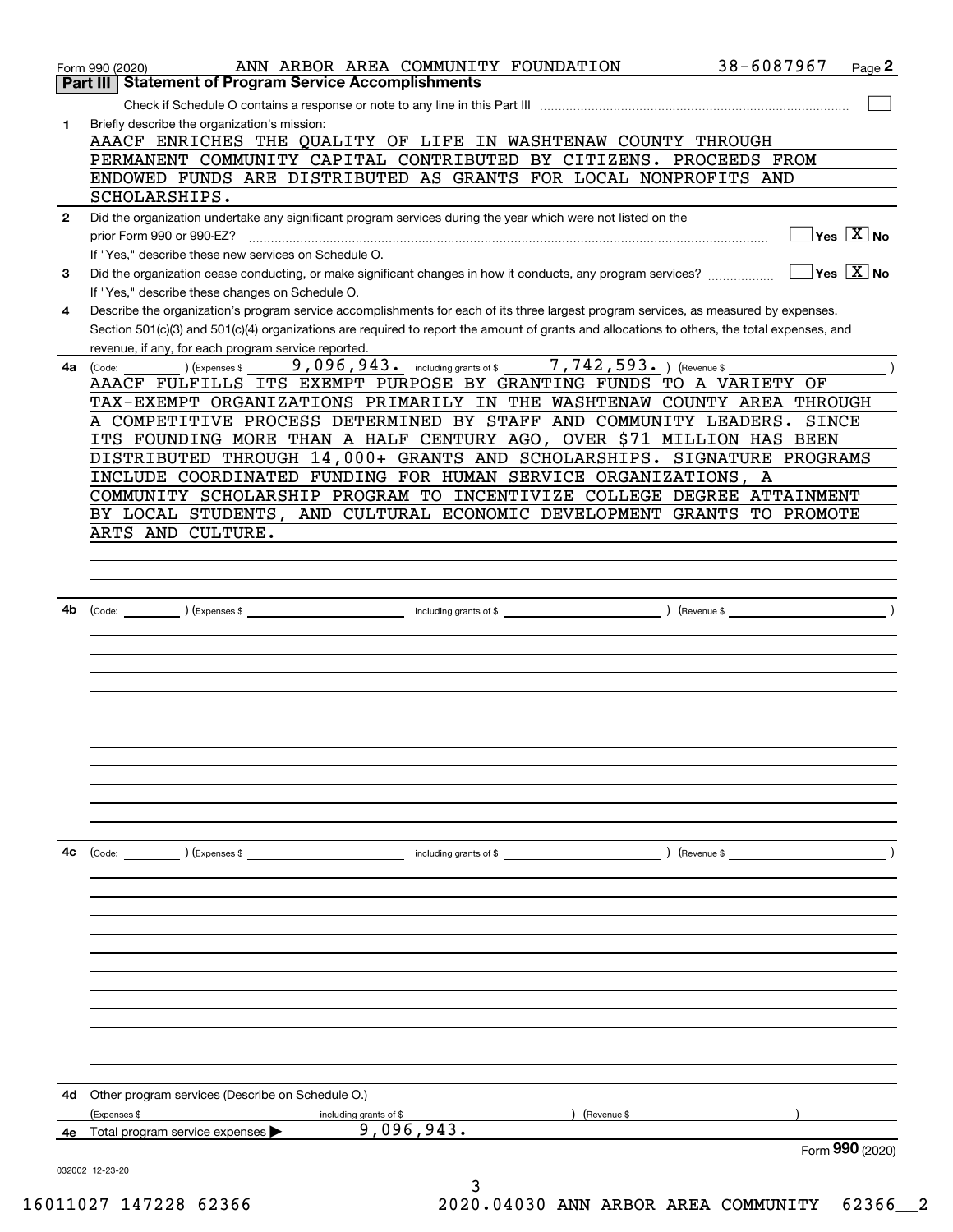|  | Form 990 (2020) |
|--|-----------------|

|     |                                                                                                                                                                                                                                                    |                 | Yes                     | No          |
|-----|----------------------------------------------------------------------------------------------------------------------------------------------------------------------------------------------------------------------------------------------------|-----------------|-------------------------|-------------|
| 1.  | Is the organization described in section $501(c)(3)$ or $4947(a)(1)$ (other than a private foundation)?                                                                                                                                            |                 |                         |             |
|     |                                                                                                                                                                                                                                                    | 1.              | X                       |             |
| 2   |                                                                                                                                                                                                                                                    | $\overline{2}$  | $\overline{\mathbf{x}}$ |             |
| 3   | Did the organization engage in direct or indirect political campaign activities on behalf of or in opposition to candidates for                                                                                                                    |                 |                         |             |
|     |                                                                                                                                                                                                                                                    | 3               |                         | х           |
| 4   | Section 501(c)(3) organizations. Did the organization engage in lobbying activities, or have a section 501(h) election in effect                                                                                                                   |                 |                         |             |
|     |                                                                                                                                                                                                                                                    | 4               |                         | x           |
| 5   | Is the organization a section 501(c)(4), 501(c)(5), or 501(c)(6) organization that receives membership dues, assessments, or                                                                                                                       |                 |                         |             |
|     |                                                                                                                                                                                                                                                    | 5               |                         | x           |
| 6   | Did the organization maintain any donor advised funds or any similar funds or accounts for which donors have the right to                                                                                                                          |                 |                         |             |
|     | provide advice on the distribution or investment of amounts in such funds or accounts? If "Yes," complete Schedule D, Part I                                                                                                                       | 6               | X                       |             |
| 7   | Did the organization receive or hold a conservation easement, including easements to preserve open space,                                                                                                                                          |                 |                         |             |
|     |                                                                                                                                                                                                                                                    | $\overline{7}$  |                         | х           |
| 8   | Did the organization maintain collections of works of art, historical treasures, or other similar assets? If "Yes," complete                                                                                                                       |                 |                         |             |
|     |                                                                                                                                                                                                                                                    | 8               |                         | х           |
| 9   | Did the organization report an amount in Part X, line 21, for escrow or custodial account liability, serve as a custodian for                                                                                                                      |                 |                         |             |
|     | amounts not listed in Part X; or provide credit counseling, debt management, credit repair, or debt negotiation services?                                                                                                                          |                 |                         |             |
|     |                                                                                                                                                                                                                                                    | 9               | X                       |             |
| 10  | Did the organization, directly or through a related organization, hold assets in donor-restricted endowments                                                                                                                                       |                 |                         |             |
|     |                                                                                                                                                                                                                                                    | 10              | X                       |             |
| 11  | If the organization's answer to any of the following questions is "Yes," then complete Schedule D, Parts VI, VIII, VIII, IX, or X                                                                                                                  |                 |                         |             |
|     | as applicable.                                                                                                                                                                                                                                     |                 |                         |             |
|     | a Did the organization report an amount for land, buildings, and equipment in Part X, line 10? If "Yes." complete Schedule D.                                                                                                                      |                 |                         |             |
|     |                                                                                                                                                                                                                                                    | 11a             | X                       |             |
|     | <b>b</b> Did the organization report an amount for investments - other securities in Part X, line 12, that is 5% or more of its total                                                                                                              |                 |                         |             |
|     |                                                                                                                                                                                                                                                    | 11 <sub>b</sub> | X                       |             |
|     | c Did the organization report an amount for investments - program related in Part X, line 13, that is 5% or more of its total                                                                                                                      |                 |                         | х           |
|     |                                                                                                                                                                                                                                                    | 11c             |                         |             |
|     | d Did the organization report an amount for other assets in Part X, line 15, that is 5% or more of its total assets reported in                                                                                                                    |                 |                         | х           |
|     |                                                                                                                                                                                                                                                    | 11d<br>11e      | $\mathbf X$             |             |
| f   | e Did the organization report an amount for other liabilities in Part X, line 25? If "Yes," complete Schedule D, Part X<br>Did the organization's separate or consolidated financial statements for the tax year include a footnote that addresses |                 |                         |             |
|     | the organization's liability for uncertain tax positions under FIN 48 (ASC 740)? If "Yes," complete Schedule D, Part X                                                                                                                             | 11f             |                         | x           |
|     | 12a Did the organization obtain separate, independent audited financial statements for the tax year? If "Yes," complete                                                                                                                            |                 |                         |             |
|     |                                                                                                                                                                                                                                                    | 12a             | х                       |             |
|     | <b>b</b> Was the organization included in consolidated, independent audited financial statements for the tax year?                                                                                                                                 |                 |                         |             |
|     | If "Yes," and if the organization answered "No" to line 12a, then completing Schedule D, Parts XI and XII is optional                                                                                                                              | 12D             |                         | ᅀ           |
| 13  |                                                                                                                                                                                                                                                    | 13              |                         | $\mathbf X$ |
| 14a | Did the organization maintain an office, employees, or agents outside of the United States?                                                                                                                                                        | 14a             |                         | $\mathbf X$ |
|     | <b>b</b> Did the organization have aggregate revenues or expenses of more than \$10,000 from grantmaking, fundraising, business,                                                                                                                   |                 |                         |             |
|     | investment, and program service activities outside the United States, or aggregate foreign investments valued at \$100,000                                                                                                                         |                 |                         |             |
|     |                                                                                                                                                                                                                                                    | 14b             | х                       |             |
| 15  | Did the organization report on Part IX, column (A), line 3, more than \$5,000 of grants or other assistance to or for any                                                                                                                          |                 |                         |             |
|     |                                                                                                                                                                                                                                                    | 15              |                         | X           |
| 16  | Did the organization report on Part IX, column (A), line 3, more than \$5,000 of aggregate grants or other assistance to                                                                                                                           |                 |                         |             |
|     |                                                                                                                                                                                                                                                    | 16              |                         | х           |
| 17  | Did the organization report a total of more than \$15,000 of expenses for professional fundraising services on Part IX,                                                                                                                            |                 |                         |             |
|     |                                                                                                                                                                                                                                                    | 17              |                         | X           |
| 18  | Did the organization report more than \$15,000 total of fundraising event gross income and contributions on Part VIII, lines                                                                                                                       |                 |                         |             |
|     |                                                                                                                                                                                                                                                    | 18              |                         | x           |
| 19  | Did the organization report more than \$15,000 of gross income from gaming activities on Part VIII, line 9a? If "Yes."                                                                                                                             |                 |                         |             |
|     |                                                                                                                                                                                                                                                    | 19              |                         | x           |
|     |                                                                                                                                                                                                                                                    | 20a             |                         | $\mathbf X$ |
|     | b If "Yes" to line 20a, did the organization attach a copy of its audited financial statements to this return?                                                                                                                                     | 20 <sub>b</sub> |                         |             |
| 21  | Did the organization report more than \$5,000 of grants or other assistance to any domestic organization or                                                                                                                                        |                 |                         |             |
|     |                                                                                                                                                                                                                                                    | 21              | X                       |             |

032003 12-23-20

4 16011027 147228 62366 2020.04030 ANN ARBOR AREA COMMUNITY 62366\_\_2

Form (2020) **990**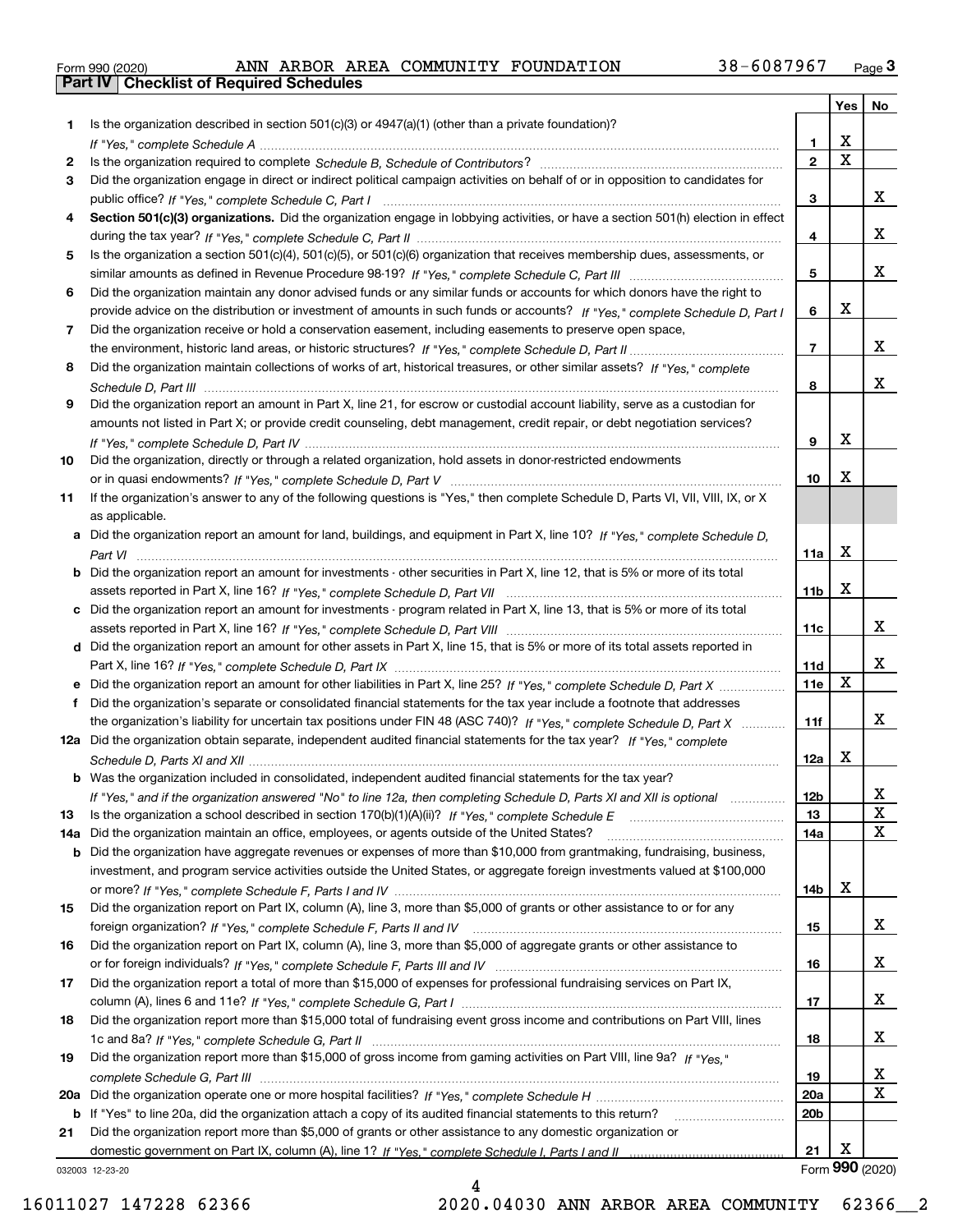|  | Form 990 (2020) |
|--|-----------------|
|  |                 |

*(continued)*

|               |                                                                                                                                   |                 | Yes | ∣ No            |
|---------------|-----------------------------------------------------------------------------------------------------------------------------------|-----------------|-----|-----------------|
| 22            | Did the organization report more than \$5,000 of grants or other assistance to or for domestic individuals on                     |                 |     |                 |
|               |                                                                                                                                   | 22              | X   |                 |
| 23            | Did the organization answer "Yes" to Part VII, Section A, line 3, 4, or 5 about compensation of the organization's current        |                 |     |                 |
|               | and former officers, directors, trustees, key employees, and highest compensated employees? If "Yes," complete                    |                 |     |                 |
|               | Schedule J                                                                                                                        | 23              | х   |                 |
|               | 24a Did the organization have a tax-exempt bond issue with an outstanding principal amount of more than \$100,000 as of the       |                 |     |                 |
|               | last day of the year, that was issued after December 31, 2002? If "Yes," answer lines 24b through 24d and complete                |                 |     |                 |
|               |                                                                                                                                   | 24a             |     | x               |
|               | <b>b</b> Did the organization invest any proceeds of tax-exempt bonds beyond a temporary period exception?                        | 24b             |     |                 |
|               | c Did the organization maintain an escrow account other than a refunding escrow at any time during the year to defease            |                 |     |                 |
|               |                                                                                                                                   | 24c             |     |                 |
|               |                                                                                                                                   | 24d             |     |                 |
|               | 25a Section 501(c)(3), 501(c)(4), and 501(c)(29) organizations. Did the organization engage in an excess benefit                  |                 |     |                 |
|               |                                                                                                                                   | 25a             |     | x               |
|               | b Is the organization aware that it engaged in an excess benefit transaction with a disqualified person in a prior year, and      |                 |     |                 |
|               | that the transaction has not been reported on any of the organization's prior Forms 990 or 990-EZ? If "Yes," complete             |                 |     |                 |
|               | Schedule L. Part I                                                                                                                | 25b             |     | x               |
| 26            | Did the organization report any amount on Part X, line 5 or 22, for receivables from or payables to any current                   |                 |     |                 |
|               | or former officer, director, trustee, key employee, creator or founder, substantial contributor, or 35%                           |                 |     |                 |
|               |                                                                                                                                   | 26              |     | x               |
| 27            | Did the organization provide a grant or other assistance to any current or former officer, director, trustee, key employee,       |                 |     |                 |
|               | creator or founder, substantial contributor or employee thereof, a grant selection committee member, or to a 35% controlled       |                 |     |                 |
|               | entity (including an employee thereof) or family member of any of these persons? If "Yes," complete Schedule L, Part III          | 27              |     | х               |
| 28            | Was the organization a party to a business transaction with one of the following parties (see Schedule L, Part IV                 |                 |     |                 |
|               | instructions, for applicable filing thresholds, conditions, and exceptions):                                                      |                 |     |                 |
|               | a A current or former officer, director, trustee, key employee, creator or founder, or substantial contributor? If                |                 |     |                 |
|               |                                                                                                                                   | 28a             |     | x               |
|               |                                                                                                                                   | 28 <sub>b</sub> |     | $\mathbf X$     |
|               | c A 35% controlled entity of one or more individuals and/or organizations described in lines 28a or 28b? If                       |                 |     |                 |
|               |                                                                                                                                   | 28c             |     | х               |
| 29            |                                                                                                                                   | 29              | X   |                 |
| 30            | Did the organization receive contributions of art, historical treasures, or other similar assets, or qualified conservation       |                 |     |                 |
|               |                                                                                                                                   | 30              |     | x               |
| 31            | Did the organization liquidate, terminate, or dissolve and cease operations? If "Yes," complete Schedule N, Part I                | 31              |     | $\mathbf x$     |
| 32            | Did the organization sell, exchange, dispose of, or transfer more than 25% of its net assets? If "Yes," complete                  |                 |     |                 |
|               |                                                                                                                                   | 32              |     | х               |
|               | Did the organization own 100% of an entity disregarded as separate from the organization under Regulations                        |                 |     |                 |
| 33            |                                                                                                                                   | 33              |     | х               |
|               |                                                                                                                                   |                 |     |                 |
| 34            | Was the organization related to any tax-exempt or taxable entity? If "Yes," complete Schedule R, Part II, III, or IV, and         |                 |     | X               |
|               | 35a Did the organization have a controlled entity within the meaning of section 512(b)(13)?                                       | 34<br>35a       |     | X               |
|               |                                                                                                                                   |                 |     |                 |
|               | b If "Yes" to line 35a, did the organization receive any payment from or engage in any transaction with a controlled entity       |                 |     |                 |
|               |                                                                                                                                   | 35 <sub>b</sub> |     |                 |
| 36            | Section 501(c)(3) organizations. Did the organization make any transfers to an exempt non-charitable related organization?        |                 |     | x               |
|               |                                                                                                                                   | 36              |     |                 |
| 37            | Did the organization conduct more than 5% of its activities through an entity that is not a related organization                  |                 |     |                 |
|               |                                                                                                                                   | 37              |     | x               |
| 38            | Did the organization complete Schedule O and provide explanations in Schedule O for Part VI, lines 11b and 19?                    |                 | X   |                 |
| <b>Part V</b> | Note: All Form 990 filers are required to complete Schedule O<br><b>Statements Regarding Other IRS Filings and Tax Compliance</b> | 38              |     |                 |
|               |                                                                                                                                   |                 |     |                 |
|               | Check if Schedule O contains a response or note to any line in this Part V                                                        |                 |     |                 |
|               |                                                                                                                                   |                 | Yes | No              |
|               | 21<br><b>1a</b> Enter the number reported in Box 3 of Form 1096. Enter -0- if not applicable <i>manumumumum</i><br>1a             |                 |     |                 |
|               | 0<br><b>b</b> Enter the number of Forms W-2G included in line 1a. Enter -0- if not applicable<br>1b                               |                 |     |                 |
|               | c Did the organization comply with backup withholding rules for reportable payments to vendors and reportable gaming              |                 |     |                 |
|               | (gambling) winnings to prize winners?                                                                                             | 1c              | х   |                 |
|               | 032004 12-23-20<br>5                                                                                                              |                 |     | Form 990 (2020) |
|               |                                                                                                                                   |                 |     |                 |

16011027 147228 62366 2020.04030 ANN ARBOR AREA COMMUNITY 62366\_\_2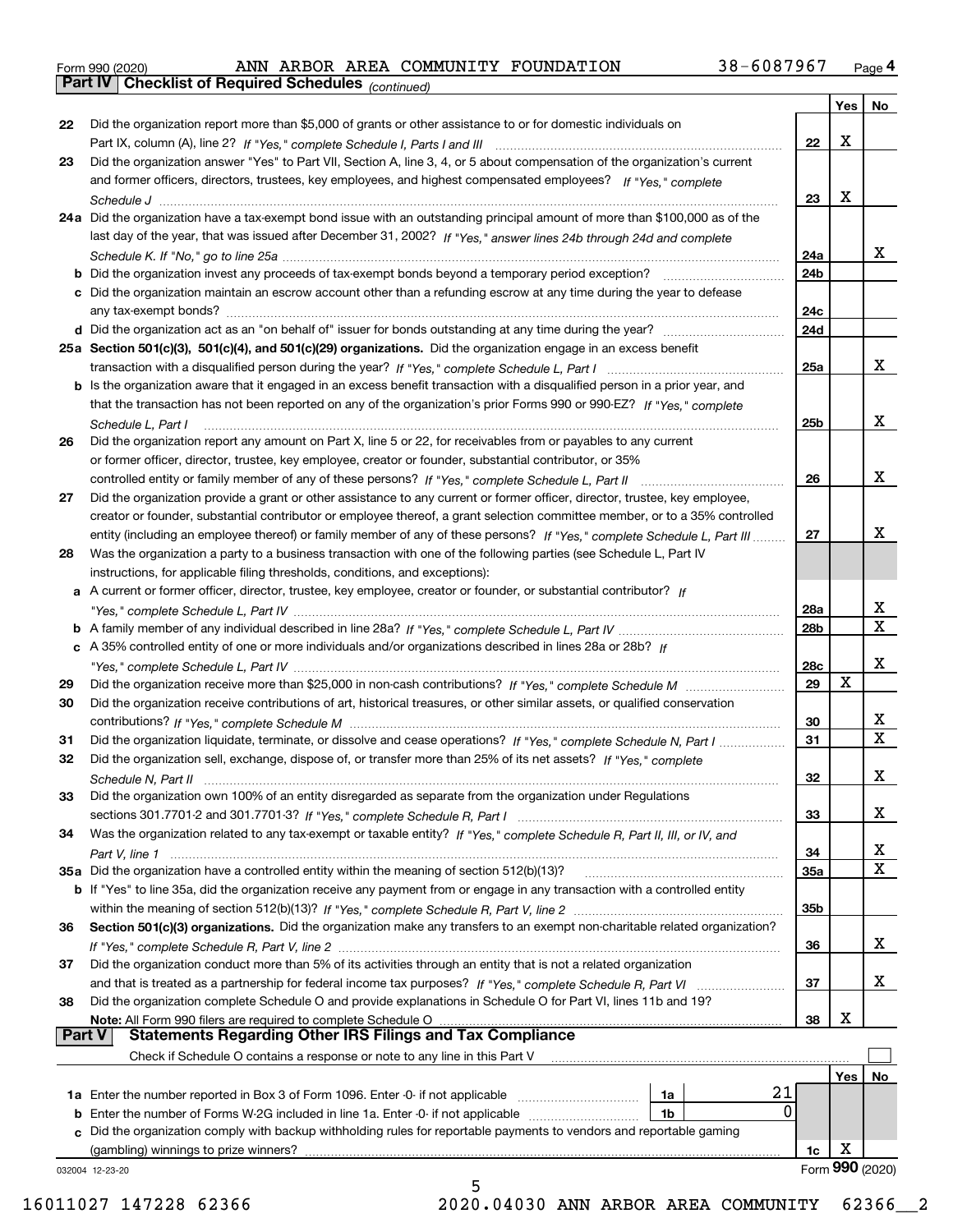|               | 38-6087967<br>ANN ARBOR AREA COMMUNITY FOUNDATION<br>Form 990 (2020)                                                                            |            |     | $_{\text{Page}}$ 5 |  |  |  |
|---------------|-------------------------------------------------------------------------------------------------------------------------------------------------|------------|-----|--------------------|--|--|--|
| <b>Part V</b> | Statements Regarding Other IRS Filings and Tax Compliance (continued)                                                                           |            |     |                    |  |  |  |
|               |                                                                                                                                                 |            | Yes | No                 |  |  |  |
|               | 2a Enter the number of employees reported on Form W-3, Transmittal of Wage and Tax Statements,                                                  |            |     |                    |  |  |  |
|               | 15<br>filed for the calendar year ending with or within the year covered by this return<br>2a                                                   |            |     |                    |  |  |  |
|               |                                                                                                                                                 | 2b         | х   |                    |  |  |  |
|               |                                                                                                                                                 |            |     |                    |  |  |  |
|               | 3a Did the organization have unrelated business gross income of \$1,000 or more during the year?                                                | 3a         |     | х                  |  |  |  |
|               |                                                                                                                                                 | 3b         |     |                    |  |  |  |
|               | 4a At any time during the calendar year, did the organization have an interest in, or a signature or other authority over, a                    |            |     |                    |  |  |  |
|               | financial account in a foreign country (such as a bank account, securities account, or other financial account)?                                | 4a         |     | х                  |  |  |  |
|               | <b>b</b> If "Yes," enter the name of the foreign country $\blacktriangleright$                                                                  |            |     |                    |  |  |  |
|               | See instructions for filing requirements for FinCEN Form 114, Report of Foreign Bank and Financial Accounts (FBAR).                             |            |     |                    |  |  |  |
|               |                                                                                                                                                 | 5а         |     | х                  |  |  |  |
| b             |                                                                                                                                                 | 5b         |     | х                  |  |  |  |
| с             |                                                                                                                                                 | 5c         |     |                    |  |  |  |
|               | 6a Does the organization have annual gross receipts that are normally greater than \$100,000, and did the organization solicit                  |            |     |                    |  |  |  |
|               |                                                                                                                                                 | 6a         |     | х                  |  |  |  |
|               | <b>b</b> If "Yes," did the organization include with every solicitation an express statement that such contributions or gifts                   |            |     |                    |  |  |  |
|               |                                                                                                                                                 | 6b         |     |                    |  |  |  |
| 7             | Organizations that may receive deductible contributions under section 170(c).                                                                   |            |     |                    |  |  |  |
| a             | Did the organization receive a payment in excess of \$75 made partly as a contribution and partly for goods and services provided to the payor? | 7a         |     | х                  |  |  |  |
|               | <b>b</b> If "Yes," did the organization notify the donor of the value of the goods or services provided?                                        | 7b         |     |                    |  |  |  |
|               | c Did the organization sell, exchange, or otherwise dispose of tangible personal property for which it was required                             |            |     |                    |  |  |  |
|               |                                                                                                                                                 | 7c         |     | x                  |  |  |  |
|               | 7d<br>d If "Yes," indicate the number of Forms 8282 filed during the year manufactured in the set of the set of the water.                      |            |     |                    |  |  |  |
| е             |                                                                                                                                                 | 7е         |     | х<br>х             |  |  |  |
| f             | Did the organization, during the year, pay premiums, directly or indirectly, on a personal benefit contract?                                    |            |     |                    |  |  |  |
| g             | If the organization received a contribution of qualified intellectual property, did the organization file Form 8899 as required?                |            |     |                    |  |  |  |
| h             | If the organization received a contribution of cars, boats, airplanes, or other vehicles, did the organization file a Form 1098-C?              |            |     |                    |  |  |  |
| 8             | Sponsoring organizations maintaining donor advised funds. Did a donor advised fund maintained by the                                            |            |     |                    |  |  |  |
|               | sponsoring organization have excess business holdings at any time during the year?                                                              | 8          |     | x                  |  |  |  |
| 9             | Sponsoring organizations maintaining donor advised funds.                                                                                       |            |     |                    |  |  |  |
| а             | Did the sponsoring organization make any taxable distributions under section 4966?                                                              | 9а         |     | х<br>Х             |  |  |  |
| b             | Did the sponsoring organization make a distribution to a donor, donor advisor, or related person? [[[[[[[[[[[                                   | 9b         |     |                    |  |  |  |
| 10            | Section 501(c)(7) organizations. Enter:                                                                                                         |            |     |                    |  |  |  |
|               | 10a<br> 10b                                                                                                                                     |            |     |                    |  |  |  |
|               | Gross receipts, included on Form 990, Part VIII, line 12, for public use of club facilities                                                     |            |     |                    |  |  |  |
| 11            | Section 501(c)(12) organizations. Enter:                                                                                                        |            |     |                    |  |  |  |
| a             | Gross income from members or shareholders<br>11a<br>b Gross income from other sources (Do not net amounts due or paid to other sources against  |            |     |                    |  |  |  |
|               | amounts due or received from them.)<br>11b                                                                                                      |            |     |                    |  |  |  |
|               | 12a Section 4947(a)(1) non-exempt charitable trusts. Is the organization filing Form 990 in lieu of Form 1041?                                  | <b>12a</b> |     |                    |  |  |  |
|               | 12b<br><b>b</b> If "Yes," enter the amount of tax-exempt interest received or accrued during the year                                           |            |     |                    |  |  |  |
| 13            | Section 501(c)(29) qualified nonprofit health insurance issuers.                                                                                |            |     |                    |  |  |  |
|               | <b>a</b> Is the organization licensed to issue qualified health plans in more than one state?                                                   | 13a        |     |                    |  |  |  |
|               | Note: See the instructions for additional information the organization must report on Schedule O.                                               |            |     |                    |  |  |  |
|               | <b>b</b> Enter the amount of reserves the organization is required to maintain by the states in which the                                       |            |     |                    |  |  |  |
|               | 13b                                                                                                                                             |            |     |                    |  |  |  |
|               | 13с                                                                                                                                             |            |     |                    |  |  |  |
|               | 14a Did the organization receive any payments for indoor tanning services during the tax year?                                                  | 14a        |     | х                  |  |  |  |
|               | <b>b</b> If "Yes," has it filed a Form 720 to report these payments? If "No," provide an explanation on Schedule O                              | 14b        |     |                    |  |  |  |
| 15            | Is the organization subject to the section 4960 tax on payment(s) of more than \$1,000,000 in remuneration or                                   |            |     |                    |  |  |  |
|               |                                                                                                                                                 | 15         |     | х                  |  |  |  |
|               | If "Yes," see instructions and file Form 4720, Schedule N.                                                                                      |            |     |                    |  |  |  |
| 16            | Is the organization an educational institution subject to the section 4968 excise tax on net investment income?                                 | 16         |     | х                  |  |  |  |
|               | If "Yes," complete Form 4720, Schedule O.                                                                                                       |            |     | QQQ                |  |  |  |
|               |                                                                                                                                                 |            |     |                    |  |  |  |

6

Form (2020) **990**

032005 12-23-20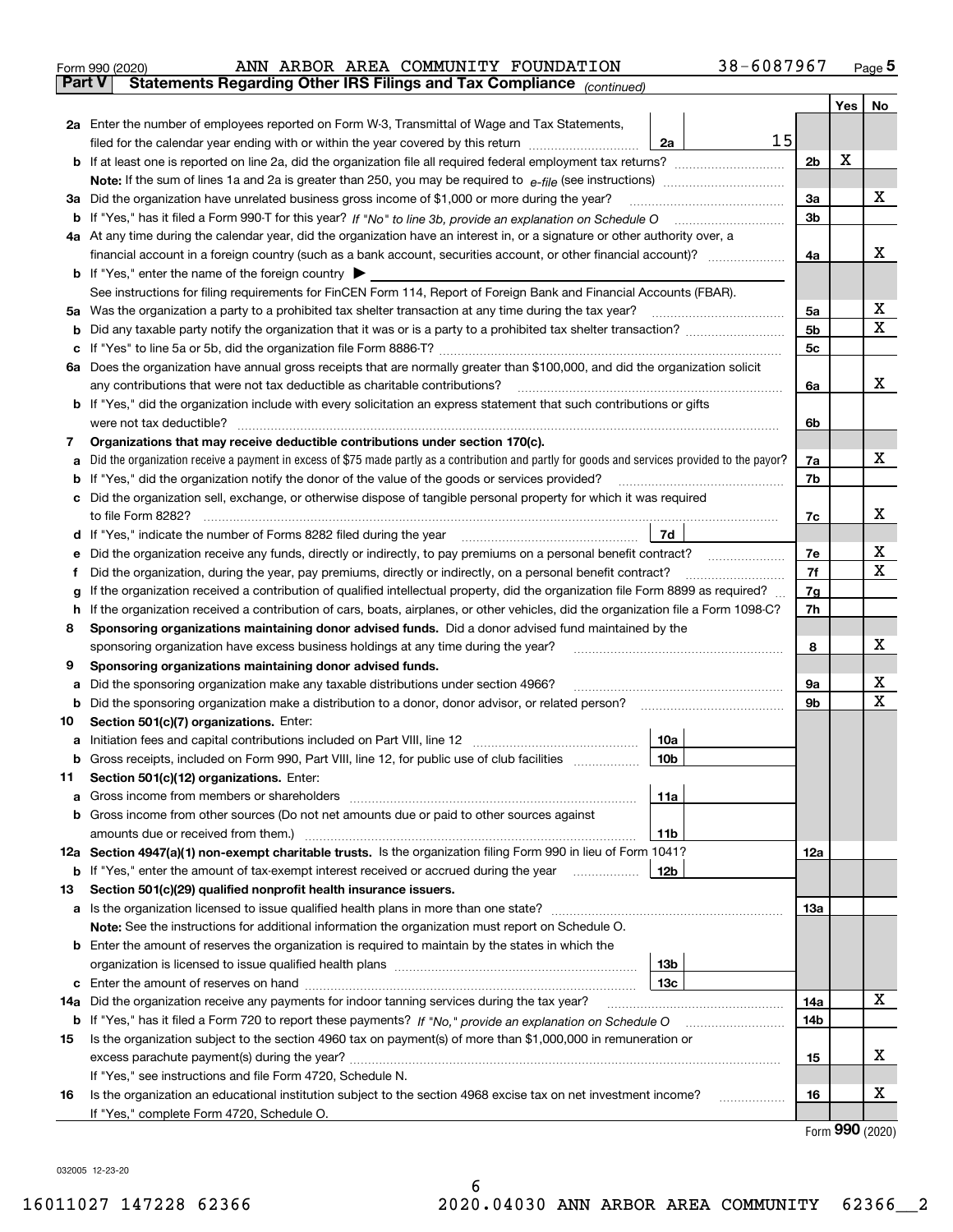|  | Form 990 (2020) |
|--|-----------------|
|  |                 |

## ANN ARBOR AREA COMMUNITY FOUNDATION 38-6087967

*For each "Yes" response to lines 2 through 7b below, and for a "No" response to line 8a, 8b, or 10b below, describe the circumstances, processes, or changes on Schedule O. See instructions.* Form 990 (2020) **ANN ARBOR AREA COMMUNITY FOUNDATION** 38 – 6087967 Page 6<br>**Part VI Governance, Management, and Disclosure** For each "Yes" response to lines 2 through 7b below, and for a "No" response

|    | <b>Section A. Governing Body and Management</b>                                                                                                                                                                                |    |    |                         | Yes <sub>1</sub> | No                      |
|----|--------------------------------------------------------------------------------------------------------------------------------------------------------------------------------------------------------------------------------|----|----|-------------------------|------------------|-------------------------|
|    | <b>1a</b> Enter the number of voting members of the governing body at the end of the tax year                                                                                                                                  | 1a | 16 |                         |                  |                         |
|    | If there are material differences in voting rights among members of the governing body, or if the governing                                                                                                                    |    |    |                         |                  |                         |
|    | body delegated broad authority to an executive committee or similar committee, explain on Schedule O.                                                                                                                          |    |    |                         |                  |                         |
| b  | Enter the number of voting members included on line 1a, above, who are independent                                                                                                                                             | 1b | 16 |                         |                  |                         |
| 2  | Did any officer, director, trustee, or key employee have a family relationship or a business relationship with any other                                                                                                       |    |    |                         |                  |                         |
|    | officer, director, trustee, or key employee?                                                                                                                                                                                   |    |    | $\mathbf{2}$            |                  | X                       |
| З  | Did the organization delegate control over management duties customarily performed by or under the direct supervision                                                                                                          |    |    |                         |                  |                         |
|    | of officers, directors, trustees, or key employees to a management company or other person?                                                                                                                                    |    |    | 3                       |                  | X                       |
| 4  | Did the organization make any significant changes to its governing documents since the prior Form 990 was filed?                                                                                                               |    |    | $\overline{\mathbf{4}}$ |                  | $\overline{\mathbf{x}}$ |
|    |                                                                                                                                                                                                                                |    |    | 5                       |                  | $\overline{\mathbf{x}}$ |
| 5  | Did the organization have members or stockholders?                                                                                                                                                                             |    |    | 6                       |                  | $\mathbf x$             |
| 6  |                                                                                                                                                                                                                                |    |    |                         |                  |                         |
| 7a | Did the organization have members, stockholders, or other persons who had the power to elect or appoint one or                                                                                                                 |    |    |                         |                  | X                       |
|    |                                                                                                                                                                                                                                |    |    | 7a                      |                  |                         |
|    | <b>b</b> Are any governance decisions of the organization reserved to (or subject to approval by) members, stockholders, or                                                                                                    |    |    |                         |                  |                         |
|    | persons other than the governing body?                                                                                                                                                                                         |    |    | 7b                      |                  | х                       |
| 8  | Did the organization contemporaneously document the meetings held or written actions undertaken during the year by the following:                                                                                              |    |    |                         |                  |                         |
| a  |                                                                                                                                                                                                                                |    |    | 8а                      | X                |                         |
| b  |                                                                                                                                                                                                                                |    |    | 8b                      | х                |                         |
| 9  | Is there any officer, director, trustee, or key employee listed in Part VII, Section A, who cannot be reached at the                                                                                                           |    |    |                         |                  |                         |
|    |                                                                                                                                                                                                                                |    |    | 9                       |                  | X                       |
|    | Section B. Policies (This Section B requests information about policies not required by the Internal Revenue Code.)                                                                                                            |    |    |                         |                  |                         |
|    |                                                                                                                                                                                                                                |    |    |                         | Yes              | No                      |
|    |                                                                                                                                                                                                                                |    |    | 10a                     | x                |                         |
|    | <b>b</b> If "Yes," did the organization have written policies and procedures governing the activities of such chapters, affiliates,                                                                                            |    |    |                         |                  |                         |
|    |                                                                                                                                                                                                                                |    |    | 10 <sub>b</sub>         | X                |                         |
|    | 11a Has the organization provided a complete copy of this Form 990 to all members of its governing body before filing the form?                                                                                                |    |    | 11a                     | X                |                         |
|    | <b>b</b> Describe in Schedule O the process, if any, used by the organization to review this Form 990.                                                                                                                         |    |    |                         |                  |                         |
|    |                                                                                                                                                                                                                                |    |    | 12a                     | X                |                         |
|    | <b>b</b> Were officers, directors, or trustees, and key employees required to disclose annually interests that could give rise to conflicts?                                                                                   |    |    | 12 <sub>b</sub>         | х                |                         |
|    | c Did the organization regularly and consistently monitor and enforce compliance with the policy? If "Yes," describe                                                                                                           |    |    |                         |                  |                         |
|    | in Schedule O how this was done manufactured and continuum control of the Schedule O how this was done manufactured and continuum control of the Schedule O how this was done                                                  |    |    | 12c                     | X                |                         |
| 13 |                                                                                                                                                                                                                                |    |    | 13                      | X                |                         |
| 14 |                                                                                                                                                                                                                                |    |    | 14                      | X                |                         |
| 15 | Did the process for determining compensation of the following persons include a review and approval by independent                                                                                                             |    |    |                         |                  |                         |
|    | persons, comparability data, and contemporaneous substantiation of the deliberation and decision?                                                                                                                              |    |    |                         |                  |                         |
|    | a The organization's CEO, Executive Director, or top management official manufactured content content of the organization's CEO, Executive Director, or top management official manufactured content of the state of the conte |    |    | 15a                     | х                |                         |
|    |                                                                                                                                                                                                                                |    |    | 15b                     | X                |                         |
|    | If "Yes" to line 15a or 15b, describe the process in Schedule O (see instructions).                                                                                                                                            |    |    |                         |                  |                         |
|    | 16a Did the organization invest in, contribute assets to, or participate in a joint venture or similar arrangement with a                                                                                                      |    |    |                         |                  |                         |
|    | taxable entity during the year?                                                                                                                                                                                                |    |    | 16a                     |                  | X                       |
|    | b If "Yes," did the organization follow a written policy or procedure requiring the organization to evaluate its participation                                                                                                 |    |    |                         |                  |                         |
|    | in joint venture arrangements under applicable federal tax law, and take steps to safeguard the organization's                                                                                                                 |    |    |                         |                  |                         |
|    | exempt status with respect to such arrangements?                                                                                                                                                                               |    |    | 16b                     |                  |                         |
|    | <b>Section C. Disclosure</b>                                                                                                                                                                                                   |    |    |                         |                  |                         |
| 17 | List the states with which a copy of this Form 990 is required to be filed $\blacktriangleright\text{MI}$                                                                                                                      |    |    |                         |                  |                         |
| 18 | Section 6104 requires an organization to make its Forms 1023 (1024 or 1024-A, if applicable), 990, and 990-T (Section 501(c)(3)s only) available                                                                               |    |    |                         |                  |                         |
|    | for public inspection. Indicate how you made these available. Check all that apply.                                                                                                                                            |    |    |                         |                  |                         |
|    | $X$ Upon request<br>$\mid$ $\rm X\mid$ Own website<br>Another's website<br>Other (explain on Schedule O)                                                                                                                       |    |    |                         |                  |                         |
| 19 | Describe on Schedule O whether (and if so, how) the organization made its governing documents, conflict of interest policy, and financial                                                                                      |    |    |                         |                  |                         |
|    | statements available to the public during the tax year.                                                                                                                                                                        |    |    |                         |                  |                         |
| 20 | State the name, address, and telephone number of the person who possesses the organization's books and records                                                                                                                 |    |    |                         |                  |                         |
|    | JAMES HUNTER - 734-663-0401                                                                                                                                                                                                    |    |    |                         |                  |                         |
|    | 301 N MAIN ST STE 300, ANN ARBOR,<br>48104<br>МI                                                                                                                                                                               |    |    |                         |                  |                         |
|    |                                                                                                                                                                                                                                |    |    |                         |                  | Form 990 (2020)         |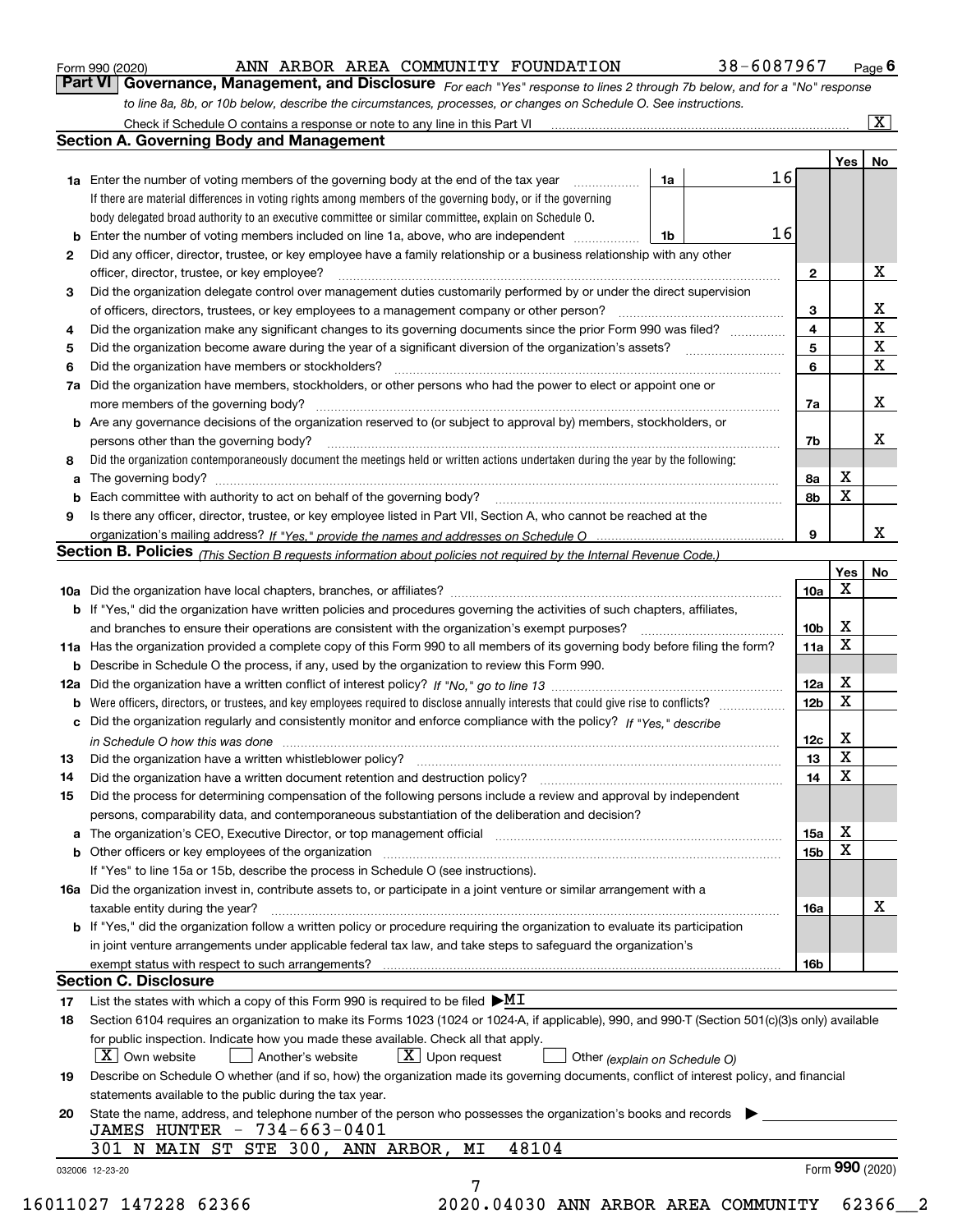$\mathcal{L}^{\text{max}}$ 

**7Part VII Compensation of Officers, Directors, Trustees, Key Employees, Highest Compensated Employees, and Independent Contractors**

Check if Schedule O contains a response or note to any line in this Part VII

**Section A. Officers, Directors, Trustees, Key Employees, and Highest Compensated Employees**

**1a**  Complete this table for all persons required to be listed. Report compensation for the calendar year ending with or within the organization's tax year. **•** List all of the organization's current officers, directors, trustees (whether individuals or organizations), regardless of amount of compensation.

Enter -0- in columns (D), (E), and (F) if no compensation was paid.

 $\bullet$  List all of the organization's  $\,$ current key employees, if any. See instructions for definition of "key employee."

**•** List the organization's five current highest compensated employees (other than an officer, director, trustee, or key employee) who received reportable compensation (Box 5 of Form W-2 and/or Box 7 of Form 1099-MISC) of more than \$100,000 from the organization and any related organizations.

**•** List all of the organization's former officers, key employees, and highest compensated employees who received more than \$100,000 of reportable compensation from the organization and any related organizations.

**former directors or trustees**  ¥ List all of the organization's that received, in the capacity as a former director or trustee of the organization, more than \$10,000 of reportable compensation from the organization and any related organizations.

See instructions for the order in which to list the persons above.

Check this box if neither the organization nor any related organization compensated any current officer, director, or trustee.  $\mathcal{L}^{\text{max}}$ 

| (A)                        | (B)                      | (C)                           |                                                                  | (D) | (E)                     | (F)                             |        |                 |                    |                             |
|----------------------------|--------------------------|-------------------------------|------------------------------------------------------------------|-----|-------------------------|---------------------------------|--------|-----------------|--------------------|-----------------------------|
| Name and title             | Average                  |                               | Position<br>(do not check more than one                          |     |                         |                                 |        | Reportable      | Reportable         | Estimated                   |
|                            | hours per                |                               | box, unless person is both an<br>officer and a director/trustee) |     |                         |                                 |        | compensation    | compensation       | amount of                   |
|                            | week                     |                               |                                                                  |     |                         |                                 |        | from            | from related       | other                       |
|                            | (list any                |                               |                                                                  |     |                         |                                 |        | the             | organizations      | compensation                |
|                            | hours for                |                               |                                                                  |     |                         |                                 |        | organization    | (W-2/1099-MISC)    | from the                    |
|                            | related<br>organizations |                               |                                                                  |     |                         |                                 |        | (W-2/1099-MISC) |                    | organization<br>and related |
|                            | below                    |                               |                                                                  |     |                         |                                 |        |                 |                    | organizations               |
|                            | line)                    | ndividual trustee or director | nstitutional trustee                                             |     | Officer<br>Key employee | Highest compensated<br>employee | Former |                 |                    |                             |
| NEELAV HAJRA<br>(1)        | 50.00                    |                               |                                                                  |     |                         |                                 |        |                 |                    |                             |
| PRESIDENT/CEO              |                          |                               |                                                                  | X   |                         |                                 |        | 198,296.        | $\mathbf 0$ .      | 35,087.                     |
| SHELLEY STRICKLAND<br>(2)  | 45.00                    |                               |                                                                  |     |                         |                                 |        |                 |                    |                             |
| VP OF DONOR SERVICES       |                          |                               |                                                                  | X   |                         |                                 |        | 122,831.        | $\mathbf 0$ .      | 16,801.                     |
| <b>JAMES HUNTER</b><br>(3) | 45.00                    |                               |                                                                  |     |                         |                                 |        |                 |                    |                             |
| CHIEF FINANCIAL OFFICER    |                          |                               |                                                                  | X   |                         |                                 |        | 117,663.        | $\mathbf 0$ .      | 6, 204.                     |
| JILLIAN ROSEN<br>(4)       | 45.00                    |                               |                                                                  |     |                         |                                 |        |                 |                    |                             |
| VP OF COMMUNITY INVESTMENT |                          |                               |                                                                  | X   |                         |                                 |        | 91,756.         | $\mathbf 0$ .      | 10,499.                     |
| DOUG WEBER<br>(5)          | 4.00                     |                               |                                                                  |     |                         |                                 |        |                 |                    |                             |
| <b>CHAIR</b>               |                          | $\mathbf X$                   |                                                                  | X   |                         |                                 |        | $\mathbf 0$ .   | 0.                 | $0_{.}$                     |
| BETSY PETOSKEY<br>(6)      | 2.50                     |                               |                                                                  |     |                         |                                 |        |                 |                    |                             |
| VICE-CHAIR                 |                          | $\mathbf X$                   |                                                                  | X   |                         |                                 |        | $\mathbf 0$ .   | 0.                 | $0_{.}$                     |
| MICHAEL STAEBLER<br>(7)    | 2.50                     |                               |                                                                  |     |                         |                                 |        |                 |                    |                             |
| <b>TREASURER</b>           |                          | $\mathbf X$                   |                                                                  | X   |                         |                                 |        | $\mathbf 0$ .   | 0.                 | $0_{.}$                     |
| (8) MARIE DEVENEY          | 1.50                     |                               |                                                                  |     |                         |                                 |        |                 |                    |                             |
| SECRETARY - PARTIAL YEAR   |                          | $\mathbf X$                   |                                                                  | X   |                         |                                 |        | $\mathbf 0$ .   | 0.                 | $0_{.}$                     |
| (9) KAREN ANDREWS          | 1.50                     |                               |                                                                  |     |                         |                                 |        |                 |                    |                             |
| <b>SECRETARY</b>           |                          | $\mathbf X$                   |                                                                  | X   |                         |                                 |        | $\mathbf 0$ .   | 0.                 | $0_{.}$                     |
| (10) KIANA BARFIELD        | 1.50                     |                               |                                                                  |     |                         |                                 |        |                 |                    |                             |
| <b>MEMBER</b>              |                          | $\mathbf X$                   |                                                                  |     |                         |                                 |        | $\mathbf 0$ .   | 0.                 | $0_{.}$                     |
| (11) BILL BRINKERHOFF      | 1.50                     |                               |                                                                  |     |                         |                                 |        |                 |                    |                             |
| <b>MEMBER</b>              |                          | $\mathbf X$                   |                                                                  |     |                         |                                 |        | $\mathbf 0$ .   | 0.                 | $0_{.}$                     |
| (12) MICHELLE CRUMM        | 1.50                     |                               |                                                                  |     |                         |                                 |        |                 |                    |                             |
| MEMBER - PARTIAL YEAR      |                          | $\mathbf X$                   |                                                                  |     |                         |                                 |        | $\mathbf 0$ .   | 0.                 | $0$ .                       |
| (13) AARON DWORKIN         | 1.50                     |                               |                                                                  |     |                         |                                 |        |                 |                    |                             |
| <b>MEMBER</b>              |                          | $\mathbf X$                   |                                                                  |     |                         |                                 |        | $\mathbf 0$ .   | 0.                 | 0.                          |
| (14) SEAN DUVAL            | 1.50                     |                               |                                                                  |     |                         |                                 |        |                 |                    |                             |
| <b>MEMBER</b>              |                          | $\mathbf X$                   |                                                                  |     |                         |                                 |        | $\mathbf 0$ .   | $\mathbf 0$ .      | 0.                          |
| (15) ELENA GARCIA          | 1.50                     |                               |                                                                  |     |                         |                                 |        |                 |                    |                             |
| MEMBER - PARTIAL YEAR      |                          | $\mathbf X$                   |                                                                  |     |                         |                                 |        | $\mathbf 0$ .   | $\mathbf 0$ .      | 0.                          |
| (16) JEFFREY HAUPTMAN      | 1.50                     |                               |                                                                  |     |                         |                                 |        |                 |                    |                             |
| MEMBER - PARTIAL YEAR      |                          | $\mathbf X$                   |                                                                  |     |                         |                                 |        | $\mathbf 0$ .   | $\mathbf 0$ .      | $0_{.}$                     |
| (17) LAURA HAYDEN          | 1.50                     |                               |                                                                  |     |                         |                                 |        |                 |                    |                             |
| MEMBER                     |                          | X                             |                                                                  |     |                         |                                 |        | 0.              | $\boldsymbol{0}$ . | 0.                          |
| 032007 12-23-20            |                          |                               |                                                                  |     |                         |                                 |        |                 |                    | Form 990 (2020)             |

032007 12-23-20

8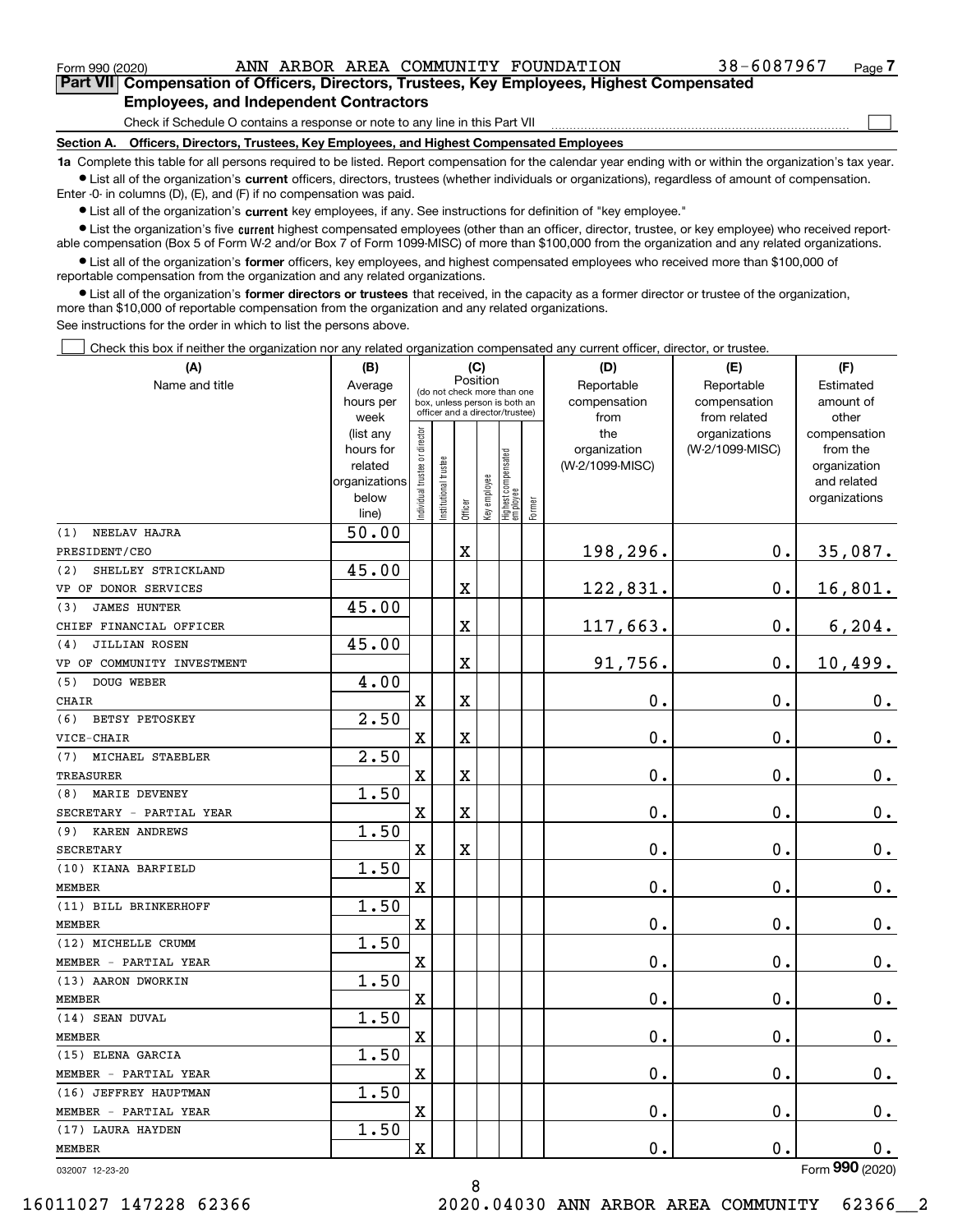| ANN ARBOR AREA COMMUNITY FOUNDATION<br>Form 990 (2020)                                                                                          |                   |                               |                             |         |              |                                                                  |        |                         | 38-6087967                       |              |                          | Page 8        |
|-------------------------------------------------------------------------------------------------------------------------------------------------|-------------------|-------------------------------|-----------------------------|---------|--------------|------------------------------------------------------------------|--------|-------------------------|----------------------------------|--------------|--------------------------|---------------|
| <b>Part VII</b><br>Section A. Officers, Directors, Trustees, Key Employees, and Highest Compensated Employees (continued)                       |                   |                               |                             |         |              |                                                                  |        |                         |                                  |              |                          |               |
| (A)                                                                                                                                             | (B)               |                               |                             | (C)     |              |                                                                  |        | (D)                     | (E)                              |              | (F)                      |               |
| Name and title                                                                                                                                  | Average           |                               | (do not check more than one |         | Position     |                                                                  |        | Reportable              | Reportable                       |              | Estimated                |               |
|                                                                                                                                                 | hours per         |                               |                             |         |              | box, unless person is both an<br>officer and a director/trustee) |        | compensation            | compensation                     |              | amount of                |               |
|                                                                                                                                                 | week<br>(list any |                               |                             |         |              |                                                                  |        | from                    | from related                     |              | other                    |               |
|                                                                                                                                                 | hours for         | ndividual trustee or director |                             |         |              |                                                                  |        | the<br>organization     | organizations<br>(W-2/1099-MISC) |              | compensation<br>from the |               |
|                                                                                                                                                 | related           |                               |                             |         |              |                                                                  |        | (W-2/1099-MISC)         |                                  |              | organization             |               |
|                                                                                                                                                 | organizations     |                               |                             |         |              |                                                                  |        |                         |                                  |              | and related              |               |
|                                                                                                                                                 | below             |                               | nstitutional trustee        |         | key employee |                                                                  |        |                         |                                  |              | organizations            |               |
|                                                                                                                                                 | line)             |                               |                             | Officer |              | Highest compensated<br>  employee                                | Former |                         |                                  |              |                          |               |
| (18) CHRISTINA KIM                                                                                                                              | $\overline{1.50}$ |                               |                             |         |              |                                                                  |        |                         |                                  |              |                          |               |
| MEMBER                                                                                                                                          |                   | $\mathbf X$                   |                             |         |              |                                                                  |        | 0.                      | $\mathbf 0$ .                    |              |                          | $0$ .         |
| (19) SRI MADDIPATI                                                                                                                              | 1.50              |                               |                             |         |              |                                                                  |        |                         |                                  |              |                          |               |
| MEMBER                                                                                                                                          |                   | X                             |                             |         |              |                                                                  |        | $\mathbf 0$ .           | $\mathbf 0$ .                    |              |                          | $\mathbf 0$ . |
| (20) FERNANDO ORTIZ                                                                                                                             | 1.50              |                               |                             |         |              |                                                                  |        |                         |                                  |              |                          |               |
| MEMBER                                                                                                                                          |                   | X                             |                             |         |              |                                                                  |        | $\mathbf 0$ .           | $\mathbf 0$ .                    |              |                          | $\mathbf 0$ . |
| (21) AUDRY PRICE DEMARZO                                                                                                                        | 1.50              |                               |                             |         |              |                                                                  |        |                         |                                  |              |                          |               |
| MEMBER                                                                                                                                          |                   | X                             |                             |         |              |                                                                  |        | $\mathbf 0$ .           | $\mathbf 0$ .                    |              |                          | $\mathbf 0$ . |
| (22) ELIZA SHERING                                                                                                                              | 1.50              |                               |                             |         |              |                                                                  |        |                         |                                  |              |                          |               |
| MEMBER                                                                                                                                          |                   | X                             |                             |         |              |                                                                  |        | $\mathbf 0$ .           | $\mathbf 0$ .                    |              |                          | $\mathbf 0$ . |
| (23) LINH SONG                                                                                                                                  | 1.50              |                               |                             |         |              |                                                                  |        |                         |                                  |              |                          |               |
| MEMBER - PARTIAL YEAR                                                                                                                           |                   | X                             |                             |         |              |                                                                  |        | $\mathbf 0$ .           | $\mathbf 0$ .                    |              |                          | $\mathbf 0$ . |
| (24) TIM WADHAMS                                                                                                                                | 1.50              |                               |                             |         |              |                                                                  |        |                         |                                  |              |                          |               |
| MEMBER                                                                                                                                          |                   | X                             |                             |         |              |                                                                  |        | $\mathbf 0$ .           | $\mathbf 0$ .                    |              |                          | $\mathbf 0$ . |
| (25) CHUCK WARPEHOSKI                                                                                                                           | 1.50              |                               |                             |         |              |                                                                  |        |                         |                                  |              |                          |               |
| MEMBER                                                                                                                                          |                   | X                             |                             |         |              |                                                                  |        | 0.                      | 0.                               |              |                          | $\mathbf 0$ . |
|                                                                                                                                                 |                   |                               |                             |         |              |                                                                  |        |                         |                                  |              |                          |               |
|                                                                                                                                                 |                   |                               |                             |         |              |                                                                  |        |                         |                                  |              |                          |               |
|                                                                                                                                                 |                   |                               |                             |         |              |                                                                  |        | 530, 546.               | $\mathbf 0$ .                    |              | 68,591.                  |               |
|                                                                                                                                                 |                   |                               |                             |         |              |                                                                  |        | О.                      | $\mathbf 0$ .                    |              |                          | 0.            |
|                                                                                                                                                 |                   |                               |                             |         |              |                                                                  |        | 530, 546.               | $\overline{0}$ .                 |              | 68,591.                  |               |
| Total number of individuals (including but not limited to those listed above) who received more than \$100,000 of reportable<br>$\mathbf{2}$    |                   |                               |                             |         |              |                                                                  |        |                         |                                  |              |                          |               |
| compensation from the organization $\blacktriangleright$                                                                                        |                   |                               |                             |         |              |                                                                  |        |                         |                                  |              | Yes                      | 3<br>No       |
|                                                                                                                                                 |                   |                               |                             |         |              |                                                                  |        |                         |                                  |              |                          |               |
| 3<br>Did the organization list any former officer, director, trustee, key employee, or highest compensated employee on                          |                   |                               |                             |         |              |                                                                  |        |                         |                                  |              |                          |               |
| line 1a? If "Yes," complete Schedule J for such individual manufactured contained and the 1a? If "Yes," complete Schedule J for such individual |                   |                               |                             |         |              |                                                                  |        |                         |                                  | 3            |                          | х             |
| For any individual listed on line 1a, is the sum of reportable compensation and other compensation from the organization                        |                   |                               |                             |         |              |                                                                  |        |                         |                                  |              | х                        |               |
|                                                                                                                                                 |                   |                               |                             |         |              |                                                                  |        |                         |                                  | 4            |                          |               |
| Did any person listed on line 1a receive or accrue compensation from any unrelated organization or individual for services<br>5                 |                   |                               |                             |         |              |                                                                  |        |                         |                                  |              |                          | x             |
| <b>Section B. Independent Contractors</b>                                                                                                       |                   |                               |                             |         |              |                                                                  |        |                         |                                  | 5            |                          |               |
| Complete this table for your five highest compensated independent contractors that received more than \$100,000 of compensation from            |                   |                               |                             |         |              |                                                                  |        |                         |                                  |              |                          |               |
| 1.<br>the organization. Report compensation for the calendar year ending with or within the organization's tax year.                            |                   |                               |                             |         |              |                                                                  |        |                         |                                  |              |                          |               |
| (A)                                                                                                                                             |                   |                               |                             |         |              |                                                                  |        | (B)                     |                                  |              | (C)                      |               |
| Name and business address                                                                                                                       |                   |                               | NONE                        |         |              |                                                                  |        | Description of services |                                  | Compensation |                          |               |
|                                                                                                                                                 |                   |                               |                             |         |              |                                                                  |        |                         |                                  |              |                          |               |
|                                                                                                                                                 |                   |                               |                             |         |              |                                                                  |        |                         |                                  |              |                          |               |
|                                                                                                                                                 |                   |                               |                             |         |              |                                                                  |        |                         |                                  |              |                          |               |
|                                                                                                                                                 |                   |                               |                             |         |              |                                                                  |        |                         |                                  |              |                          |               |
|                                                                                                                                                 |                   |                               |                             |         |              |                                                                  |        |                         |                                  |              |                          |               |
|                                                                                                                                                 |                   |                               |                             |         |              |                                                                  |        |                         |                                  |              |                          |               |
|                                                                                                                                                 |                   |                               |                             |         |              |                                                                  |        |                         |                                  |              |                          |               |
|                                                                                                                                                 |                   |                               |                             |         |              |                                                                  |        |                         |                                  |              |                          |               |
|                                                                                                                                                 |                   |                               |                             |         |              |                                                                  |        |                         |                                  |              |                          |               |
|                                                                                                                                                 |                   |                               |                             |         |              |                                                                  |        |                         |                                  |              |                          |               |
|                                                                                                                                                 |                   |                               |                             |         |              |                                                                  |        |                         |                                  |              |                          |               |

**2**Total number of independent contractors (including but not limited to those listed above) who received more than \$100,000 of compensation from the organization 0

9

Form (2020) **990**

032008 12-23-20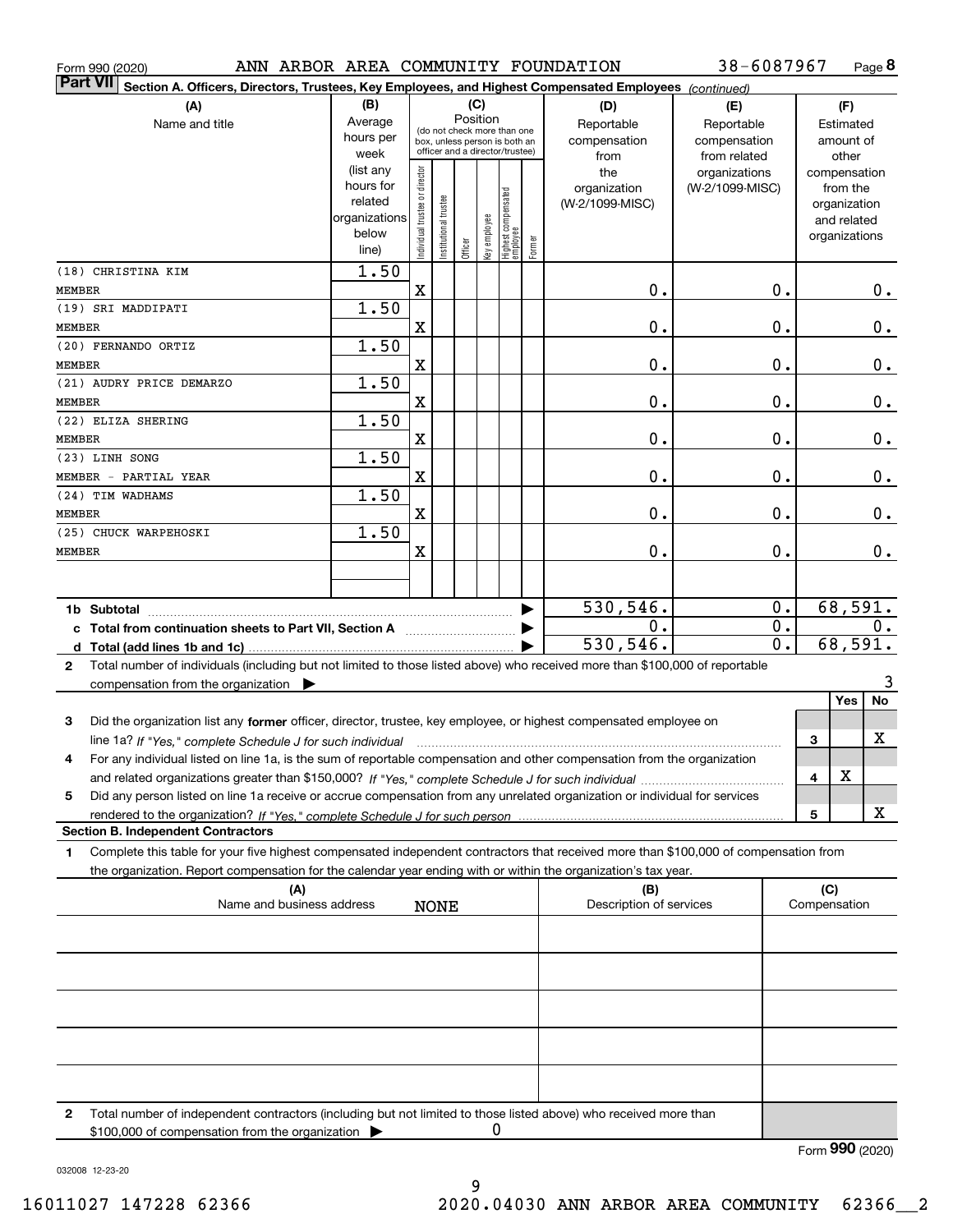|                                                           |                  | Form 990 (2020)                                                                                                       |                                            | ANN ARBOR AREA COMMUNITY FOUNDATION |                      |                                                     | 38-6087967                    | Page 9                                                          |
|-----------------------------------------------------------|------------------|-----------------------------------------------------------------------------------------------------------------------|--------------------------------------------|-------------------------------------|----------------------|-----------------------------------------------------|-------------------------------|-----------------------------------------------------------------|
|                                                           | <b>Part VIII</b> | <b>Statement of Revenue</b>                                                                                           |                                            |                                     |                      |                                                     |                               |                                                                 |
|                                                           |                  | Check if Schedule O contains a response or note to any line in this Part VIII                                         |                                            |                                     |                      | $\overline{(\mathsf{B})}$ $\overline{(\mathsf{C})}$ |                               |                                                                 |
|                                                           |                  |                                                                                                                       |                                            |                                     | (A)<br>Total revenue | Related or exempt<br>function revenue               | Unrelated<br>business revenue | (D)<br>Revenue excluded<br>from tax under<br>sections 512 - 514 |
|                                                           |                  | 1 a Federated campaigns                                                                                               | 1a                                         |                                     |                      |                                                     |                               |                                                                 |
|                                                           |                  | <b>b</b> Membership dues                                                                                              | 1 <sub>b</sub><br>$\overline{\phantom{a}}$ |                                     |                      |                                                     |                               |                                                                 |
|                                                           |                  | c Fundraising events                                                                                                  | 1 <sub>c</sub>                             |                                     |                      |                                                     |                               |                                                                 |
|                                                           |                  | d Related organizations                                                                                               | 1 <sub>d</sub>                             |                                     |                      |                                                     |                               |                                                                 |
| Contributions, Gifts, Grants<br>and Other Similar Amounts |                  | e Government grants (contributions)                                                                                   | 1e                                         |                                     |                      |                                                     |                               |                                                                 |
|                                                           |                  | f All other contributions, gifts, grants, and                                                                         |                                            |                                     |                      |                                                     |                               |                                                                 |
|                                                           |                  | similar amounts not included above                                                                                    | 1f                                         | 20, 366, 283.                       |                      |                                                     |                               |                                                                 |
|                                                           | g                | Noncash contributions included in lines 1a-1f                                                                         | $1g$ $\frac{1}{3}$                         | 7,298,591.                          |                      |                                                     |                               |                                                                 |
|                                                           |                  |                                                                                                                       |                                            |                                     | 20, 366, 283.        |                                                     |                               |                                                                 |
|                                                           |                  |                                                                                                                       |                                            | <b>Business Code</b>                |                      |                                                     |                               |                                                                 |
|                                                           | 2a               | <u> 1989 - Andrea Stadt Britain, amerikansk politiker (</u>                                                           |                                            |                                     |                      |                                                     |                               |                                                                 |
| Program Service<br>Revenue                                | b                | <u> 1989 - Johann Barn, fransk politik amerikansk politik (</u>                                                       |                                            |                                     |                      |                                                     |                               |                                                                 |
|                                                           | c<br>d           | <u> 2008 - John Stein, Amerikaansk politiker (* 18</u>                                                                |                                            |                                     |                      |                                                     |                               |                                                                 |
|                                                           | е                | the contract of the contract of the contract of the contract of the contract of                                       |                                            |                                     |                      |                                                     |                               |                                                                 |
|                                                           |                  | f All other program service revenue                                                                                   |                                            |                                     |                      |                                                     |                               |                                                                 |
|                                                           |                  |                                                                                                                       |                                            |                                     |                      |                                                     |                               |                                                                 |
|                                                           | 3                | Investment income (including dividends, interest, and                                                                 |                                            |                                     |                      |                                                     |                               |                                                                 |
|                                                           |                  |                                                                                                                       |                                            |                                     | 2,005,416.           |                                                     | $-136,874.$                   | 2,142,290.                                                      |
|                                                           | 4                | Income from investment of tax-exempt bond proceeds                                                                    |                                            |                                     |                      |                                                     |                               |                                                                 |
|                                                           | 5                |                                                                                                                       |                                            |                                     |                      |                                                     |                               |                                                                 |
|                                                           |                  |                                                                                                                       | (i) Real                                   | (ii) Personal                       |                      |                                                     |                               |                                                                 |
|                                                           |                  | 6 a Gross rents<br>.                                                                                                  | 6а                                         |                                     |                      |                                                     |                               |                                                                 |
|                                                           | b                | Less: rental expenses                                                                                                 | 6b                                         |                                     |                      |                                                     |                               |                                                                 |
|                                                           | c                | Rental income or (loss)                                                                                               | 6с                                         |                                     |                      |                                                     |                               |                                                                 |
|                                                           |                  | d Net rental income or (loss)                                                                                         | (i) Securities                             |                                     |                      |                                                     |                               |                                                                 |
|                                                           |                  | 7 a Gross amount from sales of                                                                                        | $7a$ $28,449,272.$                         | (ii) Other                          |                      |                                                     |                               |                                                                 |
|                                                           |                  | assets other than inventory<br><b>b</b> Less: cost or other basis                                                     |                                            |                                     |                      |                                                     |                               |                                                                 |
|                                                           |                  | and sales expenses                                                                                                    | $7b$ $28, 375, 275.$                       |                                     |                      |                                                     |                               |                                                                 |
| evenue                                                    |                  | c Gain or (loss)                                                                                                      | 7c <br>73,997.                             |                                     |                      |                                                     |                               |                                                                 |
|                                                           |                  |                                                                                                                       |                                            |                                     | 73,997.              |                                                     |                               | 73,997.                                                         |
| œ                                                         |                  | 8 a Gross income from fundraising events (not                                                                         |                                            |                                     |                      |                                                     |                               |                                                                 |
| Other                                                     |                  |                                                                                                                       |                                            |                                     |                      |                                                     |                               |                                                                 |
|                                                           |                  | contributions reported on line 1c). See                                                                               |                                            |                                     |                      |                                                     |                               |                                                                 |
|                                                           |                  |                                                                                                                       |                                            | 8a                                  |                      |                                                     |                               |                                                                 |
|                                                           |                  | <b>b</b> Less: direct expenses <i></i>                                                                                |                                            | l 8b                                |                      |                                                     |                               |                                                                 |
|                                                           |                  | c Net income or (loss) from fundraising events _____________                                                          |                                            |                                     |                      |                                                     |                               |                                                                 |
|                                                           |                  | 9 a Gross income from gaming activities. See                                                                          |                                            |                                     |                      |                                                     |                               |                                                                 |
|                                                           |                  |                                                                                                                       |                                            | 9a                                  |                      |                                                     |                               |                                                                 |
|                                                           |                  | <b>b</b> Less: direct expenses <b>manually</b>                                                                        |                                            | 9b                                  |                      |                                                     |                               |                                                                 |
|                                                           |                  | c Net income or (loss) from gaming activities _______________                                                         |                                            |                                     |                      |                                                     |                               |                                                                 |
|                                                           |                  | 10 a Gross sales of inventory, less returns                                                                           |                                            |                                     |                      |                                                     |                               |                                                                 |
|                                                           |                  |                                                                                                                       |                                            | 10a<br>10 <sub>b</sub>              |                      |                                                     |                               |                                                                 |
|                                                           |                  | c Net income or (loss) from sales of inventory                                                                        |                                            |                                     |                      |                                                     |                               |                                                                 |
|                                                           |                  |                                                                                                                       |                                            | <b>Business Code</b>                |                      |                                                     |                               |                                                                 |
| Miscellaneous                                             | 11 a             | <u> 1989 - Johann John Stone, meil in der Stone aus der Stone aus der Stone aus der Stone anderen Stone aus der S</u> |                                            |                                     |                      |                                                     |                               |                                                                 |
|                                                           | b                | <u> 1989 - Johann Stein, marwolaethau a bhann an t-Amhair ann an t-Amhair an t-Amhair an t-Amhair an t-Amhair an</u>  |                                            |                                     |                      |                                                     |                               |                                                                 |
| evenue                                                    | c                | the control of the control of the control of the control of the control of                                            |                                            |                                     |                      |                                                     |                               |                                                                 |
|                                                           |                  |                                                                                                                       |                                            |                                     |                      |                                                     |                               |                                                                 |
|                                                           |                  |                                                                                                                       |                                            |                                     |                      |                                                     |                               |                                                                 |
|                                                           | 12 <sup>12</sup> |                                                                                                                       |                                            | ▶                                   | 22, 445, 696.        | 0.                                                  | $-136,874.$                   | 2,216,287.                                                      |
|                                                           | 032009 12-23-20  |                                                                                                                       |                                            |                                     |                      |                                                     |                               | Form 990 (2020)                                                 |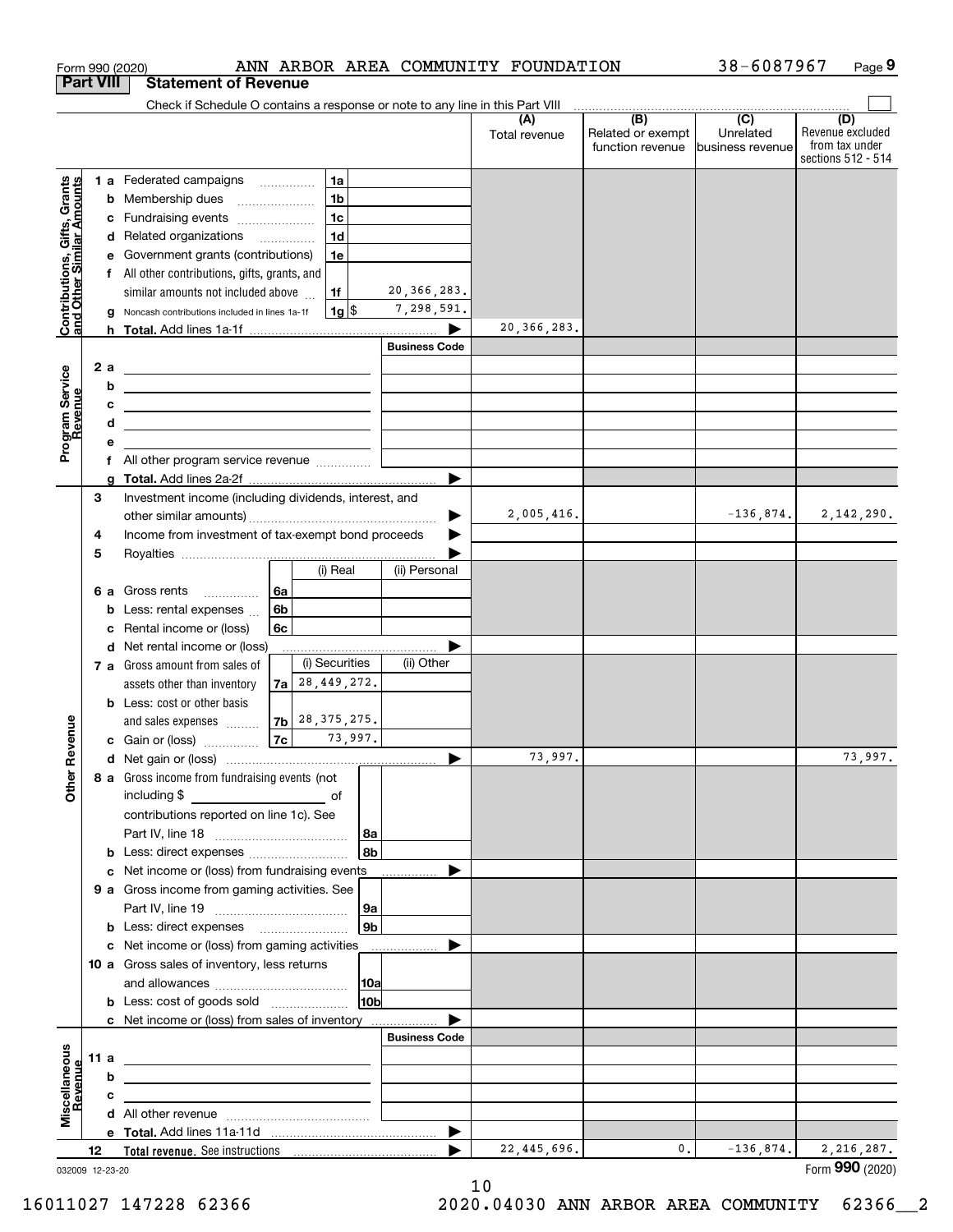**Part IX Statement of Functional Expenses**

 $_{\rm Form}$  990 (2020) ANN ARBOR AREA COMMUNITY FOUNDATION 38-6087967  $_{\rm Page}$ **10**

|              | Section 501(c)(3) and 501(c)(4) organizations must complete all columns. All other organizations must complete column (A). |                       |                                    |                                           |                                |
|--------------|----------------------------------------------------------------------------------------------------------------------------|-----------------------|------------------------------------|-------------------------------------------|--------------------------------|
|              | Check if Schedule O contains a response or note to any line in this Part IX                                                |                       |                                    |                                           |                                |
|              | Do not include amounts reported on lines 6b,<br>7b, 8b, 9b, and 10b of Part VIII.                                          | Total expenses        | (B)<br>Program service<br>expenses | (C)<br>Management and<br>general expenses | (D)<br>Fundraising<br>expenses |
| 1.           | Grants and other assistance to domestic organizations                                                                      |                       |                                    |                                           |                                |
|              | and domestic governments. See Part IV, line 21                                                                             | 7,719,924.            | 7,719,924.                         |                                           |                                |
| $\mathbf{2}$ | Grants and other assistance to domestic                                                                                    |                       |                                    |                                           |                                |
|              | individuals. See Part IV, line 22                                                                                          | 22,669.               | 22,669.                            |                                           |                                |
| 3            | Grants and other assistance to foreign                                                                                     |                       |                                    |                                           |                                |
|              | organizations, foreign governments, and foreign                                                                            |                       |                                    |                                           |                                |
|              | individuals. See Part IV, lines 15 and 16                                                                                  |                       |                                    |                                           |                                |
| 4            | Benefits paid to or for members                                                                                            |                       |                                    |                                           |                                |
| 5            | Compensation of current officers, directors,                                                                               |                       |                                    |                                           |                                |
|              | trustees, and key employees                                                                                                | 559,978.              | 148,624.                           | 234,434.                                  | 176,920.                       |
| 6            | Compensation not included above to disqualified                                                                            |                       |                                    |                                           |                                |
|              | persons (as defined under section 4958(f)(1)) and                                                                          |                       |                                    |                                           |                                |
|              | persons described in section 4958(c)(3)(B)                                                                                 |                       |                                    |                                           |                                |
| 7            | Other salaries and wages                                                                                                   | 571, 575.             | 151,702.                           | 239,289.                                  | 180,584.                       |
| 8            | Pension plan accruals and contributions (include                                                                           |                       |                                    |                                           |                                |
|              | section 401(k) and 403(b) employer contributions)                                                                          | 58,633.               | 21,268.                            | 23,629.                                   | $13,736$ .                     |
| 9            |                                                                                                                            | $\overline{52,028}$ . | 18,872.                            | 20,967.                                   | 12,189.                        |
| 10           |                                                                                                                            | 77,595.               | 28, 146.                           | 31,271.                                   | 18, 178.                       |
| 11           | Fees for services (nonemployees):                                                                                          |                       |                                    |                                           |                                |
| a            |                                                                                                                            |                       |                                    |                                           |                                |
| b            |                                                                                                                            | 24, 274.<br>40,655.   | 4,488.                             | 4,432.<br>40,655.                         | 15,354.                        |
| c            |                                                                                                                            |                       |                                    |                                           |                                |
| d            |                                                                                                                            |                       |                                    |                                           |                                |
| e            | Professional fundraising services. See Part IV, line 17                                                                    | 649,958.              | 649,958.                           |                                           |                                |
| f            | Investment management fees                                                                                                 |                       |                                    |                                           |                                |
| $\mathbf{q}$ | Other. (If line 11g amount exceeds 10% of line 25,                                                                         | 191,546.              |                                    | 86,235.                                   |                                |
|              | column (A) amount, list line 11g expenses on Sch 0.)                                                                       | 35,850.               | 70,279.<br>4,658.                  | 1,506.                                    | 35,032.<br>29,686.             |
| 12           |                                                                                                                            | 32,925.               | 8,079.                             | 13,800.                                   | 11,046.                        |
| 13           |                                                                                                                            | 159,665.              | 37,071.                            | 48, 223.                                  | 74,371.                        |
| 14           |                                                                                                                            |                       |                                    |                                           |                                |
| 15           |                                                                                                                            | 35,929.               | 9,729.                             | 15,615.                                   | 10,585.                        |
| 16           |                                                                                                                            | 775.                  | $\overline{535}$ .                 | 47.                                       | 193.                           |
| 17           | Payments of travel or entertainment expenses                                                                               |                       |                                    |                                           |                                |
| 18           | for any federal, state, or local public officials                                                                          |                       |                                    |                                           |                                |
| 19           | Conferences, conventions, and meetings                                                                                     | 45,560.               | 4,570.                             | 4,319.                                    | 36,671.                        |
| 20           | Interest                                                                                                                   |                       |                                    |                                           |                                |
| 21           |                                                                                                                            |                       |                                    |                                           |                                |
| 22           | Depreciation, depletion, and amortization                                                                                  | 55,991.               | 15, 162.                           | 24,334.                                   | 16,495.                        |
| 23           | Insurance                                                                                                                  | 12,665.               |                                    | 12,665.                                   |                                |
| 24           | Other expenses. Itemize expenses not covered<br>above (List miscellaneous expenses on line 24e. If                         |                       |                                    |                                           |                                |
|              | line 24e amount exceeds 10% of line 25, column (A)<br>amount, list line 24e expenses on Schedule O.)                       |                       |                                    |                                           |                                |
| a            | IMPACT INVESTING                                                                                                           | 180,045.              | 180,045.                           |                                           |                                |
| b            | <b>BAD DEBT</b>                                                                                                            | 31,225.               |                                    |                                           | 31,225.                        |
| C            | CREDIT CARD FEES                                                                                                           | 5,986.                |                                    |                                           | 5,986.                         |
| d            | DUES & MEMBERSHIPS                                                                                                         | $\overline{5,080}$ .  |                                    | 2,132.                                    | 2,948.                         |
|              | e All other expenses                                                                                                       | 2,978.                | 1,164.                             | $-743.$                                   | 2,557.                         |
| 25           | Total functional expenses. Add lines 1 through 24e                                                                         | 10, 573, 509.         | 9,096,943.                         | 802,810.                                  | 673,756.                       |
| 26           | Joint costs. Complete this line only if the organization                                                                   |                       |                                    |                                           |                                |
|              | reported in column (B) joint costs from a combined                                                                         |                       |                                    |                                           |                                |
|              | educational campaign and fundraising solicitation.                                                                         |                       |                                    |                                           |                                |
|              | Check here $\blacktriangleright$<br>if following SOP 98-2 (ASC 958-720)                                                    |                       |                                    |                                           |                                |

032010 12-23-20

Form (2020) **990**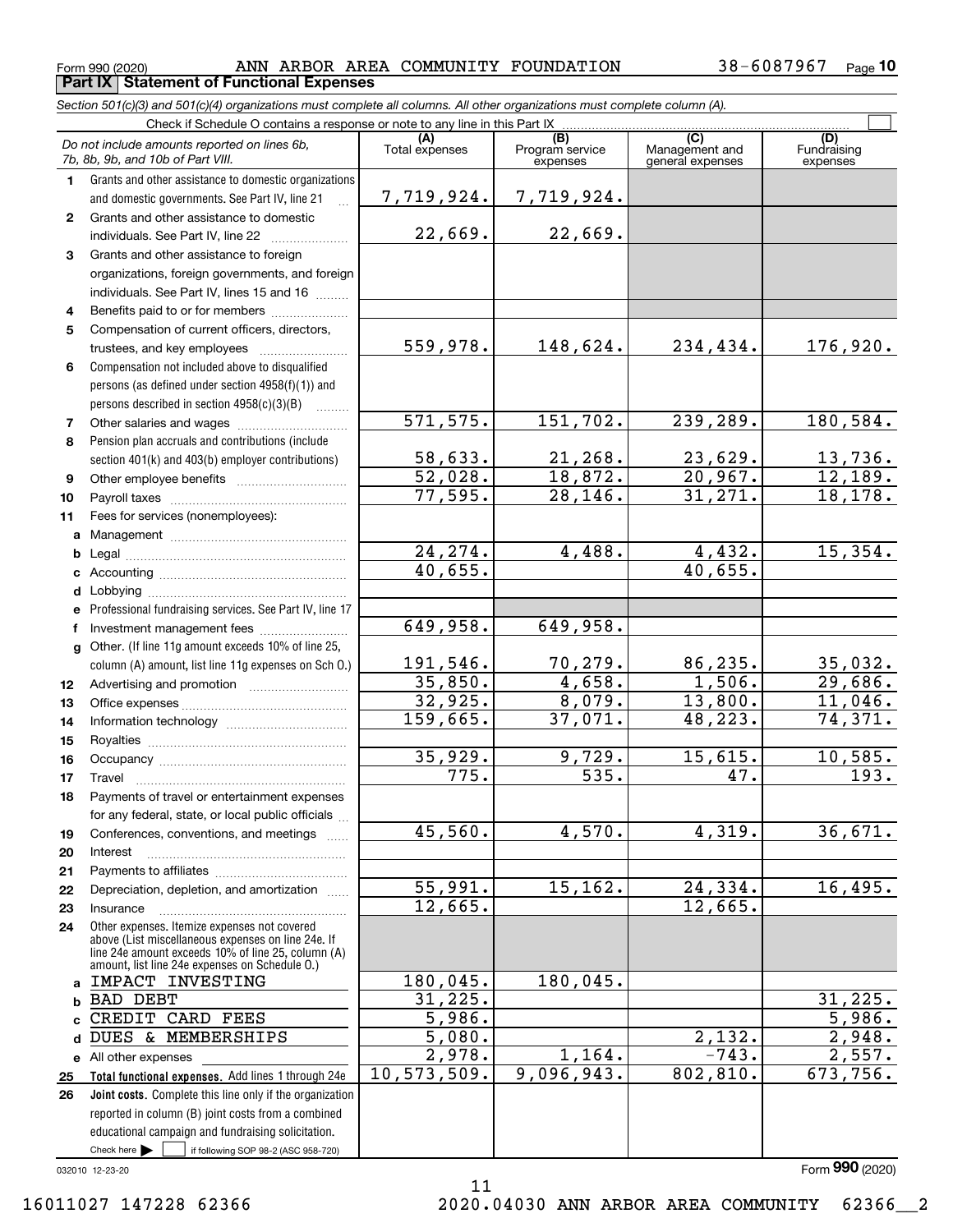**32 33**

 $\ddot{\mathsf{e}}$ 

**Part X** | Balance Sheet

 $_{\rm Form}$  990 (2020) ANN ARBOR AREA COMMUNITY FOUNDATION 38-6087967  $_{\rm Page}$ 

**11**

|                             |    | Check if Schedule O contains a response or note to any line in this Part X                                                                                                                                                     |                           |                                  |                             |                            |
|-----------------------------|----|--------------------------------------------------------------------------------------------------------------------------------------------------------------------------------------------------------------------------------|---------------------------|----------------------------------|-----------------------------|----------------------------|
|                             |    |                                                                                                                                                                                                                                |                           | (A)<br>Beginning of year         |                             | (B)<br>End of year         |
|                             | 1  | Cash - non-interest-bearing                                                                                                                                                                                                    |                           |                                  | 1                           |                            |
|                             | 2  |                                                                                                                                                                                                                                |                           | 2,827,912.                       | $\mathbf{2}$                | 4,953,904.                 |
|                             | З  |                                                                                                                                                                                                                                |                           | 359,854.                         | 3                           | 252, 445.                  |
|                             | 4  |                                                                                                                                                                                                                                |                           |                                  | 4                           |                            |
|                             | 5  | Loans and other receivables from any current or former officer, director,                                                                                                                                                      |                           |                                  |                             |                            |
|                             |    | trustee, key employee, creator or founder, substantial contributor, or 35%                                                                                                                                                     |                           |                                  |                             |                            |
|                             |    | controlled entity or family member of any of these persons                                                                                                                                                                     |                           | 5                                |                             |                            |
|                             | 6  | Loans and other receivables from other disqualified persons (as defined                                                                                                                                                        |                           |                                  |                             |                            |
|                             |    | under section 4958(f)(1)), and persons described in section 4958(c)(3)(B)                                                                                                                                                      | $\ldots$                  |                                  | 6                           |                            |
|                             | 7  |                                                                                                                                                                                                                                |                           |                                  | 7                           |                            |
| Assets                      | 8  |                                                                                                                                                                                                                                |                           |                                  | 8                           |                            |
|                             | 9  | Prepaid expenses and deferred charges                                                                                                                                                                                          |                           |                                  | 9                           |                            |
|                             |    | 10a Land, buildings, and equipment: cost or other                                                                                                                                                                              |                           |                                  |                             |                            |
|                             |    | basis. Complete Part VI of Schedule D  10a                                                                                                                                                                                     | <u>1,660,950.</u>         |                                  |                             |                            |
|                             |    | $\frac{10b}{10b}$<br><b>b</b> Less: accumulated depreciation                                                                                                                                                                   | 584,988.                  | $\frac{1,104,283.}{81,932,479.}$ | 10 <sub>c</sub>             | 1,075,962.<br>114,337,791. |
|                             | 11 |                                                                                                                                                                                                                                |                           | 11                               |                             |                            |
|                             | 12 |                                                                                                                                                                                                                                | $\overline{59,790,629}$ . | 12                               | $\overline{55}$ , 295, 243. |                            |
|                             | 13 | Investments - program-related. See Part IV, line 11                                                                                                                                                                            |                           |                                  | 13                          |                            |
|                             | 14 |                                                                                                                                                                                                                                |                           |                                  | 14                          |                            |
|                             | 15 |                                                                                                                                                                                                                                |                           | 1,463,047.                       | 15                          | 1,585,907.                 |
|                             | 16 |                                                                                                                                                                                                                                |                           | 147, 478, 204.                   | 16                          | 177,501,252.               |
|                             | 17 |                                                                                                                                                                                                                                | 65,920.                   | 17                               | 40,813.                     |                            |
|                             | 18 |                                                                                                                                                                                                                                |                           | 629, 361.                        | 18                          | 179,900.                   |
|                             | 19 | Deferred revenue material contracts and a contract of the contract of the contract of the contract of the contract of the contract of the contract of the contract of the contract of the contract of the contract of the cont |                           |                                  | 19                          |                            |
|                             | 20 |                                                                                                                                                                                                                                |                           |                                  | 20                          |                            |
|                             | 21 | Escrow or custodial account liability. Complete Part IV of Schedule D                                                                                                                                                          | 1.1.1.1.1.1.1.1.1.1       | 5,867.                           | 21                          | 971.                       |
|                             | 22 | Loans and other payables to any current or former officer, director,                                                                                                                                                           |                           |                                  |                             |                            |
| abilities                   |    | trustee, key employee, creator or founder, substantial contributor, or 35%                                                                                                                                                     |                           |                                  |                             |                            |
|                             |    | controlled entity or family member of any of these persons                                                                                                                                                                     |                           |                                  | 22                          |                            |
|                             | 23 | Secured mortgages and notes payable to unrelated third parties                                                                                                                                                                 |                           |                                  | 23                          |                            |
|                             | 24 | Unsecured notes and loans payable to unrelated third parties                                                                                                                                                                   |                           |                                  | 24                          |                            |
|                             | 25 | Other liabilities (including federal income tax, payables to related third                                                                                                                                                     |                           |                                  |                             |                            |
|                             |    | parties, and other liabilities not included on lines 17-24). Complete Part X<br>of Schedule D                                                                                                                                  |                           | 725,021.                         | 25                          | 743,978.                   |
|                             | 26 | Total liabilities. Add lines 17 through 25                                                                                                                                                                                     |                           | 1,426,169.                       | 26                          | 965,662.                   |
|                             |    | Organizations that follow FASB ASC 958, check here $\blacktriangleright \boxed{X}$                                                                                                                                             |                           |                                  |                             |                            |
|                             |    | and complete lines 27, 28, 32, and 33.                                                                                                                                                                                         |                           |                                  |                             |                            |
|                             | 27 | Net assets without donor restrictions                                                                                                                                                                                          |                           | 144,829,522.                     | 27                          | 175,618,320.               |
|                             | 28 | Net assets with donor restrictions                                                                                                                                                                                             |                           | 1,222,513.                       | 28                          | 917,270.                   |
|                             |    | Organizations that do not follow FASB ASC 958, check here $\blacktriangleright$                                                                                                                                                |                           |                                  |                             |                            |
| Net Assets or Fund Balances |    | and complete lines 29 through 33.                                                                                                                                                                                              |                           |                                  |                             |                            |
|                             | 29 |                                                                                                                                                                                                                                |                           |                                  | 29                          |                            |
|                             | 30 | Paid-in or capital surplus, or land, building, or equipment fund                                                                                                                                                               |                           |                                  | 30                          |                            |
|                             | 31 | Retained earnings, endowment, accumulated income, or other funds                                                                                                                                                               | .                         |                                  | 31                          |                            |
|                             | 32 | Total net assets or fund balances                                                                                                                                                                                              | 146,052,035.              | 32                               | 176,535,590.                |                            |

Total net assets or fund balances ~~~~~~~~~~~~~~~~~~~~~~

Total liabilities and net assets/fund balances

# Form (2020) **990** 147,478,204. 177,501,252.

**32 33**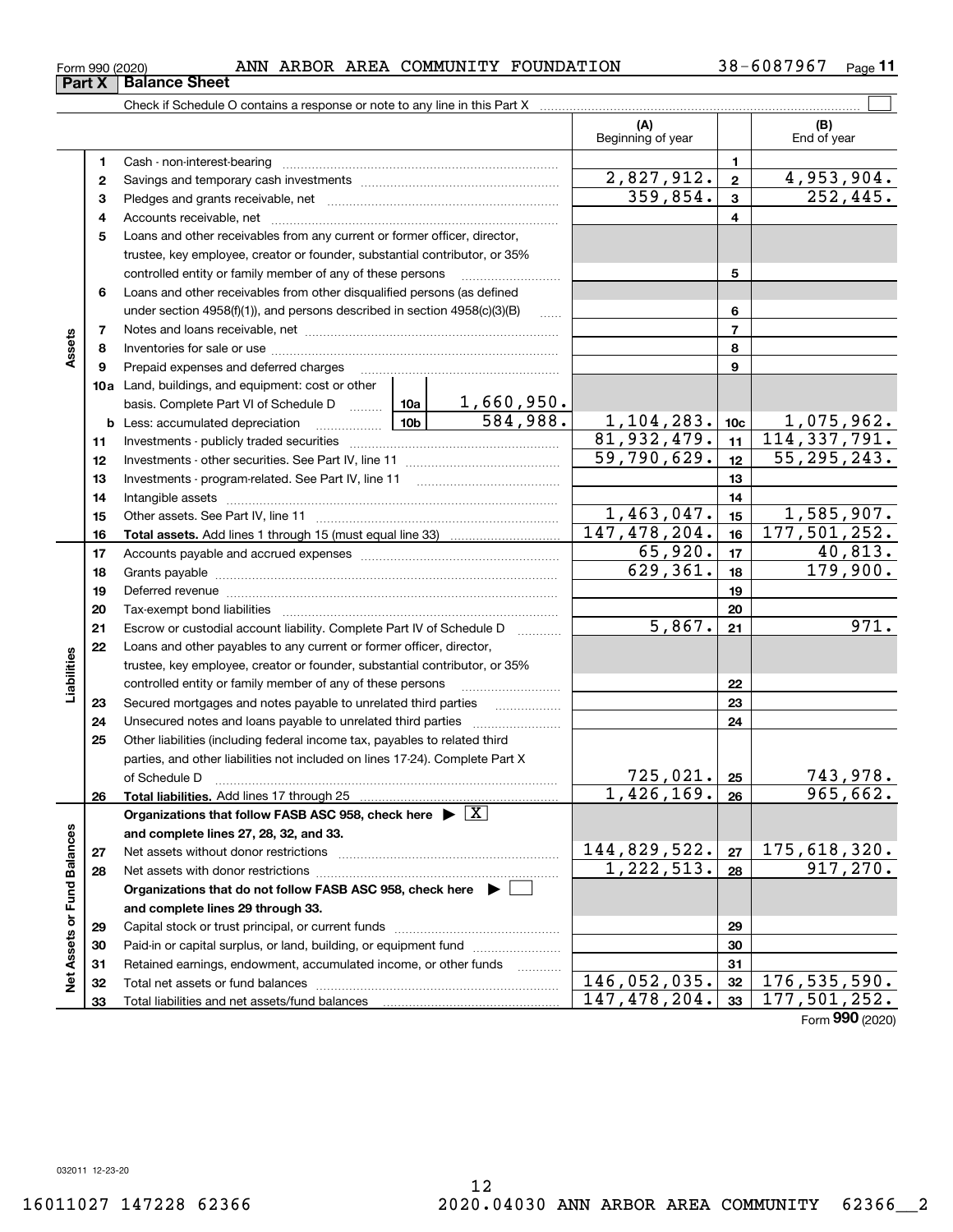| Part XI<br><b>Reconciliation of Net Assets</b><br>22,445,696.<br>1<br>1<br>10,573,509.<br>$\overline{2}$<br>Total expenses (must equal Part IX, column (A), line 25)<br>2<br>11,872,187.<br>3<br>Revenue less expenses. Subtract line 2 from line 1<br>3<br>146,052,035.<br>$\overline{\mathbf{A}}$<br>4 | $\overline{\mathbf{x}}$ |
|----------------------------------------------------------------------------------------------------------------------------------------------------------------------------------------------------------------------------------------------------------------------------------------------------------|-------------------------|
|                                                                                                                                                                                                                                                                                                          |                         |
|                                                                                                                                                                                                                                                                                                          |                         |
|                                                                                                                                                                                                                                                                                                          |                         |
|                                                                                                                                                                                                                                                                                                          |                         |
|                                                                                                                                                                                                                                                                                                          |                         |
|                                                                                                                                                                                                                                                                                                          |                         |
|                                                                                                                                                                                                                                                                                                          |                         |
| 18,680,893.<br>5<br>5                                                                                                                                                                                                                                                                                    |                         |
| 6<br>6                                                                                                                                                                                                                                                                                                   |                         |
| $\overline{7}$<br>7<br>Investment expenses www.communication.communication.com/internation.com/internation.com/internation.com/intern                                                                                                                                                                    |                         |
| 8<br>Prior period adjustments www.communication.communication.com/news/communication.com/news/communication.com/new<br>8                                                                                                                                                                                 |                         |
| $-69,525.$<br>9<br>Other changes in net assets or fund balances (explain on Schedule O)<br>9                                                                                                                                                                                                             |                         |
| Net assets or fund balances at end of year. Combine lines 3 through 9 (must equal Part X, line 32,<br>10                                                                                                                                                                                                 |                         |
| 176, 535, 590.<br>10 <sup>1</sup>                                                                                                                                                                                                                                                                        |                         |
| Part XII Financial Statements and Reporting                                                                                                                                                                                                                                                              |                         |
|                                                                                                                                                                                                                                                                                                          |                         |
| Yes                                                                                                                                                                                                                                                                                                      | No                      |
| $\boxed{\mathbf{X}}$ Accrual<br>Accounting method used to prepare the Form 990: <u>June</u> Cash<br>Other<br>1.                                                                                                                                                                                          |                         |
| If the organization changed its method of accounting from a prior year or checked "Other," explain in Schedule O.                                                                                                                                                                                        |                         |
| 2a Were the organization's financial statements compiled or reviewed by an independent accountant?<br>2a                                                                                                                                                                                                 | X                       |
| If "Yes," check a box below to indicate whether the financial statements for the year were compiled or reviewed on a                                                                                                                                                                                     |                         |
| separate basis, consolidated basis, or both:                                                                                                                                                                                                                                                             |                         |
| Separate basis<br><b>Consolidated basis</b><br>Both consolidated and separate basis                                                                                                                                                                                                                      |                         |
| X<br><b>b</b> Were the organization's financial statements audited by an independent accountant?<br>2 <sub>b</sub>                                                                                                                                                                                       |                         |
| If "Yes," check a box below to indicate whether the financial statements for the year were audited on a separate basis,                                                                                                                                                                                  |                         |
| consolidated basis, or both:                                                                                                                                                                                                                                                                             |                         |
| $X$ Separate basis<br>Consolidated basis<br>Both consolidated and separate basis                                                                                                                                                                                                                         |                         |
| c If "Yes" to line 2a or 2b, does the organization have a committee that assumes responsibility for oversight of the audit,                                                                                                                                                                              |                         |
| X<br>2c                                                                                                                                                                                                                                                                                                  |                         |
| If the organization changed either its oversight process or selection process during the tax year, explain on Schedule O.                                                                                                                                                                                |                         |
| 3a As a result of a federal award, was the organization required to undergo an audit or audits as set forth in the Single Audit                                                                                                                                                                          |                         |
| За                                                                                                                                                                                                                                                                                                       | x                       |
| b If "Yes," did the organization undergo the required audit or audits? If the organization did not undergo the required audit                                                                                                                                                                            |                         |
| or audits, explain why on Schedule O and describe any steps taken to undergo such audits [11] our manuscription why on Schedule O and describe any steps taken to undergo such audits<br>3b<br><b>nnn</b>                                                                                                |                         |

Form (2020) **990**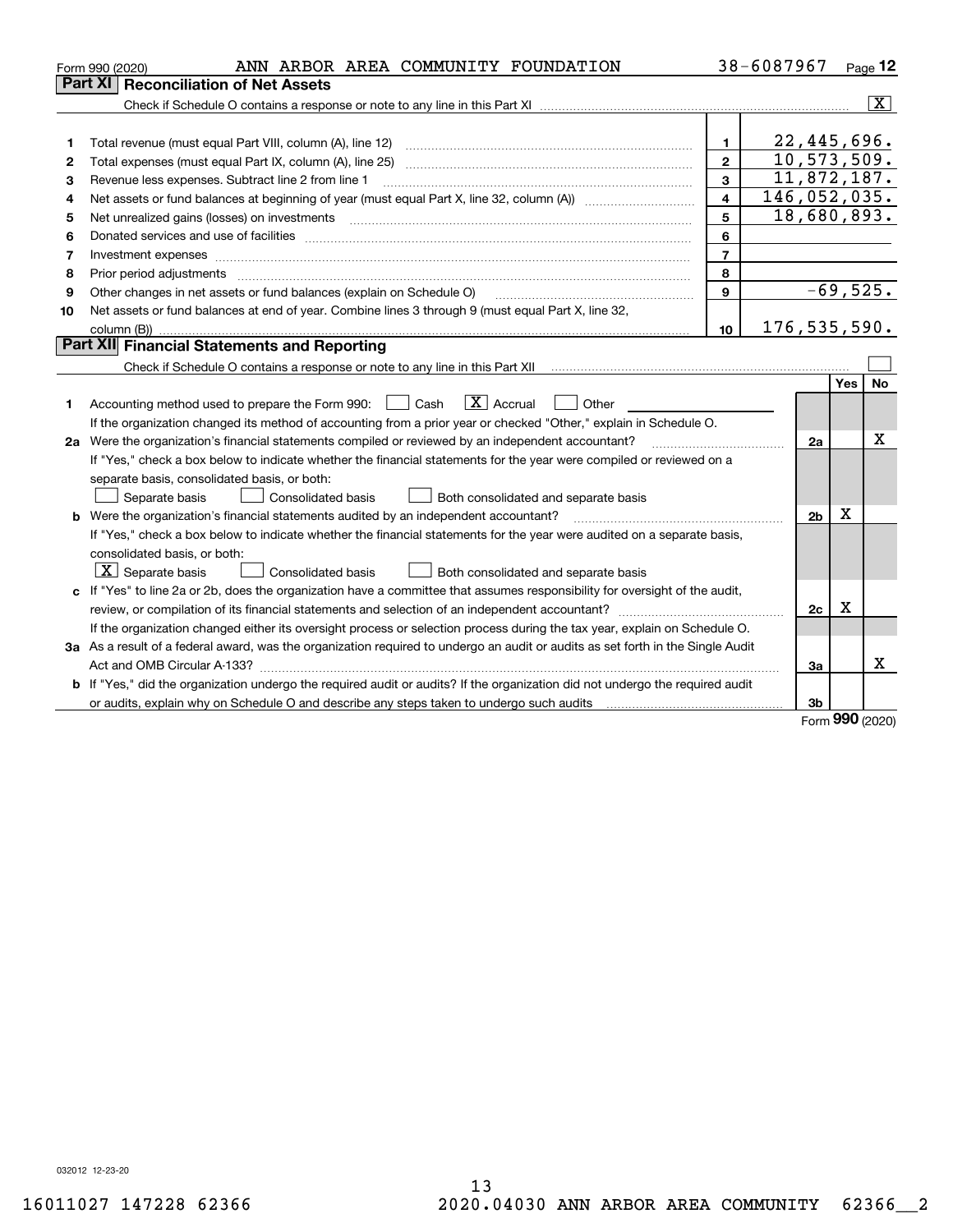| <b>SCHEDULE A</b> |
|-------------------|
|-------------------|

Department of the Treasury Internal Revenue Service

**(Form 990 or 990-EZ)**

# **Public Charity Status and Public Support**

**Complete if the organization is a section 501(c)(3) organization or a section 4947(a)(1) nonexempt charitable trust. | Attach to Form 990 or Form 990-EZ.** 

| Go to www.irs.gov/Form990 for instructions and the latest information. |  |  |
|------------------------------------------------------------------------|--|--|

| OMB No. 1545-0047                   |
|-------------------------------------|
| 2020                                |
| <b>Open to Public</b><br>Inspection |

|    |            |                                                                                                                                              |          | $\rightarrow$ Go to www.irs.gov/Form990 for instructions and the latest information. |                                                                |    |                            |                                       |
|----|------------|----------------------------------------------------------------------------------------------------------------------------------------------|----------|--------------------------------------------------------------------------------------|----------------------------------------------------------------|----|----------------------------|---------------------------------------|
|    |            | Name of the organization                                                                                                                     |          |                                                                                      |                                                                |    |                            | <b>Employer identification number</b> |
|    | Part I     | Reason for Public Charity Status. (All organizations must complete this part.) See instructions.                                             |          | ANN ARBOR AREA COMMUNITY FOUNDATION                                                  |                                                                |    |                            | 38-6087967                            |
|    |            |                                                                                                                                              |          |                                                                                      |                                                                |    |                            |                                       |
|    |            | The organization is not a private foundation because it is: (For lines 1 through 12, check only one box.)                                    |          |                                                                                      |                                                                |    |                            |                                       |
| 1  |            | A church, convention of churches, or association of churches described in section 170(b)(1)(A)(i).                                           |          |                                                                                      |                                                                |    |                            |                                       |
| 2  |            | A school described in section 170(b)(1)(A)(ii). (Attach Schedule E (Form 990 or 990-EZ).)                                                    |          |                                                                                      |                                                                |    |                            |                                       |
| з  |            | A hospital or a cooperative hospital service organization described in section 170(b)(1)(A)(iii).                                            |          |                                                                                      |                                                                |    |                            |                                       |
| 4  |            | A medical research organization operated in conjunction with a hospital described in section 170(b)(1)(A)(iii). Enter the hospital's name,   |          |                                                                                      |                                                                |    |                            |                                       |
|    |            | city, and state:                                                                                                                             |          |                                                                                      |                                                                |    |                            |                                       |
| 5  |            | An organization operated for the benefit of a college or university owned or operated by a governmental unit described in                    |          |                                                                                      |                                                                |    |                            |                                       |
|    |            | section 170(b)(1)(A)(iv). (Complete Part II.)                                                                                                |          |                                                                                      |                                                                |    |                            |                                       |
| 6  |            | A federal, state, or local government or governmental unit described in section 170(b)(1)(A)(v).                                             |          |                                                                                      |                                                                |    |                            |                                       |
| 7  |            | An organization that normally receives a substantial part of its support from a governmental unit or from the general public described in    |          |                                                                                      |                                                                |    |                            |                                       |
|    |            | section 170(b)(1)(A)(vi). (Complete Part II.)                                                                                                |          |                                                                                      |                                                                |    |                            |                                       |
| 8  | $\sqrt{X}$ | A community trust described in section 170(b)(1)(A)(vi). (Complete Part II.)                                                                 |          |                                                                                      |                                                                |    |                            |                                       |
| 9  |            | An agricultural research organization described in section 170(b)(1)(A)(ix) operated in conjunction with a land-grant college                |          |                                                                                      |                                                                |    |                            |                                       |
|    |            | or university or a non-land-grant college of agriculture (see instructions). Enter the name, city, and state of the college or               |          |                                                                                      |                                                                |    |                            |                                       |
|    |            | university:                                                                                                                                  |          |                                                                                      |                                                                |    |                            |                                       |
| 10 |            | An organization that normally receives (1) more than 33 1/3% of its support from contributions, membership fees, and gross receipts from     |          |                                                                                      |                                                                |    |                            |                                       |
|    |            | activities related to its exempt functions, subject to certain exceptions; and (2) no more than 33 1/3% of its support from gross investment |          |                                                                                      |                                                                |    |                            |                                       |
|    |            | income and unrelated business taxable income (less section 511 tax) from businesses acquired by the organization after June 30, 1975.        |          |                                                                                      |                                                                |    |                            |                                       |
|    |            | See section 509(a)(2). (Complete Part III.)                                                                                                  |          |                                                                                      |                                                                |    |                            |                                       |
| 11 |            | An organization organized and operated exclusively to test for public safety. See section 509(a)(4).                                         |          |                                                                                      |                                                                |    |                            |                                       |
| 12 |            | An organization organized and operated exclusively for the benefit of, to perform the functions of, or to carry out the purposes of one or   |          |                                                                                      |                                                                |    |                            |                                       |
|    |            | more publicly supported organizations described in section 509(a)(1) or section 509(a)(2). See section 509(a)(3). Check the box in           |          |                                                                                      |                                                                |    |                            |                                       |
|    |            | lines 12a through 12d that describes the type of supporting organization and complete lines 12e, 12f, and 12g.                               |          |                                                                                      |                                                                |    |                            |                                       |
| а  |            | Type I. A supporting organization operated, supervised, or controlled by its supported organization(s), typically by giving                  |          |                                                                                      |                                                                |    |                            |                                       |
|    |            | the supported organization(s) the power to regularly appoint or elect a majority of the directors or trustees of the supporting              |          |                                                                                      |                                                                |    |                            |                                       |
|    |            | organization. You must complete Part IV, Sections A and B.                                                                                   |          |                                                                                      |                                                                |    |                            |                                       |
| b  |            | Type II. A supporting organization supervised or controlled in connection with its supported organization(s), by having                      |          |                                                                                      |                                                                |    |                            |                                       |
|    |            | control or management of the supporting organization vested in the same persons that control or manage the supported                         |          |                                                                                      |                                                                |    |                            |                                       |
|    |            | organization(s). You must complete Part IV, Sections A and C.                                                                                |          |                                                                                      |                                                                |    |                            |                                       |
| с  |            | Type III functionally integrated. A supporting organization operated in connection with, and functionally integrated with,                   |          |                                                                                      |                                                                |    |                            |                                       |
|    |            | its supported organization(s) (see instructions). You must complete Part IV, Sections A, D, and E.                                           |          |                                                                                      |                                                                |    |                            |                                       |
| d  |            | Type III non-functionally integrated. A supporting organization operated in connection with its supported organization(s)                    |          |                                                                                      |                                                                |    |                            |                                       |
|    |            | that is not functionally integrated. The organization generally must satisfy a distribution requirement and an attentiveness                 |          |                                                                                      |                                                                |    |                            |                                       |
|    |            | requirement (see instructions). You must complete Part IV, Sections A and D, and Part V.                                                     |          |                                                                                      |                                                                |    |                            |                                       |
| е  |            | Check this box if the organization received a written determination from the IRS that it is a Type I, Type II, Type III                      |          |                                                                                      |                                                                |    |                            |                                       |
|    |            | functionally integrated, or Type III non-functionally integrated supporting organization.<br>f Enter the number of supported organizations   |          |                                                                                      |                                                                |    |                            |                                       |
|    |            | Provide the following information about the supported organization(s).                                                                       |          |                                                                                      |                                                                |    |                            |                                       |
|    |            | (i) Name of supported                                                                                                                        | (ii) EIN | (iii) Type of organization                                                           | (iv) Is the organization listed<br>in your governing document? |    | (v) Amount of monetary     | (vi) Amount of other                  |
|    |            | organization                                                                                                                                 |          | (described on lines 1-10<br>above (see instructions))                                | Yes                                                            | No | support (see instructions) | support (see instructions)            |
|    |            |                                                                                                                                              |          |                                                                                      |                                                                |    |                            |                                       |
|    |            |                                                                                                                                              |          |                                                                                      |                                                                |    |                            |                                       |
|    |            |                                                                                                                                              |          |                                                                                      |                                                                |    |                            |                                       |
|    |            |                                                                                                                                              |          |                                                                                      |                                                                |    |                            |                                       |
|    |            |                                                                                                                                              |          |                                                                                      |                                                                |    |                            |                                       |
|    |            |                                                                                                                                              |          |                                                                                      |                                                                |    |                            |                                       |
|    |            |                                                                                                                                              |          |                                                                                      |                                                                |    |                            |                                       |
|    |            |                                                                                                                                              |          |                                                                                      |                                                                |    |                            |                                       |
|    |            |                                                                                                                                              |          |                                                                                      |                                                                |    |                            |                                       |
|    |            |                                                                                                                                              |          |                                                                                      |                                                                |    |                            |                                       |

**Total**

LHA For Paperwork Reduction Act Notice, see the Instructions for Form 990 or 990-EZ. <sub>032021</sub> o1-25-21 Schedule A (Form 990 or 990-EZ) 2020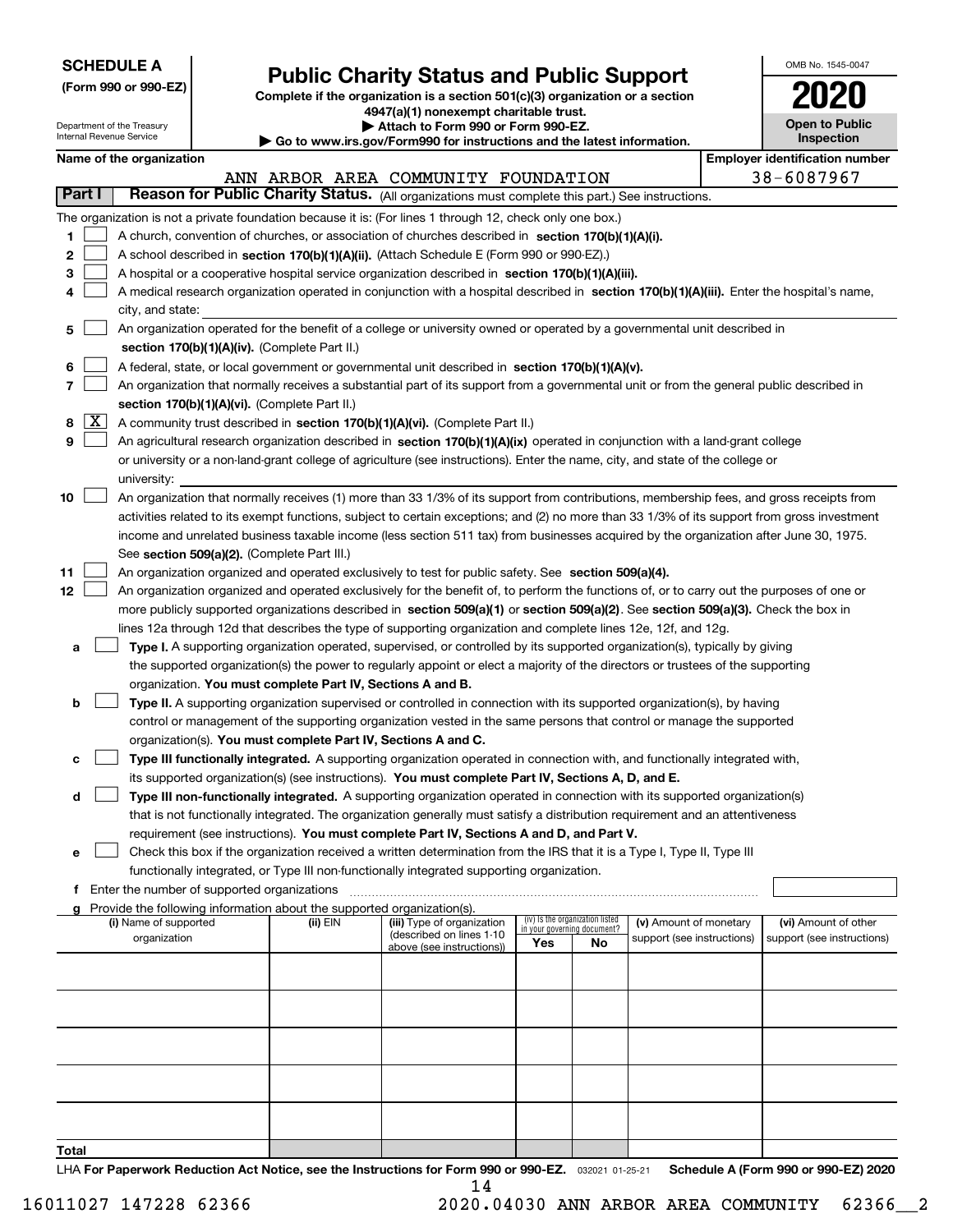### Schedule A (Form 990 or 990-EZ) 2020  $\,$  ANN  $\,$  ARBOR  $\,$  AREA  $\,$  COMMUNITY  $\,$  FOUNDATION  $\,$   $\,$  38  $-$  6087967  $\,$  Page **Part II Support Schedule for Organizations Described in Sections 170(b)(1)(A)(iv) and 170(b)(1)(A)(vi)**

(Complete only if you checked the box on line 5, 7, or 8 of Part I or if the organization failed to qualify under Part III. If the organization fails to qualify under the tests listed below, please complete Part III.)

|    | <b>Section A. Public Support</b>                                                                                                                                                                                               |          |                   |            |            |                            |                                          |
|----|--------------------------------------------------------------------------------------------------------------------------------------------------------------------------------------------------------------------------------|----------|-------------------|------------|------------|----------------------------|------------------------------------------|
|    | Calendar year (or fiscal year beginning in)                                                                                                                                                                                    | (a) 2016 | (b) 2017          | $(c)$ 2018 | $(d)$ 2019 | (e) 2020                   | (f) Total                                |
|    | 1 Gifts, grants, contributions, and<br>membership fees received. (Do not                                                                                                                                                       |          |                   |            |            |                            |                                          |
|    | include any "unusual grants.")                                                                                                                                                                                                 |          | 7496900.11167368. | 7221951.   |            | 6156483.20366283.52408985. |                                          |
|    | 2 Tax revenues levied for the organ-<br>ization's benefit and either paid to<br>or expended on its behalf                                                                                                                      |          |                   |            |            |                            |                                          |
|    | 3 The value of services or facilities<br>furnished by a governmental unit to                                                                                                                                                   |          |                   |            |            |                            |                                          |
|    | the organization without charge                                                                                                                                                                                                |          |                   |            |            |                            |                                          |
|    | 4 Total. Add lines 1 through 3                                                                                                                                                                                                 |          | 7496900.11167368. | 7221951.   |            | 6156483.20366283.52408985. |                                          |
| 5. | The portion of total contributions<br>by each person (other than a<br>governmental unit or publicly<br>supported organization) included<br>on line 1 that exceeds 2% of the                                                    |          |                   |            |            |                            |                                          |
|    | amount shown on line 11,                                                                                                                                                                                                       |          |                   |            |            |                            |                                          |
|    | column (f)                                                                                                                                                                                                                     |          |                   |            |            |                            | 21632981.                                |
|    | 6 Public support. Subtract line 5 from line 4.                                                                                                                                                                                 |          |                   |            |            |                            | 30776004.                                |
|    | <b>Section B. Total Support</b>                                                                                                                                                                                                |          |                   |            |            |                            |                                          |
|    | Calendar year (or fiscal year beginning in)                                                                                                                                                                                    | (a) 2016 | (b) 2017          | $(c)$ 2018 | $(d)$ 2019 | (e) 2020                   | (f) Total                                |
|    | <b>7</b> Amounts from line 4                                                                                                                                                                                                   |          | 7496900.11167368. | 7221951.   |            | 6156483.20366283.52408985. |                                          |
| 8  | Gross income from interest,                                                                                                                                                                                                    |          |                   |            |            |                            |                                          |
|    | dividends, payments received on                                                                                                                                                                                                |          |                   |            |            |                            |                                          |
|    | securities loans, rents, royalties,                                                                                                                                                                                            |          |                   |            |            |                            |                                          |
|    | and income from similar sources                                                                                                                                                                                                | 1245612. | 1525284.          | 1912718.   | 2729577.   | 2142290.                   | 9555481.                                 |
|    | <b>9</b> Net income from unrelated business                                                                                                                                                                                    |          |                   |            |            |                            |                                          |
|    | activities, whether or not the                                                                                                                                                                                                 |          |                   |            |            |                            |                                          |
|    | business is regularly carried on                                                                                                                                                                                               |          |                   |            |            |                            |                                          |
|    | 10 Other income. Do not include gain                                                                                                                                                                                           |          |                   |            |            |                            |                                          |
|    | or loss from the sale of capital                                                                                                                                                                                               |          |                   |            |            |                            |                                          |
|    | assets (Explain in Part VI.)                                                                                                                                                                                                   |          |                   |            |            |                            |                                          |
|    | 11 Total support. Add lines 7 through 10                                                                                                                                                                                       |          |                   |            |            |                            | 61964466.                                |
|    | <b>12</b> Gross receipts from related activities, etc. (see instructions)                                                                                                                                                      |          |                   |            |            | 12                         |                                          |
|    | 13 First 5 years. If the Form 990 is for the organization's first, second, third, fourth, or fifth tax year as a section 501(c)(3)                                                                                             |          |                   |            |            |                            |                                          |
|    | organization, check this box and stop here manufactured and stop here are all the contractions of the state of the state of the contraction of the contract of the contract of the contract of the contract of the contract of |          |                   |            |            |                            |                                          |
|    | <b>Section C. Computation of Public Support Percentage</b>                                                                                                                                                                     |          |                   |            |            |                            |                                          |
|    | 14 Public support percentage for 2020 (line 6, column (f), divided by line 11, column (f) <i>marroummaname</i>                                                                                                                 |          |                   |            |            | 14                         | 49.67<br>%                               |
|    |                                                                                                                                                                                                                                |          |                   |            |            | 15                         | 57.80<br>%                               |
|    | 16a 33 1/3% support test - 2020. If the organization did not check the box on line 13, and line 14 is 33 1/3% or more, check this box and                                                                                      |          |                   |            |            |                            |                                          |
|    | stop here. The organization qualifies as a publicly supported organization                                                                                                                                                     |          |                   |            |            |                            | $\blacktriangleright$ $\boxed{\text{X}}$ |
|    | b 33 1/3% support test - 2019. If the organization did not check a box on line 13 or 16a, and line 15 is 33 1/3% or more, check this box                                                                                       |          |                   |            |            |                            |                                          |
|    | and stop here. The organization qualifies as a publicly supported organization                                                                                                                                                 |          |                   |            |            |                            |                                          |
|    | 17a 10% -facts-and-circumstances test - 2020. If the organization did not check a box on line 13, 16a, or 16b, and line 14 is 10% or more,                                                                                     |          |                   |            |            |                            |                                          |
|    | and if the organization meets the facts-and-circumstances test, check this box and stop here. Explain in Part VI how the organization                                                                                          |          |                   |            |            |                            |                                          |
|    | meets the facts-and-circumstances test. The organization qualifies as a publicly supported organization                                                                                                                        |          |                   |            |            |                            |                                          |
|    | <b>b 10% -facts-and-circumstances test - 2019.</b> If the organization did not check a box on line 13, 16a, 16b, or 17a, and line 15 is 10% or                                                                                 |          |                   |            |            |                            |                                          |
|    | more, and if the organization meets the facts-and-circumstances test, check this box and stop here. Explain in Part VI how the                                                                                                 |          |                   |            |            |                            |                                          |
|    | organization meets the facts-and-circumstances test. The organization qualifies as a publicly supported organization                                                                                                           |          |                   |            |            |                            |                                          |
|    | 18 Private foundation. If the organization did not check a box on line 13, 16a, 16b, 17a, or 17b, check this box and see instructions                                                                                          |          |                   |            |            |                            |                                          |
|    |                                                                                                                                                                                                                                |          |                   |            |            |                            | Schedule A (Form 990 or 990-EZ) 2020     |

**Schedule A (Form 990 or 990-EZ) 2020**

032022 01-25-21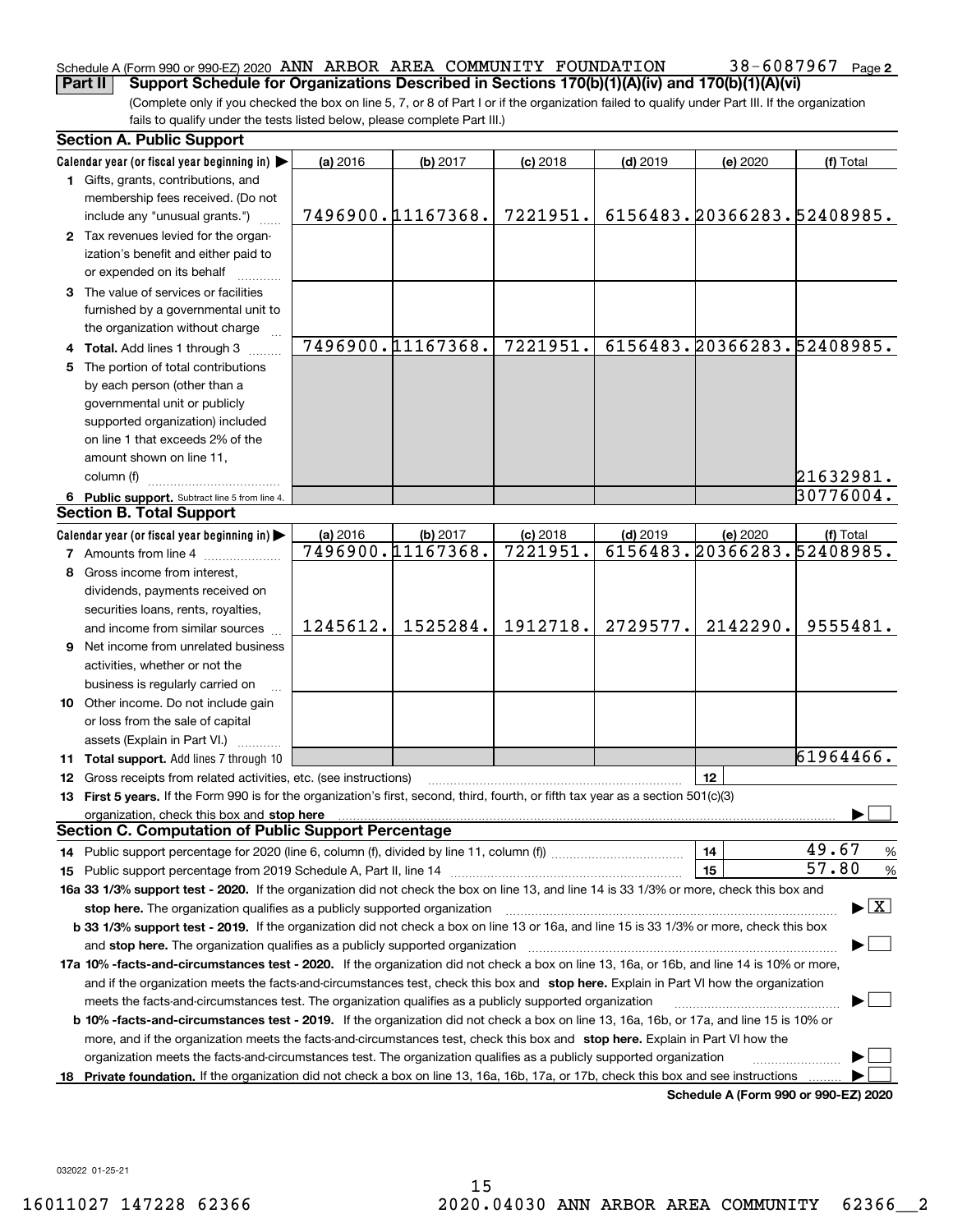## Schedule A (Form 990 or 990-EZ) 2020  $\,$  ANN  $\,$  ARBOR  $\,$  AREA  $\,$  COMMUNITY  $\,$  FOUNDATION  $\,$   $\,$  38  $-$  6087967  $\,$  Page **Part III Support Schedule for Organizations Described in Section 509(a)(2)**

(Complete only if you checked the box on line 10 of Part I or if the organization failed to qualify under Part II. If the organization fails to qualify under the tests listed below, please complete Part II.)

|     | <b>Section A. Public Support</b>                                                                                                                                                                                                                                                                  |          |          |            |            |          |                                      |
|-----|---------------------------------------------------------------------------------------------------------------------------------------------------------------------------------------------------------------------------------------------------------------------------------------------------|----------|----------|------------|------------|----------|--------------------------------------|
|     | Calendar year (or fiscal year beginning in) $\blacktriangleright$                                                                                                                                                                                                                                 | (a) 2016 | (b) 2017 | $(c)$ 2018 | $(d)$ 2019 | (e) 2020 | (f) Total                            |
|     | 1 Gifts, grants, contributions, and                                                                                                                                                                                                                                                               |          |          |            |            |          |                                      |
|     | membership fees received. (Do not                                                                                                                                                                                                                                                                 |          |          |            |            |          |                                      |
|     | include any "unusual grants.")                                                                                                                                                                                                                                                                    |          |          |            |            |          |                                      |
|     | <b>2</b> Gross receipts from admissions,<br>merchandise sold or services per-<br>formed, or facilities furnished in<br>any activity that is related to the<br>organization's tax-exempt purpose                                                                                                   |          |          |            |            |          |                                      |
|     | 3 Gross receipts from activities that<br>are not an unrelated trade or bus-                                                                                                                                                                                                                       |          |          |            |            |          |                                      |
|     | iness under section 513                                                                                                                                                                                                                                                                           |          |          |            |            |          |                                      |
|     | 4 Tax revenues levied for the organ-<br>ization's benefit and either paid to                                                                                                                                                                                                                      |          |          |            |            |          |                                      |
|     | or expended on its behalf                                                                                                                                                                                                                                                                         |          |          |            |            |          |                                      |
|     | 5 The value of services or facilities<br>furnished by a governmental unit to                                                                                                                                                                                                                      |          |          |            |            |          |                                      |
|     | the organization without charge                                                                                                                                                                                                                                                                   |          |          |            |            |          |                                      |
|     | <b>6 Total.</b> Add lines 1 through 5                                                                                                                                                                                                                                                             |          |          |            |            |          |                                      |
|     | 7a Amounts included on lines 1, 2, and<br>3 received from disqualified persons                                                                                                                                                                                                                    |          |          |            |            |          |                                      |
|     | <b>b</b> Amounts included on lines 2 and 3 received<br>from other than disqualified persons that<br>exceed the greater of \$5,000 or 1% of the<br>amount on line 13 for the year                                                                                                                  |          |          |            |            |          |                                      |
|     | c Add lines 7a and 7b                                                                                                                                                                                                                                                                             |          |          |            |            |          |                                      |
|     | 8 Public support. (Subtract line 7c from line 6.)<br><b>Section B. Total Support</b>                                                                                                                                                                                                              |          |          |            |            |          |                                      |
|     | Calendar year (or fiscal year beginning in)                                                                                                                                                                                                                                                       | (a) 2016 | (b) 2017 | $(c)$ 2018 | $(d)$ 2019 | (e) 2020 | (f) Total                            |
|     | 9 Amounts from line 6                                                                                                                                                                                                                                                                             |          |          |            |            |          |                                      |
|     | <b>10a</b> Gross income from interest,<br>dividends, payments received on<br>securities loans, rents, royalties,<br>and income from similar sources                                                                                                                                               |          |          |            |            |          |                                      |
|     | <b>b</b> Unrelated business taxable income                                                                                                                                                                                                                                                        |          |          |            |            |          |                                      |
|     | (less section 511 taxes) from businesses                                                                                                                                                                                                                                                          |          |          |            |            |          |                                      |
|     | acquired after June 30, 1975                                                                                                                                                                                                                                                                      |          |          |            |            |          |                                      |
|     | c Add lines 10a and 10b                                                                                                                                                                                                                                                                           |          |          |            |            |          |                                      |
|     | 11 Net income from unrelated business<br>activities not included in line 10b,<br>whether or not the business is<br>regularly carried on                                                                                                                                                           |          |          |            |            |          |                                      |
|     | <b>12</b> Other income. Do not include gain<br>or loss from the sale of capital<br>assets (Explain in Part VI.)                                                                                                                                                                                   |          |          |            |            |          |                                      |
|     | 13 Total support. (Add lines 9, 10c, 11, and 12.)                                                                                                                                                                                                                                                 |          |          |            |            |          |                                      |
|     | 14 First 5 years. If the Form 990 is for the organization's first, second, third, fourth, or fifth tax year as a section 501(c)(3) organization,                                                                                                                                                  |          |          |            |            |          |                                      |
|     | check this box and <b>stop here</b> with the continuum continuum continuum continuum continuum continuum continuum continuum continuum continuum continuum continuum continuum continuum continuum continuum continuum continuum co<br><b>Section C. Computation of Public Support Percentage</b> |          |          |            |            |          |                                      |
|     | 15 Public support percentage for 2020 (line 8, column (f), divided by line 13, column (f))                                                                                                                                                                                                        |          |          |            |            | 15       | %                                    |
| 16. | Public support percentage from 2019 Schedule A, Part III, line 15                                                                                                                                                                                                                                 |          |          |            |            | 16       | %                                    |
|     | Section D. Computation of Investment Income Percentage                                                                                                                                                                                                                                            |          |          |            |            |          |                                      |
|     | 17 Investment income percentage for 2020 (line 10c, column (f), divided by line 13, column (f))                                                                                                                                                                                                   |          |          |            |            | 17       | %                                    |
|     | 18 Investment income percentage from 2019 Schedule A, Part III, line 17                                                                                                                                                                                                                           |          |          |            |            | 18       | %                                    |
|     | 19a 33 1/3% support tests - 2020. If the organization did not check the box on line 14, and line 15 is more than 33 1/3%, and line 17 is not                                                                                                                                                      |          |          |            |            |          |                                      |
|     | more than 33 1/3%, check this box and stop here. The organization qualifies as a publicly supported organization                                                                                                                                                                                  |          |          |            |            |          |                                      |
|     | b 33 1/3% support tests - 2019. If the organization did not check a box on line 14 or line 19a, and line 16 is more than 33 1/3%, and                                                                                                                                                             |          |          |            |            |          |                                      |
|     | line 18 is not more than 33 1/3%, check this box and stop here. The organization qualifies as a publicly supported organization                                                                                                                                                                   |          |          |            |            |          |                                      |
| 20  | <b>Private foundation.</b> If the organization did not check a box on line 14, 19a, or 19b, check this box and see instructions                                                                                                                                                                   |          |          |            |            |          | .                                    |
|     | 032023 01-25-21                                                                                                                                                                                                                                                                                   |          | 16       |            |            |          | Schedule A (Form 990 or 990-EZ) 2020 |

16011027 147228 62366 2020.04030 ANN ARBOR AREA COMMUNITY 62366\_\_2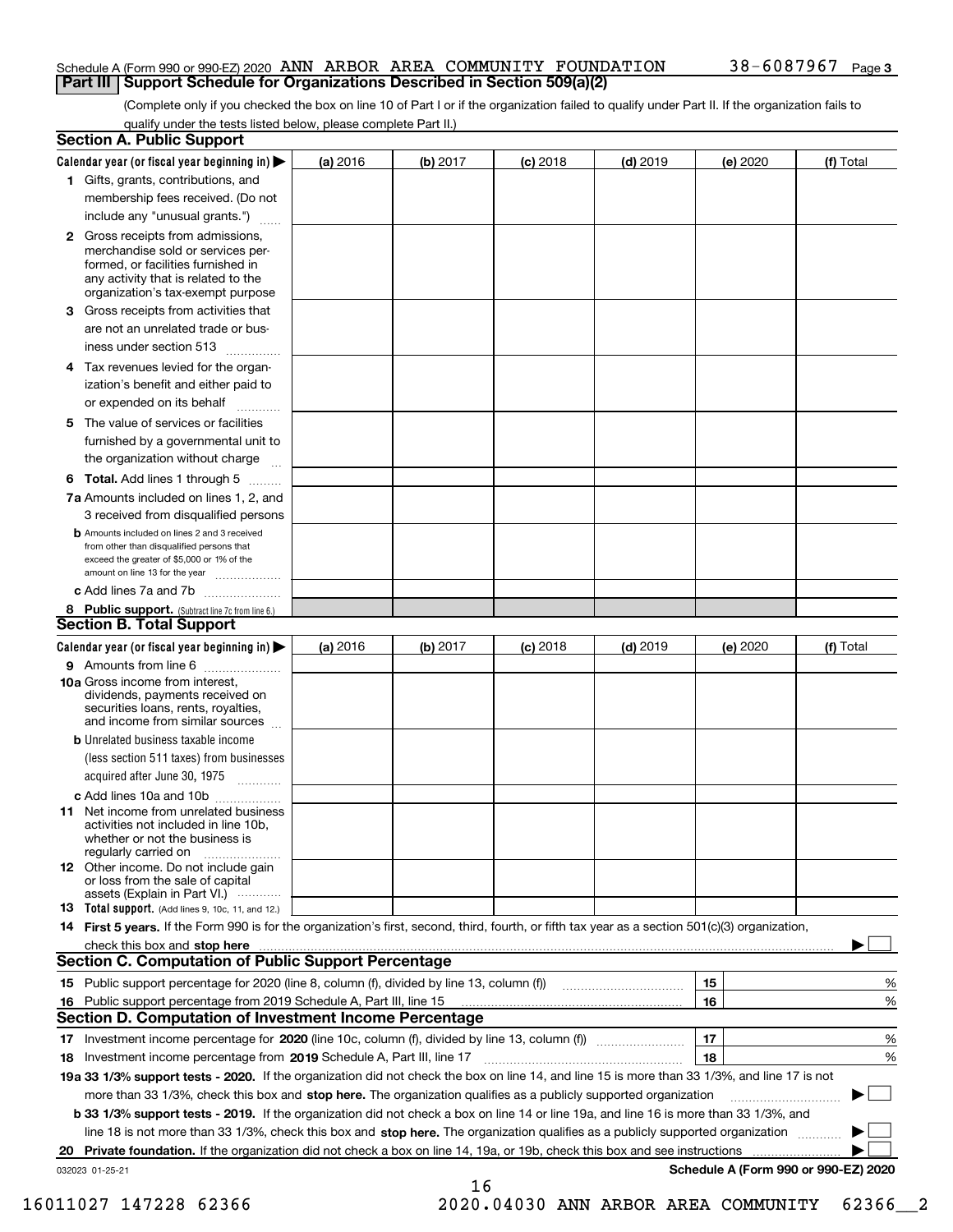## Schedule A (Form 990 or 990-EZ) 2020  $\,$  ANN  $\,$  ARBOR  $\,$  AREA  $\,$  COMMUNITY  $\,$  FOUNDATION  $\,$   $\,$  38  $-$  6087967  $\,$  Page

**1**

**YesNo**

# **Part IV Supporting Organizations**

(Complete only if you checked a box in line 12 on Part I. If you checked box 12a, Part I, complete Sections A and B. If you checked box 12b, Part I, complete Sections A and C. If you checked box 12c, Part I, complete Sections A, D, and E. If you checked box 12d, Part I, complete Sections A and D, and complete Part V.)

# **Section A. All Supporting Organizations**

- **1** Are all of the organization's supported organizations listed by name in the organization's governing documents? If "No," describe in **Part VI** how the supported organizations are designated. If designated by *class or purpose, describe the designation. If historic and continuing relationship, explain.*
- **2** Did the organization have any supported organization that does not have an IRS determination of status under section 509(a)(1) or (2)? If "Yes," explain in Part VI how the organization determined that the supported *organization was described in section 509(a)(1) or (2).*
- **3a** Did the organization have a supported organization described in section 501(c)(4), (5), or (6)? If "Yes," answer *lines 3b and 3c below.*
- **b** Did the organization confirm that each supported organization qualified under section 501(c)(4), (5), or (6) and satisfied the public support tests under section 509(a)(2)? If "Yes," describe in **Part VI** when and how the *organization made the determination.*
- **c**Did the organization ensure that all support to such organizations was used exclusively for section 170(c)(2)(B) purposes? If "Yes," explain in **Part VI** what controls the organization put in place to ensure such use.
- **4a***If* Was any supported organization not organized in the United States ("foreign supported organization")? *"Yes," and if you checked box 12a or 12b in Part I, answer lines 4b and 4c below.*
- **b** Did the organization have ultimate control and discretion in deciding whether to make grants to the foreign supported organization? If "Yes," describe in **Part VI** how the organization had such control and discretion *despite being controlled or supervised by or in connection with its supported organizations.*
- **c** Did the organization support any foreign supported organization that does not have an IRS determination under sections 501(c)(3) and 509(a)(1) or (2)? If "Yes," explain in **Part VI** what controls the organization used *to ensure that all support to the foreign supported organization was used exclusively for section 170(c)(2)(B) purposes.*
- **5a** Did the organization add, substitute, or remove any supported organizations during the tax year? If "Yes," answer lines 5b and 5c below (if applicable). Also, provide detail in **Part VI,** including (i) the names and EIN *numbers of the supported organizations added, substituted, or removed; (ii) the reasons for each such action; (iii) the authority under the organization's organizing document authorizing such action; and (iv) how the action was accomplished (such as by amendment to the organizing document).*
- **b** Type I or Type II only. Was any added or substituted supported organization part of a class already designated in the organization's organizing document?
- **cSubstitutions only.**  Was the substitution the result of an event beyond the organization's control?
- **6** Did the organization provide support (whether in the form of grants or the provision of services or facilities) to **Part VI.** *If "Yes," provide detail in* support or benefit one or more of the filing organization's supported organizations? anyone other than (i) its supported organizations, (ii) individuals that are part of the charitable class benefited by one or more of its supported organizations, or (iii) other supporting organizations that also
- **7**Did the organization provide a grant, loan, compensation, or other similar payment to a substantial contributor *If "Yes," complete Part I of Schedule L (Form 990 or 990-EZ).* regard to a substantial contributor? (as defined in section 4958(c)(3)(C)), a family member of a substantial contributor, or a 35% controlled entity with
- **8** Did the organization make a loan to a disqualified person (as defined in section 4958) not described in line 7? *If "Yes," complete Part I of Schedule L (Form 990 or 990-EZ).*
- **9a** Was the organization controlled directly or indirectly at any time during the tax year by one or more in section 509(a)(1) or (2))? If "Yes," *provide detail in* <code>Part VI.</code> disqualified persons, as defined in section 4946 (other than foundation managers and organizations described
- **b** Did one or more disqualified persons (as defined in line 9a) hold a controlling interest in any entity in which the supporting organization had an interest? If "Yes," provide detail in P**art VI**.
- **c**Did a disqualified person (as defined in line 9a) have an ownership interest in, or derive any personal benefit from, assets in which the supporting organization also had an interest? If "Yes," provide detail in P**art VI.**
- **10a** Was the organization subject to the excess business holdings rules of section 4943 because of section supporting organizations)? If "Yes," answer line 10b below. 4943(f) (regarding certain Type II supporting organizations, and all Type III non-functionally integrated
- **b** Did the organization have any excess business holdings in the tax year? (Use Schedule C, Form 4720, to *determine whether the organization had excess business holdings.)*

17

032024 01-25-21

**23a3b3c4a4b4c5a 5b5c6789a 9b9c10a10b**

**Schedule A (Form 990 or 990-EZ) 2020**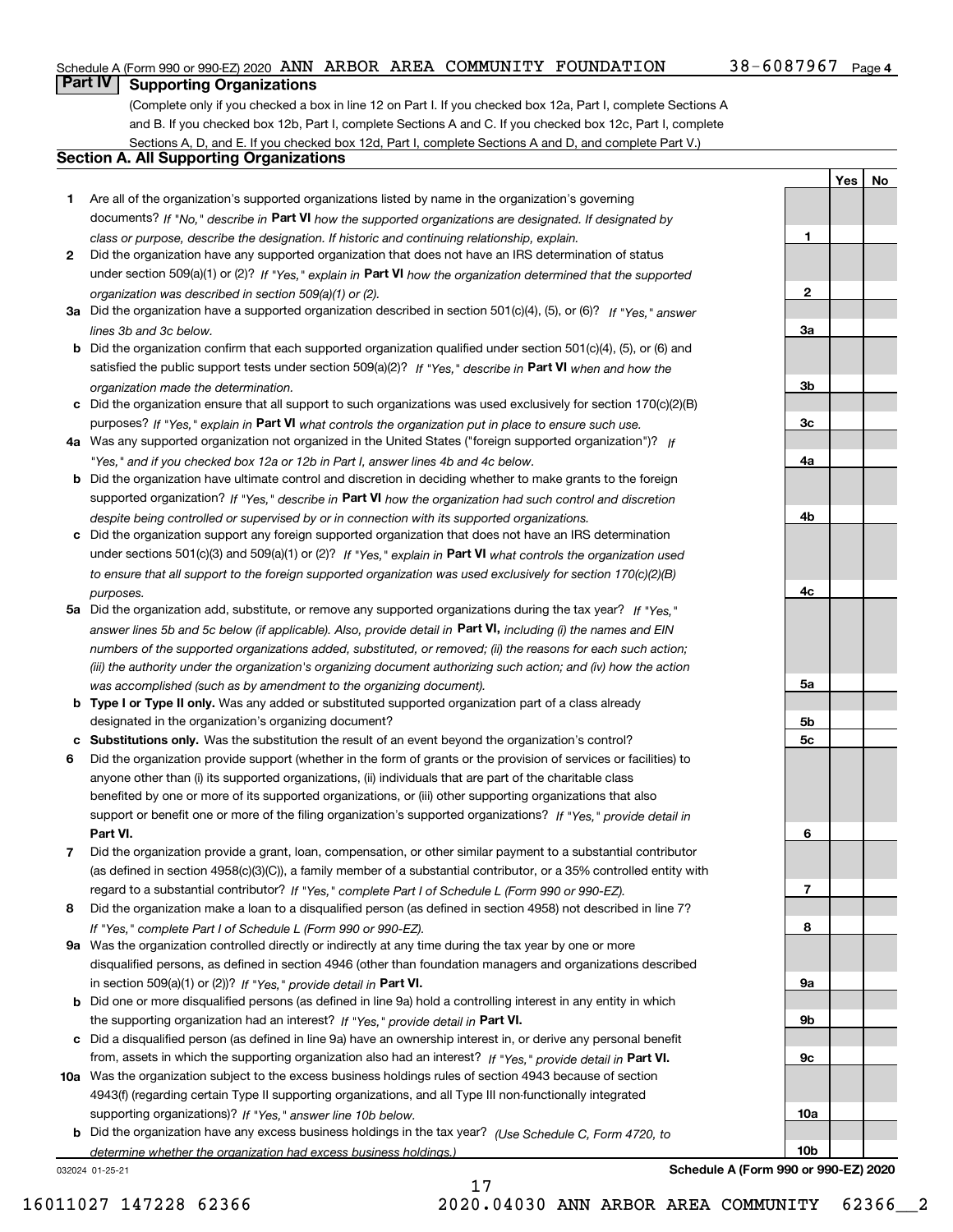# Schedule A (Form 990 or 990-EZ) 2020  $\,$  ANN  $\,$  ARBOR  $\,$  AREA  $\,$  COMMUNITY  $\,$  FOUNDATION  $\,$   $\,$  38  $-$  6087967  $\,$  Page

|        | <b>Supporting Organizations (continued)</b><br>Part IV                                                                                                                                                                                                      |                 |     |    |
|--------|-------------------------------------------------------------------------------------------------------------------------------------------------------------------------------------------------------------------------------------------------------------|-----------------|-----|----|
|        |                                                                                                                                                                                                                                                             |                 | Yes | No |
| 11     | Has the organization accepted a gift or contribution from any of the following persons?                                                                                                                                                                     |                 |     |    |
|        | a A person who directly or indirectly controls, either alone or together with persons described in lines 11b and                                                                                                                                            |                 |     |    |
|        | 11c below, the governing body of a supported organization?                                                                                                                                                                                                  | 11a             |     |    |
|        | <b>b</b> A family member of a person described in line 11a above?                                                                                                                                                                                           | 11 <sub>b</sub> |     |    |
|        | c A 35% controlled entity of a person described in line 11a or 11b above? If "Yes" to line 11a, 11b, or 11c, provide                                                                                                                                        |                 |     |    |
|        | detail in Part VI.                                                                                                                                                                                                                                          | 11c             |     |    |
|        | <b>Section B. Type I Supporting Organizations</b>                                                                                                                                                                                                           |                 |     |    |
|        |                                                                                                                                                                                                                                                             |                 | Yes | No |
| 1      | Did the governing body, members of the governing body, officers acting in their official capacity, or membership of one or<br>more supported organizations have the power to regularly appoint or elect at least a majority of the organization's officers, |                 |     |    |
|        | directors, or trustees at all times during the tax year? If "No," describe in Part VI how the supported organization(s)<br>effectively operated, supervised, or controlled the organization's activities. If the organization had more than one supported   |                 |     |    |
|        | organization, describe how the powers to appoint and/or remove officers, directors, or trustees were allocated among the<br>supported organizations and what conditions or restrictions, if any, applied to such powers during the tax year.                | 1               |     |    |
| 2      | Did the organization operate for the benefit of any supported organization other than the supported                                                                                                                                                         |                 |     |    |
|        | organization(s) that operated, supervised, or controlled the supporting organization? If "Yes," explain in                                                                                                                                                  |                 |     |    |
|        | Part VI how providing such benefit carried out the purposes of the supported organization(s) that operated,                                                                                                                                                 | $\overline{2}$  |     |    |
|        | supervised, or controlled the supporting organization.<br>Section C. Type II Supporting Organizations                                                                                                                                                       |                 |     |    |
|        |                                                                                                                                                                                                                                                             |                 | Yes | No |
| 1.     | Were a majority of the organization's directors or trustees during the tax year also a majority of the directors                                                                                                                                            |                 |     |    |
|        | or trustees of each of the organization's supported organization(s)? If "No," describe in Part VI how control                                                                                                                                               |                 |     |    |
|        | or management of the supporting organization was vested in the same persons that controlled or managed                                                                                                                                                      |                 |     |    |
|        | the supported organization(s).                                                                                                                                                                                                                              | 1               |     |    |
|        | Section D. All Type III Supporting Organizations                                                                                                                                                                                                            |                 |     |    |
|        |                                                                                                                                                                                                                                                             |                 | Yes | No |
| 1      | Did the organization provide to each of its supported organizations, by the last day of the fifth month of the                                                                                                                                              |                 |     |    |
|        | organization's tax year, (i) a written notice describing the type and amount of support provided during the prior tax                                                                                                                                       |                 |     |    |
|        | year, (ii) a copy of the Form 990 that was most recently filed as of the date of notification, and (iii) copies of the                                                                                                                                      |                 |     |    |
|        | organization's governing documents in effect on the date of notification, to the extent not previously provided?                                                                                                                                            | 1               |     |    |
| 2      | Were any of the organization's officers, directors, or trustees either (i) appointed or elected by the supported                                                                                                                                            |                 |     |    |
|        | organization(s) or (ii) serving on the governing body of a supported organization? If "No," explain in Part VI how                                                                                                                                          |                 |     |    |
|        | the organization maintained a close and continuous working relationship with the supported organization(s).                                                                                                                                                 | $\mathbf{2}$    |     |    |
| 3      | By reason of the relationship described in line 2, above, did the organization's supported organizations have a                                                                                                                                             |                 |     |    |
|        | significant voice in the organization's investment policies and in directing the use of the organization's                                                                                                                                                  |                 |     |    |
|        | income or assets at all times during the tax year? If "Yes," describe in Part VI the role the organization's                                                                                                                                                |                 |     |    |
|        | supported organizations played in this regard.<br>Section E. Type III Functionally Integrated Supporting Organizations                                                                                                                                      | 3               |     |    |
|        |                                                                                                                                                                                                                                                             |                 |     |    |
| 1<br>а | Check the box next to the method that the organization used to satisfy the Integral Part Test during the year (see instructions).<br>The organization satisfied the Activities Test. Complete line 2 below.                                                 |                 |     |    |
| b      | The organization is the parent of each of its supported organizations. Complete line 3 below.                                                                                                                                                               |                 |     |    |
| с      | The organization supported a governmental entity. Describe in Part VI how you supported a governmental entity (see instructions)                                                                                                                            |                 |     |    |
| 2      | Activities Test. Answer lines 2a and 2b below.                                                                                                                                                                                                              |                 | Yes | No |
| а      | Did substantially all of the organization's activities during the tax year directly further the exempt purposes of                                                                                                                                          |                 |     |    |
|        | the supported organization(s) to which the organization was responsive? If "Yes," then in Part VI identify                                                                                                                                                  |                 |     |    |
|        | those supported organizations and explain how these activities directly furthered their exempt purposes,                                                                                                                                                    |                 |     |    |
|        | how the organization was responsive to those supported organizations, and how the organization determined                                                                                                                                                   |                 |     |    |
|        | that these activities constituted substantially all of its activities.                                                                                                                                                                                      | 2a              |     |    |

| <b>b</b> Did the activities described in line 2a, above, constitute activities that, but for the organization's involvement, |
|------------------------------------------------------------------------------------------------------------------------------|
| one or more of the organization's supported organization(s) would have been engaged in? If "Yes," explain in                 |
| <b>Part VI</b> the reasons for the organization's position that its supported organization(s) would have engaged in          |
| these activities but for the organization's involvement.                                                                     |

**3** Parent of Supported Organizations. Answer lines 3a and 3b below.

**a** Did the organization have the power to regularly appoint or elect a majority of the officers, directors, or trustees of each of the supported organizations? If "Yes" or "No" provide details in **Part VI.** 

032025 01-25-21 **b** Did the organization exercise a substantial degree of direction over the policies, programs, and activities of each of its supported organizations? If "Yes," describe in Part VI the role played by the organization in this regard.

**Schedule A (Form 990 or 990-EZ) 2020**

**2b**

**3a**

**3b**

18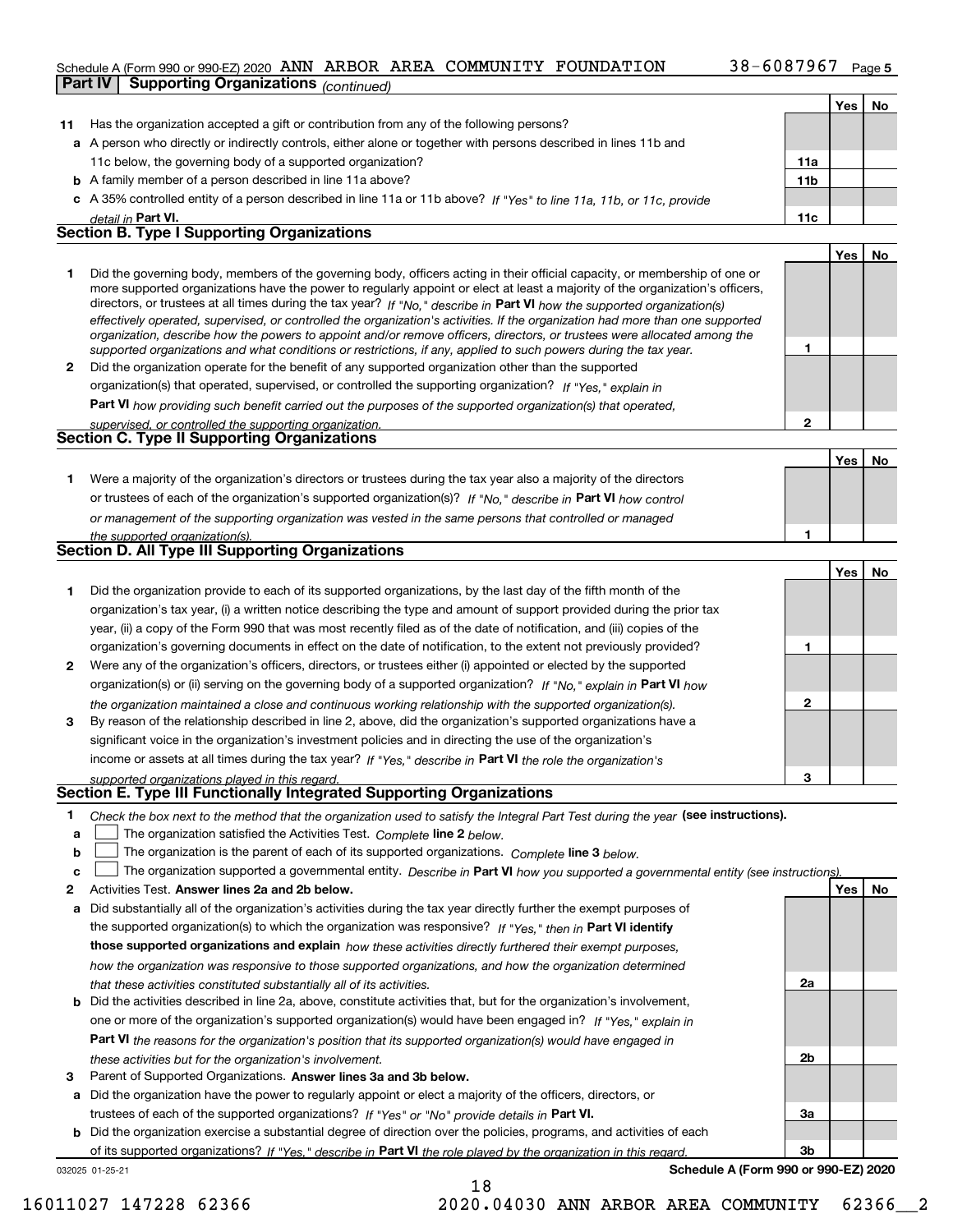| <b>Part V</b> Type III Non-Functionally Integrated 509(a)(3) Supporting Organizations |  |  |                       |  |
|---------------------------------------------------------------------------------------|--|--|-----------------------|--|
| Schedule A (Form 990 or 990-EZ) 2020 ANN ARBOR AREA COMMUNITY FOUNDATION              |  |  | $38 - 6087967$ Page 6 |  |

1 Check here if the organization satisfied the Integral Part Test as a qualifying trust on Nov. 20, 1970 (explain in Part VI). See instructions. All other Type III non-functionally integrated supporting organizations must complete Sections A through E.

|    | Section A - Adjusted Net Income                                                                                                   | (A) Prior Year | (B) Current Year<br>(optional) |                                |
|----|-----------------------------------------------------------------------------------------------------------------------------------|----------------|--------------------------------|--------------------------------|
| 1  | Net short-term capital gain                                                                                                       | 1              |                                |                                |
| 2  | Recoveries of prior-year distributions                                                                                            | $\mathbf{2}$   |                                |                                |
| 3  | Other gross income (see instructions)                                                                                             | 3              |                                |                                |
| 4  | Add lines 1 through 3.                                                                                                            | 4              |                                |                                |
| 5  | Depreciation and depletion                                                                                                        | 5              |                                |                                |
| 6  | Portion of operating expenses paid or incurred for production or                                                                  |                |                                |                                |
|    | collection of gross income or for management, conservation, or                                                                    |                |                                |                                |
|    | maintenance of property held for production of income (see instructions)                                                          | 6              |                                |                                |
| 7  | Other expenses (see instructions)                                                                                                 | $\overline{7}$ |                                |                                |
| 8  | Adjusted Net Income (subtract lines 5, 6, and 7 from line 4)                                                                      | 8              |                                |                                |
|    | <b>Section B - Minimum Asset Amount</b>                                                                                           |                | (A) Prior Year                 | (B) Current Year<br>(optional) |
| 1  | Aggregate fair market value of all non-exempt-use assets (see                                                                     |                |                                |                                |
|    | instructions for short tax year or assets held for part of year):                                                                 |                |                                |                                |
|    | <b>a</b> Average monthly value of securities                                                                                      | 1a             |                                |                                |
|    | <b>b</b> Average monthly cash balances                                                                                            | 1 <sub>b</sub> |                                |                                |
|    | c Fair market value of other non-exempt-use assets                                                                                | 1c             |                                |                                |
|    | d Total (add lines 1a, 1b, and 1c)                                                                                                | 1d             |                                |                                |
|    | e Discount claimed for blockage or other factors                                                                                  |                |                                |                                |
|    | (explain in detail in Part VI):                                                                                                   |                |                                |                                |
| 2  | Acquisition indebtedness applicable to non-exempt-use assets                                                                      | $\mathbf{2}$   |                                |                                |
| З. | Subtract line 2 from line 1d.                                                                                                     | 3              |                                |                                |
| 4  | Cash deemed held for exempt use. Enter 0.015 of line 3 (for greater amount,                                                       |                |                                |                                |
|    | see instructions).                                                                                                                | 4              |                                |                                |
| 5  | Net value of non-exempt-use assets (subtract line 4 from line 3)                                                                  | 5              |                                |                                |
| 6  | Multiply line 5 by 0.035.                                                                                                         | 6              |                                |                                |
| 7  | Recoveries of prior-year distributions                                                                                            | $\overline{7}$ |                                |                                |
| 8  | Minimum Asset Amount (add line 7 to line 6)                                                                                       | 8              |                                |                                |
|    | <b>Section C - Distributable Amount</b>                                                                                           |                |                                | <b>Current Year</b>            |
| 1  | Adjusted net income for prior year (from Section A, line 8, column A)                                                             | 1              |                                |                                |
| 2  | Enter 0.85 of line 1.                                                                                                             | $\mathbf{2}$   |                                |                                |
| 3  | Minimum asset amount for prior year (from Section B, line 8, column A)                                                            | 3              |                                |                                |
| 4  | Enter greater of line 2 or line 3.                                                                                                | 4              |                                |                                |
| 5  | Income tax imposed in prior year                                                                                                  | 5              |                                |                                |
| 6  | <b>Distributable Amount.</b> Subtract line 5 from line 4, unless subject to                                                       |                |                                |                                |
|    | emergency temporary reduction (see instructions).                                                                                 | 6              |                                |                                |
| 7  | Check here if the current year is the organization's first as a non-functionally integrated Type III supporting organization (see |                |                                |                                |

instructions).

**1**

**Schedule A (Form 990 or 990-EZ) 2020**

032026 01-25-21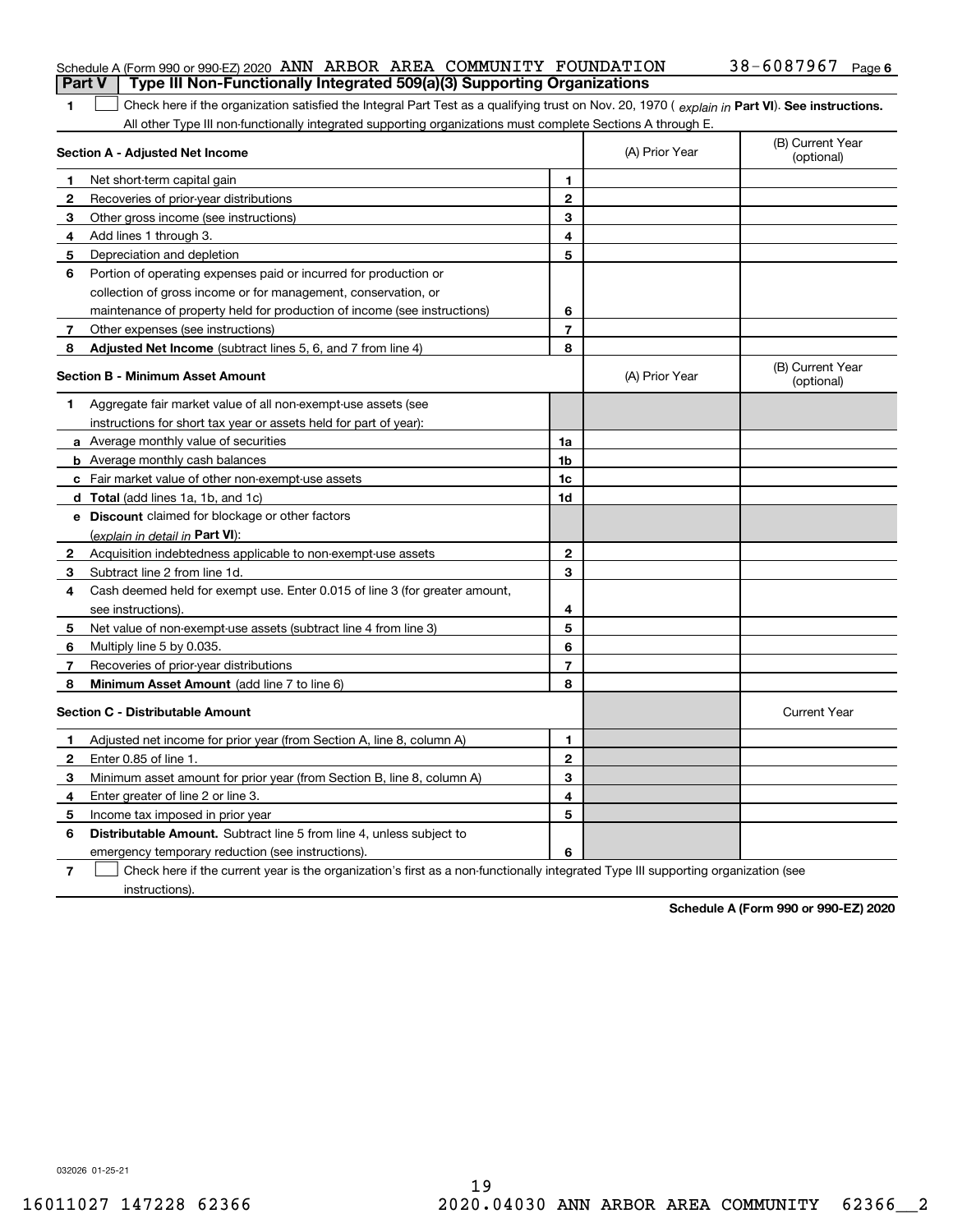#### Schedule A (Form 990 or 990-EZ) 2020 ANN ARBOR AREA COMMUNITY FOUNDATIION 3 8 = 6 U 8 7 9 6 7 Page ANN ARBOR AREA COMMUNITY FOUNDATION 38-6087967

|    | Type III Non-Functionally Integrated 509(a)(3) Supporting Organizations<br>Part V          |                             | (continued)                           |    |                                         |
|----|--------------------------------------------------------------------------------------------|-----------------------------|---------------------------------------|----|-----------------------------------------|
|    | <b>Section D - Distributions</b>                                                           |                             |                                       |    | <b>Current Year</b>                     |
|    | Amounts paid to supported organizations to accomplish exempt purposes                      |                             |                                       | 1  |                                         |
| 2  | Amounts paid to perform activity that directly furthers exempt purposes of supported       |                             |                                       |    |                                         |
|    | organizations, in excess of income from activity                                           |                             | 2                                     |    |                                         |
| 3  | Administrative expenses paid to accomplish exempt purposes of supported organizations      |                             |                                       | 3  |                                         |
| 4  | Amounts paid to acquire exempt-use assets                                                  |                             |                                       | 4  |                                         |
| 5  | Qualified set aside amounts (prior IRS approval required - provide details in Part VI)     |                             |                                       | 5  |                                         |
| 6  | Other distributions (describe in Part VI). See instructions.                               |                             |                                       | 6  |                                         |
| 7  | Total annual distributions. Add lines 1 through 6.                                         |                             |                                       | 7  |                                         |
| 8  | Distributions to attentive supported organizations to which the organization is responsive |                             |                                       |    |                                         |
|    | (provide details in Part VI). See instructions.                                            |                             |                                       | 8  |                                         |
| 9  | Distributable amount for 2020 from Section C, line 6                                       |                             |                                       | 9  |                                         |
| 10 | Line 8 amount divided by line 9 amount                                                     |                             |                                       | 10 |                                         |
|    |                                                                                            | (i)                         | (ii)                                  |    | (iii)                                   |
|    | <b>Section E - Distribution Allocations</b> (see instructions)                             | <b>Excess Distributions</b> | <b>Underdistributions</b><br>Pre-2020 |    | <b>Distributable</b><br>Amount for 2020 |
| 1  | Distributable amount for 2020 from Section C, line 6                                       |                             |                                       |    |                                         |
| 2  | Underdistributions, if any, for years prior to 2020 (reason-                               |                             |                                       |    |                                         |
|    | able cause required - explain in Part VI). See instructions.                               |                             |                                       |    |                                         |
| 3  | Excess distributions carryover, if any, to 2020                                            |                             |                                       |    |                                         |
|    | a From 2015                                                                                |                             |                                       |    |                                         |
|    | $b$ From 2016                                                                              |                             |                                       |    |                                         |
|    | $c$ From 2017                                                                              |                             |                                       |    |                                         |
|    | <b>d</b> From 2018                                                                         |                             |                                       |    |                                         |
|    | e From 2019                                                                                |                             |                                       |    |                                         |
|    | f Total of lines 3a through 3e                                                             |                             |                                       |    |                                         |
|    | g Applied to underdistributions of prior years                                             |                             |                                       |    |                                         |
|    | <b>h</b> Applied to 2020 distributable amount                                              |                             |                                       |    |                                         |
|    | Carryover from 2015 not applied (see instructions)                                         |                             |                                       |    |                                         |
|    | Remainder. Subtract lines 3g, 3h, and 3i from line 3f.                                     |                             |                                       |    |                                         |
| 4  | Distributions for 2020 from Section D.                                                     |                             |                                       |    |                                         |
|    | line $7:$                                                                                  |                             |                                       |    |                                         |
|    | a Applied to underdistributions of prior years                                             |                             |                                       |    |                                         |
|    | <b>b</b> Applied to 2020 distributable amount                                              |                             |                                       |    |                                         |
|    | <b>c</b> Remainder. Subtract lines 4a and 4b from line 4.                                  |                             |                                       |    |                                         |
| 5  | Remaining underdistributions for years prior to 2020, if                                   |                             |                                       |    |                                         |
|    | any. Subtract lines 3g and 4a from line 2. For result greater                              |                             |                                       |    |                                         |
|    | than zero, explain in Part VI. See instructions.                                           |                             |                                       |    |                                         |
| 6  | Remaining underdistributions for 2020. Subtract lines 3h                                   |                             |                                       |    |                                         |
|    | and 4b from line 1. For result greater than zero, explain in                               |                             |                                       |    |                                         |
|    | <b>Part VI.</b> See instructions.                                                          |                             |                                       |    |                                         |
| 7  | Excess distributions carryover to 2021. Add lines 3j                                       |                             |                                       |    |                                         |
|    | and 4c.                                                                                    |                             |                                       |    |                                         |
| 8  | Breakdown of line 7:                                                                       |                             |                                       |    |                                         |
|    | a Excess from 2016                                                                         |                             |                                       |    |                                         |
|    | <b>b</b> Excess from 2017                                                                  |                             |                                       |    |                                         |
|    | c Excess from 2018                                                                         |                             |                                       |    |                                         |
|    | d Excess from 2019                                                                         |                             |                                       |    |                                         |
|    | e Excess from 2020                                                                         |                             |                                       |    |                                         |

**Schedule A (Form 990 or 990-EZ) 2020**

032027 01-25-21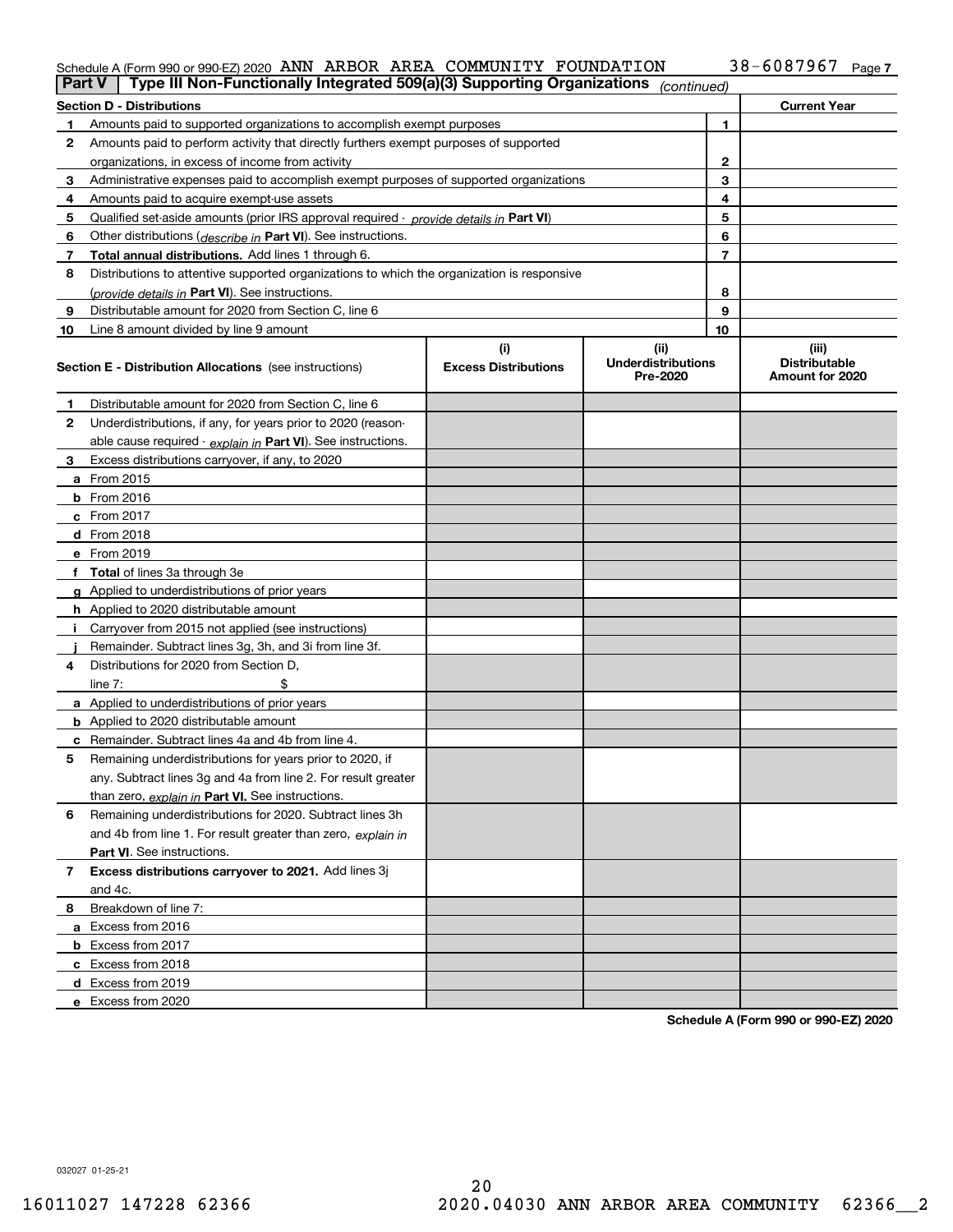| <b>Part VI</b>  | Schedule A (Form 990 or 990-EZ) 2020 ANN ARBOR AREA COMMUNITY FOUNDATION |  |    | 38-6087967 Page 8<br>Supplemental Information. Provide the explanations required by Part II, line 10; Part II, line 17a or 17b; Part III, line 12;                                                                                                                                                                                                                                                                                  |  |
|-----------------|--------------------------------------------------------------------------|--|----|-------------------------------------------------------------------------------------------------------------------------------------------------------------------------------------------------------------------------------------------------------------------------------------------------------------------------------------------------------------------------------------------------------------------------------------|--|
|                 | (See instructions.)                                                      |  |    | Part IV, Section A, lines 1, 2, 3b, 3c, 4b, 4c, 5a, 6, 9a, 9b, 9c, 11a, 11b, and 11c; Part IV, Section B, lines 1 and 2; Part IV, Section C,<br>line 1; Part IV, Section D, lines 2 and 3; Part IV, Section E, lines 1c, 2a, 2b, 3a, and 3b; Part V, line 1; Part V, Section B, line 1e; Part V,<br>Section D, lines 5, 6, and 8; and Part V, Section E, lines 2, 5, and 6. Also complete this part for any additional information. |  |
|                 |                                                                          |  |    |                                                                                                                                                                                                                                                                                                                                                                                                                                     |  |
|                 |                                                                          |  |    |                                                                                                                                                                                                                                                                                                                                                                                                                                     |  |
|                 |                                                                          |  |    |                                                                                                                                                                                                                                                                                                                                                                                                                                     |  |
|                 |                                                                          |  |    |                                                                                                                                                                                                                                                                                                                                                                                                                                     |  |
|                 |                                                                          |  |    |                                                                                                                                                                                                                                                                                                                                                                                                                                     |  |
|                 |                                                                          |  |    |                                                                                                                                                                                                                                                                                                                                                                                                                                     |  |
|                 |                                                                          |  |    |                                                                                                                                                                                                                                                                                                                                                                                                                                     |  |
|                 |                                                                          |  |    |                                                                                                                                                                                                                                                                                                                                                                                                                                     |  |
|                 |                                                                          |  |    |                                                                                                                                                                                                                                                                                                                                                                                                                                     |  |
|                 |                                                                          |  |    |                                                                                                                                                                                                                                                                                                                                                                                                                                     |  |
|                 |                                                                          |  |    |                                                                                                                                                                                                                                                                                                                                                                                                                                     |  |
|                 |                                                                          |  |    |                                                                                                                                                                                                                                                                                                                                                                                                                                     |  |
|                 |                                                                          |  |    |                                                                                                                                                                                                                                                                                                                                                                                                                                     |  |
|                 |                                                                          |  |    |                                                                                                                                                                                                                                                                                                                                                                                                                                     |  |
|                 |                                                                          |  |    |                                                                                                                                                                                                                                                                                                                                                                                                                                     |  |
|                 |                                                                          |  |    |                                                                                                                                                                                                                                                                                                                                                                                                                                     |  |
|                 |                                                                          |  |    |                                                                                                                                                                                                                                                                                                                                                                                                                                     |  |
|                 |                                                                          |  |    |                                                                                                                                                                                                                                                                                                                                                                                                                                     |  |
|                 |                                                                          |  |    |                                                                                                                                                                                                                                                                                                                                                                                                                                     |  |
|                 |                                                                          |  |    |                                                                                                                                                                                                                                                                                                                                                                                                                                     |  |
|                 |                                                                          |  |    |                                                                                                                                                                                                                                                                                                                                                                                                                                     |  |
|                 |                                                                          |  |    |                                                                                                                                                                                                                                                                                                                                                                                                                                     |  |
|                 |                                                                          |  |    |                                                                                                                                                                                                                                                                                                                                                                                                                                     |  |
|                 |                                                                          |  |    |                                                                                                                                                                                                                                                                                                                                                                                                                                     |  |
|                 |                                                                          |  |    |                                                                                                                                                                                                                                                                                                                                                                                                                                     |  |
|                 |                                                                          |  |    |                                                                                                                                                                                                                                                                                                                                                                                                                                     |  |
|                 |                                                                          |  |    |                                                                                                                                                                                                                                                                                                                                                                                                                                     |  |
|                 |                                                                          |  |    | Schedule A (Form 990 or 990-EZ) 2020                                                                                                                                                                                                                                                                                                                                                                                                |  |
| 032028 01-25-21 |                                                                          |  | 21 |                                                                                                                                                                                                                                                                                                                                                                                                                                     |  |

16011027 147228 62366 2020.04030 ANN ARBOR AREA COMMUNITY 62366\_\_2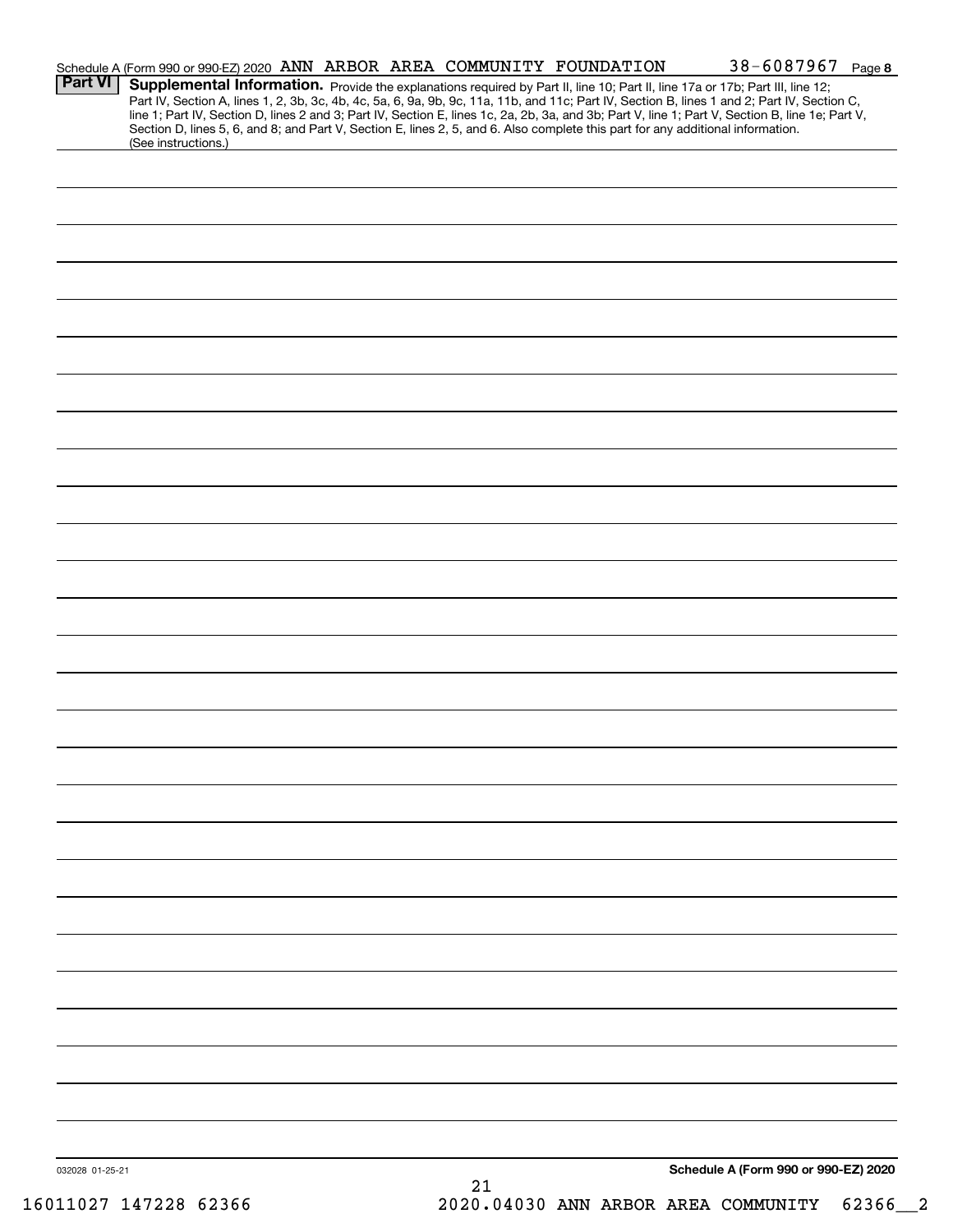Department of the Treasury Internal Revenue Service **(Form 990, 990-EZ, or 990-PF)**

**Organization ty** 

**Filers of:** 

Name of the organization

# \*\* PUBLIC DISCLOSURE COPY \*\*

# **Schedule B Schedule of Contributors**

**| Attach to Form 990, Form 990-EZ, or Form 990-PF. | Go to www.irs.gov/Form990 for the latest information.** OMB No. 1545-0047

**2020**

**Employer identification number**

| 38-6087967 |  |  |  |  |
|------------|--|--|--|--|
|            |  |  |  |  |

|                        |          |  | ANN ARBOR AREA COMMUNITY FOUNDATION | 38-6087967 |
|------------------------|----------|--|-------------------------------------|------------|
| <b>pe</b> (check one): |          |  |                                     |            |
|                        | Section: |  |                                     |            |
|                        |          |  |                                     |            |

| Form 990 or 990-EZ | $\boxed{\mathbf{X}}$ 501(c)( 3) (enter number) organization                        |
|--------------------|------------------------------------------------------------------------------------|
|                    | $4947(a)(1)$ nonexempt charitable trust <b>not</b> treated as a private foundation |
|                    | 527 political organization                                                         |
| Form 990-PF        | 501(c)(3) exempt private foundation                                                |
|                    | 4947(a)(1) nonexempt charitable trust treated as a private foundation              |
|                    | 501(c)(3) taxable private foundation                                               |

Check if your organization is covered by the **General Rule** or a **Special Rule. Note:**  Only a section 501(c)(7), (8), or (10) organization can check boxes for both the General Rule and a Special Rule. See instructions.

### **General Rule**

 $\mathcal{L}^{\text{max}}$ 

For an organization filing Form 990, 990-EZ, or 990-PF that received, during the year, contributions totaling \$5,000 or more (in money or property) from any one contributor. Complete Parts I and II. See instructions for determining a contributor's total contributions.

#### **Special Rules**

any one contributor, during the year, total contributions of the greater of  $\,$  (1) \$5,000; or **(2)** 2% of the amount on (i) Form 990, Part VIII, line 1h;  $\boxed{\textbf{X}}$  For an organization described in section 501(c)(3) filing Form 990 or 990-EZ that met the 33 1/3% support test of the regulations under sections 509(a)(1) and 170(b)(1)(A)(vi), that checked Schedule A (Form 990 or 990-EZ), Part II, line 13, 16a, or 16b, and that received from or (ii) Form 990-EZ, line 1. Complete Parts I and II.

For an organization described in section 501(c)(7), (8), or (10) filing Form 990 or 990-EZ that received from any one contributor, during the year, total contributions of more than \$1,000 exclusively for religious, charitable, scientific, literary, or educational purposes, or for the prevention of cruelty to children or animals. Complete Parts I (entering "N/A" in column (b) instead of the contributor name and address), II, and III.  $\mathcal{L}^{\text{max}}$ 

purpose. Don't complete any of the parts unless the **General Rule** applies to this organization because it received *nonexclusively* year, contributions <sub>exclusively</sub> for religious, charitable, etc., purposes, but no such contributions totaled more than \$1,000. If this box is checked, enter here the total contributions that were received during the year for an  $\;$ exclusively religious, charitable, etc., For an organization described in section 501(c)(7), (8), or (10) filing Form 990 or 990-EZ that received from any one contributor, during the religious, charitable, etc., contributions totaling \$5,000 or more during the year  $\Box$ — $\Box$   $\Box$  $\mathcal{L}^{\text{max}}$ 

**Caution:**  An organization that isn't covered by the General Rule and/or the Special Rules doesn't file Schedule B (Form 990, 990-EZ, or 990-PF),  **must** but it answer "No" on Part IV, line 2, of its Form 990; or check the box on line H of its Form 990-EZ or on its Form 990-PF, Part I, line 2, to certify that it doesn't meet the filing requirements of Schedule B (Form 990, 990-EZ, or 990-PF).

**For Paperwork Reduction Act Notice, see the instructions for Form 990, 990-EZ, or 990-PF. Schedule B (Form 990, 990-EZ, or 990-PF) (2020)** LHA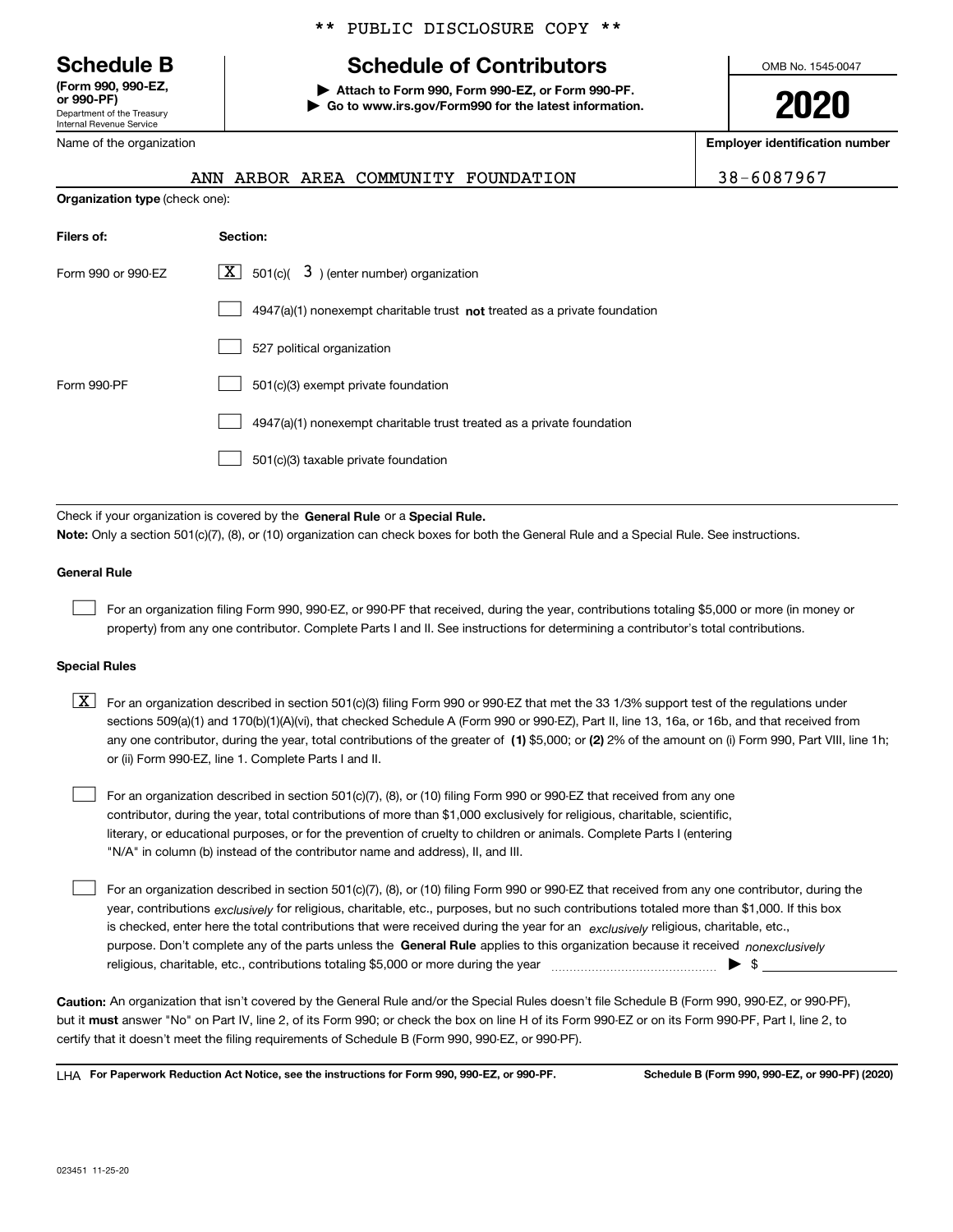**Employer identification number**

## ANN ARBOR AREA COMMUNITY FOUNDATION | 38-6087967

Contributors (see instructions). Use duplicate copies of Part I if additional space is needed. Chedule B (Form 990, 990-EZ, or 990-PF) (2020)<br>Iame of organization<br>**2Part I 2Part I Contributors** (see instructions). Use duplicate copies of Part I if additional space is needed.

| (a)<br>No. | (b)<br>Name, address, and ZIP + 4 | (c)<br><b>Total contributions</b>  | (d)<br>Type of contribution                                                                                                  |
|------------|-----------------------------------|------------------------------------|------------------------------------------------------------------------------------------------------------------------------|
| 1          |                                   | <u>1,449,790.</u><br>$\frac{1}{2}$ | Person<br>Payroll<br>Noncash<br>$\overline{\mathbf{x}}$<br>(Complete Part II for<br>noncash contributions.)                  |
| (a)<br>No. | (b)<br>Name, address, and ZIP + 4 | (c)<br><b>Total contributions</b>  | (d)<br>Type of contribution                                                                                                  |
| 2          |                                   | 12,580,190.<br>$\frac{1}{2}$       | $\boxed{\text{X}}$<br>Person<br>Payroll<br>Noncash<br>$\boxed{\text{X}}$<br>(Complete Part II for<br>noncash contributions.) |
| (a)<br>No. | (b)<br>Name, address, and ZIP + 4 | (c)<br><b>Total contributions</b>  | (d)<br>Type of contribution                                                                                                  |
| 3          |                                   | 1,000,000.<br>$\frac{1}{2}$        | $\boxed{\text{X}}$<br>Person<br>Payroll<br><b>Noncash</b><br>(Complete Part II for<br>noncash contributions.)                |
| (a)<br>No. | (b)<br>Name, address, and ZIP + 4 | (c)<br><b>Total contributions</b>  | (d)<br>Type of contribution                                                                                                  |
| 4          |                                   | 1,817,333.<br>$\frac{1}{2}$        | $\boxed{\text{X}}$<br>Person<br>Payroll<br>$\boxed{\text{X}}$<br>Noncash<br>(Complete Part II for<br>noncash contributions.) |
| (a)<br>No. | (b)<br>Name, address, and ZIP + 4 | (c)<br><b>Total contributions</b>  | (d)<br>Type of contribution                                                                                                  |
|            |                                   | \$                                 | Person<br>Payroll<br>Noncash<br>(Complete Part II for<br>noncash contributions.)                                             |
| (a)<br>No. | (b)<br>Name, address, and ZIP + 4 | (c)<br><b>Total contributions</b>  | (d)<br>Type of contribution                                                                                                  |
|            |                                   | \$                                 | Person<br>Payroll<br>Noncash<br>(Complete Part II for<br>noncash contributions.)                                             |

023452 11-25-20 **Schedule B (Form 990, 990-EZ, or 990-PF) (2020)**

24

16011027 147228 62366 2020.04030 ANN ARBOR AREA COMMUNITY 62366\_\_2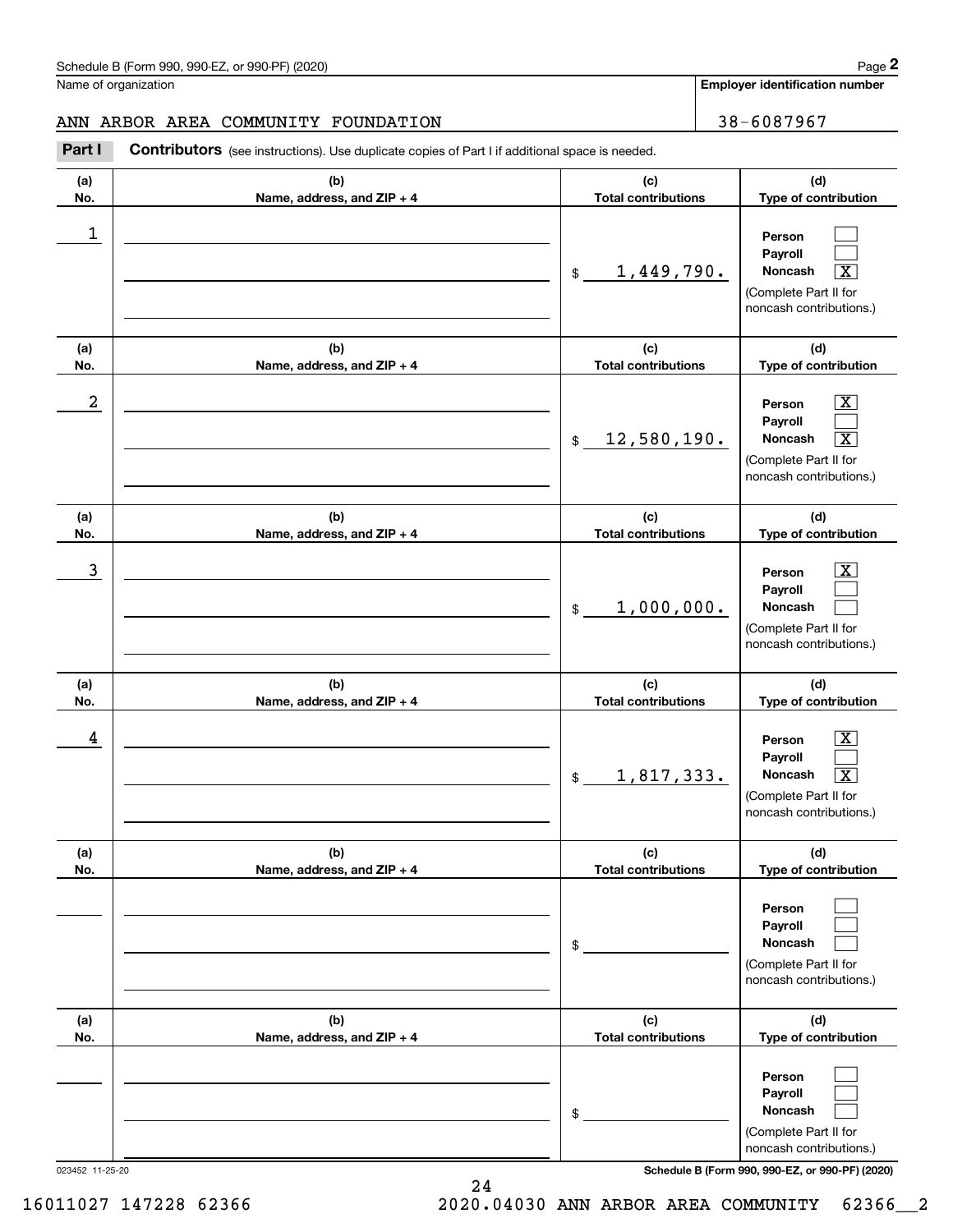Name of organization

**Employer identification number**

# ANN ARBOR AREA COMMUNITY FOUNDATION | 38-6087967

(see instructions). Use duplicate copies of Part II if additional space is needed.<br> **2Part II Noncash Property** (see instructions). Use duplicate copies of Part II if additional space is needed.<br> **2Part II Noncash Prop** 

| (a)<br>No.<br>from<br>Part I | (b)<br>Description of noncash property given             | (c)<br>FMV (or estimate)<br>(See instructions.) | (d)<br>Date received                            |
|------------------------------|----------------------------------------------------------|-------------------------------------------------|-------------------------------------------------|
| 1                            | TOTAL OF 22,766 SHARES OF VARIOUS PUBLICLY TRADED STOCKS |                                                 |                                                 |
|                              |                                                          | <u>1,449,790.</u><br>$\frac{1}{2}$              | 11/12/20                                        |
| (a)<br>No.<br>from<br>Part I | (b)<br>Description of noncash property given             | (c)<br>FMV (or estimate)<br>(See instructions.) | (d)<br>Date received                            |
| 2                            | TOTAL OF 48,161 SHARES OF VARIOUS PUBLICLY TRADED STOCKS |                                                 |                                                 |
|                              |                                                          | 4,573,382.<br>$\frac{1}{2}$                     | 05/28/20                                        |
| (a)<br>No.<br>from<br>Part I | (b)<br>Description of noncash property given             | (c)<br>FMV (or estimate)<br>(See instructions.) | (d)<br>Date received                            |
| 4                            | TOTAL OF 5,236 SHARES OF VARIOUS PUBLICLY TRADED STOCKS  |                                                 |                                                 |
|                              |                                                          | 220,669.<br>$\mathsf{\$}$                       | 12/22/20                                        |
| (a)<br>No.<br>from<br>Part I | (b)<br>Description of noncash property given             | (c)<br>FMV (or estimate)<br>(See instructions.) | (d)<br>Date received                            |
|                              |                                                          |                                                 |                                                 |
|                              |                                                          | \$                                              |                                                 |
| (a)<br>No.<br>from<br>Part I | (b)<br>Description of noncash property given             | (c)<br>FMV (or estimate)<br>(See instructions.) | (d)<br>Date received                            |
|                              |                                                          |                                                 |                                                 |
|                              |                                                          | \$                                              |                                                 |
| (a)<br>No.<br>from<br>Part I | (b)<br>Description of noncash property given             | (c)<br>FMV (or estimate)<br>(See instructions.) | (d)<br>Date received                            |
|                              |                                                          |                                                 |                                                 |
| 023453 11-25-20              |                                                          | \$                                              | Schedule B (Form 990, 990-EZ, or 990-PF) (2020) |

25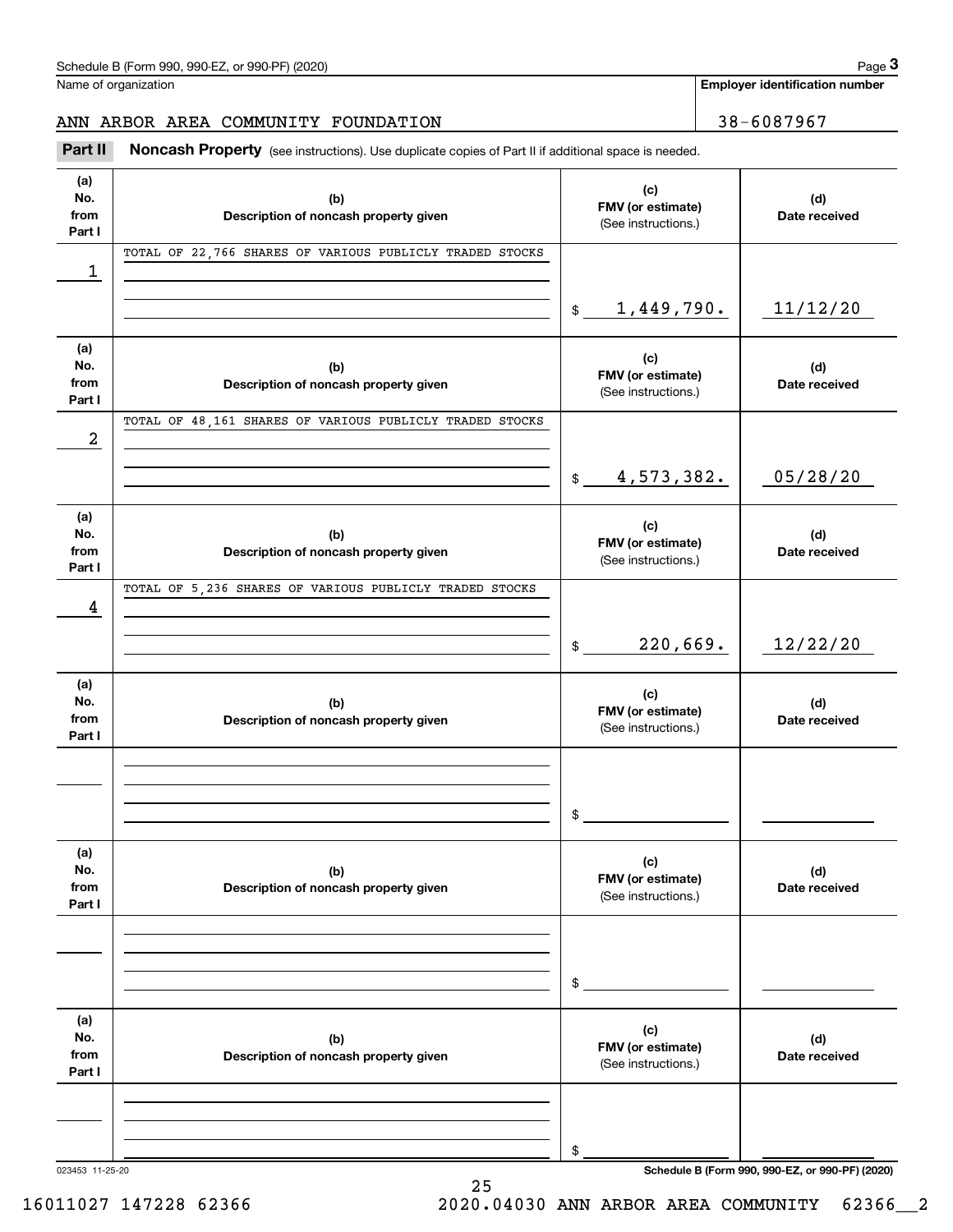|                                               | Schedule B (Form 990, 990-EZ, or 990-PF) (2020)                                                                                                                                                                                                      |                      | Page 4                                                                                                                                                         |  |  |  |  |  |  |
|-----------------------------------------------|------------------------------------------------------------------------------------------------------------------------------------------------------------------------------------------------------------------------------------------------------|----------------------|----------------------------------------------------------------------------------------------------------------------------------------------------------------|--|--|--|--|--|--|
| Name of organization                          |                                                                                                                                                                                                                                                      |                      | <b>Employer identification number</b>                                                                                                                          |  |  |  |  |  |  |
|                                               | ANN ARBOR AREA COMMUNITY FOUNDATION                                                                                                                                                                                                                  |                      | 38-6087967                                                                                                                                                     |  |  |  |  |  |  |
| Part III                                      | from any one contributor. Complete columns (a) through (e) and the following line entry. For organizations                                                                                                                                           |                      | Exclusively religious, charitable, etc., contributions to organizations described in section 501(c)(7), (8), or (10) that total more than \$1,000 for the year |  |  |  |  |  |  |
|                                               | completing Part III, enter the total of exclusively religious, charitable, etc., contributions of \$1,000 or less for the year. (Enter this info. once.) $\blacktriangleright$ \$<br>Use duplicate copies of Part III if additional space is needed. |                      |                                                                                                                                                                |  |  |  |  |  |  |
| (a) No.                                       |                                                                                                                                                                                                                                                      |                      |                                                                                                                                                                |  |  |  |  |  |  |
| from<br>Part I                                | (b) Purpose of gift                                                                                                                                                                                                                                  | (c) Use of gift      | (d) Description of how gift is held                                                                                                                            |  |  |  |  |  |  |
|                                               |                                                                                                                                                                                                                                                      |                      |                                                                                                                                                                |  |  |  |  |  |  |
|                                               |                                                                                                                                                                                                                                                      |                      |                                                                                                                                                                |  |  |  |  |  |  |
|                                               |                                                                                                                                                                                                                                                      |                      |                                                                                                                                                                |  |  |  |  |  |  |
|                                               |                                                                                                                                                                                                                                                      | (e) Transfer of gift |                                                                                                                                                                |  |  |  |  |  |  |
|                                               | Transferee's name, address, and ZIP + 4                                                                                                                                                                                                              |                      | Relationship of transferor to transferee                                                                                                                       |  |  |  |  |  |  |
|                                               |                                                                                                                                                                                                                                                      |                      |                                                                                                                                                                |  |  |  |  |  |  |
|                                               |                                                                                                                                                                                                                                                      |                      |                                                                                                                                                                |  |  |  |  |  |  |
| (a) No.                                       |                                                                                                                                                                                                                                                      |                      |                                                                                                                                                                |  |  |  |  |  |  |
| from<br>Part I                                | (b) Purpose of gift                                                                                                                                                                                                                                  | (c) Use of gift      | (d) Description of how gift is held                                                                                                                            |  |  |  |  |  |  |
|                                               |                                                                                                                                                                                                                                                      |                      |                                                                                                                                                                |  |  |  |  |  |  |
|                                               |                                                                                                                                                                                                                                                      |                      |                                                                                                                                                                |  |  |  |  |  |  |
|                                               |                                                                                                                                                                                                                                                      |                      |                                                                                                                                                                |  |  |  |  |  |  |
|                                               | (e) Transfer of gift                                                                                                                                                                                                                                 |                      |                                                                                                                                                                |  |  |  |  |  |  |
|                                               | Transferee's name, address, and ZIP + 4                                                                                                                                                                                                              |                      | Relationship of transferor to transferee                                                                                                                       |  |  |  |  |  |  |
|                                               |                                                                                                                                                                                                                                                      |                      |                                                                                                                                                                |  |  |  |  |  |  |
|                                               |                                                                                                                                                                                                                                                      |                      |                                                                                                                                                                |  |  |  |  |  |  |
|                                               |                                                                                                                                                                                                                                                      |                      |                                                                                                                                                                |  |  |  |  |  |  |
| (a) $\overline{\text{No.}}$<br>from<br>Part I | (b) Purpose of gift                                                                                                                                                                                                                                  | (c) Use of gift      | (d) Description of how gift is held                                                                                                                            |  |  |  |  |  |  |
|                                               |                                                                                                                                                                                                                                                      |                      |                                                                                                                                                                |  |  |  |  |  |  |
|                                               |                                                                                                                                                                                                                                                      |                      |                                                                                                                                                                |  |  |  |  |  |  |
|                                               |                                                                                                                                                                                                                                                      |                      |                                                                                                                                                                |  |  |  |  |  |  |
|                                               |                                                                                                                                                                                                                                                      | (e) Transfer of gift |                                                                                                                                                                |  |  |  |  |  |  |
|                                               | Transferee's name, address, and $ZIP + 4$                                                                                                                                                                                                            |                      | Relationship of transferor to transferee                                                                                                                       |  |  |  |  |  |  |
|                                               |                                                                                                                                                                                                                                                      |                      |                                                                                                                                                                |  |  |  |  |  |  |
|                                               |                                                                                                                                                                                                                                                      |                      |                                                                                                                                                                |  |  |  |  |  |  |
|                                               |                                                                                                                                                                                                                                                      |                      |                                                                                                                                                                |  |  |  |  |  |  |
| (a) No.<br>from                               | (b) Purpose of gift                                                                                                                                                                                                                                  | (c) Use of gift      | (d) Description of how gift is held                                                                                                                            |  |  |  |  |  |  |
| Part I                                        |                                                                                                                                                                                                                                                      |                      |                                                                                                                                                                |  |  |  |  |  |  |
|                                               |                                                                                                                                                                                                                                                      |                      |                                                                                                                                                                |  |  |  |  |  |  |
|                                               |                                                                                                                                                                                                                                                      |                      |                                                                                                                                                                |  |  |  |  |  |  |
|                                               | (e) Transfer of gift                                                                                                                                                                                                                                 |                      |                                                                                                                                                                |  |  |  |  |  |  |
|                                               |                                                                                                                                                                                                                                                      |                      |                                                                                                                                                                |  |  |  |  |  |  |
|                                               | Transferee's name, address, and $ZIP + 4$                                                                                                                                                                                                            |                      | Relationship of transferor to transferee                                                                                                                       |  |  |  |  |  |  |
|                                               |                                                                                                                                                                                                                                                      |                      |                                                                                                                                                                |  |  |  |  |  |  |
|                                               |                                                                                                                                                                                                                                                      |                      |                                                                                                                                                                |  |  |  |  |  |  |

26

Schedule B (Form 990, 990-EZ, or 990-PF) (2020) Page 4

023454 11-25-20

**Schedule B (Form 990, 990-EZ, or 990-PF) (2020)**

16011027 147228 62366 2020.04030 ANN ARBOR AREA COMMUNITY 62366\_\_2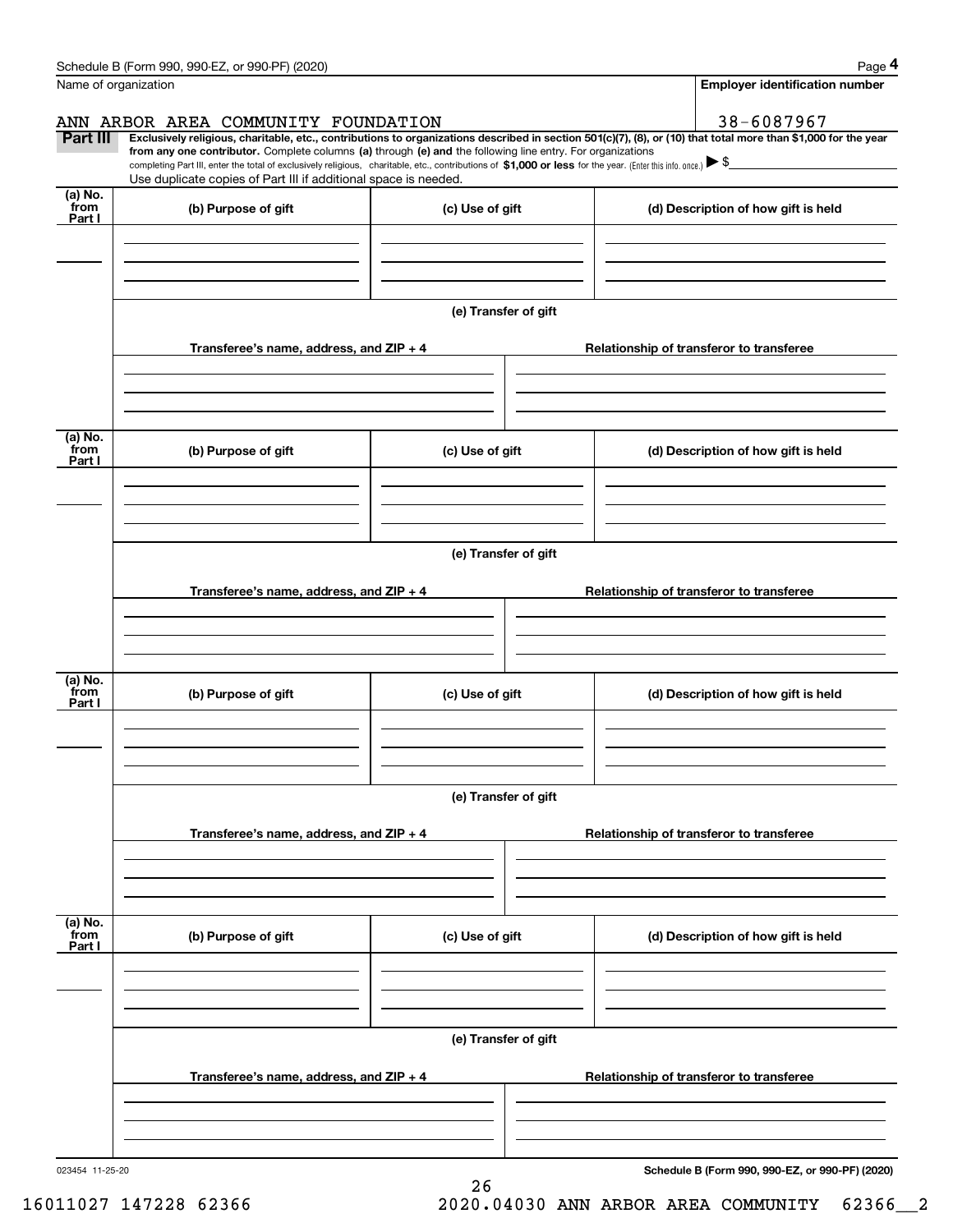| <b>SCHEDULE D</b> |  |
|-------------------|--|
|-------------------|--|

Department of the Treasury Internal Revenue Service

# **Supplemental Financial Statements**

(Form 990)<br>
Pepartment of the Treasury<br>
Department of the Treasury<br>
Department of the Treasury<br>
Department of the Treasury<br> **Co to www.irs.gov/Form990 for instructions and the latest information.**<br> **Co to www.irs.gov/Form9** 

OMB No. 1545-0047 **Open to Public Inspection2020**

| $\blacktriangleright$ Go to www.irs.gov/Form990 for instructions and the latest informat |  |  |  |
|------------------------------------------------------------------------------------------|--|--|--|
|                                                                                          |  |  |  |

**Name of the organization Employer identification number**

|         | ANN ARBOR AREA COMMUNITY FOUNDATION                                                                                                            |                                                | 38-6087967                                         |
|---------|------------------------------------------------------------------------------------------------------------------------------------------------|------------------------------------------------|----------------------------------------------------|
| Part I  | Organizations Maintaining Donor Advised Funds or Other Similar Funds or Accounts. Complete if the                                              |                                                |                                                    |
|         | organization answered "Yes" on Form 990, Part IV, line 6.                                                                                      |                                                |                                                    |
|         |                                                                                                                                                | (a) Donor advised funds                        | (b) Funds and other accounts                       |
| 1       |                                                                                                                                                | 120                                            | 155                                                |
| 2       | Aggregate value of contributions to (during year)                                                                                              | 3,745,125.                                     | 13,994,960.                                        |
| з       | Aggregate value of grants from (during year)                                                                                                   | 2,852,783.                                     | $\overline{1}$ , 378, 581.                         |
| 4       |                                                                                                                                                | 27,063,073.                                    | 41,089,551.                                        |
| 5       | Did the organization inform all donors and donor advisors in writing that the assets held in donor advised funds                               |                                                |                                                    |
|         |                                                                                                                                                |                                                | $\boxed{\text{X}}$ Yes<br>No                       |
| 6       | Did the organization inform all grantees, donors, and donor advisors in writing that grant funds can be used only                              |                                                |                                                    |
|         | for charitable purposes and not for the benefit of the donor or donor advisor, or for any other purpose conferring                             |                                                |                                                    |
|         | impermissible private benefit?                                                                                                                 |                                                | $\boxed{\text{X}}$ Yes<br>No                       |
| Part II | Conservation Easements. Complete if the organization answered "Yes" on Form 990, Part IV, line 7.                                              |                                                |                                                    |
| 1.      | Purpose(s) of conservation easements held by the organization (check all that apply).                                                          |                                                |                                                    |
|         |                                                                                                                                                |                                                |                                                    |
|         | Preservation of land for public use (for example, recreation or education)                                                                     | Preservation of a certified historic structure | Preservation of a historically important land area |
|         | Protection of natural habitat                                                                                                                  |                                                |                                                    |
|         | Preservation of open space                                                                                                                     |                                                |                                                    |
| 2       | Complete lines 2a through 2d if the organization held a qualified conservation contribution in the form of a conservation easement on the last |                                                |                                                    |
|         | day of the tax year.                                                                                                                           |                                                | Held at the End of the Tax Year                    |
|         | Total number of conservation easements                                                                                                         |                                                | 2a                                                 |
|         | Total acreage restricted by conservation easements                                                                                             |                                                | 2 <sub>b</sub>                                     |
|         | Number of conservation easements on a certified historic structure included in (a) <i>manumumumumum</i>                                        |                                                | 2c                                                 |
|         | d Number of conservation easements included in (c) acquired after 7/25/06, and not on a historic structure                                     |                                                |                                                    |
|         |                                                                                                                                                |                                                | 2d                                                 |
| з       | Number of conservation easements modified, transferred, released, extinguished, or terminated by the organization during the tax               |                                                |                                                    |
|         | $year \triangleright$                                                                                                                          |                                                |                                                    |
| 4       | Number of states where property subject to conservation easement is located >                                                                  |                                                |                                                    |
| 5       | Does the organization have a written policy regarding the periodic monitoring, inspection, handling of                                         |                                                |                                                    |
|         | violations, and enforcement of the conservation easements it holds?                                                                            |                                                | Yes<br>No                                          |
| 6       | Staff and volunteer hours devoted to monitoring, inspecting, handling of violations, and enforcing conservation easements during the year      |                                                |                                                    |
|         |                                                                                                                                                |                                                |                                                    |
| 7       | Amount of expenses incurred in monitoring, inspecting, handling of violations, and enforcing conservation easements during the year            |                                                |                                                    |
|         | ► \$                                                                                                                                           |                                                |                                                    |
| 8       | Does each conservation easement reported on line 2(d) above satisfy the requirements of section 170(h)(4)(B)(i)                                |                                                |                                                    |
|         | and section $170(h)(4)(B)(ii)?$                                                                                                                |                                                | Yes<br>No                                          |
| 9       | In Part XIII, describe how the organization reports conservation easements in its revenue and expense statement and                            |                                                |                                                    |
|         | balance sheet, and include, if applicable, the text of the footnote to the organization's financial statements that describes the              |                                                |                                                    |
|         | organization's accounting for conservation easements.                                                                                          |                                                |                                                    |
|         | Organizations Maintaining Collections of Art, Historical Treasures, or Other Similar Assets.<br>Part III                                       |                                                |                                                    |
|         | Complete if the organization answered "Yes" on Form 990, Part IV, line 8.                                                                      |                                                |                                                    |
|         | 1a If the organization elected, as permitted under FASB ASC 958, not to report in its revenue statement and balance sheet works                |                                                |                                                    |
|         | of art, historical treasures, or other similar assets held for public exhibition, education, or research in furtherance of public              |                                                |                                                    |
|         | service, provide in Part XIII the text of the footnote to its financial statements that describes these items.                                 |                                                |                                                    |
|         | <b>b</b> If the organization elected, as permitted under FASB ASC 958, to report in its revenue statement and balance sheet works of           |                                                |                                                    |
|         | art, historical treasures, or other similar assets held for public exhibition, education, or research in furtherance of public service,        |                                                |                                                    |
|         | provide the following amounts relating to these items:                                                                                         |                                                |                                                    |
|         |                                                                                                                                                |                                                |                                                    |
|         | (ii) Assets included in Form 990, Part X                                                                                                       |                                                | - \$                                               |
| 2       | If the organization received or held works of art, historical treasures, or other similar assets for financial gain, provide                   |                                                |                                                    |
|         | the following amounts required to be reported under FASB ASC 958 relating to these items:                                                      |                                                |                                                    |
|         |                                                                                                                                                |                                                |                                                    |
| а       |                                                                                                                                                |                                                | \$<br>$\blacktriangleright$ s                      |
|         |                                                                                                                                                |                                                |                                                    |
|         | LHA For Paperwork Reduction Act Notice, see the Instructions for Form 990.                                                                     |                                                | Schedule D (Form 990) 2020                         |
|         | 032051 12-01-20                                                                                                                                |                                                |                                                    |

27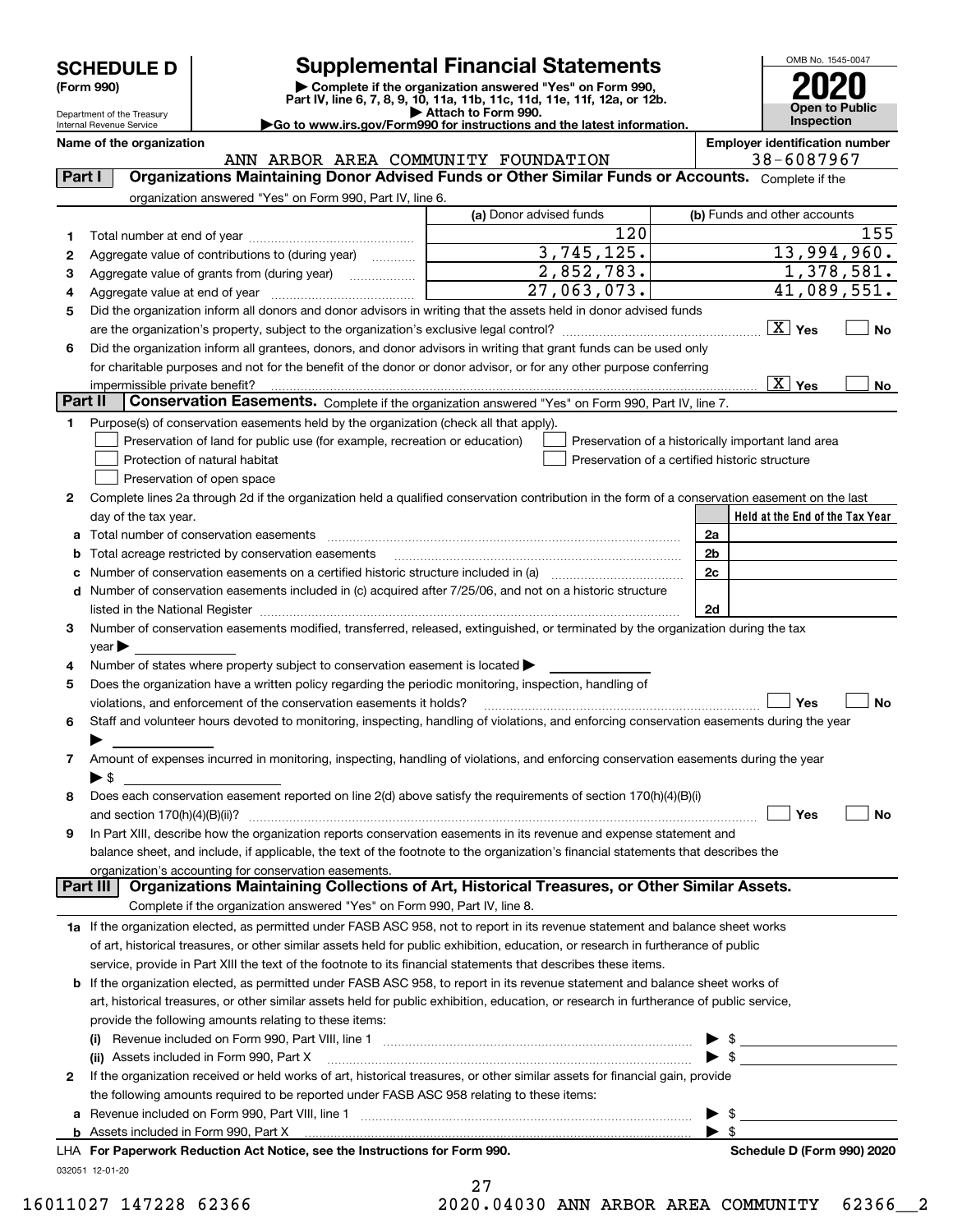|               | Schedule D (Form 990) 2020                                                                                                           | ANN ARBOR AREA COMMUNITY FOUNDATION |                |              |                          |          |                 |                      | 38-6087967                 |               | $Page$ 2          |
|---------------|--------------------------------------------------------------------------------------------------------------------------------------|-------------------------------------|----------------|--------------|--------------------------|----------|-----------------|----------------------|----------------------------|---------------|-------------------|
| Part III      | Organizations Maintaining Collections of Art, Historical Treasures, or Other Similar Assets (continued)                              |                                     |                |              |                          |          |                 |                      |                            |               |                   |
| З             | Using the organization's acquisition, accession, and other records, check any of the following that make significant use of its      |                                     |                |              |                          |          |                 |                      |                            |               |                   |
|               | collection items (check all that apply):                                                                                             |                                     |                |              |                          |          |                 |                      |                            |               |                   |
| а             | Public exhibition                                                                                                                    | d                                   |                |              | Loan or exchange program |          |                 |                      |                            |               |                   |
| b             | Scholarly research                                                                                                                   | е                                   |                |              |                          |          |                 |                      |                            |               |                   |
| C             | Preservation for future generations                                                                                                  |                                     |                |              |                          |          |                 |                      |                            |               |                   |
| 4             | Provide a description of the organization's collections and explain how they further the organization's exempt purpose in Part XIII. |                                     |                |              |                          |          |                 |                      |                            |               |                   |
| 5             | During the year, did the organization solicit or receive donations of art, historical treasures, or other similar assets             |                                     |                |              |                          |          |                 |                      |                            |               |                   |
|               |                                                                                                                                      |                                     |                |              |                          |          |                 |                      | Yes                        |               | No                |
|               | Part IV<br>Escrow and Custodial Arrangements. Complete if the organization answered "Yes" on Form 990, Part IV, line 9, or           |                                     |                |              |                          |          |                 |                      |                            |               |                   |
|               | reported an amount on Form 990, Part X, line 21.                                                                                     |                                     |                |              |                          |          |                 |                      |                            |               |                   |
|               | 1a Is the organization an agent, trustee, custodian or other intermediary for contributions or other assets not included             |                                     |                |              |                          |          |                 |                      |                            |               |                   |
|               |                                                                                                                                      |                                     |                |              |                          |          |                 |                      |                            |               | $\overline{X}$ No |
|               |                                                                                                                                      |                                     |                |              |                          |          |                 |                      | Yes                        |               |                   |
|               | b If "Yes," explain the arrangement in Part XIII and complete the following table:                                                   |                                     |                |              |                          |          |                 |                      |                            |               |                   |
|               |                                                                                                                                      |                                     |                |              |                          |          |                 |                      | Amount                     |               |                   |
| c             |                                                                                                                                      |                                     |                |              |                          |          | 1c              |                      |                            |               |                   |
|               |                                                                                                                                      |                                     |                |              |                          |          | 1d              |                      |                            |               |                   |
|               | Distributions during the year manufactured and continuum and contact the year manufactured and contact the year                      |                                     |                |              |                          |          | 1e              |                      |                            |               |                   |
| f             |                                                                                                                                      |                                     |                |              |                          |          | 1f              |                      |                            |               |                   |
|               | 2a Did the organization include an amount on Form 990, Part X, line 21, for escrow or custodial account liability?                   |                                     |                |              |                          |          |                 |                      | $\boxed{\text{X}}$ Yes     |               | No                |
|               | <b>b</b> If "Yes," explain the arrangement in Part XIII. Check here if the explanation has been provided on Part XIII                |                                     |                |              |                          |          |                 |                      |                            |               |                   |
| <b>Part V</b> | <b>Endowment Funds.</b> Complete if the organization answered "Yes" on Form 990, Part IV, line 10.                                   |                                     |                |              |                          |          |                 |                      |                            |               |                   |
|               |                                                                                                                                      | (a) Current year                    | (b) Prior year |              | (c) Two years back       |          |                 | (d) Three years back | (e) Four years back        |               |                   |
|               | 1a Beginning of year balance                                                                                                         | 144,829,521.                        |                | 121,702,588. | 129,445,892.             |          |                 | 80, 347, 418.        |                            | 72, 361, 426. |                   |
| b             |                                                                                                                                      | 20, 366, 283.                       |                | 5,703,635.   | 7,050,569.               |          |                 | 40,899,123.          |                            | 6,416,385.    |                   |
| с             | Net investment earnings, gains, and losses                                                                                           | 20, 346, 091.                       |                | 25,092,023.  | $-5,462,055.$            |          |                 | 14, 474, 642.        |                            | 6,947,517.    |                   |
| d             |                                                                                                                                      | 7,742,593.                          |                | 5,937,020.   | 7,410,437.               |          |                 | 4,276,714.           |                            | 3,622,660.    |                   |
|               | e Other expenditures for facilities                                                                                                  |                                     |                |              |                          |          |                 |                      |                            |               |                   |
|               | and programs                                                                                                                         | 704,392.                            |                | 501,581.     |                          | 753,827. |                 | 596,071.             |                            | 507,453.      |                   |
| Ť.            | Administrative expenses                                                                                                              | 1,476,590.                          |                | 1,230,124.   | 1, 167, 554.             |          |                 | 1,402,506.           |                            | 1,247,797.    |                   |
| g             | End of year balance                                                                                                                  | 175,618,320.                        |                | 144,829,521. | 121,702,588.             |          |                 | 129,445,892.         |                            | 80, 347, 418. |                   |
| 2             | Provide the estimated percentage of the current year end balance (line 1g, column (a)) held as:                                      |                                     |                |              |                          |          |                 |                      |                            |               |                   |
| а             | Board designated or quasi-endowment                                                                                                  | 100                                 | %              |              |                          |          |                 |                      |                            |               |                   |
| b             | Permanent endowment > 0000                                                                                                           | %                                   |                |              |                          |          |                 |                      |                            |               |                   |
| c             | Term endowment <b>b</b> . 0000                                                                                                       | %                                   |                |              |                          |          |                 |                      |                            |               |                   |
|               | The percentages on lines 2a, 2b, and 2c should equal 100%.                                                                           |                                     |                |              |                          |          |                 |                      |                            |               |                   |
|               | 3a Are there endowment funds not in the possession of the organization that are held and administered for the organization           |                                     |                |              |                          |          |                 |                      |                            |               |                   |
|               |                                                                                                                                      |                                     |                |              |                          |          |                 |                      |                            | Yes           | No                |
|               | by:<br>(i)                                                                                                                           |                                     |                |              |                          |          |                 |                      | 3a(i)                      |               | X                 |
|               |                                                                                                                                      |                                     |                |              |                          |          |                 |                      | 3a(ii)                     |               | $\mathbf X$       |
|               |                                                                                                                                      |                                     |                |              |                          |          |                 |                      | 3 <sub>b</sub>             |               |                   |
|               |                                                                                                                                      |                                     |                |              |                          |          |                 |                      |                            |               |                   |
| 4             | Describe in Part XIII the intended uses of the organization's endowment funds.<br><b>Part VI</b><br>Land, Buildings, and Equipment.  |                                     |                |              |                          |          |                 |                      |                            |               |                   |
|               |                                                                                                                                      |                                     |                |              |                          |          |                 |                      |                            |               |                   |
|               | Complete if the organization answered "Yes" on Form 990, Part IV, line 11a. See Form 990, Part X, line 10.                           |                                     |                |              |                          |          |                 |                      |                            |               |                   |
|               | Description of property                                                                                                              | (a) Cost or other                   |                |              | (b) Cost or other        |          | (c) Accumulated |                      | (d) Book value             |               |                   |
|               |                                                                                                                                      | basis (investment)                  |                |              | basis (other)            |          | depreciation    |                      |                            |               |                   |
|               |                                                                                                                                      |                                     |                |              |                          |          |                 |                      |                            |               |                   |
| b             |                                                                                                                                      |                                     |                |              | 1,401,778.               |          | 393,304.        |                      | 1,008,474.                 |               |                   |
|               |                                                                                                                                      |                                     |                |              |                          |          |                 |                      |                            |               |                   |
|               |                                                                                                                                      |                                     |                |              | 126,475.                 |          | 102, 346.       |                      |                            | 24,129.       |                   |
|               |                                                                                                                                      |                                     |                |              | 132,697.                 |          | 89,338.         |                      |                            | 43,359.       |                   |
|               |                                                                                                                                      |                                     |                |              |                          |          |                 |                      | 1,075,962.                 |               |                   |
|               |                                                                                                                                      |                                     |                |              |                          |          |                 |                      | Schedule D (Form 990) 2020 |               |                   |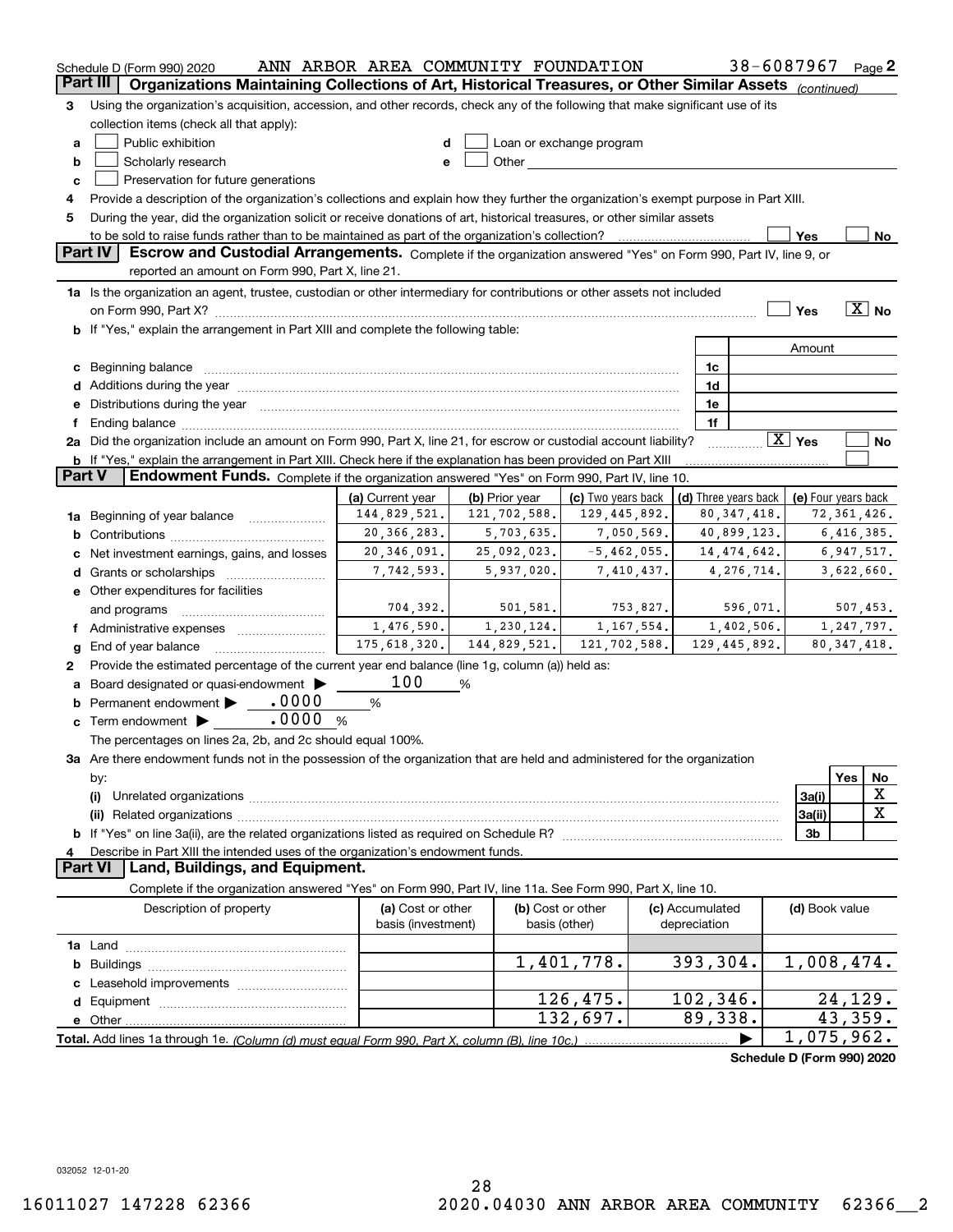| Schedule D (Form 990) 2020                                                                                                                           | ANN ARBOR AREA COMMUNITY FOUNDATION |                          | 38-6087967<br>Page $3$                                    |
|------------------------------------------------------------------------------------------------------------------------------------------------------|-------------------------------------|--------------------------|-----------------------------------------------------------|
| Part VII Investments - Other Securities.                                                                                                             |                                     |                          |                                                           |
| Complete if the organization answered "Yes" on Form 990, Part IV, line 11b. See Form 990, Part X, line 12.                                           |                                     |                          |                                                           |
| (a) Description of security or category (including name of security)                                                                                 | (b) Book value                      |                          | (c) Method of valuation: Cost or end-of-year market value |
| (1) Financial derivatives                                                                                                                            |                                     |                          |                                                           |
| (2) Closely held equity interests                                                                                                                    |                                     |                          |                                                           |
| (3) Other                                                                                                                                            |                                     |                          |                                                           |
| ALTERNATIVE INVESTMENTS<br>(A)                                                                                                                       | 55, 295, 243.                       | END-OF-YEAR MARKET VALUE |                                                           |
| (B)                                                                                                                                                  |                                     |                          |                                                           |
| (C)                                                                                                                                                  |                                     |                          |                                                           |
| (D)                                                                                                                                                  |                                     |                          |                                                           |
| (E)                                                                                                                                                  |                                     |                          |                                                           |
| (F)<br>(G)                                                                                                                                           |                                     |                          |                                                           |
| (H)                                                                                                                                                  |                                     |                          |                                                           |
| Total. (Col. (b) must equal Form 990, Part X, col. (B) line 12.)                                                                                     | 55, 295, 243.                       |                          |                                                           |
| Part VIII Investments - Program Related.                                                                                                             |                                     |                          |                                                           |
| Complete if the organization answered "Yes" on Form 990, Part IV, line 11c. See Form 990, Part X, line 13.                                           |                                     |                          |                                                           |
| (a) Description of investment                                                                                                                        | (b) Book value                      |                          | (c) Method of valuation: Cost or end-of-year market value |
| (1)                                                                                                                                                  |                                     |                          |                                                           |
| (2)                                                                                                                                                  |                                     |                          |                                                           |
| (3)                                                                                                                                                  |                                     |                          |                                                           |
| (4)                                                                                                                                                  |                                     |                          |                                                           |
| (5)                                                                                                                                                  |                                     |                          |                                                           |
| (6)                                                                                                                                                  |                                     |                          |                                                           |
| (7)                                                                                                                                                  |                                     |                          |                                                           |
| (8)                                                                                                                                                  |                                     |                          |                                                           |
| (9)                                                                                                                                                  |                                     |                          |                                                           |
| Total. (Col. (b) must equal Form 990, Part X, col. (B) line 13.)                                                                                     |                                     |                          |                                                           |
| <b>Other Assets.</b><br>Part IX                                                                                                                      |                                     |                          |                                                           |
| Complete if the organization answered "Yes" on Form 990, Part IV, line 11d. See Form 990, Part X, line 15.                                           |                                     |                          |                                                           |
|                                                                                                                                                      | (a) Description                     |                          | (b) Book value                                            |
| (1)                                                                                                                                                  |                                     |                          |                                                           |
| (2)                                                                                                                                                  |                                     |                          |                                                           |
| (3)                                                                                                                                                  |                                     |                          |                                                           |
| (4)<br>(5)                                                                                                                                           |                                     |                          |                                                           |
| (6)                                                                                                                                                  |                                     |                          |                                                           |
| (7)                                                                                                                                                  |                                     |                          |                                                           |
| (8)                                                                                                                                                  |                                     |                          |                                                           |
| (9)                                                                                                                                                  |                                     |                          |                                                           |
| <b>Other Liabilities.</b><br>Part X                                                                                                                  |                                     |                          |                                                           |
| Complete if the organization answered "Yes" on Form 990, Part IV, line 11e or 11f. See Form 990, Part X, line 25.                                    |                                     |                          |                                                           |
| (a) Description of liability<br>1.                                                                                                                   |                                     |                          | (b) Book value                                            |
| (1)<br>Federal income taxes                                                                                                                          |                                     |                          |                                                           |
| LIABILITY OF LIFE BENEFICIARIES OF<br>(2)                                                                                                            |                                     |                          |                                                           |
| PLANNED GIFTS<br>(3)                                                                                                                                 |                                     |                          | $\overline{585}$ , 723.                                   |
| ANNUITY PAYABLE<br>(4)                                                                                                                               |                                     |                          | 120,901.                                                  |
| DEFERRED COMPENSATION<br>(5)                                                                                                                         |                                     |                          |                                                           |
| (6)                                                                                                                                                  |                                     |                          |                                                           |
| (7)                                                                                                                                                  |                                     |                          |                                                           |
| (8)                                                                                                                                                  |                                     |                          |                                                           |
| (9)                                                                                                                                                  |                                     |                          |                                                           |
| Total. (Column (b) must equal Form 990. Part X, col. (B) line 25.)                                                                                   |                                     |                          |                                                           |
| 2. Lightlify for upcortain tax positions, In Part YIII, provide the toyt of the footpote to the erganization's financial statements that reports the |                                     |                          | 37,354.<br>743,978.                                       |

**2.**Liability for uncertain tax positions. In Part XIII, provide the text of the footnote to the organization's financial statements that reports the organization's liability for uncertain tax positions under FASB ASC 740. Check here if the text of the footnote has been provided in Part XIII

38-6087967 Page 3

 $\mathcal{L}^{\text{max}}$ 

032053 12-01-20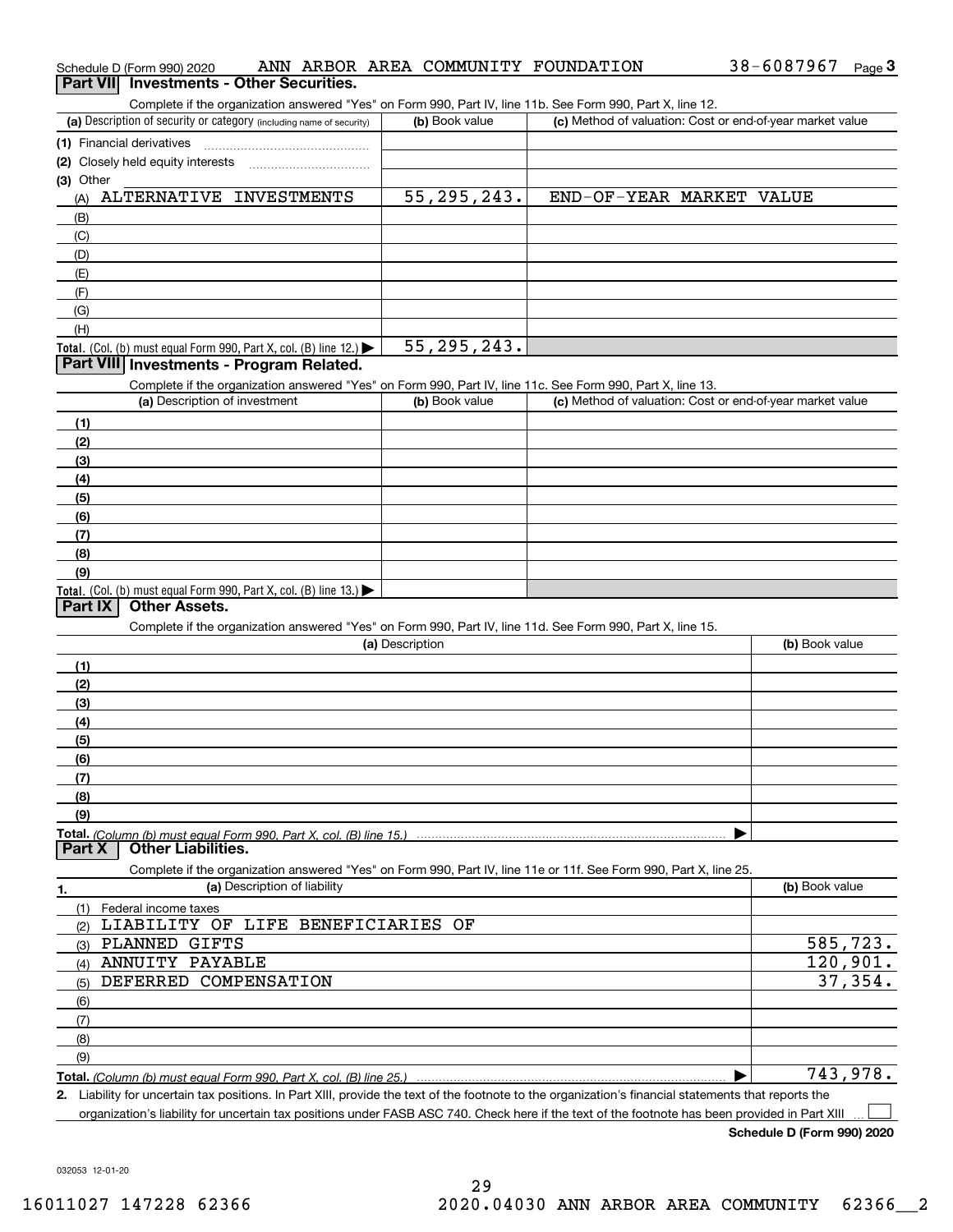|    | ANN ARBOR AREA COMMUNITY FOUNDATION<br>Schedule D (Form 990) 2020                                                                                                                                                              |                |             |                | 38-6087967<br>Page $4$      |
|----|--------------------------------------------------------------------------------------------------------------------------------------------------------------------------------------------------------------------------------|----------------|-------------|----------------|-----------------------------|
|    | Reconciliation of Revenue per Audited Financial Statements With Revenue per Return.<br><b>Part XI</b>                                                                                                                          |                |             |                |                             |
|    | Complete if the organization answered "Yes" on Form 990, Part IV, line 12a.                                                                                                                                                    |                |             |                |                             |
| 1  | Total revenue, gains, and other support per audited financial statements                                                                                                                                                       |                |             | $\blacksquare$ | 39,891,665.                 |
| 2  | Amounts included on line 1 but not on Form 990, Part VIII, line 12:                                                                                                                                                            |                |             |                |                             |
| a  | Net unrealized gains (losses) on investments [11] matter contracts and the unrealized gains (losses) on investments                                                                                                            | 2a             | 18,680,890. |                |                             |
| b  |                                                                                                                                                                                                                                | 2 <sub>b</sub> |             |                |                             |
| c  | Recoveries of prior year grants [11,111] Recoveries of prior year grants [11,111] Recoveries of prior year grants                                                                                                              | 2c             |             |                |                             |
| d  |                                                                                                                                                                                                                                | 2d             | $-484,608.$ |                |                             |
| е  | Add lines 2a through 2d                                                                                                                                                                                                        |                |             | 2e             | 18, 196, 282.               |
| 3  |                                                                                                                                                                                                                                |                |             | $\mathbf{a}$   | 21,695,383.                 |
| 4  | Amounts included on Form 990, Part VIII, line 12, but not on line 1:                                                                                                                                                           |                |             |                |                             |
|    |                                                                                                                                                                                                                                | 4a             | 649,958.    |                |                             |
| b  | Other (Describe in Part XIII.) <b>Construction Contract Construction</b> Chemistry Chemistry Chemistry Chemistry Chemistry                                                                                                     | 4 <sub>h</sub> | 100, 355.   |                |                             |
|    | Add lines 4a and 4b                                                                                                                                                                                                            |                |             | 4с             | 750, 313.                   |
| c. |                                                                                                                                                                                                                                |                |             |                |                             |
| 5  |                                                                                                                                                                                                                                |                |             | 5              | $\overline{22, 445, 696}$ . |
|    | Part XII   Reconciliation of Expenses per Audited Financial Statements With Expenses per Return.                                                                                                                               |                |             |                |                             |
|    | Complete if the organization answered "Yes" on Form 990, Part IV, line 12a.                                                                                                                                                    |                |             |                |                             |
| 1  | Total expenses and losses per audited financial statements [11] [12] contraction control in the statements [11] [12] and the statements [12] and the statements [12] and the statements [12] and the statements [12] and the s |                |             | $\blacksquare$ | 9,841,952.                  |
| 2  | Amounts included on line 1 but not on Form 990, Part IX, line 25:                                                                                                                                                              |                |             |                |                             |
| a  |                                                                                                                                                                                                                                | 2a             |             |                |                             |
| b  |                                                                                                                                                                                                                                | 2 <sub>b</sub> |             |                |                             |
| c  |                                                                                                                                                                                                                                | 2 <sub>c</sub> |             |                |                             |
|    |                                                                                                                                                                                                                                | 2d             |             |                |                             |
|    |                                                                                                                                                                                                                                |                |             | 2e             | 0.                          |
| 3  |                                                                                                                                                                                                                                |                |             | $\mathbf{3}$   | 9,841,952.                  |
| 4  | Amounts included on Form 990, Part IX, line 25, but not on line 1:                                                                                                                                                             |                |             |                |                             |
| a  | Investment expenses not included on Form 990, Part VIII, line 7b [1000000000000000000000000000000000                                                                                                                           | 4a             | 649,958.    |                |                             |
| b  |                                                                                                                                                                                                                                | 4 <sub>b</sub> | 81,599.     |                |                             |
|    | c Add lines 4a and 4b                                                                                                                                                                                                          |                |             | 4с             | 731,557.                    |
|    | Part XIII Supplemental Information.                                                                                                                                                                                            |                |             | 5              | 10, 573, 509.               |

Provide the descriptions required for Part II, lines 3, 5, and 9; Part III, lines 1a and 4; Part IV, lines 1b and 2b; Part V, line 4; Part X, line 2; Part XI, lines 2d and 4b; and Part XII, lines 2d and 4b. Also complete this part to provide any additional information.

| PART XI, LINE 2D - OTHER ADJUSTMENTS:                        |                            |
|--------------------------------------------------------------|----------------------------|
| CHANGE IN VALUE OF CHARITABLE REMAINDER TRUST                | $-69,525.$                 |
| AGENCY ENDOWMENT FUND REALIZED LOSS - SFAS 136               | 9,716.                     |
| AGENCY ENDOWMENT FUND UNREALIZED GAIN - SFAS 136             | $-451,706.$                |
| AGENCY ENDOWMENT FUND INVESTMENT FEE - SFAS 136              | 26,907.                    |
| TOTAL TO SCHEDULE D, PART XI, LINE 2D                        | $-484,608.$                |
|                                                              |                            |
| PART XI, LINE 4B - OTHER ADJUSTMENTS:                        |                            |
| AGENCY ENDOWMENT FUND DONATION INCOME - SFAS 136             | 52,122.                    |
| AGENCY ENDOWMENT FUND INVESTMENT INCOME - SFAS 136           | 48,233.                    |
| TOTAL TO SCHEDULE D, PART XI, LINE 4B                        | 100, 355.                  |
| 032054 12-01-20<br>30                                        | Schedule D (Form 990) 2020 |
| 16011027 147228 62366<br>2020.04030 ANN ARBOR AREA COMMUNITY | 62366 2                    |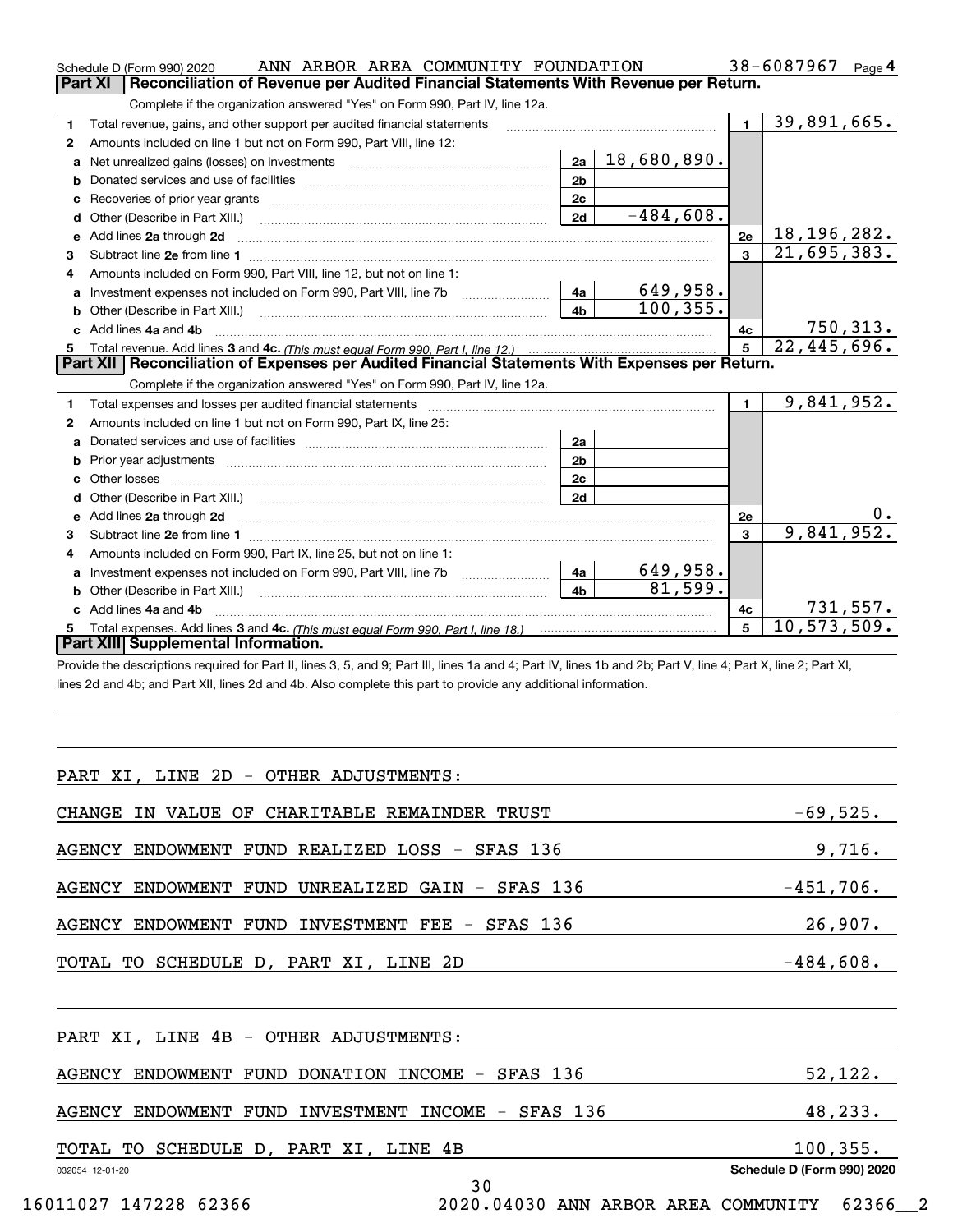38-6087967 Page 5 *(continued)* **Part XIII Supplemental Information**  Schedule D (Form 990) 2020 ANN ARBOR AREA COMMUNITY FOUNDATION 38-6087967 Page

PART XII, LINE 4B - OTHER ADJUSTMENTS: AGENCY ENDOWMENT FUND GRANT EXPENSE- SFAS 136 65,276. AGENCY ENDOWMENT FUND MISCELLANEOUS EXPENSE - SFAS 136 16,323. TOTAL TO SCHEDULE D, PART XII, LINE 4B 81,599.

PART V, LINE 4:

BEGINNING WITH THE 2009 REPORTING YEAR, THE COMMUNITY FOUNDATION'S BOARD OF TRUSTEES DETERMINED THAT ASSETS THAT WOULD QUALIFY AS DONOR-RESTRICTED ENDOWMENTS, BUT FOR THE FOUNDATION'S VARIANCE POWER, SHOULD BE CLASSIFIED AS BOARD-DESIGNATED ASSETS. THESE ARE INCLUDED IN THE PERCENT REPORTED ON SCHEDULE D, PART V, LINE 2A. THE INTENDED USE OF THE FUNDS IS DETERMINED BY THE DONORS, AND THE INVESTMENT AND SPENDING POLICIES ARE DETERMINED BY THE BOARD, FOLLOWING THE UNIFORM PRUDENT MANAGEMENT OF INSTITUTIONAL FUNDS ACT (UPMIFA).

**Schedule D (Form 990) 2020**

032055 12-01-20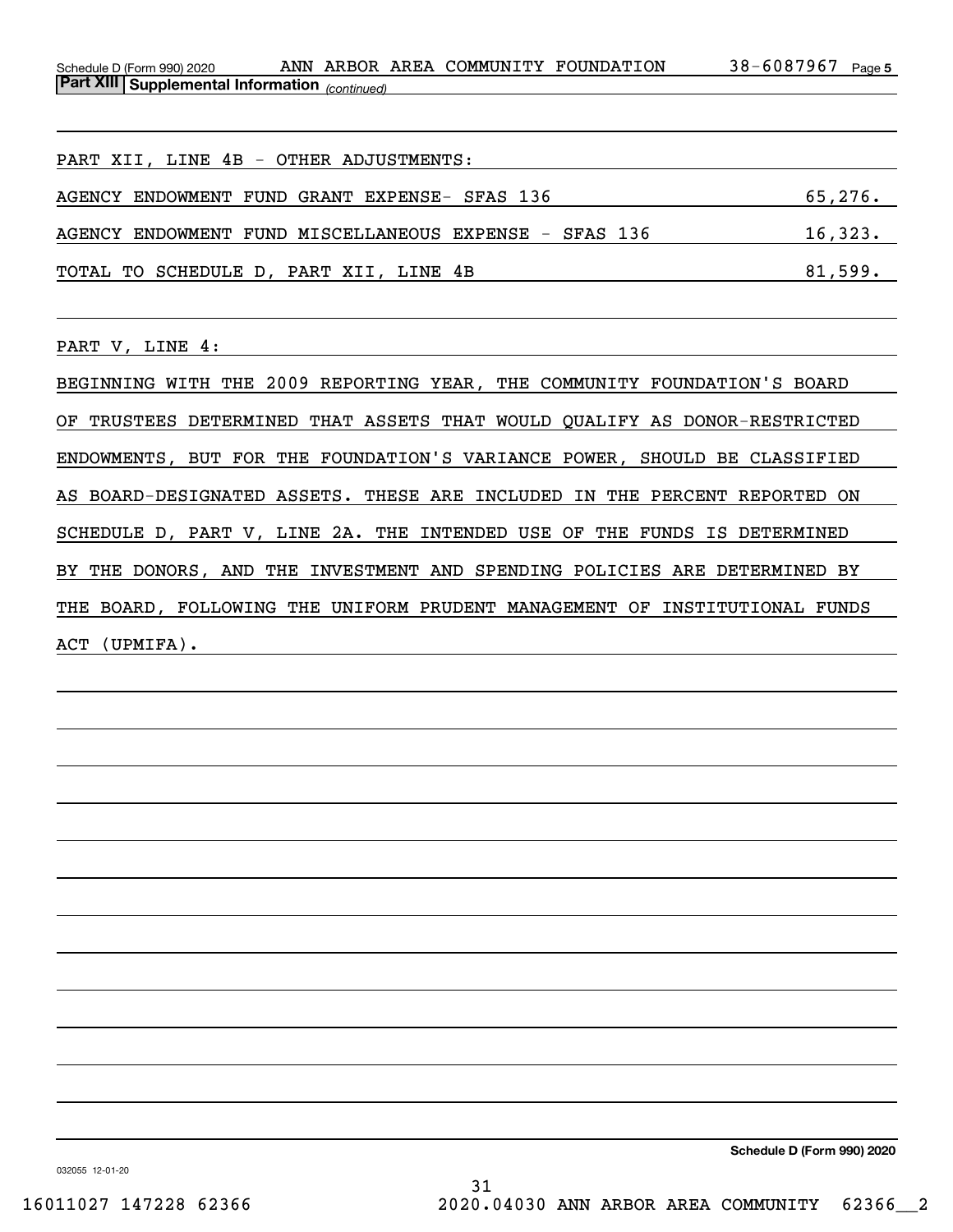# F **Reduce Statement of Activities Outside the United States**

**| Complete if the organization answered "Yes" on Form 990, Part IV, line 14b, 15, or 16.**

**| Attach to Form 990.**

**| Go to www.irs.gov/Form990 for instructions and the latest information.**

| $\mathbf{2}$ |                                                      |                                           |                                                                          | For grantmakers. Describe in Part V the organization's procedures for monitoring the use of its grants and other assistance outside the                                             |                                                                                                                 |                                                                      |
|--------------|------------------------------------------------------|-------------------------------------------|--------------------------------------------------------------------------|-------------------------------------------------------------------------------------------------------------------------------------------------------------------------------------|-----------------------------------------------------------------------------------------------------------------|----------------------------------------------------------------------|
|              | United States.                                       |                                           |                                                                          |                                                                                                                                                                                     |                                                                                                                 |                                                                      |
|              |                                                      |                                           |                                                                          | 3 Activities per Region. (The following Part I, line 3 table can be duplicated if additional space is needed.)                                                                      |                                                                                                                 |                                                                      |
|              | (a) Region                                           | (b) Number of<br>offices<br>in the region | employees,<br>agents, and<br>independent<br>contractors<br>in the region | (c) Number of $\vert$ (d) Activities conducted in the region<br>(by type) (such as, fundraising, pro-<br>gram services, investments, grants to<br>recipients located in the region) | (e) If activity listed in (d)<br>is a program service,<br>describe specific type<br>of service(s) in the region | (f) Total<br>expenditures<br>for and<br>investments<br>in the region |
|              |                                                      |                                           |                                                                          |                                                                                                                                                                                     |                                                                                                                 |                                                                      |
|              | CENTRAL AMERICA AND                                  |                                           |                                                                          |                                                                                                                                                                                     |                                                                                                                 |                                                                      |
|              | THE CARIBBEAN                                        | 0                                         | 0                                                                        | <b>INVESTMENTS</b>                                                                                                                                                                  |                                                                                                                 | 14, 106, 188.                                                        |
|              |                                                      |                                           |                                                                          |                                                                                                                                                                                     |                                                                                                                 |                                                                      |
|              |                                                      |                                           |                                                                          |                                                                                                                                                                                     |                                                                                                                 |                                                                      |
|              |                                                      |                                           |                                                                          |                                                                                                                                                                                     |                                                                                                                 |                                                                      |
|              |                                                      |                                           |                                                                          |                                                                                                                                                                                     |                                                                                                                 |                                                                      |
|              |                                                      |                                           |                                                                          |                                                                                                                                                                                     |                                                                                                                 |                                                                      |
|              |                                                      |                                           |                                                                          |                                                                                                                                                                                     |                                                                                                                 |                                                                      |
|              |                                                      |                                           |                                                                          |                                                                                                                                                                                     |                                                                                                                 |                                                                      |
|              | 3 a Subtotal<br>.                                    | $\overline{0}$                            | $\mathbf 0$                                                              |                                                                                                                                                                                     |                                                                                                                 | 14, 106, 188.                                                        |
|              | <b>b</b> Total from continuation<br>sheets to Part I | $\pmb{0}$                                 | 0                                                                        |                                                                                                                                                                                     |                                                                                                                 | $\mathbf 0$ .                                                        |
|              | c Totals (add lines 3a<br>and 3b)                    | $\pmb{0}$                                 | 0                                                                        |                                                                                                                                                                                     |                                                                                                                 | 14, 106, 188.                                                        |

**For Paperwork Reduction Act Notice, see the Instructions for Form 990. Schedule F (Form 990) 2020** LHA

OMB No. 1545-0047 **Open to Public Inspection2020**

**Employer identification number**

| <b>SCHEDULE F</b> |  |
|-------------------|--|
| (Form 990)        |  |

Department of the Treasury Internal Revenue Service

Name of the organization

# ANN ARBOR AREA COMMUNITY FOUNDATION | 38-6087967

**Part I**  $\parallel$  General Information on Activities Outside the United States. Complete if the organization answered "Yes" on

Form 990, Part IV, line 14b.

- **1For grantmakers.**  Does the organization maintain records to substantiate the amount of its grants and other assistance, **Yes No** the grantees' eligibility for the grants or assistance, and the selection criteria used to award the grants or assistance?  $\frac{1}{\sqrt{2}}$
- 

|  |  | 3 Activities per Region. (The following Part I, line 3 table can be duplicated if additional space is needed.) |
|--|--|----------------------------------------------------------------------------------------------------------------|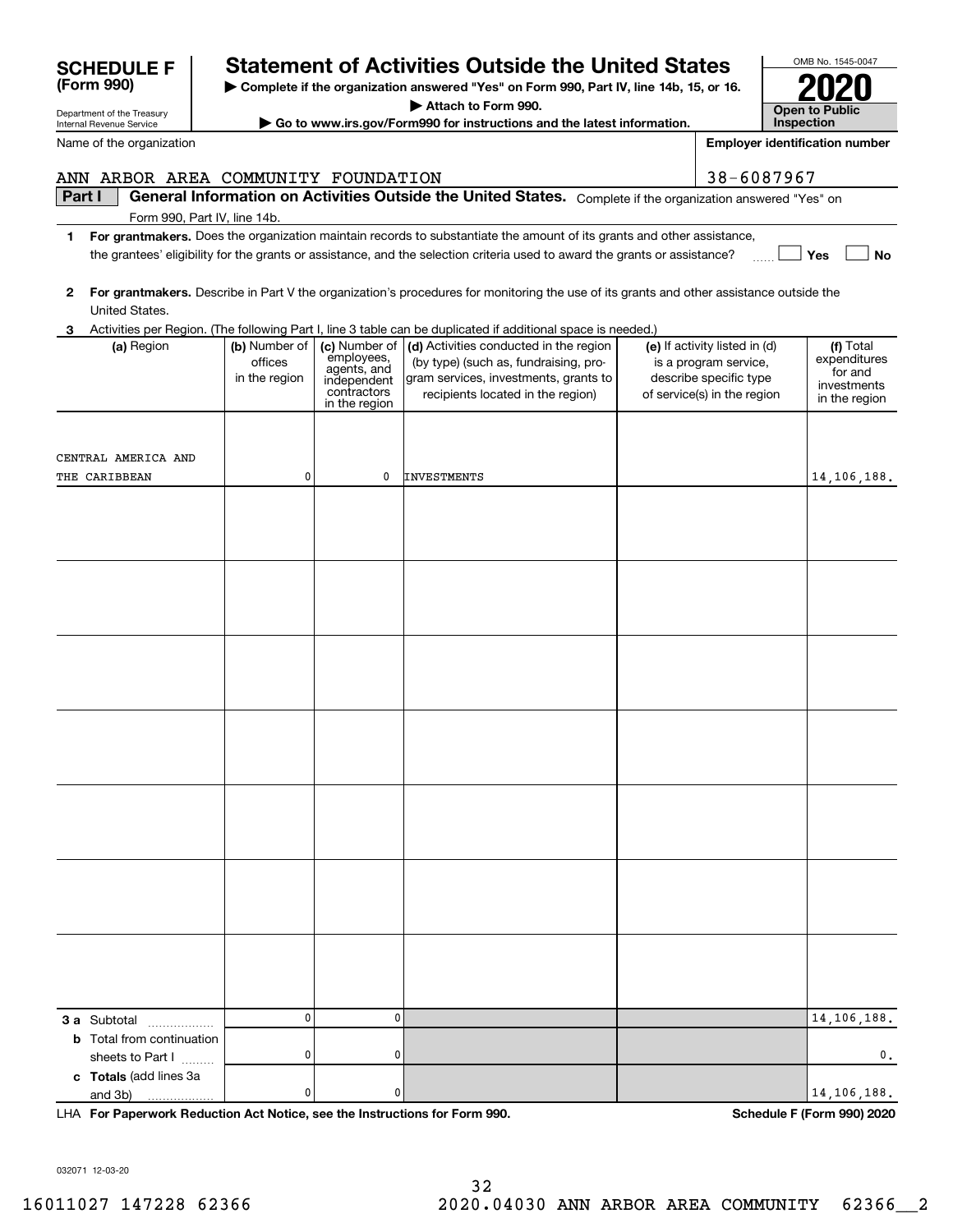#### Schedule F (Form 990) 2020 Page ANN ARBOR AREA COMMUNITY FOUNDATION 38-6087967

### Part II | Grants and Other Assistance to Organizations or Entities Outside the United States. Complete if the organization answered "Yes" on Form 990, Part IV, line 15, for any recipient who received more than \$5,000. Part II can be duplicated if additional space is needed.

| $\mathbf{1}$<br>(a) Name of organization | (b) IRS code section<br>and EIN (if applicable) | (c) Region | (d) Purpose of<br>grant                                                                                                                 | (e) Amount<br>of cash grant | (f) Manner of<br>cash disbursement | (g) Amount of<br>noncash<br>assistance | (h) Description<br>of noncash<br>assistance | (i) Method of<br>valuation (book, FMV,<br>appraisal, other) |
|------------------------------------------|-------------------------------------------------|------------|-----------------------------------------------------------------------------------------------------------------------------------------|-----------------------------|------------------------------------|----------------------------------------|---------------------------------------------|-------------------------------------------------------------|
|                                          |                                                 |            |                                                                                                                                         |                             |                                    |                                        |                                             |                                                             |
|                                          |                                                 |            |                                                                                                                                         |                             |                                    |                                        |                                             |                                                             |
|                                          |                                                 |            |                                                                                                                                         |                             |                                    |                                        |                                             |                                                             |
|                                          |                                                 |            |                                                                                                                                         |                             |                                    |                                        |                                             |                                                             |
|                                          |                                                 |            |                                                                                                                                         |                             |                                    |                                        |                                             |                                                             |
|                                          |                                                 |            |                                                                                                                                         |                             |                                    |                                        |                                             |                                                             |
|                                          |                                                 |            |                                                                                                                                         |                             |                                    |                                        |                                             |                                                             |
|                                          |                                                 |            |                                                                                                                                         |                             |                                    |                                        |                                             |                                                             |
|                                          |                                                 |            |                                                                                                                                         |                             |                                    |                                        |                                             |                                                             |
|                                          |                                                 |            |                                                                                                                                         |                             |                                    |                                        |                                             |                                                             |
|                                          |                                                 |            |                                                                                                                                         |                             |                                    |                                        |                                             |                                                             |
|                                          |                                                 |            |                                                                                                                                         |                             |                                    |                                        |                                             |                                                             |
|                                          |                                                 |            |                                                                                                                                         |                             |                                    |                                        |                                             |                                                             |
|                                          |                                                 |            |                                                                                                                                         |                             |                                    |                                        |                                             |                                                             |
|                                          |                                                 |            |                                                                                                                                         |                             |                                    |                                        |                                             |                                                             |
|                                          |                                                 |            |                                                                                                                                         |                             |                                    |                                        |                                             |                                                             |
| $\mathbf{2}$                             |                                                 |            | Enter total number of recipient organizations listed above that are recognized as charities by the foreign country, recognized as a tax |                             |                                    |                                        |                                             |                                                             |
|                                          |                                                 |            |                                                                                                                                         |                             |                                    |                                        |                                             |                                                             |
| $\mathbf{3}$                             |                                                 |            |                                                                                                                                         |                             |                                    |                                        |                                             |                                                             |

**Schedule F (Form 990) 2020**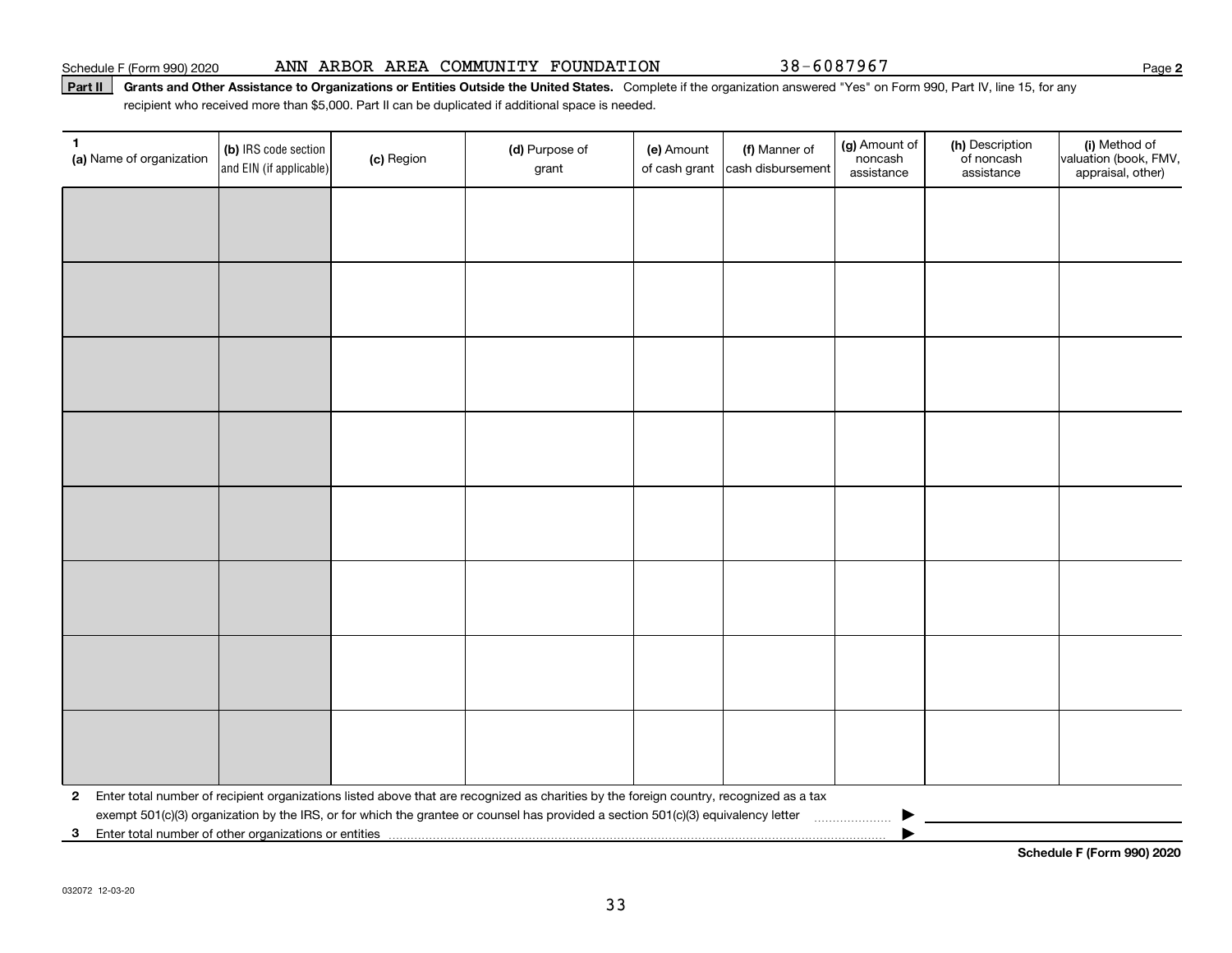# Part III Grants and Other Assistance to Individuals Outside the United States. Complete if the organization answered "Yes" on Form 990, Part IV, line 16.

Part III can be duplicated if additional space is needed.

| (a) Type of grant or assistance | (b) Region | (c) Number of<br>recipients | (d) Amount of<br>cash grant | (e) Manner of<br>cash disbursement | (f) Amount of<br>noncash<br>assistance | (g) Description of<br>noncash assistance | (h) Method of<br>valuation<br>(book, FMV,<br>appraisal, other) |
|---------------------------------|------------|-----------------------------|-----------------------------|------------------------------------|----------------------------------------|------------------------------------------|----------------------------------------------------------------|
|                                 |            |                             |                             |                                    |                                        |                                          |                                                                |
|                                 |            |                             |                             |                                    |                                        |                                          |                                                                |
|                                 |            |                             |                             |                                    |                                        |                                          |                                                                |
|                                 |            |                             |                             |                                    |                                        |                                          |                                                                |
|                                 |            |                             |                             |                                    |                                        |                                          |                                                                |
|                                 |            |                             |                             |                                    |                                        |                                          |                                                                |
|                                 |            |                             |                             |                                    |                                        |                                          |                                                                |
|                                 |            |                             |                             |                                    |                                        |                                          |                                                                |
|                                 |            |                             |                             |                                    |                                        |                                          |                                                                |
|                                 |            |                             |                             |                                    |                                        |                                          |                                                                |
|                                 |            |                             |                             |                                    |                                        |                                          |                                                                |
|                                 |            |                             |                             |                                    |                                        |                                          |                                                                |
|                                 |            |                             |                             |                                    |                                        |                                          |                                                                |
|                                 |            |                             |                             |                                    |                                        |                                          |                                                                |

**Schedule F (Form 990) 2020**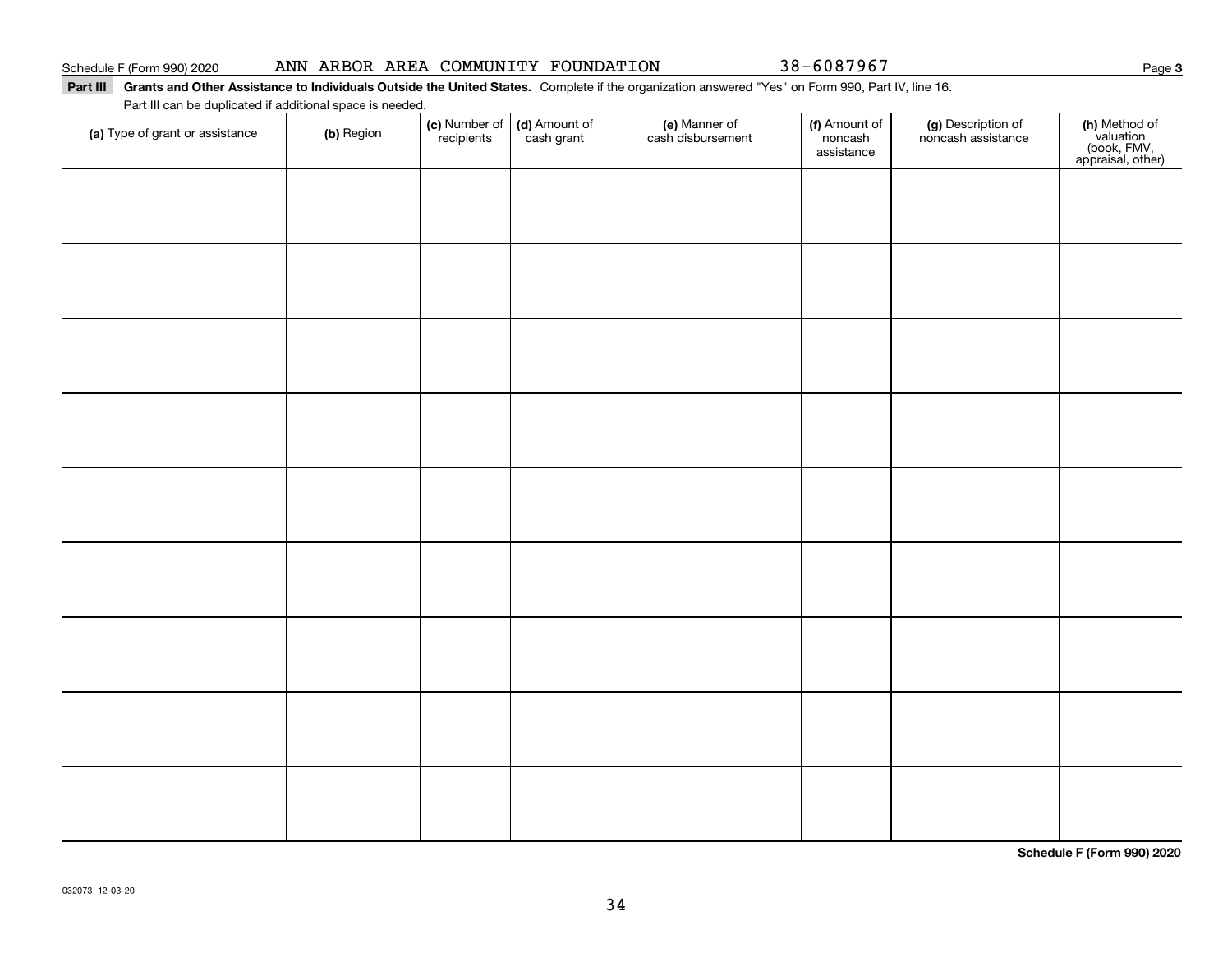| F (Form 990) 2020<br>Schedule F        | ANN | ARBOR | AREA | COMMUNITY | FOUNDATION | 7608796−د<br>38 | Page |
|----------------------------------------|-----|-------|------|-----------|------------|-----------------|------|
| <b>Part IV</b><br><b>Foreign Forms</b> |     |       |      |           |            |                 |      |

| 1            | Was the organization a U.S. transferor of property to a foreign corporation during the tax year? If "Yes."<br>the organization may be required to file Form 926, Return by a U.S. Transferor of Property to a Foreign                                                                                                                                                                                                                               | $\boxed{\text{X}}$ Yes | No                |
|--------------|-----------------------------------------------------------------------------------------------------------------------------------------------------------------------------------------------------------------------------------------------------------------------------------------------------------------------------------------------------------------------------------------------------------------------------------------------------|------------------------|-------------------|
| $\mathbf{2}$ | Did the organization have an interest in a foreign trust during the tax year? If "Yes," the organization may<br>be required to separately file Form 3520, Annual Return To Report Transactions With Foreign Trusts and<br>Receipt of Certain Foreign Gifts, and/or Form 3520-A, Annual Information Return of Foreign Trust With a<br>U.S. Owner (see Instructions for Forms 3520 and 3520-A; don't file with Form 990) manufactured uncontroller to | Yes                    | $\overline{X}$ No |
| 3            | Did the organization have an ownership interest in a foreign corporation during the tax year? If "Yes."<br>the organization may be required to file Form 5471, Information Return of U.S. Persons With Respect to                                                                                                                                                                                                                                   | $\boxed{\text{X}}$ Yes | Nο                |
| 4            | Was the organization a direct or indirect shareholder of a passive foreign investment company or a<br>qualified electing fund during the tax year? If "Yes," the organization may be required to file Form 8621,<br>Information Return by a Shareholder of a Passive Foreign Investment Company or Qualified Electing<br>Fund (see Instructions for Form 8621) manufactured control to the control of the control of the control of the             | $\vert X \vert$ Yes    | Nο                |
| 5            | Did the organization have an ownership interest in a foreign partnership during the tax year? If "Yes."<br>the organization may be required to file Form 8865, Return of U.S. Persons With Respect to Certain<br>Foreign Partnerships (see Instructions for Form 8865)                                                                                                                                                                              | $\boxed{\text{X}}$ Yes | No                |
| 6            | Did the organization have any operations in or related to any boycotting countries during the tax year? If<br>"Yes," the organization may be required to separately file Form 5713, International Boycott Report (see<br>Instructions for Form 5713; don't file with Form 990) manufactured and the control of the control of the with                                                                                                              | Yes                    | Nο                |

**Schedule F (Form 990) 2020**

032074 12-03-20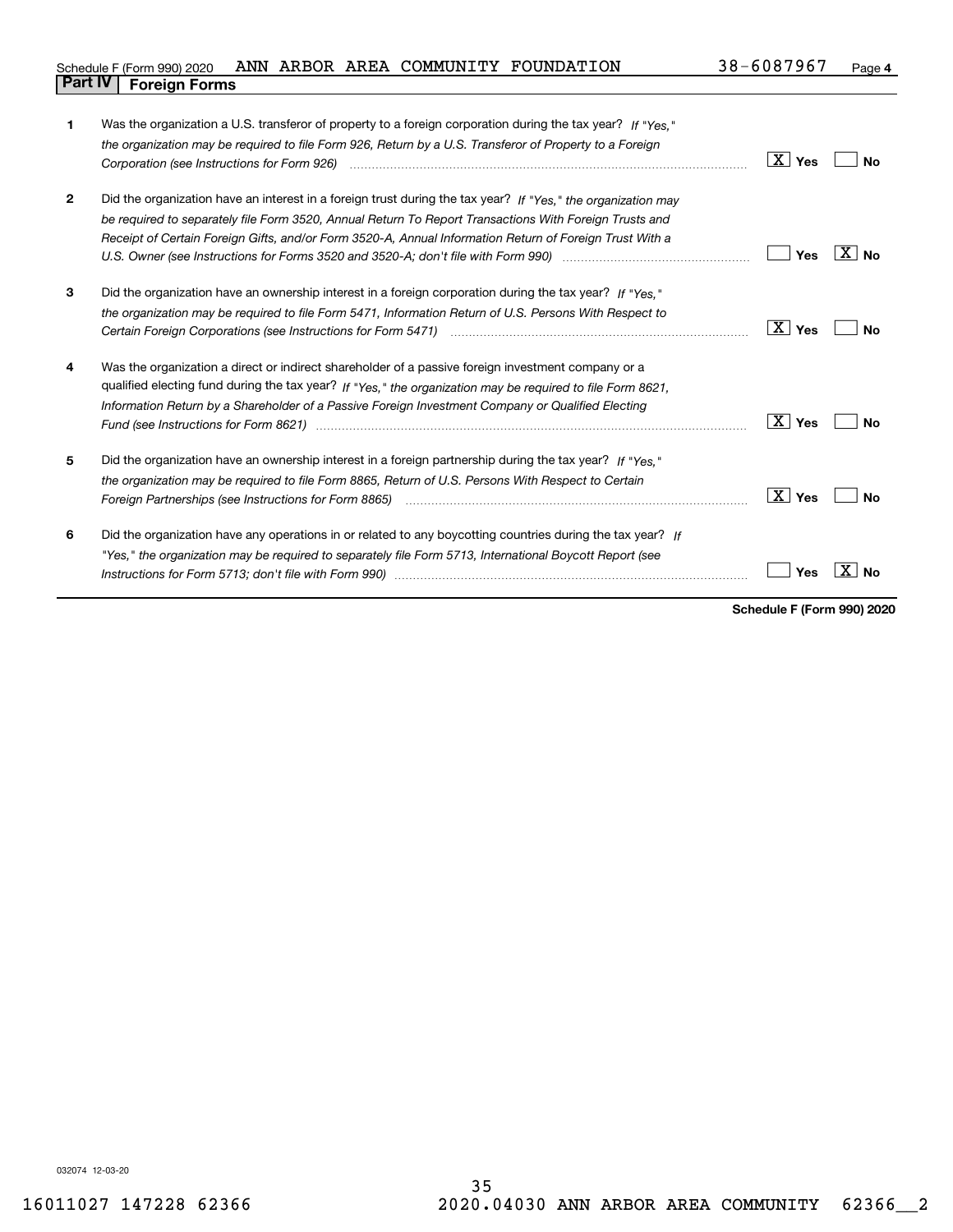|                 | Schedule F (Form 990) 2020 |                                 |    | ANN ARBOR AREA COMMUNITY FOUNDATION | 38-6087967                                                                                                                            | Page 5 |
|-----------------|----------------------------|---------------------------------|----|-------------------------------------|---------------------------------------------------------------------------------------------------------------------------------------|--------|
| <b>Part V</b>   |                            | <b>Supplemental Information</b> |    |                                     |                                                                                                                                       |        |
|                 |                            |                                 |    |                                     | Provide the information required by Part I, line 2 (monitoring of funds); Part I, line 3, column (f) (accounting method; amounts of   |        |
|                 |                            |                                 |    |                                     | investments vs. expenditures per region); Part II, line 1 (accounting method); Part III (accounting method); and Part III, column (c) |        |
|                 |                            |                                 |    |                                     | (estimated number of recipients), as applicable. Also complete this part to provide any additional information. See instructions.     |        |
|                 |                            |                                 |    |                                     |                                                                                                                                       |        |
|                 |                            |                                 |    |                                     |                                                                                                                                       |        |
|                 |                            |                                 |    |                                     |                                                                                                                                       |        |
|                 |                            |                                 |    |                                     |                                                                                                                                       |        |
|                 |                            |                                 |    |                                     |                                                                                                                                       |        |
|                 |                            |                                 |    |                                     |                                                                                                                                       |        |
|                 |                            |                                 |    |                                     |                                                                                                                                       |        |
|                 |                            |                                 |    |                                     |                                                                                                                                       |        |
|                 |                            |                                 |    |                                     |                                                                                                                                       |        |
|                 |                            |                                 |    |                                     |                                                                                                                                       |        |
|                 |                            |                                 |    |                                     |                                                                                                                                       |        |
|                 |                            |                                 |    |                                     |                                                                                                                                       |        |
|                 |                            |                                 |    |                                     |                                                                                                                                       |        |
|                 |                            |                                 |    |                                     |                                                                                                                                       |        |
|                 |                            |                                 |    |                                     |                                                                                                                                       |        |
|                 |                            |                                 |    |                                     |                                                                                                                                       |        |
|                 |                            |                                 |    |                                     |                                                                                                                                       |        |
|                 |                            |                                 |    |                                     |                                                                                                                                       |        |
|                 |                            |                                 |    |                                     |                                                                                                                                       |        |
|                 |                            |                                 |    |                                     |                                                                                                                                       |        |
|                 |                            |                                 |    |                                     |                                                                                                                                       |        |
|                 |                            |                                 |    |                                     |                                                                                                                                       |        |
|                 |                            |                                 |    |                                     |                                                                                                                                       |        |
|                 |                            |                                 |    |                                     |                                                                                                                                       |        |
|                 |                            |                                 |    |                                     |                                                                                                                                       |        |
|                 |                            |                                 |    |                                     |                                                                                                                                       |        |
|                 |                            |                                 |    |                                     |                                                                                                                                       |        |
|                 |                            |                                 |    |                                     |                                                                                                                                       |        |
|                 |                            |                                 |    |                                     |                                                                                                                                       |        |
|                 |                            |                                 |    |                                     |                                                                                                                                       |        |
|                 |                            |                                 |    |                                     |                                                                                                                                       |        |
|                 |                            |                                 |    |                                     |                                                                                                                                       |        |
|                 |                            |                                 |    |                                     |                                                                                                                                       |        |
|                 |                            |                                 |    |                                     |                                                                                                                                       |        |
|                 |                            |                                 |    |                                     |                                                                                                                                       |        |
|                 |                            |                                 |    |                                     |                                                                                                                                       |        |
|                 |                            |                                 |    |                                     |                                                                                                                                       |        |
|                 |                            |                                 |    |                                     |                                                                                                                                       |        |
|                 |                            |                                 |    |                                     |                                                                                                                                       |        |
|                 |                            |                                 |    |                                     |                                                                                                                                       |        |
|                 |                            |                                 |    |                                     |                                                                                                                                       |        |
|                 |                            |                                 |    |                                     |                                                                                                                                       |        |
|                 |                            |                                 |    |                                     |                                                                                                                                       |        |
|                 |                            |                                 |    |                                     |                                                                                                                                       |        |
|                 |                            |                                 |    |                                     |                                                                                                                                       |        |
|                 |                            |                                 |    |                                     |                                                                                                                                       |        |
|                 |                            |                                 |    |                                     |                                                                                                                                       |        |
|                 |                            |                                 |    |                                     |                                                                                                                                       |        |
|                 |                            |                                 |    |                                     |                                                                                                                                       |        |
|                 |                            |                                 |    |                                     |                                                                                                                                       |        |
|                 |                            |                                 |    |                                     |                                                                                                                                       |        |
|                 |                            |                                 |    |                                     |                                                                                                                                       |        |
|                 |                            |                                 |    |                                     |                                                                                                                                       |        |
|                 |                            |                                 |    |                                     |                                                                                                                                       |        |
|                 |                            |                                 |    |                                     |                                                                                                                                       |        |
|                 |                            |                                 |    |                                     |                                                                                                                                       |        |
|                 |                            |                                 |    |                                     |                                                                                                                                       |        |
|                 |                            |                                 |    |                                     |                                                                                                                                       |        |
|                 |                            |                                 |    |                                     |                                                                                                                                       |        |
|                 |                            |                                 |    |                                     |                                                                                                                                       |        |
| 032075 12-03-20 |                            |                                 |    |                                     | Schedule F (Form 990) 2020                                                                                                            |        |
|                 |                            |                                 | 36 |                                     |                                                                                                                                       |        |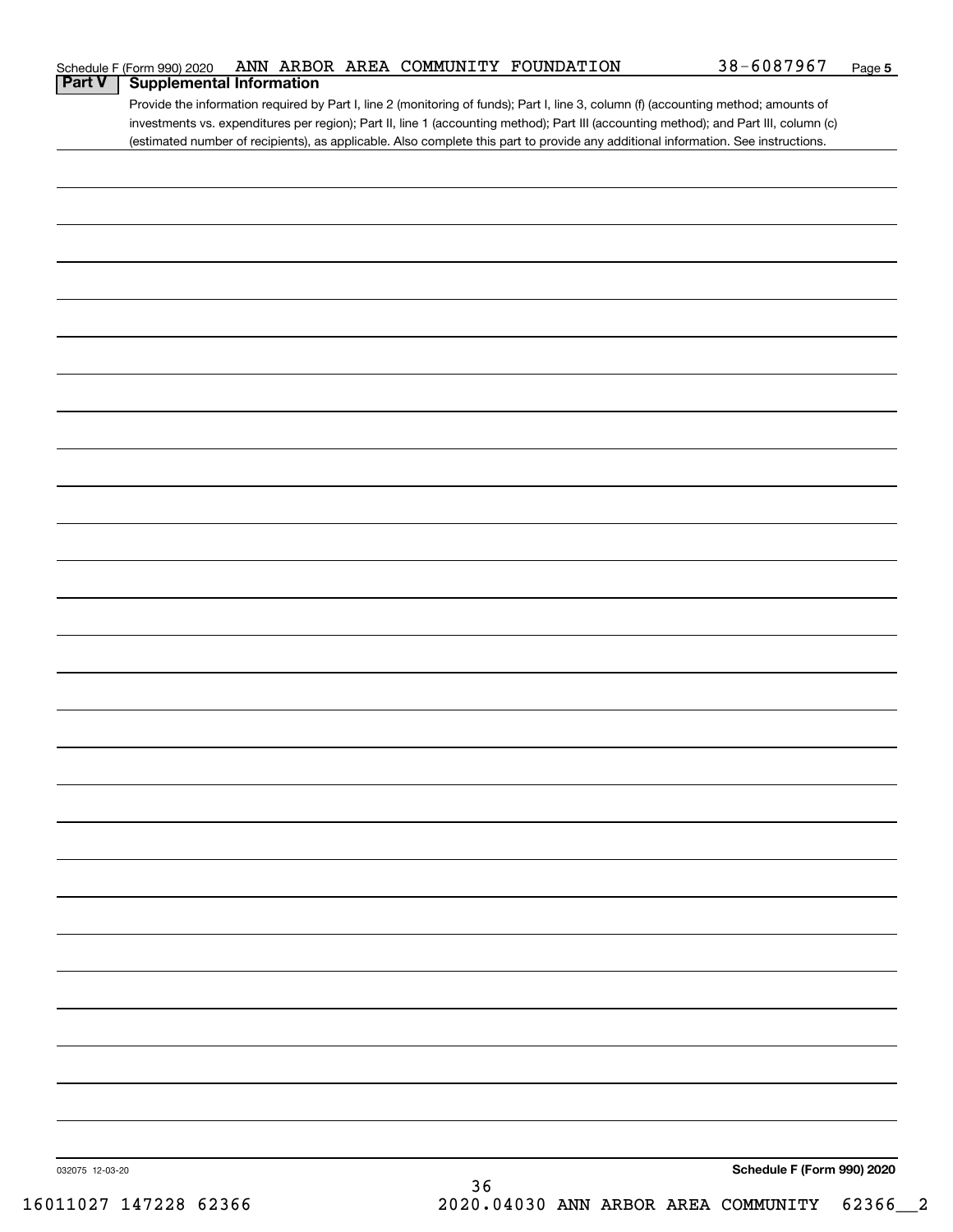| <b>SCHEDULE I</b>                                                                                                                                                              |                          | <b>Grants and Other Assistance to Organizations,</b> |                             |                                         |                                               |                                          | OMB No. 1545-0047                                   |  |
|--------------------------------------------------------------------------------------------------------------------------------------------------------------------------------|--------------------------|------------------------------------------------------|-----------------------------|-----------------------------------------|-----------------------------------------------|------------------------------------------|-----------------------------------------------------|--|
| (Form 990)<br>Governments, and Individuals in the United States<br>Complete if the organization answered "Yes" on Form 990, Part IV, line 21 or 22.                            |                          |                                                      |                             |                                         |                                               |                                          |                                                     |  |
| Department of the Treasury                                                                                                                                                     |                          |                                                      | Attach to Form 990.         |                                         |                                               |                                          | <b>Open to Public</b>                               |  |
| Internal Revenue Service<br><b>Inspection</b><br>Go to www.irs.gov/Form990 for the latest information.                                                                         |                          |                                                      |                             |                                         |                                               |                                          |                                                     |  |
| Name of the organization                                                                                                                                                       |                          | ANN ARBOR AREA COMMUNITY FOUNDATION                  |                             |                                         |                                               |                                          | <b>Employer identification number</b><br>38-6087967 |  |
| Part I<br><b>General Information on Grants and Assistance</b>                                                                                                                  |                          |                                                      |                             |                                         |                                               |                                          |                                                     |  |
| Does the organization maintain records to substantiate the amount of the grants or assistance, the grantees' eligibility for the grants or assistance, and the selection<br>1. |                          |                                                      |                             |                                         |                                               |                                          | $\boxed{\text{X}}$ Yes<br>$ $ No                    |  |
| Describe in Part IV the organization's procedures for monitoring the use of grant funds in the United States.<br>$\mathbf{2}$                                                  |                          |                                                      |                             |                                         |                                               |                                          |                                                     |  |
| Part II<br>Grants and Other Assistance to Domestic Organizations and Domestic Governments. Complete if the organization answered "Yes" on Form 990, Part IV, line 21, for any  |                          |                                                      |                             |                                         |                                               |                                          |                                                     |  |
| recipient that received more than \$5,000. Part II can be duplicated if additional space is needed.                                                                            |                          |                                                      |                             |                                         | (f) Method of                                 |                                          |                                                     |  |
| 1 (a) Name and address of organization<br>or government                                                                                                                        | $(b)$ EIN                | (c) IRC section<br>(if applicable)                   | (d) Amount of<br>cash grant | (e) Amount of<br>non-cash<br>assistance | valuation (book,<br>FMV, appraisal,<br>other) | (g) Description of<br>noncash assistance | (h) Purpose of grant<br>or assistance               |  |
| 826 MICHIGAN                                                                                                                                                                   |                          |                                                      |                             |                                         |                                               |                                          |                                                     |  |
| 115 E. LIBERTY STREET                                                                                                                                                          |                          |                                                      |                             |                                         |                                               |                                          |                                                     |  |
| ANN ARBOR, MI 48104                                                                                                                                                            | $20-1963960$ $501(C)(3)$ |                                                      | 31,000.                     | 0.                                      |                                               |                                          | GENERAL OPERATING SUPPORT                           |  |
|                                                                                                                                                                                |                          |                                                      |                             |                                         |                                               |                                          |                                                     |  |
| A BRIGHTER WAY                                                                                                                                                                 |                          |                                                      |                             |                                         |                                               |                                          | PROGRAM COORDINATOR TO                              |  |
| 124 PEARL ST. STE 201                                                                                                                                                          |                          |                                                      |                             |                                         |                                               |                                          | <b>SUPPORT RETURNING</b>                            |  |
| YPSILANTI, MI 48197                                                                                                                                                            | $81 - 1186430$ 501(C)(3) |                                                      | 16,000.                     | 0.                                      |                                               |                                          | CITIZENS                                            |  |
| ACLU FUND OF MICHIGAN                                                                                                                                                          |                          |                                                      |                             |                                         |                                               |                                          |                                                     |  |
| 2966 WOODWARD AVE.                                                                                                                                                             |                          |                                                      |                             |                                         |                                               |                                          |                                                     |  |
| DETROIT, MI 48201                                                                                                                                                              | $13 - 6213516$ 501(C)(3) |                                                      | 8,000                       | 0                                       |                                               |                                          | GENERAL OPERATING SUPPORT                           |  |
|                                                                                                                                                                                |                          |                                                      |                             |                                         |                                               |                                          | FOOD SUPPORT AND ACCESS                             |  |
| ACORN FARMER'S MARKET                                                                                                                                                          |                          |                                                      |                             |                                         |                                               |                                          | FOR LOW INCOME FAMILIES                             |  |
| 455 W MAIN ST                                                                                                                                                                  |                          |                                                      |                             |                                         |                                               |                                          | AND OLDER ADULTS IN                                 |  |
| MANCHESTER, MI 48158                                                                                                                                                           | 83-4316088 $501(C)(3)$   |                                                      | 7,200                       | 0.                                      |                                               |                                          | <b>MANCHESTER</b>                                   |  |
|                                                                                                                                                                                |                          |                                                      |                             |                                         |                                               |                                          |                                                     |  |
| AID IN MILAN, INC.                                                                                                                                                             |                          |                                                      |                             |                                         |                                               |                                          |                                                     |  |
| 89 W. MAIN ST.                                                                                                                                                                 |                          |                                                      |                             |                                         |                                               |                                          | GENERAL OPERATING SUPPORT                           |  |
| MILAN, MI 48160                                                                                                                                                                | $38 - 2108453$ 501(C)(3) |                                                      | 7,473                       | $\mathbf{0}$ .                          |                                               |                                          | IN RESPONSE TO COVID 19                             |  |
| ALZHEIMER'S ASSOCIATION - GREATER                                                                                                                                              |                          |                                                      |                             |                                         |                                               |                                          |                                                     |  |
| MICHIGAN CHAPTER - 25200 TELEGRAPH                                                                                                                                             |                          |                                                      |                             |                                         |                                               |                                          |                                                     |  |
| RD. SUITE 100 - SOUTHFIELD, MI<br>48033                                                                                                                                        | $13-3039601$ $501(C)(3)$ |                                                      | 29,972.                     | $\mathbf{0}$ .                          |                                               |                                          | GENERAL OPERATING SUPPORT                           |  |
| Enter total number of section 501(c)(3) and government organizations listed in the line 1 table<br>$\mathbf{2}$                                                                |                          |                                                      |                             |                                         |                                               |                                          | 196.                                                |  |
| Enter total number of other organizations listed in the line 1 table<br>3                                                                                                      |                          |                                                      |                             |                                         |                                               |                                          | 0.                                                  |  |
| LHA For Paperwork Reduction Act Notice, see the Instructions for Form 990.                                                                                                     |                          |                                                      |                             |                                         |                                               |                                          | <b>Schedule I (Form 990) 2020</b>                   |  |

SEE PART IV FOR COLUMN (H) DESCRIPTIONS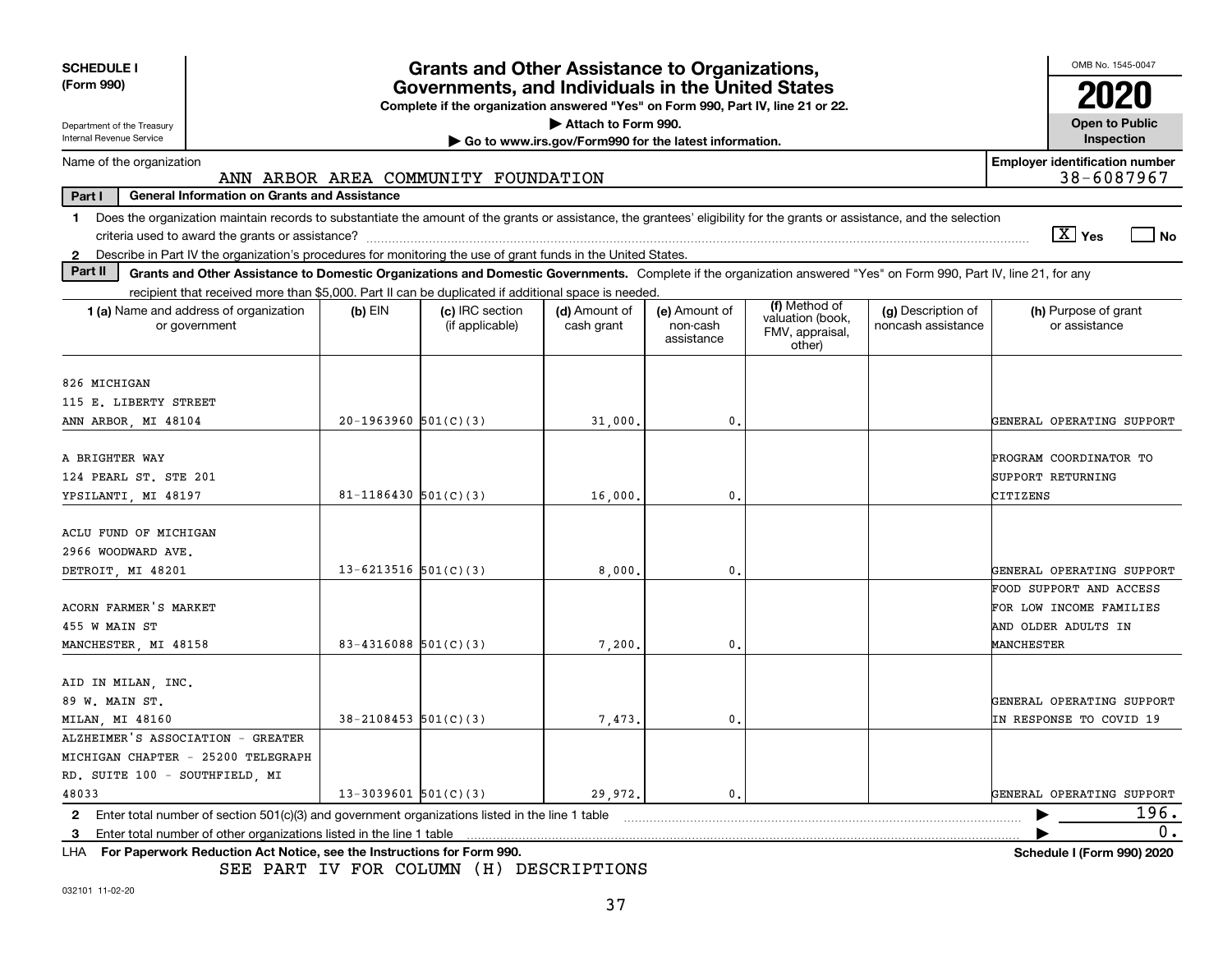#### Schedule I (Form 990) ANN ARBOR AREA COMMUNITY FOUNDATION Page 1

| (a) Name and address of<br>organization or government                                     | $(b)$ EIN                  | (c) IRC section<br>if applicable | (d) Amount of<br>cash grant | (e) Amount of<br>non-cash<br>assistance | (f) Method of<br>valuation<br>(book, FMV,<br>appraisal, other) | (g) Description of<br>non-cash assistance | (h) Purpose of grant<br>or assistance                                         |
|-------------------------------------------------------------------------------------------|----------------------------|----------------------------------|-----------------------------|-----------------------------------------|----------------------------------------------------------------|-------------------------------------------|-------------------------------------------------------------------------------|
| AMERICAN HEART ASSOCIATION<br>27777 FRANKLIN RD., SUITE 1150                              |                            |                                  |                             |                                         |                                                                |                                           | SUPPORT TO THE AMERICAN<br>HEART ASSOCIATION TO<br>CARRY OUT ITS ROLE AND     |
| SOUTHFIELD, MI 48034                                                                      | $13 - 5613797$ $501(C)(3)$ |                                  | 45, 155.                    | 0.                                      |                                                                |                                           | <b>MISSION IN WASHTENAW</b>                                                   |
| AMERICAN UNIVERSITY OF PARIS<br>FOUNDATION, INC - 18 CURLEY ST. -<br>LONG BEACH, NY 11561 | $13 - 3276905$ 501(C)(3)   |                                  | 5,250.                      | $\mathbf{0}$ .                          |                                                                |                                           | GENERAL OPERATING SUPPORT                                                     |
|                                                                                           |                            |                                  |                             |                                         |                                                                |                                           |                                                                               |
| AMOS HOUSE<br>460 PINE STREET                                                             |                            |                                  |                             |                                         |                                                                |                                           |                                                                               |
| PROVIDENCE, RI 02907                                                                      | $05-0387218$ 501(C)(3)     |                                  | 7,500.                      | 0.                                      |                                                                |                                           | COVID-19 RESPONSE SUPPORT                                                     |
| ANN ARBOR ACADEMY, INC.<br>1153 OAK VALLEY DRIVE                                          |                            |                                  |                             |                                         |                                                                |                                           |                                                                               |
| ANN ARBOR, MI 48108                                                                       | $20 - 8035148$ 501(C)(3)   |                                  | 53,100.                     | 0.                                      |                                                                |                                           | GENERAL OPERATING SUPPORT                                                     |
| ANN ARBOR ART ASSOCIATION DBA ANN<br>ARBOR ART CENTER - 117 W. LIBERTY                    |                            |                                  |                             |                                         |                                                                |                                           |                                                                               |
| STREET - ANN ARBOR, MI 48104                                                              | $23 - 7205537$ 501(C)(3)   |                                  | 91,109.                     | $\mathbf{0}$                            |                                                                |                                           | GENERAL OPERATING SUPPORT                                                     |
| ANN ARBOR CENTER FOR INDEPENDENT<br>LIVING - 3941 RESEARCH PARK DRIVE                     |                            |                                  |                             |                                         |                                                                |                                           | SUPPORT TO THE ANN ARBOR<br>CENTER FOR INDEPENDENT<br>LIVING TO CARRY OUT ITS |
| - ANN ARBOR, MI $48108$                                                                   | $38 - 2133063$ $501(C)(3)$ |                                  | 93,789.                     | 0.                                      |                                                                |                                           | ROLE AND MISSION                                                              |
| ANN ARBOR HANDS-ON MUSEUM<br>220 EAST ANN STREET                                          |                            |                                  |                             |                                         |                                                                |                                           |                                                                               |
| ANN ARBOR, MI 48104                                                                       | $38 - 2236345$ 501(C)(3)   |                                  | 76,704.                     | $\mathbf{0}$ .                          |                                                                |                                           | GENERAL OPERATING SUPPORT                                                     |
| ANN ARBOR HOUSING DEVELOPMENT                                                             |                            |                                  |                             |                                         |                                                                |                                           | PRESERVING SENIOR                                                             |
| CORPORATION - 727 MILLER AVE - ANN<br>ARBOR, MI 48103                                     | 38-3202520 501(C)(3)       |                                  | 31,950.                     | 0.                                      |                                                                |                                           | <b>AFFORDABLE HOUSING IN ANN</b><br>ARBOR                                     |
| ANN ARBOR HURON HIGH SCHOOL<br>ATHLETIC BOOSTER CLUB - 2727                               |                            |                                  |                             |                                         |                                                                |                                           | ONGOING SUPPORT FOR<br>ATHLETIC PROGRAMS AT                                   |
| FULLER RD. - ANN ARBOR, MI 48105                                                          | $38-2970818$ 501(C)(3)     |                                  | 12,878.                     | 0.                                      |                                                                |                                           | <b>HURON HIGH SCHOOL</b>                                                      |

**Schedule I (Form 990)**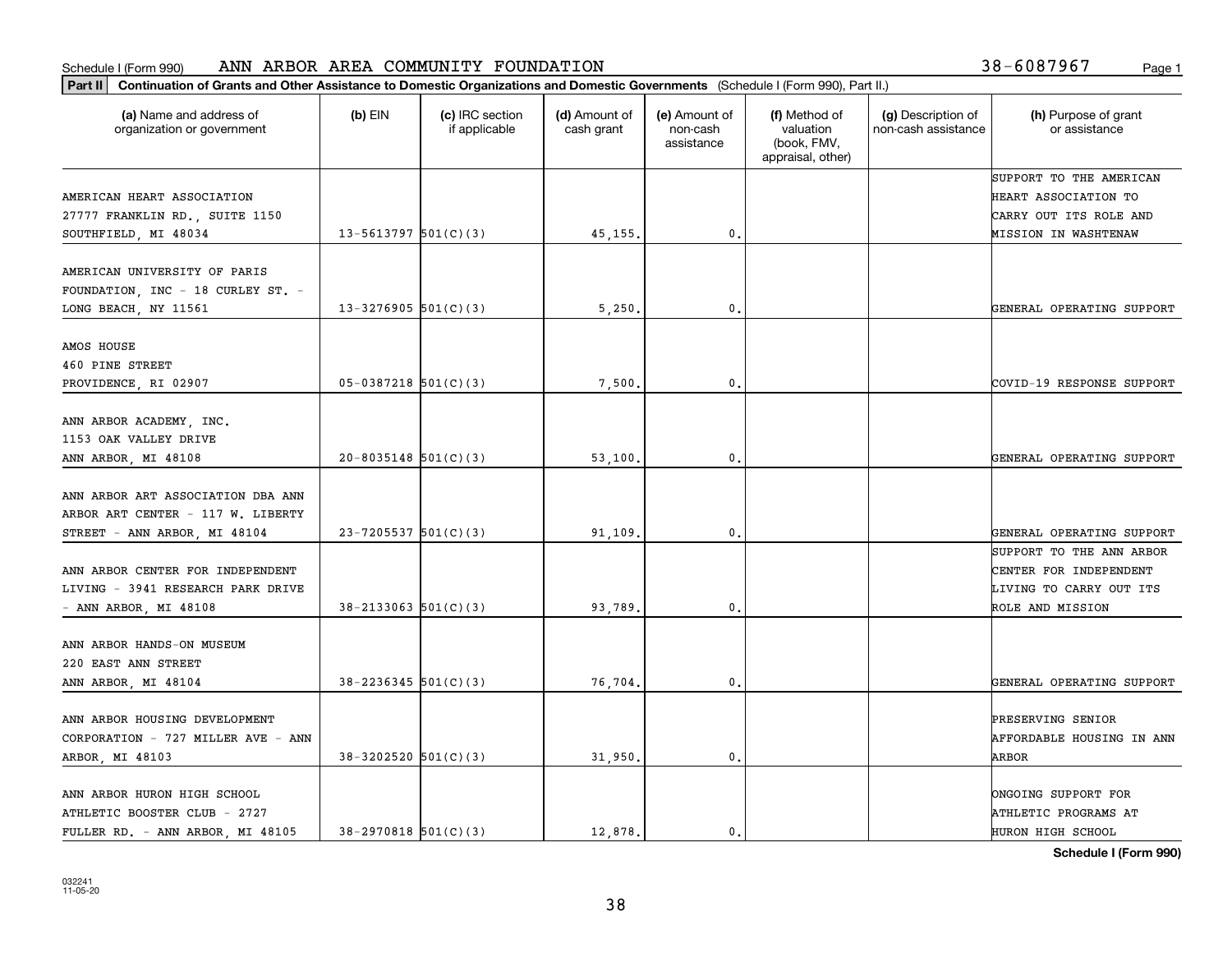#### Schedule I (Form 990) Page 1 ANN ARBOR AREA COMMUNITY FOUNDATION 38-6087967

| 38-6087967 | Page 1 |
|------------|--------|
|            |        |

| (a) Name and address of<br>organization or government       | $(b)$ EIN                  | (c) IRC section<br>if applicable | (d) Amount of<br>cash grant | (e) Amount of<br>non-cash<br>assistance | (f) Method of<br>valuation<br>(book, FMV,<br>appraisal, other) | (g) Description of<br>non-cash assistance | (h) Purpose of grant<br>or assistance |
|-------------------------------------------------------------|----------------------------|----------------------------------|-----------------------------|-----------------------------------------|----------------------------------------------------------------|-------------------------------------------|---------------------------------------|
|                                                             |                            |                                  |                             |                                         |                                                                |                                           |                                       |
| ANN ARBOR PUBLIC SCHOOLS                                    |                            |                                  |                             |                                         |                                                                |                                           |                                       |
| ATTN: GRANTS COORDINATOR 2555 S. ST<br>ANN ARBOR, MI 48104  | $38 - 6004028$ 501(C)(3)   |                                  | 16,652.                     | 0.                                      |                                                                |                                           | GENERAL OPERATING SUPPORT             |
| ANN ARBOR PUBLIC SCHOOLS -                                  |                            |                                  |                             |                                         |                                                                |                                           |                                       |
| COMMUNITY EDUCATION & RECREATION                            |                            |                                  |                             |                                         |                                                                |                                           |                                       |
| DEPARTMENT - 1515 S. SEVENTH ST. -                          |                            |                                  |                             |                                         |                                                                |                                           |                                       |
| ANN ARBOR, MI 48103                                         | $38 - 6004028$ 501(C)(3)   |                                  | 15,300                      | 0.                                      |                                                                |                                           | GENERAL OPERATING SUPPORT             |
|                                                             |                            |                                  |                             |                                         |                                                                |                                           |                                       |
| ANN ARBOR SPARK FOUNDATION                                  |                            |                                  |                             |                                         |                                                                |                                           |                                       |
| 330 E. LIBERTY                                              |                            |                                  |                             |                                         |                                                                |                                           |                                       |
| ANN ARBOR, MI 48104                                         | $38 - 3416745$ 501(C)(3)   |                                  | 21,000.                     | 0.                                      |                                                                |                                           | GENERAL OPERATING SUPPORT             |
|                                                             |                            |                                  |                             |                                         |                                                                |                                           |                                       |
| ANN ARBOR SUMMER FESTIVAL                                   |                            |                                  |                             |                                         |                                                                |                                           |                                       |
| 210 HURONVIEW BLVD., SUITE 1                                |                            |                                  |                             |                                         |                                                                |                                           |                                       |
| ANN ARBOR, MI 48103                                         | $38 - 2307397$ 501(C)(3)   |                                  | 9,905                       | 0.                                      |                                                                |                                           | GENERAL OPERATING SUPPORT             |
|                                                             |                            |                                  |                             |                                         |                                                                |                                           |                                       |
| ANN ARBOR SYMPHONY ORCHESTRA                                |                            |                                  |                             |                                         |                                                                |                                           |                                       |
| 35 RESEARCH DRIVE, SUITE 100                                | $38 - 6069701$ 501(C)(3)   |                                  |                             | $\mathbf{0}$                            |                                                                |                                           | GENERAL OPERATING SUPPORT             |
| ANN ARBOR, MI 48103                                         |                            |                                  | 17,500                      |                                         |                                                                |                                           |                                       |
| ANN ARBOR YMCA                                              |                            |                                  |                             |                                         |                                                                |                                           |                                       |
| 400 W. WASHINGTON STREET                                    |                            |                                  |                             |                                         |                                                                |                                           |                                       |
| ANN ARBOR, MI 48103                                         | $38-1525162$ $501(C)(3)$   |                                  | 92,081.                     | 0.                                      |                                                                |                                           | GENERAL OPERATING SUPPORT             |
|                                                             |                            |                                  |                             |                                         |                                                                |                                           |                                       |
| APPLE PLAYSCHOOLS                                           |                            |                                  |                             |                                         |                                                                |                                           | GENERAL OPERATING SUPPORT             |
| 2664 MILLER ROAD                                            |                            |                                  |                             |                                         |                                                                |                                           | FOR BOTH LOWER AND UPPER              |
| ANN ARBOR, MI 48103                                         | $46 - 5404037$ 501(C)(3)   |                                  | 14,000                      | 0.                                      |                                                                |                                           | SCHOOLS                               |
|                                                             |                            |                                  |                             |                                         |                                                                |                                           |                                       |
| ARBOR HOSPICE INC.                                          |                            |                                  |                             |                                         |                                                                |                                           |                                       |
| 2366 OAK VALLEY DRIVE                                       |                            |                                  |                             |                                         |                                                                |                                           |                                       |
| ANN ARBOR, MI 48103                                         | $38 - 2532215$ $501(C)(3)$ |                                  | 35,043.                     | 0.                                      |                                                                |                                           | GENERAL OPERATING SUPPORT             |
|                                                             |                            |                                  |                             |                                         |                                                                |                                           |                                       |
| AREA AGENCY ON AGING 1-B                                    |                            |                                  |                             |                                         |                                                                |                                           |                                       |
| 29100 NORTHWESTERN HIGHWAY SUITE 40<br>SOUTHFIELD, MI 48034 | $00-0000000$ $501(C)(3)$   |                                  | 118.254.                    | $\mathfrak{o}$ .                        |                                                                |                                           | GENERAL OPERATING SUPPORT             |
|                                                             |                            |                                  |                             |                                         |                                                                |                                           |                                       |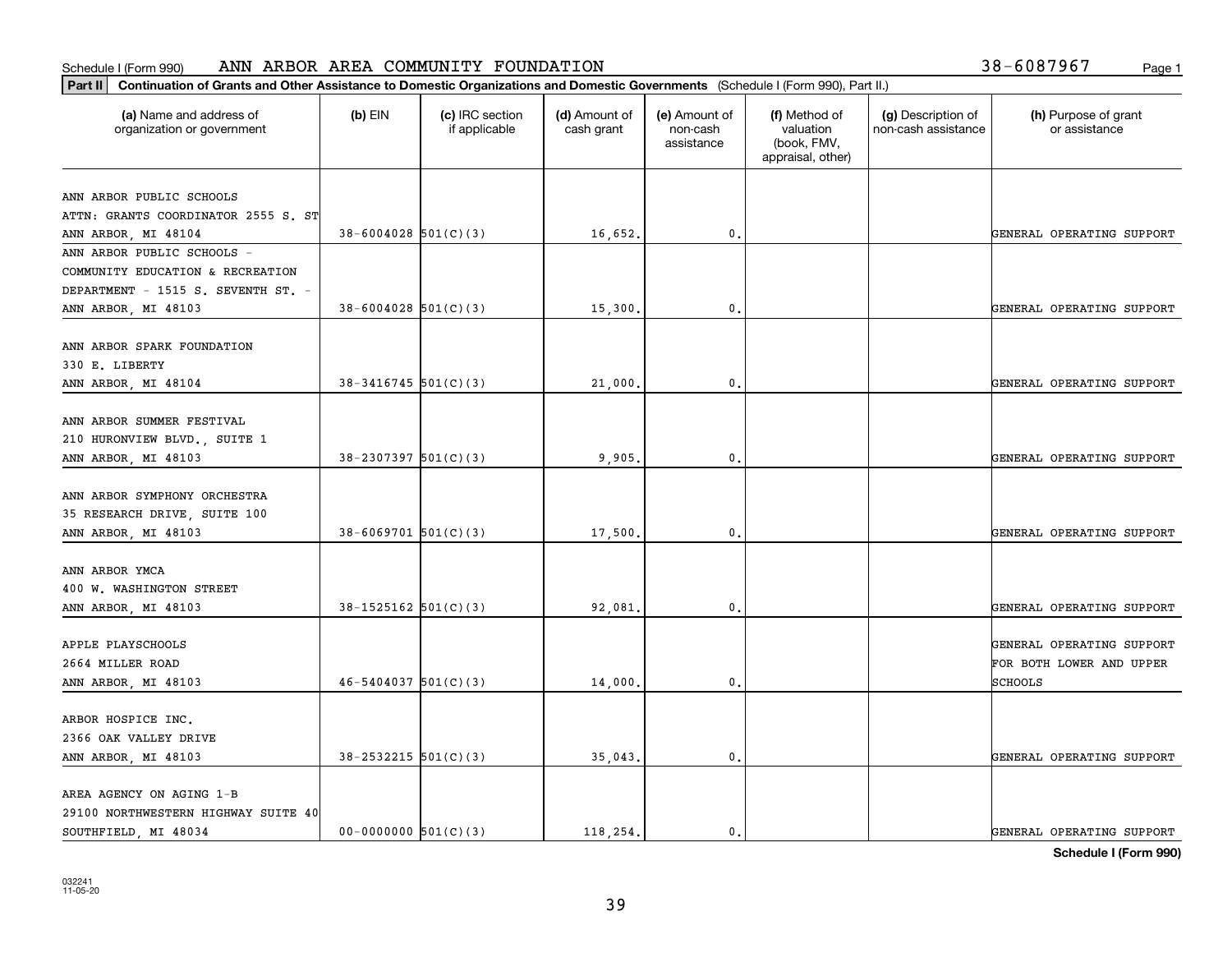| (a) Name and address of<br>organization or government                 | $(b)$ EIN                  | (c) IRC section<br>if applicable | (d) Amount of<br>cash grant | (e) Amount of<br>non-cash<br>assistance | (f) Method of<br>valuation<br>(book, FMV,<br>appraisal, other) | (g) Description of<br>non-cash assistance | (h) Purpose of grant<br>or assistance            |
|-----------------------------------------------------------------------|----------------------------|----------------------------------|-----------------------------|-----------------------------------------|----------------------------------------------------------------|-------------------------------------------|--------------------------------------------------|
| ATLAS OF CAREGIVING                                                   |                            |                                  |                             |                                         |                                                                |                                           |                                                  |
| 855 EL CAMINO REAL STE 13A-389                                        |                            |                                  |                             |                                         |                                                                |                                           |                                                  |
| PALO ALTO, CA 94301                                                   | $81 - 3924633$ $501(C)(3)$ |                                  | 50,000.                     | 0.                                      |                                                                |                                           | GENERAL OPERATING SUPPORT                        |
| AVALON HOUSING, INC.<br>1327 JONES DRIVE SUITE 102                    |                            |                                  |                             |                                         |                                                                |                                           |                                                  |
| ANN ARBOR, MI 48105                                                   | $38-3086920$ 501(C)(3)     |                                  | 94,259.                     | $\mathbf{0}$ .                          |                                                                |                                           | GENERAL OPERATING SUPPORT                        |
|                                                                       |                            |                                  |                             |                                         |                                                                |                                           | SUPPORT FOR ADAPTIVE                             |
| BALLET CHELSEA                                                        |                            |                                  |                             |                                         |                                                                |                                           | DANCE PROGRAM WITH                               |
| 1050 S. MAIN STREET<br>CHELSEA, MI 48118                              | $38-3260579$ 501(C)(3)     |                                  | 25,500.                     | $\mathbf{0}$ .                          |                                                                |                                           | FUNDING FROM IN OUR<br>NEIGHBORHOOD              |
|                                                                       |                            |                                  |                             |                                         |                                                                |                                           |                                                  |
| BERKSHIRE HUMANE SOCIETY                                              |                            |                                  |                             |                                         |                                                                |                                           |                                                  |
| 214 BARKER ROAD                                                       |                            |                                  |                             |                                         |                                                                |                                           |                                                  |
| PITTSFIELD, MA 01201                                                  | $04-3148018$ 501(C)(3)     |                                  | 129,975.                    | 0.                                      |                                                                |                                           | GENERAL OPERATING SUPPORT                        |
| BIG BROTHERS/BIG SISTERS OF<br>WASHTENAW COUNTY - 11 W. MICHIGAN      |                            |                                  |                             |                                         |                                                                |                                           |                                                  |
| AVE. - YPSILANTI, MI 48197                                            | $26-0344984$ 501(C)(3)     |                                  | 65,125.                     | $\mathbf{0}$                            |                                                                |                                           | GENERAL OPERATING SUPPORT                        |
| BIRD CENTER OF WASHTENAW COUNTY,<br>INC. - P.O. BOX 3718 - ANN ARBOR, |                            |                                  |                             |                                         |                                                                |                                           |                                                  |
| MI 48106                                                              | 83-0406863 $501(C)(3)$     |                                  | 10,000.                     | 0.                                      |                                                                |                                           | GENERAL OPERATING SUPPORT                        |
| BLACK AND BROWN THEATRE<br>P.O. BOX 12031                             |                            |                                  |                             |                                         |                                                                |                                           | TO SUPPORT CONTINUED<br>FILMED ADAPTATIONS AND A |
| HAMTRAMCK, MI 48212                                                   | $81 - 4521583$ $501(C)(3)$ |                                  | 39,750.                     | $\mathbf{0}$ .                          |                                                                |                                           | FILMED CRAFT ACTIVITY                            |
| BURKE MOUNTAIN ACADEMY<br>60 ALPINE LANE                              |                            |                                  |                             |                                         |                                                                |                                           |                                                  |
| EAST BURKE, VT 5832                                                   | $03 - 0225997$ 501(C)(3)   |                                  | 10,000.                     | $\mathbf{0}$ .                          |                                                                |                                           | GENERAL OPERATING SUPPORT                        |
| BYKIDS4KIDS<br>631 GEDDES RIDGE AVENUE                                |                            |                                  |                             |                                         |                                                                |                                           | TO SUPPORT THE REMOTE                            |
| ANN ARBOR, MI 48104                                                   | 82-1372016 $501(C)(3)$     |                                  | 13.559.                     | $\mathbf{0}$ .                          |                                                                |                                           | BUDDY READING PROGRAM                            |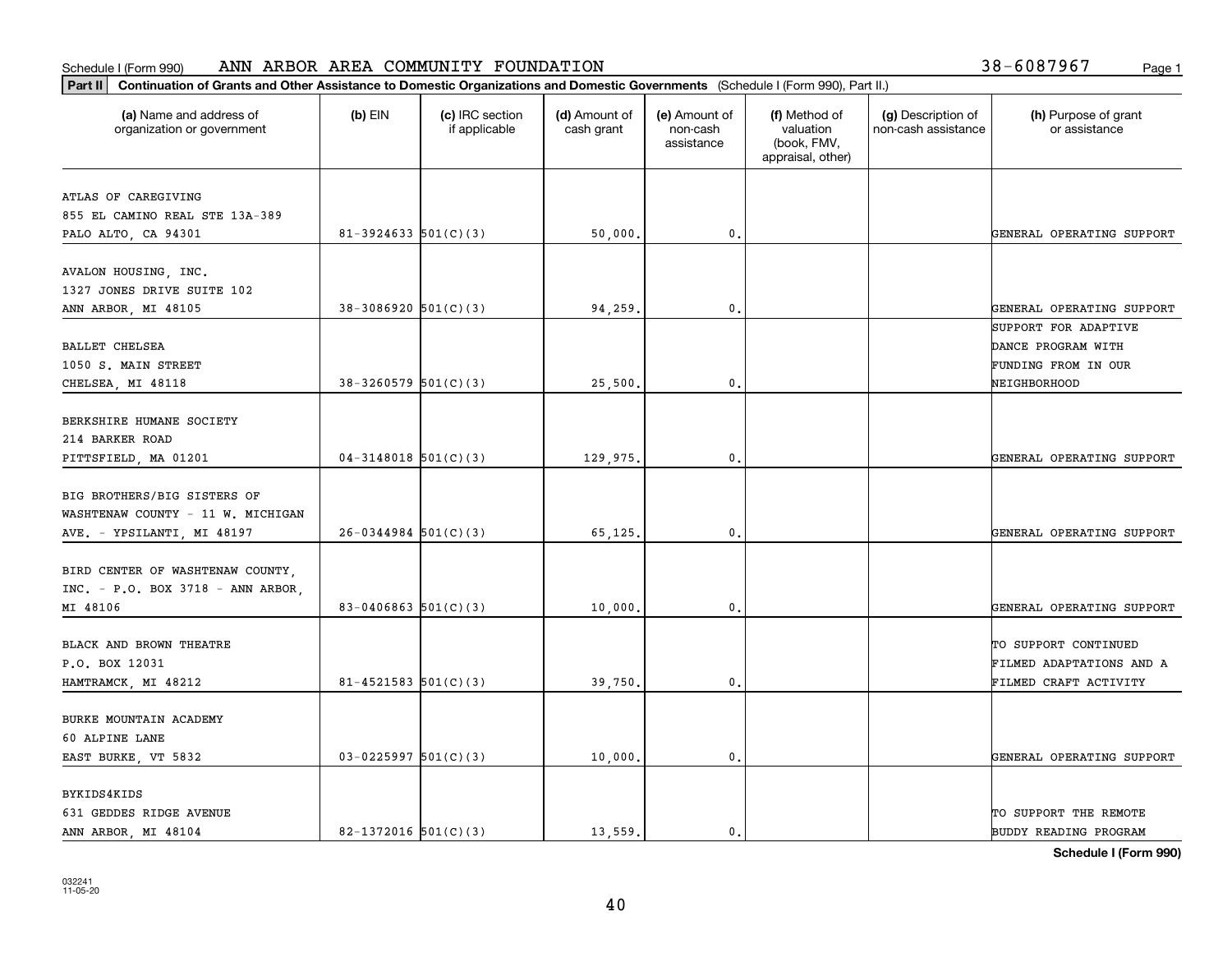#### Schedule I (Form 990) Page 1 ANN ARBOR AREA COMMUNITY FOUNDATION 38-6087967

| 38-6087967 | Page 1 |
|------------|--------|
|------------|--------|

| Part II   Continuation of Grants and Other Assistance to Domestic Organizations and Domestic Governments (Schedule I (Form 990), Part II.)<br>(a) Name and address of | $(b)$ EIN                  | (c) IRC section | (d) Amount of | (e) Amount of          | (f) Method of                                 | (g) Description of  | (h) Purpose of grant      |
|-----------------------------------------------------------------------------------------------------------------------------------------------------------------------|----------------------------|-----------------|---------------|------------------------|-----------------------------------------------|---------------------|---------------------------|
| organization or government                                                                                                                                            |                            | if applicable   | cash grant    | non-cash<br>assistance | valuation<br>(book, FMV,<br>appraisal, other) | non-cash assistance | or assistance             |
| CANCER SUPPORT COMMUNITY                                                                                                                                              |                            |                 |               |                        |                                               |                     |                           |
| 2010 HOGBACK RD., SUITE 3                                                                                                                                             |                            |                 |               |                        |                                               |                     |                           |
| ANN ARBOR, MI 48105                                                                                                                                                   | $05-0597871$ 501(C)(3)     |                 | 15,000.       | 0.                     |                                               |                     | GENERAL OPERATING SUPPORT |
| CANTON COMMUNITY FOUNDATION                                                                                                                                           |                            |                 |               |                        |                                               |                     |                           |
| 50430 SCHOOL HOUSE ROAD SUITE 200                                                                                                                                     |                            |                 |               |                        |                                               |                     |                           |
| CANTON, MI 48187                                                                                                                                                      | $38 - 2898615$ $501(C)(3)$ |                 | 20,000        | 0.                     |                                               |                     | GENERAL OPERATING SUPPORT |
| CATCHAFIRE FOUNDATION                                                                                                                                                 |                            |                 |               |                        |                                               |                     |                           |
| 1885 MISSION ST D2                                                                                                                                                    |                            |                 |               |                        |                                               |                     | TO SUPPORT THE ONE        |
| SAN FRANCISCO, CA 94103                                                                                                                                               | $27-0649371$ 501(C)(3)     |                 | 90,000,       | 0.                     |                                               |                     | MICHIGAN INITIATIVE       |
|                                                                                                                                                                       |                            |                 |               |                        |                                               |                     |                           |
| CATHOLIC SOCIAL SERVICES OF                                                                                                                                           |                            |                 |               |                        |                                               |                     |                           |
| WASHTENAW COUNTY - 4925 PACKARD                                                                                                                                       | $38-1654500$ $501(C)(3)$   |                 | 88,485.       | 0.                     |                                               |                     | GENERAL OPERATING SUPPORT |
| ROAD - ANN ARBOR, MI 48108-1521<br>CENTER FOR HEALTHCARE RESEARCH &                                                                                                   |                            |                 |               |                        |                                               |                     |                           |
| TRANSFORMATION - 2929 PLYMOUTH                                                                                                                                        |                            |                 |               |                        |                                               |                     |                           |
| RD., SUITE 245 - ANN ARBOR, MI                                                                                                                                        |                            |                 |               |                        |                                               |                     |                           |
| 48105                                                                                                                                                                 | $27-1017827$ 501(C)(3)     |                 | 189,884.      | $\mathbf{0}$           |                                               |                     | GENERAL OPERATING SUPPORT |
| CHELSEA SENIOR CENTER                                                                                                                                                 |                            |                 |               |                        |                                               |                     |                           |
| 512 WASHINGTON STREET                                                                                                                                                 |                            |                 |               |                        |                                               |                     |                           |
| CHELSEA, MI 48118                                                                                                                                                     | 91-2187162 $501(C)(3)$     |                 | 120,614.      | 0.                     |                                               |                     | GENERAL OPERATING SUPPORT |
| CHILD CARE NETWORK                                                                                                                                                    |                            |                 |               |                        |                                               |                     |                           |
| 3941 RESEARCH PARK DR., SUITE C                                                                                                                                       |                            |                 |               |                        |                                               |                     |                           |
| ANN ARBOR, MI 48108                                                                                                                                                   | $38 - 2160250$ 501(C)(3)   |                 | 10,000.       | 0.                     |                                               |                     | GENERAL OPERATING SUPPORT |
|                                                                                                                                                                       |                            |                 |               |                        |                                               |                     |                           |
| CHILDREN'S LITERACY NETWORK                                                                                                                                           |                            |                 |               |                        |                                               |                     |                           |
| 1100 NORTH MAIN ST., SUITE 207<br>ANN ARBOR, MI 48104                                                                                                                 | $38-3002473$ 501(C)(3)     |                 | 6,250.        | 0.                     |                                               |                     | GENERAL OPERATING SUPPORT |
|                                                                                                                                                                       |                            |                 |               |                        |                                               |                     | TO PROVIDE EDUCATIONAL    |
| CHRISTIAN LOVE FELLOWSHIP                                                                                                                                             |                            |                 |               |                        |                                               |                     | SUPPORT, PARENTAL SUPPORT |
| MINISTRIES - 1601 STAMFORD ROAD -                                                                                                                                     |                            |                 |               |                        |                                               |                     | IN JOB TRAINING,          |
| YPSILANTI, MI 48198                                                                                                                                                   | $38-3098266$ $501(C)(3)$   |                 | 18,500.       | $\mathbf{0}$ .         |                                               |                     | FINANCIAL MANAGEMENT, AND |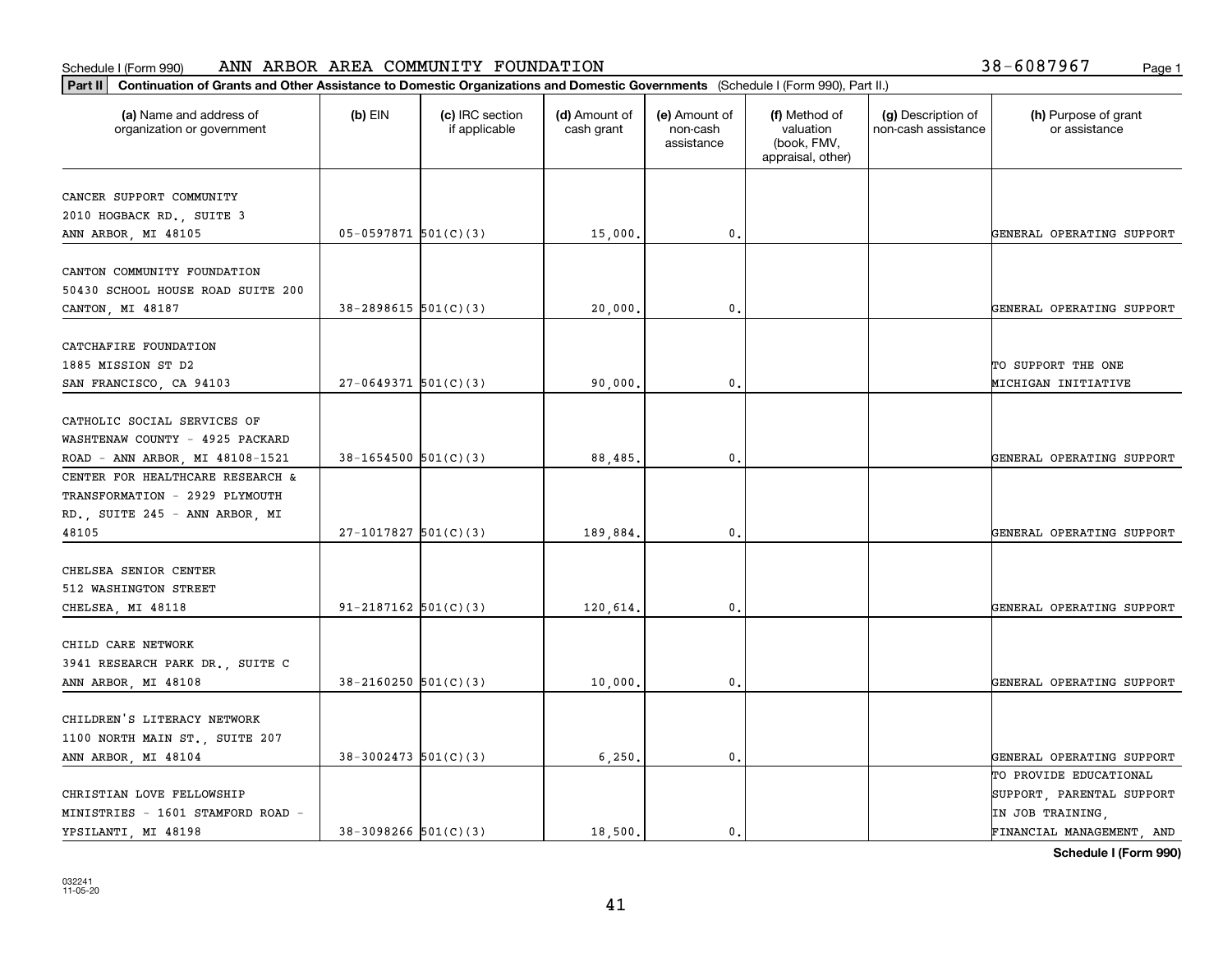| Part II   Continuation of Grants and Other Assistance to Domestic Organizations and Domestic Governments (Schedule I (Form 990), Part II.) |                            |                                  |                             |                                         |                                                                |                                           |                                       |
|--------------------------------------------------------------------------------------------------------------------------------------------|----------------------------|----------------------------------|-----------------------------|-----------------------------------------|----------------------------------------------------------------|-------------------------------------------|---------------------------------------|
| (a) Name and address of<br>organization or government                                                                                      | $(b)$ EIN                  | (c) IRC section<br>if applicable | (d) Amount of<br>cash grant | (e) Amount of<br>non-cash<br>assistance | (f) Method of<br>valuation<br>(book, FMV,<br>appraisal, other) | (g) Description of<br>non-cash assistance | (h) Purpose of grant<br>or assistance |
|                                                                                                                                            |                            |                                  |                             |                                         |                                                                |                                           | SCHOLARSHIPS FOR                      |
| CLEARY UNIVERSITY                                                                                                                          |                            |                                  |                             |                                         |                                                                |                                           | DESERVING STUDENTS                    |
| 3750 CLEARY DRIVE                                                                                                                          |                            |                                  |                             |                                         |                                                                |                                           | ENROLLED AT ONE OF THE                |
| HOWELL, MI 48843                                                                                                                           | $38-1393841$ $501(C)(3)$   |                                  | 23,182.                     | 0.                                      |                                                                |                                           | CAMPUSES OF CLEARY                    |
| COMMUNITY ACTION NETWORK                                                                                                                   |                            |                                  |                             |                                         |                                                                |                                           |                                       |
| PO BOX 130076                                                                                                                              |                            |                                  |                             |                                         |                                                                |                                           |                                       |
| ANN ARBOR, MI 48113                                                                                                                        | $38 - 2792610$ $501(C)(3)$ |                                  | 80,958                      | 0.                                      |                                                                |                                           | GENERAL OPERATING SUPPORT             |
|                                                                                                                                            |                            |                                  |                             |                                         |                                                                |                                           |                                       |
| COMMUNITY DAY CARE & PRESCHOOL                                                                                                             |                            |                                  |                             |                                         |                                                                |                                           |                                       |
| 1611 WESTMINSTER                                                                                                                           |                            |                                  |                             |                                         |                                                                |                                           |                                       |
| ANN ARBOR, MI 48104                                                                                                                        | $38-1982635$ 501(C)(3)     |                                  | 19,000.                     | $\mathbf{0}$ .                          |                                                                |                                           | GENERAL OPERATING SUPPORT             |
|                                                                                                                                            |                            |                                  |                             |                                         |                                                                |                                           | PROVIDE SUPPORT FOR                   |
| COMMUNITY FAMILY LIFE CENTERS                                                                                                              |                            |                                  |                             |                                         |                                                                |                                           | MENTAL HEALTH SERVICES TO             |
| 1375 S. HARRIS ROAD                                                                                                                        |                            |                                  |                             |                                         |                                                                |                                           | 48197 AND 48198 WASHTENAW             |
| YPSILANTI, MI 48198                                                                                                                        | $32 - 0115383$ $501(C)(3)$ |                                  | 20,000.                     | $\mathbf{0}$ .                          |                                                                |                                           | COUNTY RESIDENTS                      |
|                                                                                                                                            |                            |                                  |                             |                                         |                                                                |                                           |                                       |
| CORNER HEALTH CENTER                                                                                                                       |                            |                                  |                             |                                         |                                                                |                                           |                                       |
| 47 N. HURON ST.                                                                                                                            |                            |                                  |                             |                                         |                                                                |                                           |                                       |
| YPSILANTI, MI 48197                                                                                                                        | $38 - 2329742$ 501(C)(3)   |                                  | 24,973.                     | $\mathbf{0}$                            |                                                                |                                           | GENERAL OPERATING SUPPORT             |
| COUNCIL OF MICHIGAN FOUNDATIONS                                                                                                            |                            |                                  |                             |                                         |                                                                |                                           | CMF/MNA PPP AWARENESS AND             |
| 1 S. HARBOR AVENUE, SUITE 8                                                                                                                |                            |                                  |                             |                                         |                                                                |                                           | OUTREACH CAMPAIGN TO                  |
| GRAND HAVEN, MI 49417                                                                                                                      | $38 - 6263347$ $501(C)(3)$ |                                  | 16,600.                     | 0.                                      |                                                                |                                           | LOCAL NONPROFIT SECTOR                |
|                                                                                                                                            |                            |                                  |                             |                                         |                                                                |                                           |                                       |
| CULTURESOURCE                                                                                                                              |                            |                                  |                             |                                         |                                                                |                                           |                                       |
| 6200 SECOND AVENUE, SUITE #003                                                                                                             |                            |                                  |                             |                                         |                                                                |                                           |                                       |
| DETROIT, MI 48202                                                                                                                          | $26-1476029$ 501(C)(3)     |                                  | 130,500,                    | $\mathbf{0}$ .                          |                                                                |                                           | MULTIPLE PROGRAM SUPPORT              |
|                                                                                                                                            |                            |                                  |                             |                                         |                                                                |                                           |                                       |
| DAWN INCORPORATED (DAWN FARM)                                                                                                              |                            |                                  |                             |                                         |                                                                |                                           |                                       |
| 502 W. HURON STREET                                                                                                                        |                            |                                  |                             |                                         |                                                                |                                           |                                       |
| ANN ARBOR, MI 48103                                                                                                                        | 23-7318277 501(C)(3)       |                                  | 23,180.                     | $\mathfrak o$ .                         |                                                                |                                           | GENERAL OPERATING SUPPORT             |
| DAYCROFT MONTESSORI SCHOOL                                                                                                                 |                            |                                  |                             |                                         |                                                                |                                           | SUPPORT OF DAYCROFT                   |
| 1095 N. ZEEB ROAD                                                                                                                          |                            |                                  |                             |                                         |                                                                |                                           | MONTESSORI SCHOOL IN ITS              |
| ANN ARBOR, MI 48103                                                                                                                        | $38 - 2430758$ 501(C)(3)   |                                  | 11,650.                     | $\mathbf{0}$ .                          |                                                                |                                           | MISSION AND OPERATIONS,               |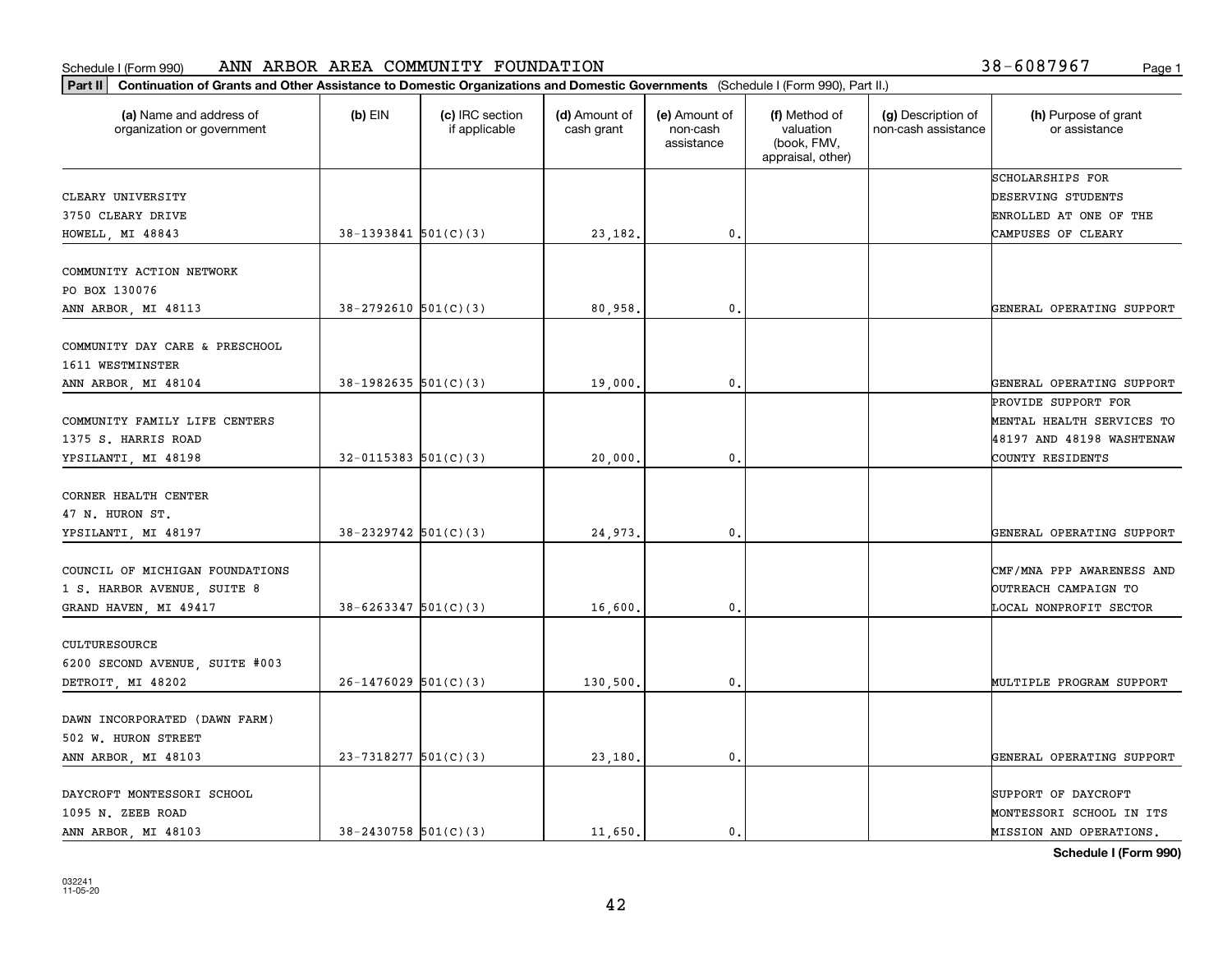#### **Part II Continuation of Grants and Other Assistance to Domestic Organizations and Domestic Continuation of Grants and Other Assistance to Domestic Organizations and Domestic Continuation of Grants and Other Assistance t** Schedule I (Form 990) ANN ARBOR AREA COMMUNITY FOUNDATION Page 1

|  |  |  |  | 38-6087967 | Page: |
|--|--|--|--|------------|-------|
|--|--|--|--|------------|-------|

| Continuation of Grants and Other Assistance to Domestic Organizations and Domestic Governments (Schedule I (Form 990), Part II.)<br>Part II |                            |                                  |                             |                                         |                                                                |                                           |                                       |
|---------------------------------------------------------------------------------------------------------------------------------------------|----------------------------|----------------------------------|-----------------------------|-----------------------------------------|----------------------------------------------------------------|-------------------------------------------|---------------------------------------|
| (a) Name and address of<br>organization or government                                                                                       | $(b)$ EIN                  | (c) IRC section<br>if applicable | (d) Amount of<br>cash grant | (e) Amount of<br>non-cash<br>assistance | (f) Method of<br>valuation<br>(book, FMV,<br>appraisal, other) | (g) Description of<br>non-cash assistance | (h) Purpose of grant<br>or assistance |
|                                                                                                                                             |                            |                                  |                             |                                         |                                                                |                                           |                                       |
| DELTA GAMMA FOUNDATION                                                                                                                      |                            |                                  |                             |                                         |                                                                |                                           |                                       |
| 3250 RIVERSIDE DR.                                                                                                                          |                            |                                  |                             |                                         |                                                                |                                           |                                       |
| COLUMBUS, OH 43221                                                                                                                          | $31 - 6034001$ $501(C)(3)$ |                                  | 11,000.                     | $\mathbf{0}$ .                          |                                                                |                                           | GENERAL OPERATING SUPPORT             |
| DETROIT INSTITUTE OF ARTS                                                                                                                   |                            |                                  |                             |                                         |                                                                |                                           | SUPPORTING THE MISSION                |
| 5200 WOODWARD AVENUE                                                                                                                        |                            |                                  |                             |                                         |                                                                |                                           | AND PROGRAMS OF THE                   |
|                                                                                                                                             | $38-1359510$ $501(C)(3)$   |                                  | 15,328.                     | 0.                                      |                                                                |                                           |                                       |
| DETROIT, MI 48202                                                                                                                           |                            |                                  |                             |                                         |                                                                |                                           | DETROIT INSTITUTE OF ARTS             |
| DEXTER COMMUNITY SCHOOL DISTRICT                                                                                                            |                            |                                  |                             |                                         |                                                                |                                           |                                       |
| 2704 BAKER RD                                                                                                                               |                            |                                  |                             |                                         |                                                                |                                           |                                       |
| DEXTER, MI 48130                                                                                                                            | $38 - 6007821$ 501(C)(3)   |                                  | 10,279                      | $\mathbf{0}$                            |                                                                |                                           | MULTIPLE PROGRAM SUPPORT              |
|                                                                                                                                             |                            |                                  |                             |                                         |                                                                |                                           |                                       |
| DEXTER SENIOR CENTER                                                                                                                        |                            |                                  |                             |                                         |                                                                |                                           |                                       |
| 7720 ANN ARBOR ST.                                                                                                                          |                            |                                  |                             |                                         |                                                                |                                           |                                       |
| DEXTER, MI 48130                                                                                                                            | $23 - 7144195$ 501(C)(3)   |                                  | 25,250.                     | $\mathbf{0}$ .                          |                                                                |                                           | GENERAL OPERATING SUPPORT             |
|                                                                                                                                             |                            |                                  |                             |                                         |                                                                |                                           |                                       |
| DISPUTE RESOLUTION CENTER OF                                                                                                                |                            |                                  |                             |                                         |                                                                |                                           |                                       |
| MICHIGAN, INC. - P.O. BOX 8645 -                                                                                                            |                            |                                  |                             |                                         |                                                                |                                           |                                       |
| ANN ARBOR, MI 48107-8645                                                                                                                    | $38 - 2489201$ $501(C)(3)$ |                                  | 5,147.                      | $\mathbf{0}$ .                          |                                                                |                                           | GENERAL OPERATING SUPPORT             |
|                                                                                                                                             |                            |                                  |                             |                                         |                                                                |                                           |                                       |
| EASTERN MICHIGAN UNIVERSITY                                                                                                                 |                            |                                  |                             |                                         |                                                                |                                           |                                       |
| 400 COLLEGE PLACE                                                                                                                           |                            |                                  |                             |                                         |                                                                |                                           |                                       |
| YPSILANTI, MI 48197                                                                                                                         | $38 - 6005986$ $501(C)(3)$ |                                  | 84,762.                     | 0.                                      |                                                                |                                           | MULTIPLE PROGRAM SUPPORT              |
| EASTERN MICHIGAN UNIVERSITY -                                                                                                               |                            |                                  |                             |                                         |                                                                |                                           |                                       |
| FINANCIAL AID OFFICE - ATTENTION:                                                                                                           |                            |                                  |                             |                                         |                                                                |                                           |                                       |
| AMY ZUREICH 403 PIERCE HALL -                                                                                                               |                            |                                  |                             |                                         |                                                                |                                           |                                       |
| YPSILANTI, MI 48197                                                                                                                         | $38 - 6005986$ $501(C)(3)$ |                                  | 65,278.                     | $\mathbf{0}$ .                          |                                                                |                                           | GENERAL OPERATING SUPPORT             |
| EASTERN MICHIGAN UNIVERSITY -                                                                                                               |                            |                                  |                             |                                         |                                                                |                                           |                                       |
| OFFICE OF RESEARCH DEVELOPMENT AND                                                                                                          |                            |                                  |                             |                                         |                                                                |                                           |                                       |
| ADMINISTRATION - 200 BOONE HALL -                                                                                                           |                            |                                  |                             |                                         |                                                                |                                           |                                       |
|                                                                                                                                             | $38 - 6005986$ 501(C)(3)   |                                  | 11,129.                     | $\mathbf{0}$ .                          |                                                                |                                           | GENERAL OPERATING SUPPORT             |
| YPSILANTI, MI 48197                                                                                                                         |                            |                                  |                             |                                         |                                                                |                                           |                                       |
| EASTERN MICHIGAN UNIVERSITY                                                                                                                 |                            |                                  |                             |                                         |                                                                |                                           |                                       |
| FOUNDATION - 112 WELCH HALL 850 W.                                                                                                          |                            |                                  |                             |                                         |                                                                |                                           |                                       |
| CROSS ST. - YPSILANTI, MI 48197                                                                                                             | $38 - 2953297$ $501(C)(3)$ |                                  | 104,466.                    | $\mathbf{0}$ .                          |                                                                |                                           | MULTIPLE PROGRAM SUPPORT              |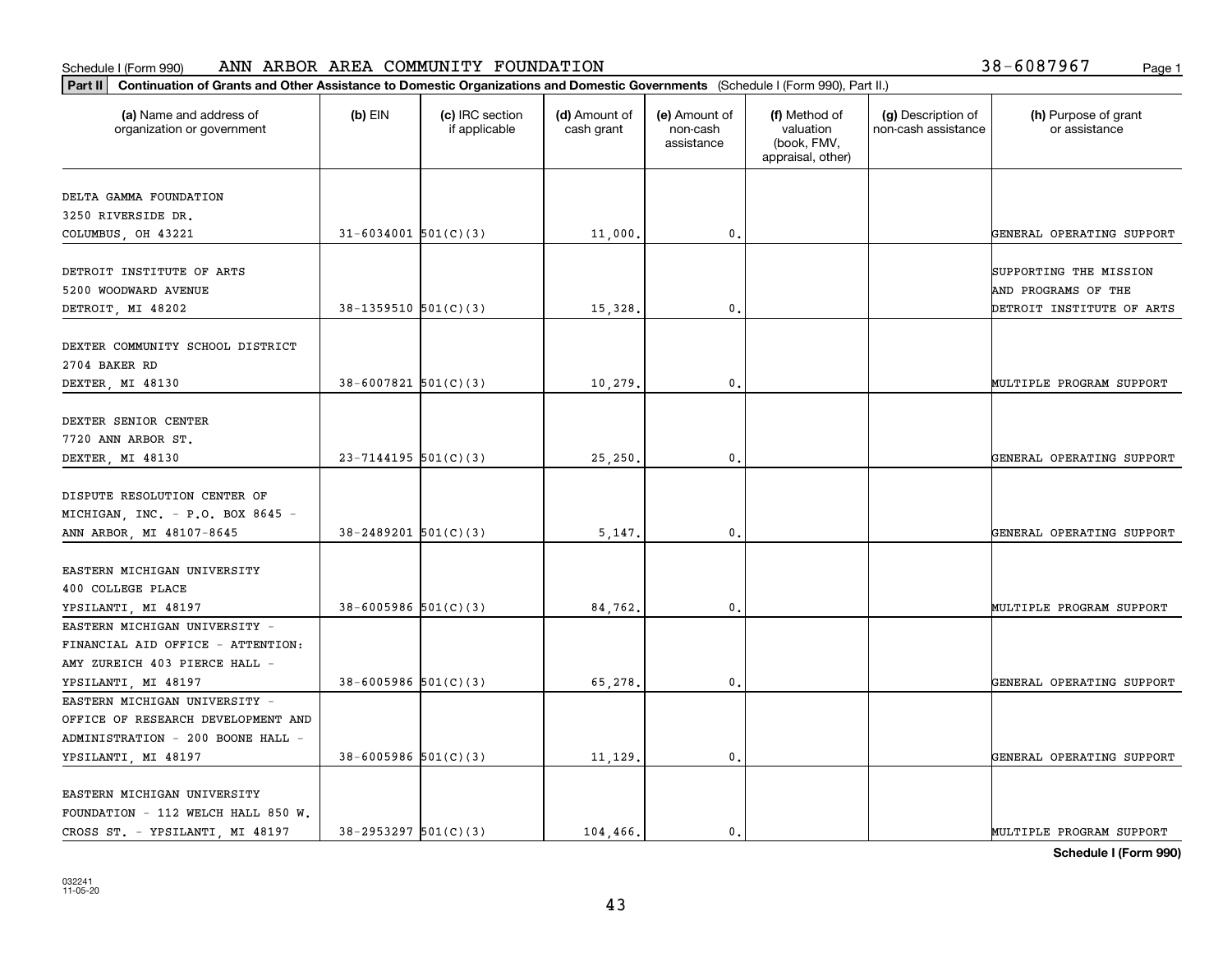## **Part II Continuation of Grants and Other AREA COMMUNITY FOUN**<br>**Part II** Continuation of Grants and Other Assistance to Domestic Organizations Schedule I (Form 990) ANN ARBOR AREA COMMUNITY FOUNDATION Page 1

|  | 38-6087967 | Page 1 |
|--|------------|--------|
|  |            |        |

| Continuation of Grants and Other Assistance to Domestic Organizations and Domestic Governments (Schedule I (Form 990), Part II.)<br>Part II |                            |                                  |                             |                                         |                                                                |                                           |                                       |
|---------------------------------------------------------------------------------------------------------------------------------------------|----------------------------|----------------------------------|-----------------------------|-----------------------------------------|----------------------------------------------------------------|-------------------------------------------|---------------------------------------|
| (a) Name and address of<br>organization or government                                                                                       | $(b)$ EIN                  | (c) IRC section<br>if applicable | (d) Amount of<br>cash grant | (e) Amount of<br>non-cash<br>assistance | (f) Method of<br>valuation<br>(book, FMV,<br>appraisal, other) | (g) Description of<br>non-cash assistance | (h) Purpose of grant<br>or assistance |
| EDUCATE YOUTH                                                                                                                               |                            |                                  |                             |                                         |                                                                |                                           |                                       |
| 104 SOUTH HURON ST.                                                                                                                         |                            |                                  |                             |                                         |                                                                |                                           |                                       |
| YPSILANTI, MI 48197                                                                                                                         | $81 - 5402852$ $501(C)(3)$ |                                  | 10,000.                     | 0.                                      |                                                                |                                           | GENERAL OPERATING SUPPORT             |
| ELE'S PLACE                                                                                                                                 |                            |                                  |                             |                                         |                                                                |                                           |                                       |
| 1145 W. OAKLAND AVE.                                                                                                                        |                            |                                  |                             |                                         |                                                                |                                           |                                       |
| LANSING, MI 48915                                                                                                                           | $38-2976751$ 501(C)(3)     |                                  | 93,970.                     | 0.                                      |                                                                |                                           | GENERAL OPERATING SUPPORT             |
|                                                                                                                                             |                            |                                  |                             |                                         |                                                                |                                           |                                       |
| ELLA SHARP MUSEUM                                                                                                                           |                            |                                  |                             |                                         |                                                                |                                           | REMOTE PEER SUPPORT GROUP             |
| 3225 FOURTH STREET                                                                                                                          |                            |                                  |                             |                                         |                                                                |                                           | FOR CHILDREN DEALING WITH             |
| JACKSON, MI 49203                                                                                                                           | $38-1785309$ $501(C)(3)$   |                                  | 13,327.                     | 0.                                      |                                                                |                                           | LOSS                                  |
| ELY'S HISTORIC STATE THEATER                                                                                                                |                            |                                  |                             |                                         |                                                                |                                           |                                       |
| PO BOX 34                                                                                                                                   |                            |                                  |                             |                                         |                                                                |                                           |                                       |
| ELY, MN 55731                                                                                                                               | $81 - 1555494$ $501(C)(3)$ |                                  | 10,000.                     | 0.                                      |                                                                |                                           | GENERAL OPERATING SUPPORT             |
|                                                                                                                                             |                            |                                  |                             |                                         |                                                                |                                           |                                       |
| EQUAL JUSTICE INITIATIVE                                                                                                                    |                            |                                  |                             |                                         |                                                                |                                           |                                       |
| 122 COMMERCE ST.                                                                                                                            |                            |                                  |                             |                                         |                                                                |                                           |                                       |
| MONTGOMERY, AL 36104                                                                                                                        | 63-1135091 $501(C)(3)$     |                                  | 6,000,                      | 0.                                      |                                                                |                                           | GENERAL OPERATING SUPPORT             |
|                                                                                                                                             |                            |                                  |                             |                                         |                                                                |                                           |                                       |
| EVANGELICAL HOMES OF MICHIGAN                                                                                                               |                            |                                  |                             |                                         |                                                                |                                           |                                       |
| FOUNDATION - 440 WEST RUSSELL ST.                                                                                                           |                            |                                  |                             |                                         |                                                                |                                           |                                       |
| $-$ SALINE, MI 48176                                                                                                                        | $81 - 4001272$ $501(C)(3)$ |                                  | 29,000                      | 0.                                      |                                                                |                                           | GENERAL OPERATING SUPPORT             |
|                                                                                                                                             |                            |                                  |                             |                                         |                                                                |                                           |                                       |
| FIDELITY CHARITABLE                                                                                                                         |                            |                                  |                             |                                         |                                                                |                                           |                                       |
| P.O. BOX 770001                                                                                                                             |                            |                                  |                             |                                         |                                                                |                                           |                                       |
| CINCINNATI, OH 45277                                                                                                                        | $11-0303001$ 501(C)(3)     |                                  | 63,194.                     | 0.                                      |                                                                |                                           | GENERAL OPERATING SUPPORT             |
| FIRST PRESBYTERIAN CHURCH                                                                                                                   |                            |                                  |                             |                                         |                                                                |                                           |                                       |
| 1432 WASHTENAW AVENUE                                                                                                                       |                            |                                  |                             |                                         |                                                                |                                           |                                       |
| ANN ARBOR, MI 48104                                                                                                                         | $38-1360543$ 501(C)(3)     |                                  | 39,000.                     | 0.                                      |                                                                |                                           | MULTIPLE PROGRAM SUPPORT              |
| FIRST UNITARIAN UNIVERSALIST                                                                                                                |                            |                                  |                             |                                         |                                                                |                                           |                                       |
| CHURCH OF ANN ARBOR - 4001 ANN                                                                                                              |                            |                                  |                             |                                         |                                                                |                                           |                                       |
| ARBOR-SALINE RD - ANN ARBOR, MI                                                                                                             |                            |                                  |                             |                                         |                                                                |                                           |                                       |
| 48103-8739                                                                                                                                  | $00-0000000$ $501(C)(3)$   |                                  | 13,000.                     | $\mathfrak{o}$ .                        |                                                                |                                           | GENERAL OPERATING SUPPORT             |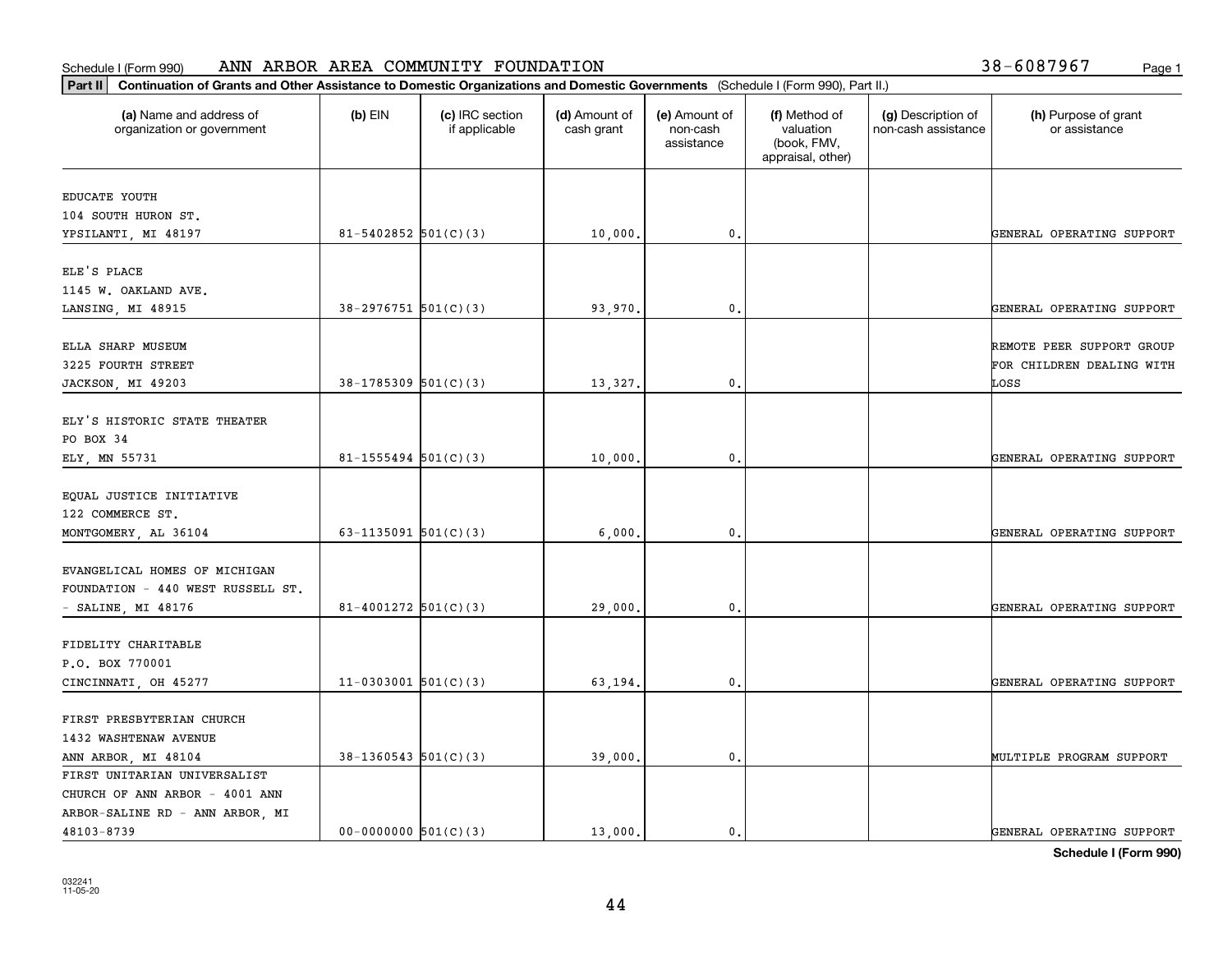#### Schedule I (Form 990) Page 1 ANN ARBOR AREA COMMUNITY FOUNDATION 38-6087967

| 38-6087967<br>Page 1 |  |
|----------------------|--|
|----------------------|--|

| Part II   Continuation of Grants and Other Assistance to Domestic Organizations and Domestic Governments (Schedule I (Form 990), Part II.) |                            |                                  |                             |                                         |                                                                |                                           |                                       |
|--------------------------------------------------------------------------------------------------------------------------------------------|----------------------------|----------------------------------|-----------------------------|-----------------------------------------|----------------------------------------------------------------|-------------------------------------------|---------------------------------------|
| (a) Name and address of<br>organization or government                                                                                      | $(b)$ EIN                  | (c) IRC section<br>if applicable | (d) Amount of<br>cash grant | (e) Amount of<br>non-cash<br>assistance | (f) Method of<br>valuation<br>(book, FMV,<br>appraisal, other) | (g) Description of<br>non-cash assistance | (h) Purpose of grant<br>or assistance |
| FIRST UNITED METHODIST CHURCH -                                                                                                            |                            |                                  |                             |                                         |                                                                |                                           |                                       |
| ANN ARBOR - 120 S. STATE STREET -                                                                                                          |                            |                                  |                             |                                         |                                                                |                                           |                                       |
| ANN ARBOR, MI 48104-1686                                                                                                                   | $38-1381150$ $501(C)(3)$   |                                  | 10,000.                     | 0.                                      |                                                                |                                           | MULTIPLE PROGRAM SUPPORT              |
|                                                                                                                                            |                            |                                  |                             |                                         |                                                                |                                           |                                       |
| FLINT INSTITUTE OF MUSIC                                                                                                                   |                            |                                  |                             |                                         |                                                                |                                           |                                       |
| 1025 EAST KEARSLEY STREET                                                                                                                  |                            |                                  |                             |                                         |                                                                |                                           |                                       |
| FLINT, MI 48503                                                                                                                            | $38 - 6159482$ 501(C)(3)   |                                  | 6,000                       | 0.                                      |                                                                |                                           | MULTIPLE PROGRAM SUPPORT              |
| FLORIDA A&M UNIVERSITY                                                                                                                     |                            |                                  |                             |                                         |                                                                |                                           |                                       |
| OFFICE OF THE CONTROLLER 1700 LEE                                                                                                          |                            |                                  |                             |                                         |                                                                |                                           |                                       |
| HALL DRIVE, SUITE 201 FHAC -                                                                                                               |                            |                                  |                             |                                         |                                                                |                                           |                                       |
| TALLAHASSEE                                                                                                                                | 59-0977035 $501(C)(3)$     |                                  | 7,650.                      | 0.                                      |                                                                |                                           | GENERAL OPERATING SUPPORT             |
|                                                                                                                                            |                            |                                  |                             |                                         |                                                                |                                           |                                       |
| <b>FOOD GATHERERS</b>                                                                                                                      |                            |                                  |                             |                                         |                                                                |                                           |                                       |
| P.O. BOX 131037                                                                                                                            |                            |                                  |                             |                                         |                                                                |                                           |                                       |
| ANN ARBOR, MI 48113                                                                                                                        | $38 - 2853858$ $501(C)(3)$ |                                  | 99,623.                     | 0.                                      |                                                                |                                           | GENERAL OPERATING SUPPORT             |
|                                                                                                                                            |                            |                                  |                             |                                         |                                                                |                                           |                                       |
| FOUNDATIONS PRESCHOOL OF WASHTENAW                                                                                                         |                            |                                  |                             |                                         |                                                                |                                           |                                       |
| COUNTY - 3770 PACKARD ROAD - ANN                                                                                                           |                            |                                  |                             |                                         |                                                                |                                           |                                       |
| ARBOR, MI 48108                                                                                                                            | $38-1256680$ 501(C)(3)     |                                  | 28,788                      | $\mathbf{0}$                            |                                                                |                                           | GENERAL OPERATING SUPPORT             |
|                                                                                                                                            |                            |                                  |                             |                                         |                                                                |                                           |                                       |
| FRIENDS IN DEED<br>1196 ECORSE ROAD                                                                                                        |                            |                                  |                             |                                         |                                                                |                                           |                                       |
| YPSILANTI, MI 48198                                                                                                                        | $38 - 2443974$ 501(C)(3)   |                                  | 19,332.                     | 0.                                      |                                                                |                                           | GENERAL OPERATING SUPPORT             |
|                                                                                                                                            |                            |                                  |                             |                                         |                                                                |                                           |                                       |
| GIRLS GROUP                                                                                                                                |                            |                                  |                             |                                         |                                                                |                                           |                                       |
| 2531 JACKSON AVE., #188                                                                                                                    |                            |                                  |                             |                                         |                                                                |                                           |                                       |
| ANN ARBOR, MI 48103                                                                                                                        | $20 - 4814985$ 501(C)(3)   |                                  | 38,450.                     | 0.                                      |                                                                |                                           | GENERAL OPERATING SUPPORT             |
|                                                                                                                                            |                            |                                  |                             |                                         |                                                                |                                           |                                       |
| GLACIER HILLS FOUNDATION                                                                                                                   |                            |                                  |                             |                                         |                                                                |                                           |                                       |
| 1200 EARHART ROAD                                                                                                                          |                            |                                  |                             |                                         |                                                                |                                           |                                       |
| ANN ARBOR, MI 48105                                                                                                                        | $20 - 8072723$ 501(C)(3)   |                                  | 45,000                      | 0.                                      |                                                                |                                           | GENERAL OPERATING SUPPORT             |
| GRAND VALLEY STATE UNIVERSITY                                                                                                              |                            |                                  |                             |                                         |                                                                |                                           |                                       |
| 1 NORTH CAMPUS DRIVE 100 STUDENT                                                                                                           |                            |                                  |                             |                                         |                                                                |                                           |                                       |
| SERVICES BUILDING - ALLENDALE, MI                                                                                                          |                            |                                  |                             |                                         |                                                                |                                           |                                       |
| 49401                                                                                                                                      | $38-1684280$ $501(C)(3)$   |                                  | 7,347.                      | $\mathbf{0}$ .                          |                                                                |                                           | GENERAL OPERATING SUPPORT             |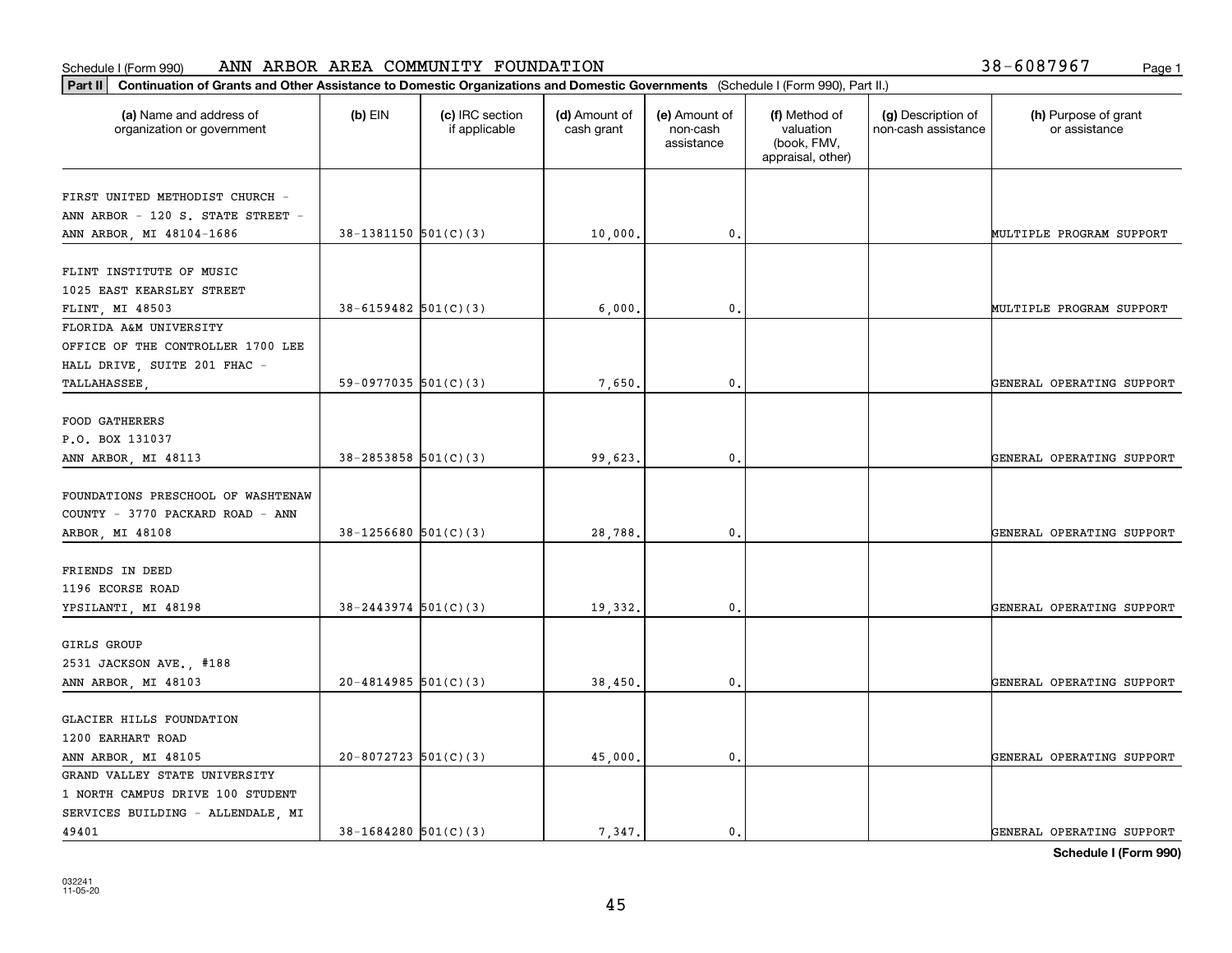## **Part II Continuation of Grants and Other AREA COMMUNITY FOUL**<br>**Part II** Continuation of Grants and Other Assistance to Domestic Organization Schedule I (Form 990) ANN ARBOR AREA COMMUNITY FOUNDATION Page 1

| 38-6087967 | Page 1 |
|------------|--------|
|            |        |

| Continuation of Grants and Other Assistance to Domestic Organizations and Domestic Governments (Schedule I (Form 990), Part II.)<br>Part II |                            |                                  |                             |                                         |                                                                |                                           |                                       |
|---------------------------------------------------------------------------------------------------------------------------------------------|----------------------------|----------------------------------|-----------------------------|-----------------------------------------|----------------------------------------------------------------|-------------------------------------------|---------------------------------------|
| (a) Name and address of<br>organization or government                                                                                       | $(b)$ EIN                  | (c) IRC section<br>if applicable | (d) Amount of<br>cash grant | (e) Amount of<br>non-cash<br>assistance | (f) Method of<br>valuation<br>(book, FMV,<br>appraisal, other) | (g) Description of<br>non-cash assistance | (h) Purpose of grant<br>or assistance |
| GREENHILLS SCHOOL                                                                                                                           |                            |                                  |                             |                                         |                                                                |                                           |                                       |
| 850 GREENHILLS DRIVE                                                                                                                        |                            |                                  |                             |                                         |                                                                |                                           |                                       |
| ANN ARBOR, MI 48105                                                                                                                         | $38 - 6143974$ $501(C)(3)$ |                                  | 7,008.                      | 0.                                      |                                                                |                                           | GENERAL OPERATING SUPPORT             |
|                                                                                                                                             |                            |                                  |                             |                                         |                                                                |                                           |                                       |
| GRIEVEWELL<br>4624 PACKARD ST.                                                                                                              |                            |                                  |                             |                                         |                                                                |                                           |                                       |
| ANN ARBOR, MI 48108                                                                                                                         | $27 - 2146551$ 501(C)(3)   |                                  | 7,473.                      | $\mathfrak{o}$ .                        |                                                                |                                           | GENERAL OPERATING SUPPORT             |
|                                                                                                                                             |                            |                                  |                             |                                         |                                                                |                                           |                                       |
| GROWING HOPE                                                                                                                                |                            |                                  |                             |                                         |                                                                |                                           |                                       |
| 922 W. MICHIGAN AVE.                                                                                                                        |                            |                                  |                             |                                         |                                                                |                                           |                                       |
| YPSILANTI, MI 48197                                                                                                                         | $74-3091845$ 501(C)(3)     |                                  | 43,717.                     | 0                                       |                                                                |                                           | GENERAL OPERATING SUPPORT             |
|                                                                                                                                             |                            |                                  |                             |                                         |                                                                |                                           |                                       |
| HABITAT FOR HUMANITY OF HURON                                                                                                               |                            |                                  |                             |                                         |                                                                |                                           |                                       |
| VALLEY - 2805 S. INDUSTRIAL HWY.                                                                                                            |                            |                                  |                             |                                         |                                                                |                                           |                                       |
| SUITE 100 - ANN ARBOR, MI 48104                                                                                                             | $91-1914868$ $501(C)(3)$   |                                  | 23, 473.                    | $\mathfrak o$ .                         |                                                                |                                           | GENERAL OPERATING SUPPORT             |
| HARVARD BUSINESS SCHOOL FUND                                                                                                                |                            |                                  |                             |                                         |                                                                |                                           |                                       |
| DEVELOPMENT OPERATIONS - TEELE                                                                                                              |                            |                                  |                             |                                         |                                                                |                                           |                                       |
| HALL SOLDIERS FIELD - BOSTON, MA                                                                                                            |                            |                                  |                             |                                         |                                                                |                                           |                                       |
| 02163-9922                                                                                                                                  | $04 - 2103580$ 501(C)(3)   |                                  | 9,000.                      | $\mathfrak{o}$ .                        |                                                                |                                           | GENERAL OPERATING SUPPORT             |
| HOPE MEDICAL CLINIC, INC.                                                                                                                   |                            |                                  |                             |                                         |                                                                |                                           |                                       |
| PO BOX 980311                                                                                                                               |                            |                                  |                             |                                         |                                                                |                                           |                                       |
| YPSILANTI, MI 48198                                                                                                                         | $38 - 2469007$ 501(C)(3)   |                                  | 20,392                      | 0                                       |                                                                |                                           | GENERAL OPERATING SUPPORT             |
|                                                                                                                                             |                            |                                  |                             |                                         |                                                                |                                           |                                       |
| HUMANE SOCIETY OF HURON VALLEY                                                                                                              |                            |                                  |                             |                                         |                                                                |                                           |                                       |
| 3100 CHERRY HILL ROAD                                                                                                                       |                            |                                  |                             |                                         |                                                                |                                           |                                       |
| ANN ARBOR, MI 48105                                                                                                                         | $38 - 1474931$ 501(C)(3)   |                                  | 221,327.                    | $\mathfrak o$ .                         |                                                                |                                           | GENERAL OPERATING SUPPORT             |
|                                                                                                                                             |                            |                                  |                             |                                         |                                                                |                                           |                                       |
| HURON RIVER WATERSHED COUNCIL                                                                                                               |                            |                                  |                             |                                         |                                                                |                                           |                                       |
| 1100 N. MAIN ST., #210                                                                                                                      |                            |                                  |                             |                                         |                                                                |                                           |                                       |
| ANN ARBOR, MI 48104                                                                                                                         | $38-1806452$ 501(C)(3)     |                                  | 46,499.                     | $\mathbf 0$ .                           |                                                                |                                           | GENERAL OPERATING SUPPORT             |
| HURON VALLEY AMBULANCE, INC.                                                                                                                |                            |                                  |                             |                                         |                                                                |                                           |                                       |
| 1200 STATE CIRCLE                                                                                                                           |                            |                                  |                             |                                         |                                                                |                                           | TO SUPPORT THE COMMUNITY              |
| ANN ARBOR, MI 48108                                                                                                                         | $38 - 2200909$ $501(C)(3)$ |                                  | 31.500.                     | $\mathfrak{o}$ .                        |                                                                |                                           | PARAMEDIC PROGRAM                     |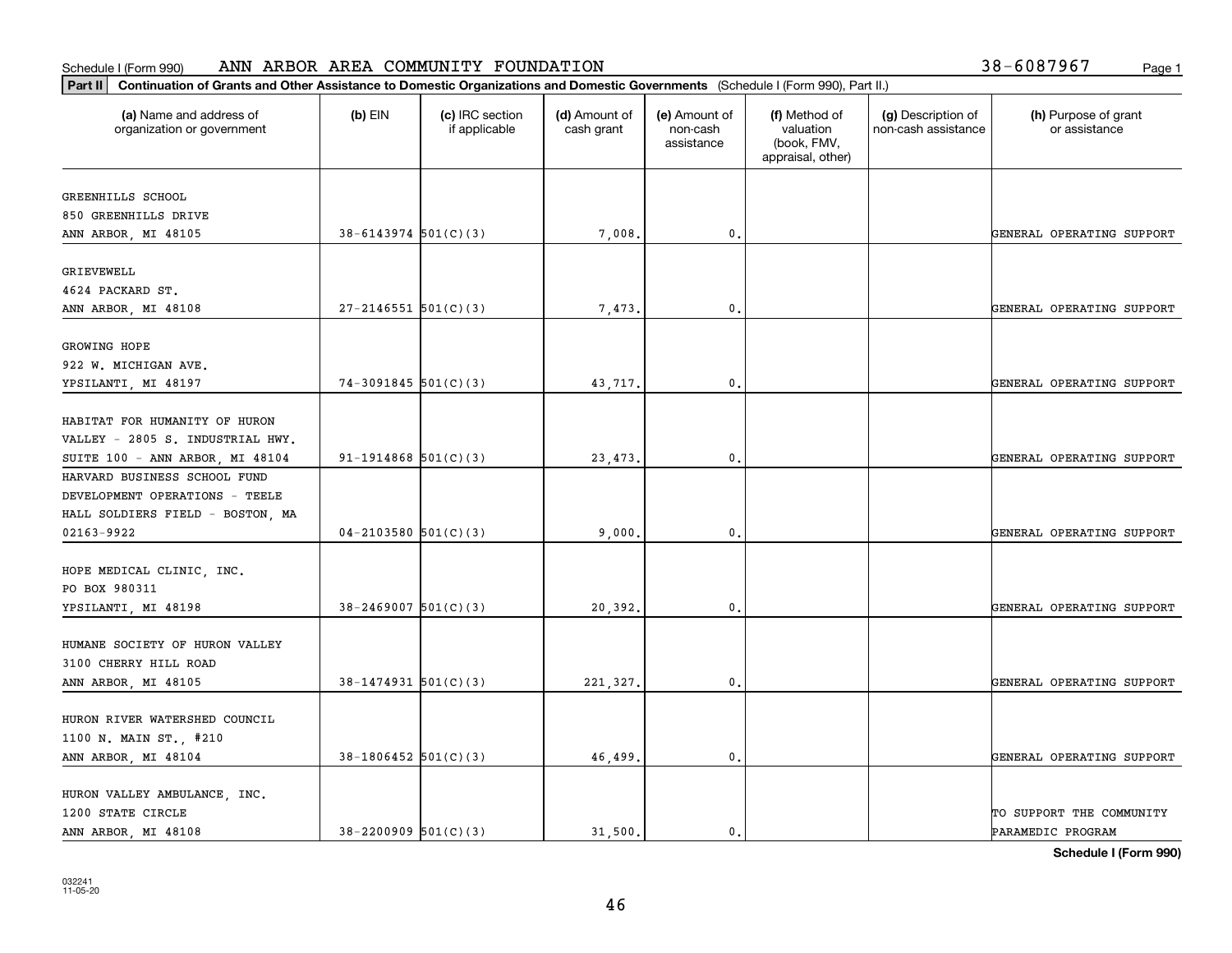| (a) Name and address of<br>organization or government          | $(b)$ EIN                  | (c) IRC section<br>if applicable | (d) Amount of<br>cash grant | (e) Amount of<br>non-cash<br>assistance | (f) Method of<br>valuation<br>(book, FMV,<br>appraisal, other) | (g) Description of<br>non-cash assistance | (h) Purpose of grant<br>or assistance |
|----------------------------------------------------------------|----------------------------|----------------------------------|-----------------------------|-----------------------------------------|----------------------------------------------------------------|-------------------------------------------|---------------------------------------|
| HURON WATERLOO PATHWAYS INITIATIVE                             |                            |                                  |                             |                                         |                                                                |                                           |                                       |
| 14800 E. OLD US HWY 12                                         |                            |                                  |                             |                                         |                                                                |                                           |                                       |
| CHELSEA, MI 48118                                              | 82-1605735 $501(C)(3)$     |                                  | 10,000.                     | 0.                                      |                                                                |                                           | GENERAL OPERATING SUPPORT             |
|                                                                |                            |                                  |                             |                                         |                                                                |                                           | SUPPORT TO INLAND SEAS                |
| INLAND SEAS EDUCATION ASSOCIATION                              |                            |                                  |                             |                                         |                                                                |                                           | EDUCATION ASSOCIATION TO              |
| 100 DAME ST #218                                               |                            |                                  |                             |                                         |                                                                |                                           | CARRY OUT ITS ROLE AND                |
| SUTTONS BAY, MI 49682                                          | $38 - 2866234$ $501(C)(3)$ |                                  | 22,499                      | 0.                                      |                                                                |                                           | MISSION                               |
| INTENTIONAL COMMUNITIES OF<br>WASHTENAW COUNTY - PO BOX 1525 - |                            |                                  |                             |                                         |                                                                |                                           |                                       |
| ANN ARBOR, MI 48106                                            | 83-0980334 $501(C)(3)$     |                                  | 19,612.                     | $\mathfrak{o}$ .                        |                                                                |                                           | GENERAL OPERATING SUPPORT             |
|                                                                |                            |                                  |                             |                                         |                                                                |                                           |                                       |
| INVEST DETROIT FOUNDATION                                      |                            |                                  |                             |                                         |                                                                |                                           | TO SUPPORT THE DETROIT                |
| 600 RENAISSANCE CTR STE 1710                                   |                            |                                  |                             |                                         |                                                                |                                           | SMALL BUSINESS                        |
| DETROIT, MI 48243                                              | $27-1927369$ 501(C)(3)     |                                  | 25,000                      | 0.                                      |                                                                |                                           | STABILIZATION FUND                    |
| JEWISH FAMILY SERVICES OF<br>WASHTENAW COUNTY - 2245 S. STATE  |                            |                                  |                             |                                         |                                                                |                                           |                                       |
| STREET #200 - ANN ARBOR, MI 48104                              | $41 - 2147486$ 501(C)(3)   |                                  | 347,457.                    | $\mathbf 0$ .                           |                                                                |                                           | MULTIPLE PROGRAM SUPPORT              |
| JEWISH WOMEN'S ARCHIVE<br>ONE HARVARD STREET                   |                            |                                  |                             |                                         |                                                                |                                           |                                       |
| BROOKLINE, MA 2445                                             | $04-3293188$ 501(C)(3)     |                                  | 10,000                      | 0.                                      |                                                                |                                           | GENERAL OPERATING SUPPORT             |
| KALAMAZOO COLLEGE<br>MANDELLE HALL 1200 ACADEMY STREET         |                            |                                  |                             |                                         |                                                                |                                           |                                       |
| KALAMAZOO, MI 49006-3295                                       | $38-1358014$ $501(C)(3)$   |                                  | 8,500                       | 0.                                      |                                                                |                                           | GENERAL OPERATING SUPPORT             |
| KALI'S CURE FOR PARALYSIS                                      |                            |                                  |                             |                                         |                                                                |                                           |                                       |
| FOUNDATION, INC. - 5475 BLUE HERON<br>DRIVE - ALMA, MI 48801   | $26 - 2473236$ 501(C)(3)   |                                  | 11,000                      | $\mathbf{0}$ .                          |                                                                |                                           | GENERAL OPERATING SUPPORT             |
| KERRYTOWN CONCERT HOUSE<br>415 NORTH 4TH AVE.                  |                            |                                  |                             |                                         |                                                                |                                           |                                       |
| ANN ARBOR, MI 48104                                            | $38 - 2542823$ $501(C)(3)$ |                                  | 24,500.                     | $\mathbf{0}$ .                          |                                                                |                                           | GENERAL OPERATING SUPPORT             |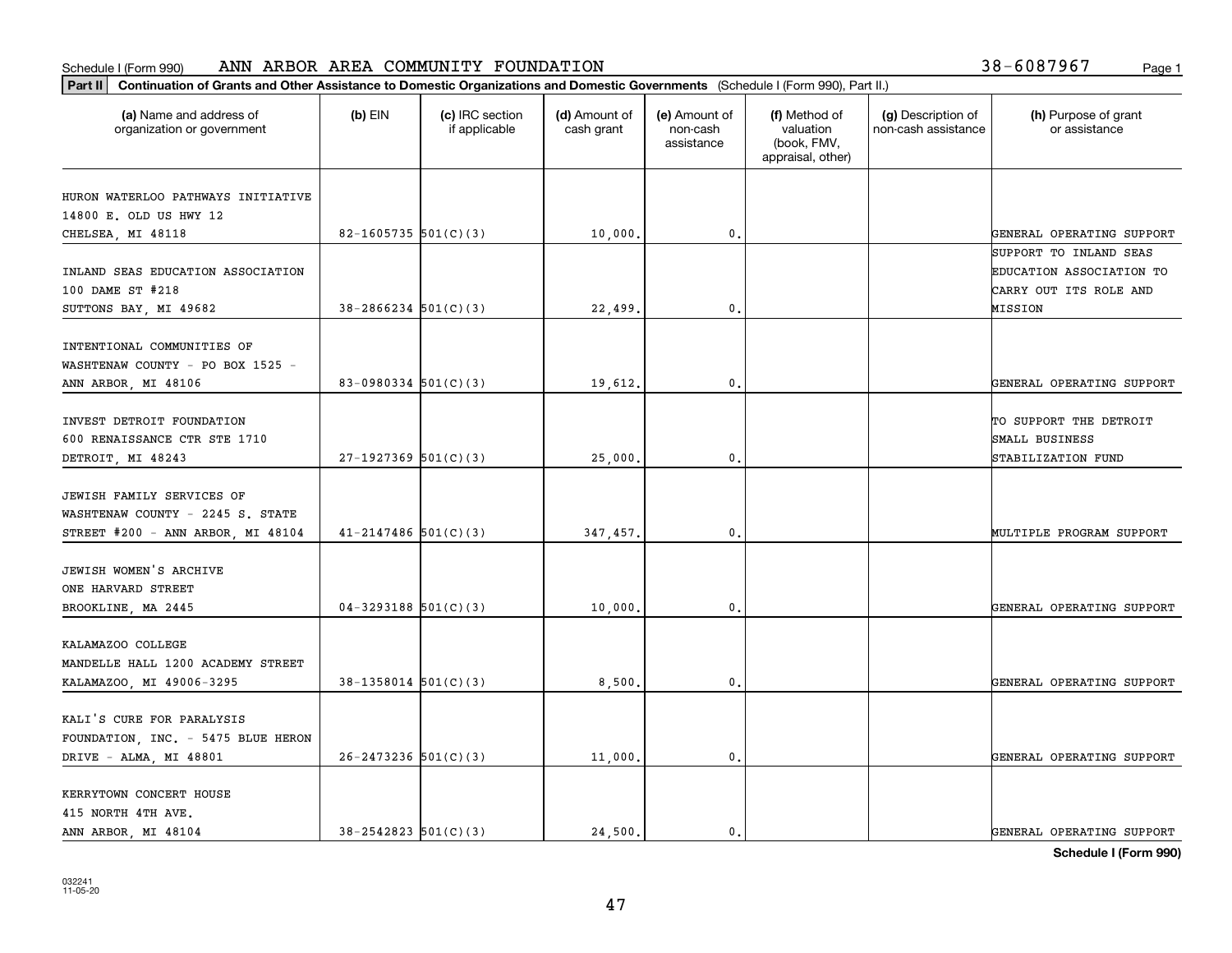#### **Part II Continuation of Grants and Other AREA COMMUNITY FOUNDATION**<br> **Part II** Continuation of Grants and Other Assistance to Domestic Organizations and Domestic Conservations and Domestic Conservations and Domestic Schedule I (Form 990) ANN ARBOR AREA COMMUNITY FOUNDATION Page 1

| 38-6087967 | Page 1 |
|------------|--------|
|------------|--------|

| Continuation of Grants and Other Assistance to Domestic Organizations and Domestic Governments (Schedule I (Form 990), Part II.)<br>Part II |                            |                                  |                             |                                         |                                                                |                                           |                                                                                                  |
|---------------------------------------------------------------------------------------------------------------------------------------------|----------------------------|----------------------------------|-----------------------------|-----------------------------------------|----------------------------------------------------------------|-------------------------------------------|--------------------------------------------------------------------------------------------------|
| (a) Name and address of<br>organization or government                                                                                       | $(b)$ EIN                  | (c) IRC section<br>if applicable | (d) Amount of<br>cash grant | (e) Amount of<br>non-cash<br>assistance | (f) Method of<br>valuation<br>(book, FMV,<br>appraisal, other) | (g) Description of<br>non-cash assistance | (h) Purpose of grant<br>or assistance                                                            |
| LEGACY LAND CONSERVANCY<br>6276 JACKSON RD., SUITE G<br>ANN ARBOR, MI 48103                                                                 | $38 - 2899980$ $501(C)(3)$ |                                  | 9,072.                      | 0.                                      |                                                                |                                           | GENERAL OPERATING SUPPORT                                                                        |
| MADONNA UNIVERSITY<br>ATTENTION: FINANCIAL AID 36600 SCHO<br>LIVONIA, MI 48150                                                              | $38-1498763$ 501(C)(3)     |                                  | 6,400.                      | $\mathbf 0$ .                           |                                                                |                                           | GENERAL OPERATING SUPPORT                                                                        |
| MARSHFIELD CLINIC<br>MCHS FOUNDATION 1R1 1000 N OAK AVEN<br>MARSHFIELD, WI 54449-5777                                                       | $81 - 2822823$ 501(C)(3)   |                                  | 47,802                      | 0.                                      |                                                                |                                           | BENEFITING CANCER<br>RESEARCH AND CANCER<br>PATIENT CARE AT THE<br>MARSHFIELD CLINIC             |
| MICHIGAN ABILITY PARTNERS<br>3810 PACKARD RD., SUITE 260<br>ANN ARBOR, MI 48108                                                             | $38 - 2595768$ $501(C)(3)$ |                                  | 48,977.                     | 0.                                      |                                                                |                                           | GENERAL OPERATING SUPPORT                                                                        |
| MICHIGAN GUILD OF ARTISTS &<br>ARTISANS - 118 N. 4TH AVENUE - ANN<br>ARBOR, MI 48104                                                        | $38 - 2300196$ 501(C)(3)   |                                  | 15,000.                     | $^{\circ}$ .                            |                                                                |                                           | PROVIDE SUPPORT FOR THE<br><b>ACTIVATION AND</b><br>CONTINUATION OF ITS<br>VIRTUAL AND IN-PERSON |
| MICHIGAN LEAGUE OF CONSERVATION<br>VOTERS EDUCATION FUND - 3029<br>MILLER RD. - ANN ARBOR, MI 48103                                         | $37-1430158$ $501(C)(3)$   |                                  | 8,000                       | $\mathbf{0}$                            |                                                                |                                           | GENERAL OPERATING SUPPORT                                                                        |
| MICHIGAN MEDICINE DEVELOPMENT<br>1000 OAKBROOK DR., SUITE 100<br>ANN ARBOR, MI 48109                                                        | $38 - 6006309$ $501(C)(3)$ |                                  | 7,550                       | 0.                                      |                                                                |                                           | MULTIPLE PROGRAM SUPPORT                                                                         |
| MICHIGAN SAVES<br>230 N. WASHINGTON SQUARE, SUITE 300<br>LANSING, MI 48933                                                                  | $27-1388004$ 501(C)(3)     |                                  | 49,631.                     | $^{\circ}$ .                            |                                                                |                                           | GENERAL OPERATING SUPPORT                                                                        |
| MICHIGAN STATE UNIVERSITY - OFFICE<br>OF FINANCIAL AID - STUDENT<br>SERVICES BUILDING 556 E. CIRCLE<br>DRIVE, ROOM 252 - EAST LANSING, MI   | $38 - 6005984$ 501(C)(3)   |                                  | 33.091.                     | $\mathfrak{o}$ .                        |                                                                |                                           | GENERAL OPERATING SUPPORT                                                                        |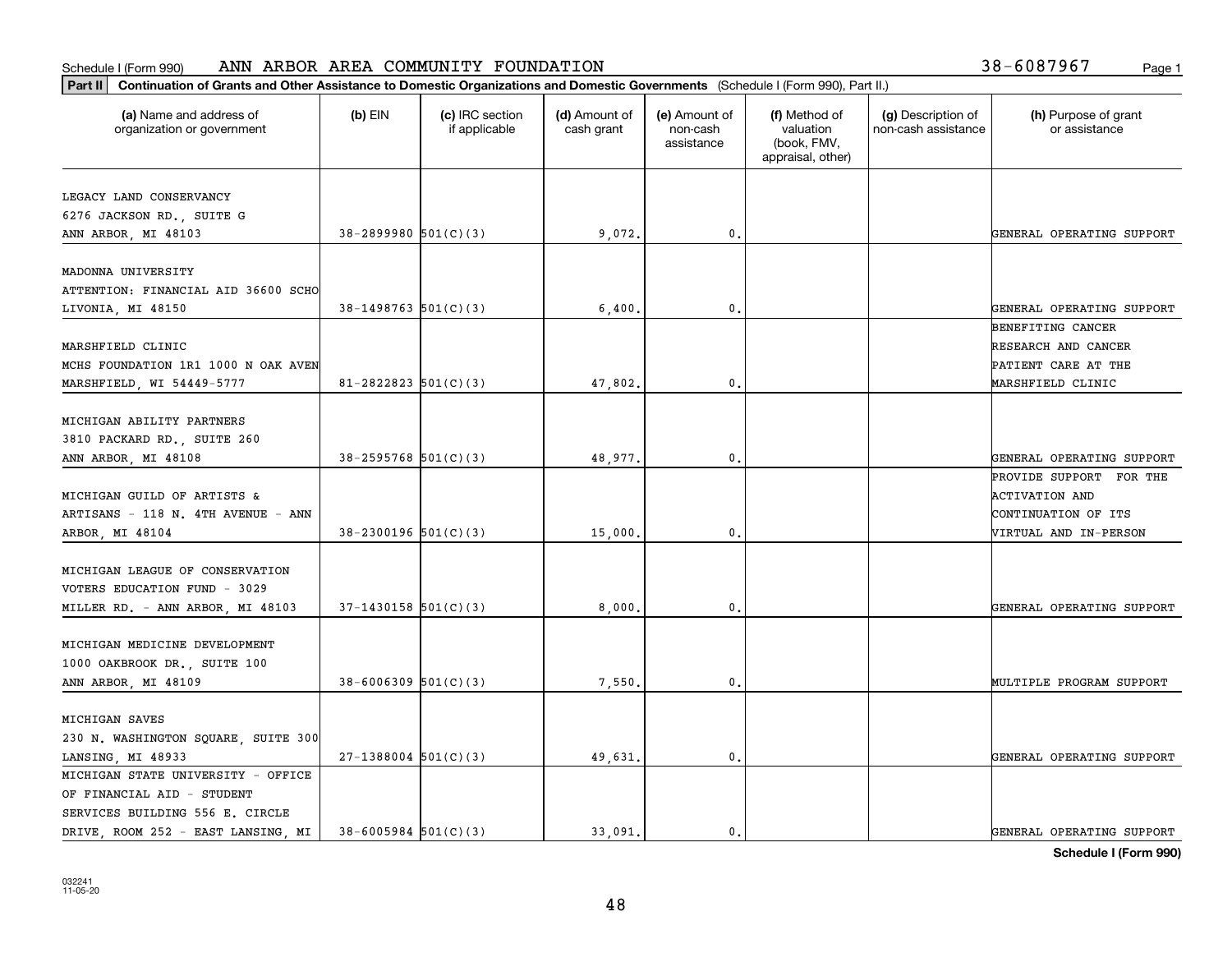| Part II   Continuation of Grants and Other Assistance to Domestic Organizations and Domestic Governments (Schedule I (Form 990), Part II.) |                            |                                  |                             |                                         |                                                                |                                           |                                       |
|--------------------------------------------------------------------------------------------------------------------------------------------|----------------------------|----------------------------------|-----------------------------|-----------------------------------------|----------------------------------------------------------------|-------------------------------------------|---------------------------------------|
| (a) Name and address of<br>organization or government                                                                                      | $(b)$ EIN                  | (c) IRC section<br>if applicable | (d) Amount of<br>cash grant | (e) Amount of<br>non-cash<br>assistance | (f) Method of<br>valuation<br>(book, FMV,<br>appraisal, other) | (g) Description of<br>non-cash assistance | (h) Purpose of grant<br>or assistance |
| MICHIGAN STATE UNIVERSITY -                                                                                                                |                            |                                  |                             |                                         |                                                                |                                           |                                       |
| UNIVERSITY ADVANCEMENT - 535                                                                                                               |                            |                                  |                             |                                         |                                                                |                                           |                                       |
| CHESTNUT ROAD, ROOM 300 - EAST                                                                                                             |                            |                                  |                             |                                         |                                                                |                                           |                                       |
| LANSING, MI 48824-1005                                                                                                                     | $38 - 6005984$ 501(C)(3)   |                                  | 5,500.                      | 0.                                      |                                                                |                                           | GENERAL OPERATING SUPPORT             |
| MICHIGAN THEATER FOUNDATION, INC.<br>603 E. LIBERTY ST.                                                                                    |                            |                                  |                             |                                         |                                                                |                                           |                                       |
| ANN ARBOR, MI 48104                                                                                                                        | $38 - 2269013$ $501(C)(3)$ |                                  | 103,342.                    | 0.                                      |                                                                |                                           | GENERAL OPERATING SUPPORT             |
| MICHIGAN WOMEN'S FOUNDATION<br>1155 BREWERY PARK BLVD SUITE 350                                                                            |                            |                                  |                             |                                         |                                                                |                                           |                                       |
| DETROIT, MI 48207                                                                                                                          | $38 - 2689979$ 501(C)(3)   |                                  | 12,500.                     | $\mathbf{0}$ .                          |                                                                |                                           | GENERAL OPERATING SUPPORT             |
| MILAN SENIORS FOR HEALTHY LIVING<br><b>45 NECKEL COURT</b>                                                                                 |                            |                                  |                             |                                         |                                                                |                                           |                                       |
| MILAN, MI 48160                                                                                                                            | $27-1109225$ 501(C)(3)     |                                  | 56,128.                     | $\mathbf{0}$ .                          |                                                                |                                           | GENERAL OPERATING SUPPORT             |
|                                                                                                                                            |                            |                                  |                             |                                         |                                                                |                                           | PROVIDE MENTORSHIP AND                |
| MUSIC MEANS MORE, INC.                                                                                                                     |                            |                                  |                             |                                         |                                                                |                                           | GUIDANCE ON PRODUCING                 |
| 3865 HILLSIDE DRIVE                                                                                                                        |                            |                                  |                             |                                         |                                                                |                                           | MUSIC/HAVING VOICES TO                |
| YPSILANTI, MI 48197                                                                                                                        | $85 - 2516421$ $501(C)(3)$ |                                  | 8,000.                      | 0.                                      |                                                                |                                           | SUPPORT BLACK STUDENTS                |
| NATIONAL MULTIPLE SCLEROSIS                                                                                                                |                            |                                  |                             |                                         |                                                                |                                           | SUPPORT TO THE NATIONAL               |
| SOCIETY, MICHIGAN - 29777                                                                                                                  |                            |                                  |                             |                                         |                                                                |                                           | MULTIPLE SCLEROSIS                    |
| TELEGRAPH, SUITE 1651 -                                                                                                                    |                            |                                  |                             |                                         |                                                                |                                           | SOCIETY TO CARRY OUT ITS              |
| SOUTHFIELD, MI 48034                                                                                                                       | 13-5661935 $501(C)(3)$     |                                  | 45, 155.                    | 0.                                      |                                                                |                                           | ROLE AND MISSION IN                   |
| NEUTRAL ZONE<br>310 E. WASHINGTON STREET                                                                                                   |                            |                                  |                             |                                         |                                                                |                                           |                                       |
| ANN ARBOR, MI 48104                                                                                                                        | $38-3407568$ 501(C)(3)     |                                  | 105,155.                    | $\mathbf{0}$ .                          |                                                                |                                           | GENERAL OPERATING SUPPORT             |
| NONPROFIT ENTERPRISE AT WORK<br>1100 N. MAIN, SUITE 102                                                                                    |                            |                                  |                             |                                         |                                                                |                                           |                                       |
| ANN ARBOR, MI 48104                                                                                                                        | $38 - 2825019$ 501(C)(3)   |                                  | 190,000.                    | 0.                                      |                                                                |                                           | MULTIPLE PROGRAM SUPPORT              |
| OAKLAND UNIVERSITY                                                                                                                         |                            |                                  |                             |                                         |                                                                |                                           |                                       |
| NORTH FOUNDATION HALL 318 MEADOW<br>BROOK ROAD, SUITE #120 - ROCHESTER                                                                     |                            |                                  |                             |                                         |                                                                |                                           |                                       |
| HILLS, M                                                                                                                                   | 38-6078765 501(C)(3)       |                                  | 5.651.                      | $\mathbf{0}$ .                          |                                                                |                                           | GENERAL OPERATING SUPPORT             |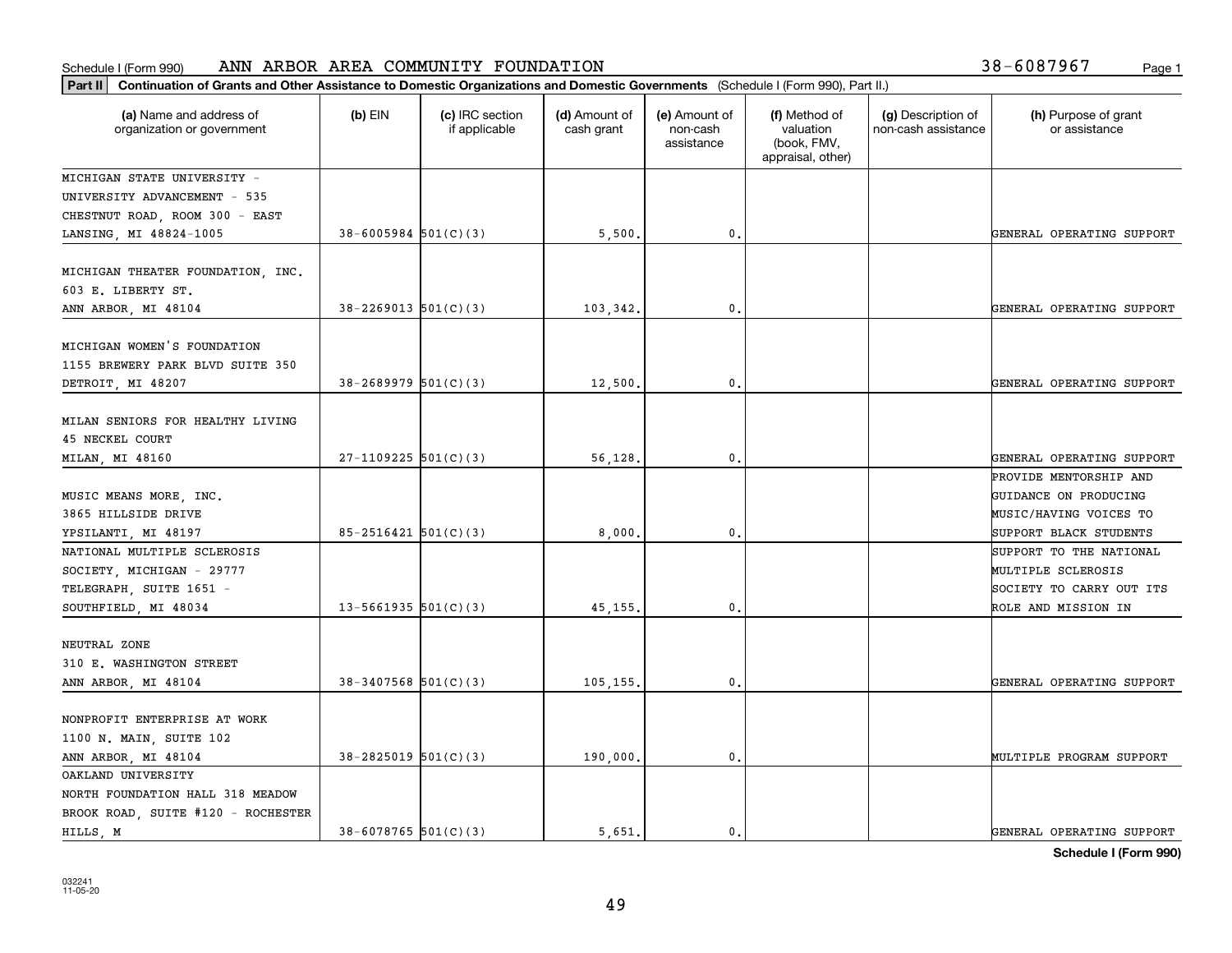| Part II   Continuation of Grants and Other Assistance to Domestic Organizations and Domestic Governments (Schedule I (Form 990), Part II.) |                            |                                  |                             |                                         |                                                                |                                           |                                                                      |
|--------------------------------------------------------------------------------------------------------------------------------------------|----------------------------|----------------------------------|-----------------------------|-----------------------------------------|----------------------------------------------------------------|-------------------------------------------|----------------------------------------------------------------------|
| (a) Name and address of<br>organization or government                                                                                      | $(b)$ EIN                  | (c) IRC section<br>if applicable | (d) Amount of<br>cash grant | (e) Amount of<br>non-cash<br>assistance | (f) Method of<br>valuation<br>(book, FMV,<br>appraisal, other) | (g) Description of<br>non-cash assistance | (h) Purpose of grant<br>or assistance                                |
| OBERLIN COLLEGE                                                                                                                            |                            |                                  |                             |                                         |                                                                |                                           |                                                                      |
| FINANCIAL AID OFFICE 173 WEST                                                                                                              |                            |                                  |                             |                                         |                                                                |                                           |                                                                      |
| LORAIN ST. OBERLIN - ST. OBERLIN,                                                                                                          |                            |                                  |                             |                                         |                                                                |                                           |                                                                      |
| OH 44074                                                                                                                                   | $34-0714363$ $501(C)(3)$   |                                  | 10,000.                     | 0.                                      |                                                                |                                           | GENERAL OPERATING SUPPORT                                            |
| OZONE HOUSE, INC.<br>1600 N. HURON RIVER DRIVE<br>YPSILANTI, MI 48197                                                                      | $38-1916505$ $501(C)(3)$   |                                  | 85,902.                     | 0.                                      |                                                                |                                           | GENERAL OPERATING SUPPORT                                            |
|                                                                                                                                            |                            |                                  |                             |                                         |                                                                |                                           |                                                                      |
| PACKARD HEALTH<br>5200 VENTURE DRIVE<br>ANN ARBOR, MI 48108                                                                                | $38 - 2269817$ 501(C)(3)   |                                  | 162,355.                    | 0.                                      |                                                                |                                           | GENERAL OPERATING SUPPORT                                            |
|                                                                                                                                            |                            |                                  |                             |                                         |                                                                |                                           |                                                                      |
| PEACE NEIGHBORHOOD CENTER<br>1111 N. MAPLE ROAD                                                                                            |                            |                                  |                             |                                         |                                                                |                                           |                                                                      |
| ANN ARBOR, MI 48103                                                                                                                        | $23 - 7437867$ 501(C)(3)   |                                  | 71,070.                     | 0.                                      |                                                                |                                           | GENERAL OPERATING SUPPORT                                            |
| PLANNED PARENTHOOD OF MICHIGAN<br>950 VICTORS WAY, SUITE 100                                                                               |                            |                                  |                             |                                         |                                                                |                                           |                                                                      |
| ANN ARBOR, MI 48108                                                                                                                        | $38-1707521$ 501(C)(3)     |                                  | 25,553                      | 0.                                      |                                                                |                                           | GENERAL OPERATING SUPPORT                                            |
| PURPLE ROSE THEATRE<br>137 PARK STREET                                                                                                     |                            |                                  |                             |                                         |                                                                |                                           |                                                                      |
| CHELSEA, MI 48118                                                                                                                          | $38 - 2946466$ $501(C)(3)$ |                                  | 45,250                      | 0.                                      |                                                                |                                           | GENERAL OPERATING SUPPORT                                            |
| RIVERFOLK MUSIC AND ARTS FESTIVAL<br>PO BOX 146                                                                                            |                            |                                  |                             |                                         |                                                                |                                           | TO SUPPORT NEIGHBORHOOD<br>CONCERT SERIES ARTISTS,<br>AND TECHNICAL, |
| MANCHESTER, MI 48158                                                                                                                       | $20-1545218$ 501(C)(3)     |                                  | 12,000.                     | 0.                                      |                                                                |                                           | ADMINISTER, PROMOTIONAL,                                             |
| ROOT CAUSE INSTITUTE INC.<br>101 MAIN ST STE 1400                                                                                          |                            |                                  |                             |                                         |                                                                |                                           |                                                                      |
| CAMBRIDGE, MA 02142                                                                                                                        | $20-0703238$ 501(C)(3)     |                                  | 108,667.                    | 0.                                      |                                                                |                                           | GENERAL OPERATING SUPPORT                                            |
| SAFEHOUSE CENTER DBA DOMESTIC<br>VIOLENCE PROJECT - 4100 CLARK ROAD                                                                        |                            |                                  |                             |                                         |                                                                |                                           |                                                                      |
| - ANN ARBOR, MI 48105                                                                                                                      | $38 - 2121751$ $501(C)(3)$ |                                  | 6.795.                      | $\mathfrak{o}$ .                        |                                                                |                                           | GENERAL OPERATING SUPPORT                                            |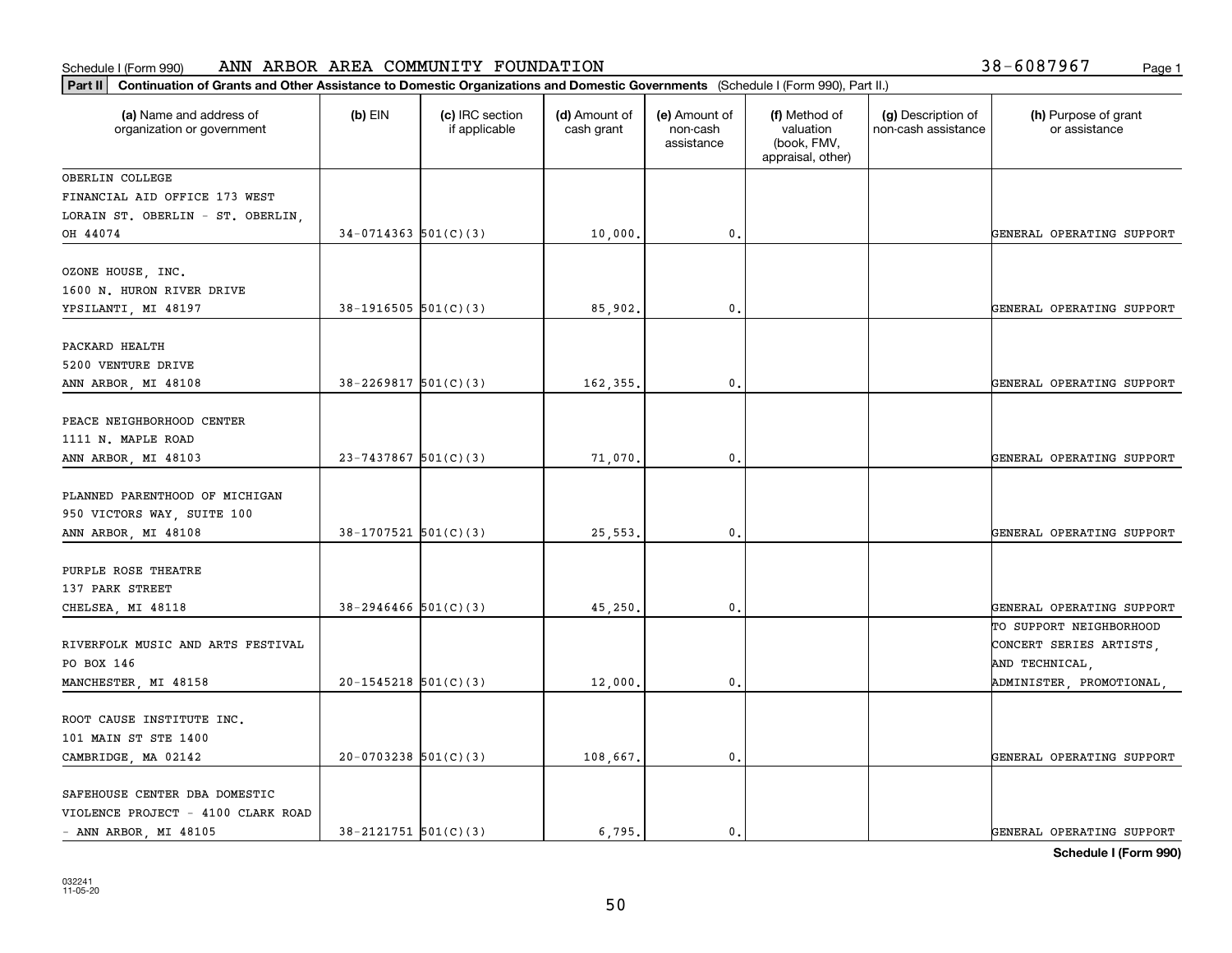| Part II   Continuation of Grants and Other Assistance to Domestic Organizations and Domestic Governments (Schedule I (Form 990), Part II.) |                            |                                  |                             |                                         |                                                                |                                           |                                       |
|--------------------------------------------------------------------------------------------------------------------------------------------|----------------------------|----------------------------------|-----------------------------|-----------------------------------------|----------------------------------------------------------------|-------------------------------------------|---------------------------------------|
| (a) Name and address of<br>organization or government                                                                                      | $(b)$ EIN                  | (c) IRC section<br>if applicable | (d) Amount of<br>cash grant | (e) Amount of<br>non-cash<br>assistance | (f) Method of<br>valuation<br>(book, FMV,<br>appraisal, other) | (g) Description of<br>non-cash assistance | (h) Purpose of grant<br>or assistance |
| SAGINAW VALLEY STATE UNIVERSITY                                                                                                            |                            |                                  |                             |                                         |                                                                |                                           |                                       |
| WICKES HALL 7400 BAY ROAD                                                                                                                  |                            |                                  |                             |                                         |                                                                |                                           |                                       |
| UNIVERSITY CENTER, MI 48710                                                                                                                | $38-1798800$ 501(C)(3)     |                                  | 6, 200.                     | $\mathbf 0$ .                           |                                                                |                                           | GENERAL OPERATING SUPPORT             |
|                                                                                                                                            |                            |                                  |                             |                                         |                                                                |                                           |                                       |
| SALINE AREA SCHOOLS                                                                                                                        |                            |                                  |                             |                                         |                                                                |                                           |                                       |
| 7265 N. ANN ARBOR ST.                                                                                                                      |                            |                                  |                             |                                         |                                                                |                                           |                                       |
| SALINE, MI 48176-1034                                                                                                                      | 00-0000000 GOVERNMENT      |                                  | 10,000                      | $\mathfrak{o}$ .                        |                                                                |                                           | GENERAL OPERATING SUPPORT             |
|                                                                                                                                            |                            |                                  |                             |                                         |                                                                |                                           |                                       |
| SALINE AREA SOCIAL SERVICES                                                                                                                |                            |                                  |                             |                                         |                                                                |                                           |                                       |
| 224 W. MICHIGAN AVE.                                                                                                                       |                            |                                  |                             |                                         |                                                                |                                           |                                       |
| SALINE, MI 48176                                                                                                                           | $23 - 7134646$ 501(C)(3)   |                                  | 6,000.                      | $\mathfrak{o}$ .                        |                                                                |                                           | GENERAL OPERATING SUPPORT             |
|                                                                                                                                            |                            |                                  |                             |                                         |                                                                |                                           |                                       |
| SHELTER ASSOCIATION OF WASHTENAW                                                                                                           |                            |                                  |                             |                                         |                                                                |                                           |                                       |
| COUNTY - PO BOX 7370 - ANN ARBOR,                                                                                                          |                            |                                  |                             |                                         |                                                                |                                           |                                       |
| MI 48107-7370                                                                                                                              | $38 - 2533030$ $501(C)(3)$ |                                  | 120,478.                    | 0.                                      |                                                                |                                           | GENERAL OPERATING SUPPORT             |
|                                                                                                                                            |                            |                                  |                             |                                         |                                                                |                                           |                                       |
| SOS COMMUNITY SERVICES                                                                                                                     |                            |                                  |                             |                                         |                                                                |                                           |                                       |
| 101 SOUTH HURON STREET                                                                                                                     |                            |                                  |                             |                                         |                                                                |                                           |                                       |
| YPSILANTI, MI 48197-5421                                                                                                                   | $38 - 2037588$ 501(C)(3)   |                                  | 32,230                      | $\mathbf{0}$                            |                                                                |                                           | GENERAL OPERATING SUPPORT             |
| SOUTHERN SHORES FIELD SERVICE                                                                                                              |                            |                                  |                             |                                         |                                                                |                                           |                                       |
| COUNCIL - BOY SCOUTS OF AMERICA -                                                                                                          |                            |                                  |                             |                                         |                                                                |                                           |                                       |
| 3914 BESTECH RD. - YPSILANTI, MI                                                                                                           |                            |                                  |                             |                                         |                                                                |                                           |                                       |
| 48197                                                                                                                                      | $45 - 4003240$ 501(C)(3)   |                                  | 44,354.                     | $\mathbf{0}$                            |                                                                |                                           | GENERAL OPERATING SUPPORT             |
|                                                                                                                                            |                            |                                  |                             |                                         |                                                                |                                           |                                       |
| ST. ANDREW'S EPISCOPAL CHURCH                                                                                                              |                            |                                  |                             |                                         |                                                                |                                           |                                       |
| 306 N. DIVISION STREET                                                                                                                     |                            |                                  |                             |                                         |                                                                |                                           |                                       |
| ANN ARBOR, MI 48104                                                                                                                        | $38-1360566$ $501(C)(3)$   |                                  | 8,632                       | $\mathbf{0}$ .                          |                                                                |                                           | GENERAL OPERATING SUPPORT             |
|                                                                                                                                            |                            |                                  |                             |                                         |                                                                |                                           |                                       |
| ST. FRANCIS OF ASSISI PARISH ANN<br>ARBOR - 2150 FRIEZE AVE. - ANN                                                                         |                            |                                  |                             |                                         |                                                                |                                           |                                       |
|                                                                                                                                            | $38 - 1404594$ 501(C)(3)   |                                  | 37,125.                     | $\mathfrak o$ .                         |                                                                |                                           | GENERAL OPERATING SUPPORT             |
| ARBOR, MI 48104                                                                                                                            |                            |                                  |                             |                                         |                                                                |                                           |                                       |
| ST. JOHN THE EVANGELIST PARISH                                                                                                             |                            |                                  |                             |                                         |                                                                |                                           |                                       |
| 711 N. MARTIN LUTHER KING JR. DR.                                                                                                          |                            |                                  |                             |                                         |                                                                |                                           |                                       |
| JACKSON, MI 49201                                                                                                                          | $38-1358032$ $501(C)(3)$   |                                  | 9.727.                      | $\mathbf{0}$ .                          |                                                                |                                           | GENERAL OPERATING SUPPORT             |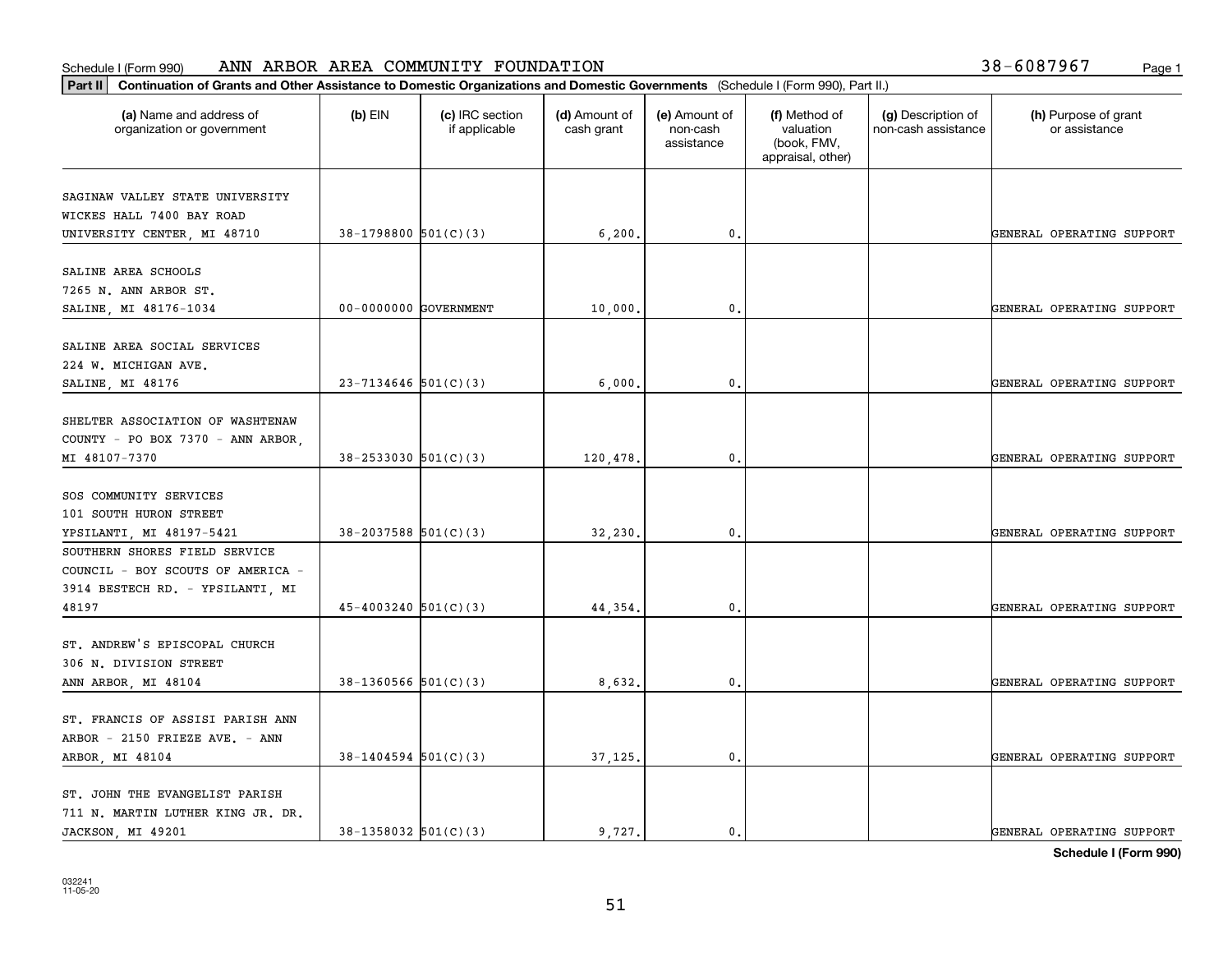#### Schedule I (Form 990) Page 1 ANN ARBOR AREA COMMUNITY FOUNDATION 38-6087967

| Part II   Continuation of Grants and Other Assistance to Domestic Organizations and Domestic Governments (Schedule I (Form 990), Part II.) |                            |                                  |                             |                                         |                                                                |                                           |                                       |
|--------------------------------------------------------------------------------------------------------------------------------------------|----------------------------|----------------------------------|-----------------------------|-----------------------------------------|----------------------------------------------------------------|-------------------------------------------|---------------------------------------|
| (a) Name and address of<br>organization or government                                                                                      | $(b)$ EIN                  | (c) IRC section<br>if applicable | (d) Amount of<br>cash grant | (e) Amount of<br>non-cash<br>assistance | (f) Method of<br>valuation<br>(book, FMV,<br>appraisal, other) | (g) Description of<br>non-cash assistance | (h) Purpose of grant<br>or assistance |
| ST. JOSEPH MERCY HEALTH SYSTEM -                                                                                                           |                            |                                  |                             |                                         |                                                                |                                           |                                       |
| OFFICE OF DEVELOPMENT -                                                                                                                    |                            |                                  |                             |                                         |                                                                |                                           |                                       |
| DEVELOPMENT DEPARTMENT 5305 EAST                                                                                                           |                            |                                  |                             |                                         |                                                                |                                           |                                       |
| HURON RIVER DRIVE PO BOX 995 - ANN                                                                                                         | $38 - 2113393$ $501(C)(3)$ |                                  | 48,368.                     | $\mathbf{0}$ .                          |                                                                |                                           | MULTIPLE PROGRAM SUPPORT              |
| ST. LOUIS CENTER FOR EXCEPTIONAL<br>CHILDREN AND ADULTS - 16195 OLD                                                                        |                            |                                  |                             |                                         |                                                                |                                           |                                       |
| U.S. 12 - CHELSEA, MI 48118                                                                                                                | $38 - 6038121$ $501(C)(3)$ |                                  | 7,473                       | 0.                                      |                                                                |                                           | GENERAL OPERATING SUPPORT             |
| STANFORD UNIVERSITY<br>MONTAG HALL 355 GALVEZ STREET<br>STANFORD, CA 94305-6106                                                            | 94-1156365 $501(C)(3)$     |                                  | 7,000.                      | $\mathbf{0}$ .                          |                                                                |                                           | GENERAL OPERATING SUPPORT             |
|                                                                                                                                            |                            |                                  |                             |                                         |                                                                |                                           |                                       |
| STUDENT ADVOCACY CENTER OF<br>MICHIGAN - 124 PEARL STREET, SUITE                                                                           |                            |                                  |                             |                                         |                                                                |                                           |                                       |
| 504 - YPSILANTI, MI 48197                                                                                                                  | $38 - 2058667$ 501(C)(3)   |                                  | 16,324.                     | 0.                                      |                                                                |                                           | GENERAL OPERATING SUPPORT             |
| SUSQUEHANNA UNIVERSITY<br>514 UNIVERSITY AVENUE                                                                                            |                            |                                  |                             |                                         |                                                                |                                           |                                       |
| SELINSGROVE, PA 17870                                                                                                                      | $23 - 1353385$ 501(C)(3)   |                                  | 34,500.                     | 0.                                      |                                                                |                                           | GENERAL OPERATING SUPPORT             |
| THE ARK<br>117 N. FIRST STREET, SUITE 40<br>ANN ARBOR, MI 48104                                                                            | $38-1802396$ $501(C)(3)$   |                                  | 36,000                      | 0.                                      |                                                                |                                           | GENERAL OPERATING SUPPORT             |
|                                                                                                                                            |                            |                                  |                             |                                         |                                                                |                                           |                                       |
| THE ARTS ALLIANCE, INC.<br>1100 NORTH MAIN SUITE 106B                                                                                      |                            |                                  |                             |                                         |                                                                |                                           |                                       |
| ANN ARBOR, MI 48104                                                                                                                        | $26-0638491$ 501(C)(3)     |                                  | 36,000.                     | $\mathbf{0}$ .                          |                                                                |                                           | GENERAL OPERATING SUPPORT             |
|                                                                                                                                            |                            |                                  |                             |                                         |                                                                |                                           | SUPPORT THE DONATION                  |
| THE CREAM INCORPORATED                                                                                                                     |                            |                                  |                             |                                         |                                                                |                                           | PROJECT WHICH                         |
| 29150 CARLYSLE ST. SUITE 150                                                                                                               |                            |                                  |                             |                                         |                                                                |                                           | COLLABORATES WITH LOCAL               |
| INKSTER, MI 48141                                                                                                                          | 82-3833981 $501(C)(3)$     |                                  | 7,500.                      | 0.                                      |                                                                |                                           | AND REGIONAL BUSINESSES &             |
| THE CULINARY INSTITUTE OF AMERICA                                                                                                          |                            |                                  |                             |                                         |                                                                |                                           |                                       |
| STUDENT FINANCIAL AND REGISTRATION                                                                                                         |                            |                                  |                             |                                         |                                                                |                                           |                                       |
| SERVICES 1946 CAMPUS DRIVE - HYDE                                                                                                          |                            |                                  |                             |                                         |                                                                |                                           |                                       |
| PARK, N                                                                                                                                    | $06 - 0653264$ 501(C)(3)   |                                  | 5.798.                      | $\mathbf{0}$ .                          |                                                                |                                           | GENERAL OPERATING SUPPORT             |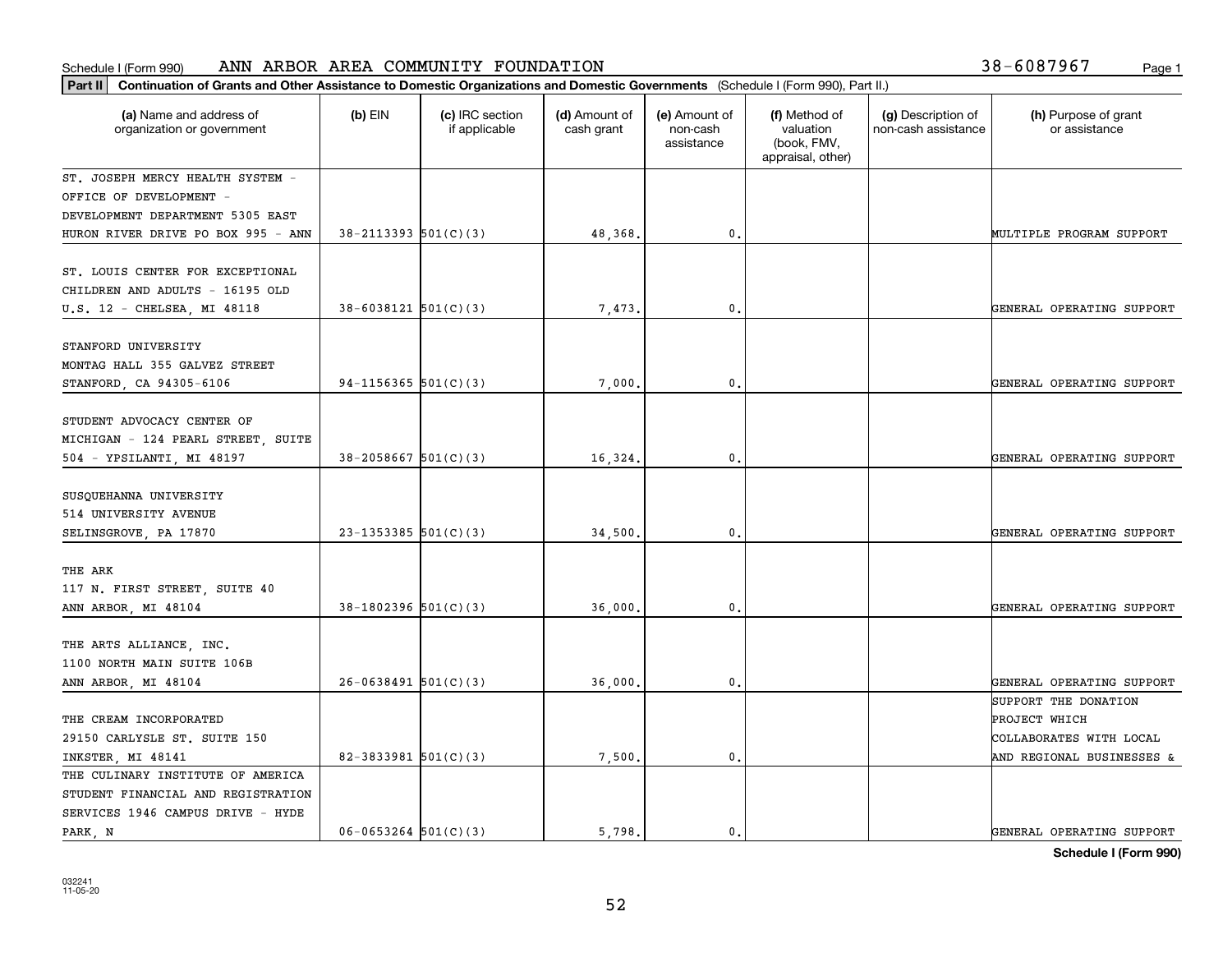|  |  | 38-6087967 | Page |
|--|--|------------|------|
|--|--|------------|------|

| Part II   Continuation of Grants and Other Assistance to Domestic Organizations and Domestic Governments (Schedule I (Form 990), Part II.) |                            |                                  |                             |                                         |                                                                |                                           |                                       |
|--------------------------------------------------------------------------------------------------------------------------------------------|----------------------------|----------------------------------|-----------------------------|-----------------------------------------|----------------------------------------------------------------|-------------------------------------------|---------------------------------------|
| (a) Name and address of<br>organization or government                                                                                      | $(b)$ EIN                  | (c) IRC section<br>if applicable | (d) Amount of<br>cash grant | (e) Amount of<br>non-cash<br>assistance | (f) Method of<br>valuation<br>(book, FMV,<br>appraisal, other) | (g) Description of<br>non-cash assistance | (h) Purpose of grant<br>or assistance |
|                                                                                                                                            |                            |                                  |                             |                                         |                                                                |                                           | TECHNICAL SUPPORT TO                  |
| THE FAMILY AND YOUTH INSTITUTE                                                                                                             |                            |                                  |                             |                                         |                                                                |                                           | PRODUCE VIRTUAL TOOLKITS              |
| 42807 FORD ROAD #203                                                                                                                       |                            |                                  |                             |                                         |                                                                |                                           | FOR MENTAL HEALTH TO                  |
| CANTON, MI 48187                                                                                                                           | $20-4097808$ 501(C)(3)     |                                  | 20,000.                     | 0.                                      |                                                                |                                           | SUPPORT MARGINALIZED                  |
| THE NEW WEST WILLOW NEIGHBORHOOD<br>ASSOCIATION - 2057 TYLER ROAD                                                                          |                            |                                  |                             |                                         |                                                                |                                           |                                       |
| YPSILANTI - YPSILANTI, MI 48198                                                                                                            | $20 - 5859888$ $501(C)(3)$ |                                  | 20,000.                     | 0.                                      |                                                                |                                           | MULTIPLE PROGRAM SUPPORT              |
| THE POTTERS GUILD<br>201 HILL STREET                                                                                                       |                            |                                  |                             |                                         |                                                                |                                           |                                       |
| ANN ARBOR, MI 48104                                                                                                                        | $38 - 6075181$ $501(C)(3)$ |                                  | 13,328.                     | 0.                                      |                                                                |                                           | GENERAL OPERATING SUPPORT             |
| THE RAGDALE FOUNDATION<br>1260 NORTH GREEN BAY ROAD<br>LAKE FOREST, IL 60045                                                               | $36 - 2937927$ $501(C)(3)$ |                                  | 26,500.                     | 0.                                      |                                                                |                                           | GENERAL OPERATING SUPPORT             |
| THE SALVATION ARMY EASTERN                                                                                                                 |                            |                                  |                             |                                         |                                                                |                                           |                                       |
| MICHIGAN DIVISION - 16130                                                                                                                  |                            |                                  |                             |                                         |                                                                |                                           |                                       |
| NORTHLAND DRIVE - SOUTHFIELD, MI                                                                                                           |                            |                                  |                             |                                         |                                                                |                                           |                                       |
| 48075                                                                                                                                      | $38-1370971$ 501(C)(3)     |                                  | 52,155.                     | 0.                                      |                                                                |                                           | GENERAL OPERATING SUPPORT             |
| THE TREELINE CONSERVANCY<br>535 W. WILLIAM STREET                                                                                          |                            |                                  |                             |                                         |                                                                |                                           |                                       |
| ANN ARBOR, MI 48103                                                                                                                        | $43 - 2091401$ $501(C)(3)$ |                                  | 15,000.                     | 0.                                      |                                                                |                                           | GENERAL OPERATING SUPPORT             |
| THE UNITED METHODIST RETIREMENT<br>COMMUNITIES FOUNDATION - 805 W.                                                                         |                            |                                  |                             |                                         |                                                                |                                           |                                       |
| MIDDLE STREET - CHELSEA, MI 48118                                                                                                          | $38 - 3443089$ 501(C)(3)   |                                  | 10, 250,                    | 0.                                      |                                                                |                                           | GENERAL OPERATING SUPPORT             |
| THE URBAN INSTITUTE<br>500 L'ENFANT PLAZA, SW<br>WASHINGTON, DC 20024                                                                      | 52-0880375 $501(C)(3)$     |                                  | 40,000.                     | 0.                                      |                                                                |                                           | GENERAL OPERATING SUPPORT             |
| THE WOMEN'S CENTER OF SOUTHEASTERN<br>MICHIGAN - 1100 VICTORS WAY SUITE<br>10 - ANN ARBOR, MI 48108                                        | $36 - 4338567$ $501(C)(3)$ |                                  | 29.400.                     | $\mathbf{0}$ .                          |                                                                |                                           | GENERAL OPERATING SUPPORT             |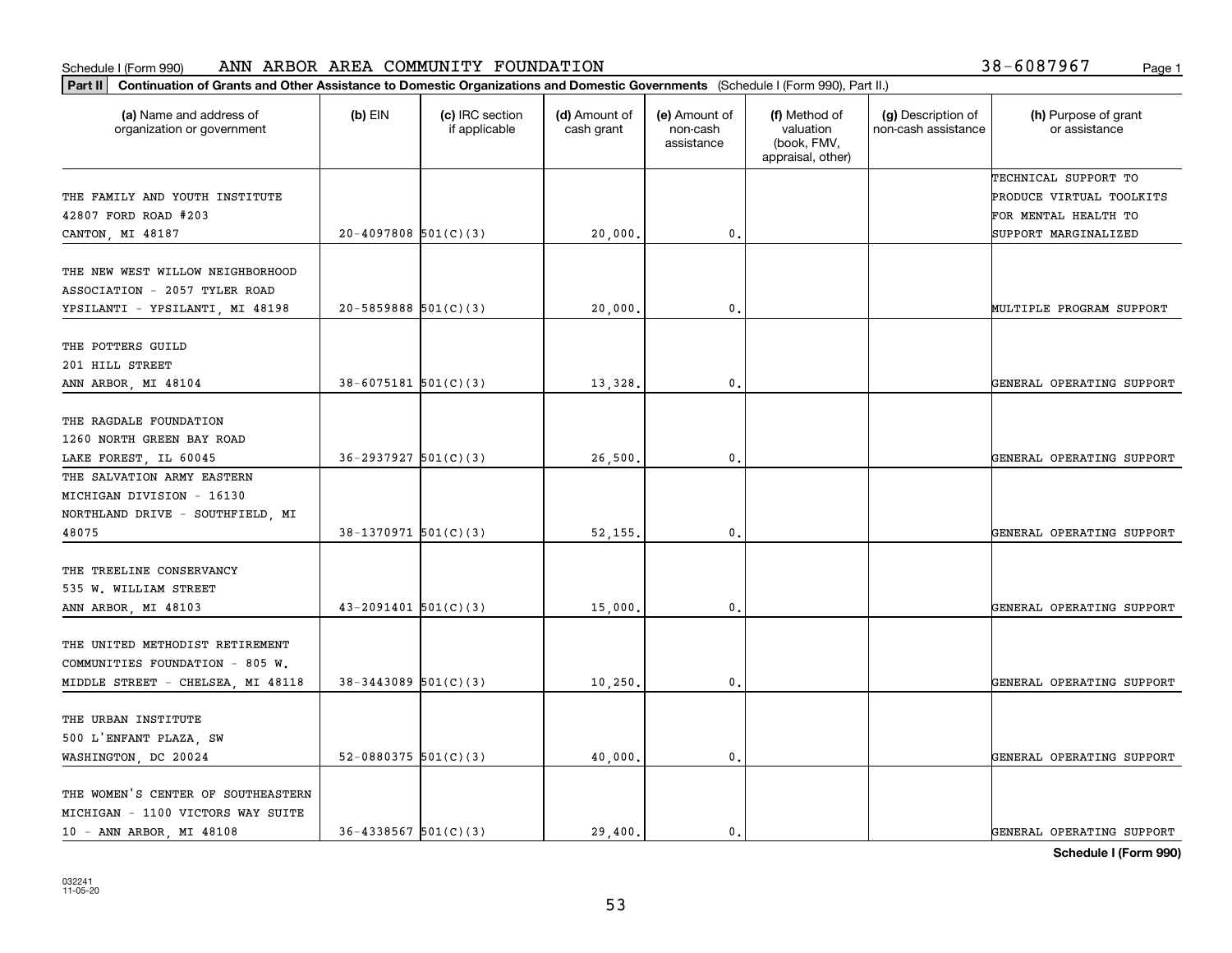#### Schedule I (Form 990) Page 1 ANN ARBOR AREA COMMUNITY FOUNDATION 38-6087967

| 38-6087967<br>Page 1 |  |
|----------------------|--|
|----------------------|--|

| Part II   Continuation of Grants and Other Assistance to Domestic Organizations and Domestic Governments (Schedule I (Form 990), Part II.) |                            |                                  |                             |                                         |                                                                |                                           |                                       |
|--------------------------------------------------------------------------------------------------------------------------------------------|----------------------------|----------------------------------|-----------------------------|-----------------------------------------|----------------------------------------------------------------|-------------------------------------------|---------------------------------------|
| (a) Name and address of<br>organization or government                                                                                      | $(b)$ EIN                  | (c) IRC section<br>if applicable | (d) Amount of<br>cash grant | (e) Amount of<br>non-cash<br>assistance | (f) Method of<br>valuation<br>(book, FMV,<br>appraisal, other) | (g) Description of<br>non-cash assistance | (h) Purpose of grant<br>or assistance |
| THERAPEUTIC RIDING, INC.                                                                                                                   |                            |                                  |                             |                                         |                                                                |                                           |                                       |
| 3425 E. MORGAN ROAD                                                                                                                        |                            |                                  |                             |                                         |                                                                |                                           |                                       |
| ANN ARBOR, MI 48108                                                                                                                        | $38 - 2487220$ 501(C)(3)   |                                  | 8,000.                      | $\mathbf{0}$ .                          |                                                                |                                           | GENERAL OPERATING SUPPORT             |
|                                                                                                                                            |                            |                                  |                             |                                         |                                                                |                                           |                                       |
| TRINITY EVANGELICAL LUTHERAN                                                                                                               |                            |                                  |                             |                                         |                                                                |                                           |                                       |
| CHURCH - 1400 W. STADIUM - ANN                                                                                                             |                            |                                  |                             |                                         |                                                                |                                           |                                       |
| ARBOR, MI 48103                                                                                                                            | $91-1758010$ $501(C)(3)$   |                                  | 18,900                      | 0.                                      |                                                                |                                           | GENERAL OPERATING SUPPORT             |
|                                                                                                                                            |                            |                                  |                             |                                         |                                                                |                                           |                                       |
| TRINITY LUTHERAN CHURCH                                                                                                                    |                            |                                  |                             |                                         |                                                                |                                           |                                       |
| 122 W. WESLEY                                                                                                                              |                            |                                  |                             |                                         |                                                                |                                           |                                       |
| JACKSON, MI 49201                                                                                                                          | $38-1501124$ $501(C)(3)$   |                                  | 10,727.                     | $\mathbf{0}$ .                          |                                                                |                                           | GENERAL OPERATING SUPPORT             |
|                                                                                                                                            |                            |                                  |                             |                                         |                                                                |                                           | EQUITABLE SERVICE                     |
| UM REGENTS - ANN ARBOR MEALS ON                                                                                                            |                            |                                  |                             |                                         |                                                                |                                           | PROVISION BY PROVIDING                |
| WHEELS - 2025 TRAVERWOOD DR.,                                                                                                              |                            |                                  |                             |                                         |                                                                |                                           | CULTURALLY SPECIFIC MEALS             |
| SUITE F - ANN ARBOR, MI 48105                                                                                                              | $38 - 6006309$ $501(C)(3)$ |                                  | 29,120.                     | 0.                                      |                                                                |                                           | TO THE ASIAN OLDER ADULT              |
|                                                                                                                                            |                            |                                  |                             |                                         |                                                                |                                           |                                       |
| UM SCHOOL OF KINESIOLOGY                                                                                                                   |                            |                                  |                             |                                         |                                                                |                                           |                                       |
| 1402 WASHINGTON HEIGHTS                                                                                                                    |                            |                                  |                             |                                         |                                                                |                                           |                                       |
| ANN ARBOR, MI 48109-2013                                                                                                                   | $38 - 6006309$ 501(C)(3)   |                                  | 22,499.                     | $\mathbf{0}$                            |                                                                |                                           | GENERAL OPERATING SUPPORT             |
| UM SCHOOL OF MUSIC, THEATRE &                                                                                                              |                            |                                  |                             |                                         |                                                                |                                           |                                       |
| DANCE - OFFICE OF DEVELOPMENT &                                                                                                            |                            |                                  |                             |                                         |                                                                |                                           |                                       |
| EXTERNAL RELATIONS 2005 BAITS                                                                                                              |                            |                                  |                             |                                         |                                                                |                                           |                                       |
| DRIVE - ANN ARBOR, MI 48109-2075                                                                                                           | $38 - 6006309$ 501(C)(3)   |                                  | 5,820,                      | 0.                                      |                                                                |                                           | GENERAL OPERATING SUPPORT             |
| UMHS DEPARTMENT OF PEDIATRICS AND                                                                                                          |                            |                                  |                             |                                         |                                                                |                                           | RESEARCH GRANTS FOR THE               |
| COMMUNICABLE DISEASES - D3109                                                                                                              |                            |                                  |                             |                                         |                                                                |                                           | TREATMENT AND                         |
| MEDICAL PROFESSIONAL BLDG. - ANN                                                                                                           |                            |                                  |                             |                                         |                                                                |                                           | REHABILITATION OF SPINAL              |
| ARBOR, MI 48109-5718                                                                                                                       | $38 - 6006309$ 501(C)(3)   |                                  | 19,682.                     | 0.                                      |                                                                |                                           | CORD INJURY VICTIMS, AS A             |
|                                                                                                                                            |                            |                                  |                             |                                         |                                                                |                                           |                                       |
| UNITED WAY OF WASHTENAW COUNTY                                                                                                             |                            |                                  |                             |                                         |                                                                |                                           |                                       |
| 2305 PLATT ROAD                                                                                                                            |                            |                                  |                             |                                         |                                                                |                                           | TO SUPPORT THE COVID-19               |
| ANN ARBOR, MI 48104                                                                                                                        | $38-1951024$ $501(C)(3)$   |                                  | 326,140.                    | $\mathbf{0}$ .                          |                                                                |                                           | COMMUNITY RELIEF FUND                 |
|                                                                                                                                            |                            |                                  |                             |                                         |                                                                |                                           |                                       |
| UNIVERSITY AT BUFFALO FOUNDATION,                                                                                                          |                            |                                  |                             |                                         |                                                                |                                           |                                       |
| INC. - PO BOX 730 - BUFFALO, NY                                                                                                            |                            |                                  |                             |                                         |                                                                |                                           |                                       |
| 14226                                                                                                                                      | $16-0865182$ $501(C)(3)$   |                                  | 6.500.                      | $\mathbf{0}$ .                          |                                                                |                                           | MULTIPLE PROGRAM SUPPORT              |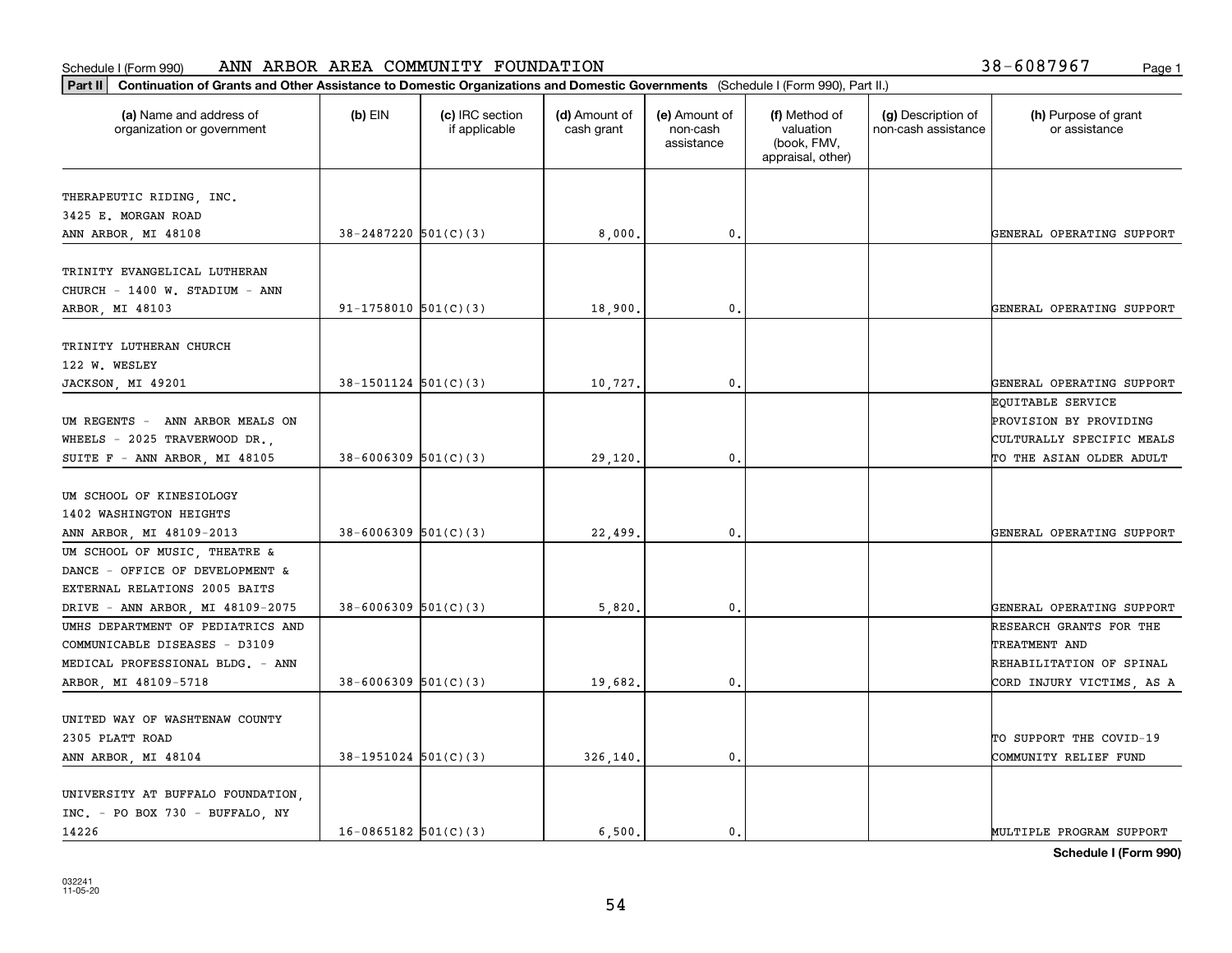| Part II   Continuation of Grants and Other Assistance to Domestic Organizations and Domestic Governments (Schedule I (Form 990), Part II.) |                            |                                  |                             |                                         |                                                                |                                           |                                       |
|--------------------------------------------------------------------------------------------------------------------------------------------|----------------------------|----------------------------------|-----------------------------|-----------------------------------------|----------------------------------------------------------------|-------------------------------------------|---------------------------------------|
| (a) Name and address of<br>organization or government                                                                                      | $(b)$ EIN                  | (c) IRC section<br>if applicable | (d) Amount of<br>cash grant | (e) Amount of<br>non-cash<br>assistance | (f) Method of<br>valuation<br>(book, FMV,<br>appraisal, other) | (g) Description of<br>non-cash assistance | (h) Purpose of grant<br>or assistance |
| UNIVERSITY MUSICAL SOCIETY                                                                                                                 |                            |                                  |                             |                                         |                                                                |                                           |                                       |
| 881 NORTH UNIVERSITY AVE. BURTON                                                                                                           |                            |                                  |                             |                                         |                                                                |                                           |                                       |
| MEMORIAL TOWER - ANN ARBOR, MI                                                                                                             |                            |                                  |                             |                                         |                                                                |                                           |                                       |
| 48109-1011                                                                                                                                 | $38 - 1545881$ $501(C)(3)$ |                                  | 46,860.                     | $\mathbf{0}$                            |                                                                |                                           | GENERAL OPERATING SUPPORT             |
|                                                                                                                                            |                            |                                  |                             |                                         |                                                                |                                           |                                       |
| UNIVERSITY OF ARIZONA                                                                                                                      |                            |                                  |                             |                                         |                                                                |                                           |                                       |
| ADMINISTRATION BUILDING, ROOM 208,                                                                                                         |                            |                                  |                             |                                         |                                                                |                                           |                                       |
| <b>TUCSON, AZ 85721</b>                                                                                                                    | $74 - 2652689$ 501(C)(3)   |                                  | 5,500                       | $\mathbf{0}$                            |                                                                |                                           | GENERAL OPERATING SUPPORT             |
| UNIVERSITY OF MICHIGAN                                                                                                                     |                            |                                  |                             |                                         |                                                                |                                           |                                       |
| 2500 STUDENT ACTIVITIES BLDG. 515                                                                                                          |                            |                                  |                             |                                         |                                                                |                                           |                                       |
| E.JEFFERSON - ANN ARBOR, MI                                                                                                                |                            |                                  |                             |                                         |                                                                |                                           |                                       |
| 48109-1316                                                                                                                                 | $38 - 6006309$ 501(C)(3)   |                                  | 49,264                      | $\mathbf 0$ .                           |                                                                |                                           | GENERAL OPERATING SUPPORT             |
| UNIVERSITY OF MICHIGAN BIOLOGICAL                                                                                                          |                            |                                  |                             |                                         |                                                                |                                           |                                       |
| STATION - 2541 CHEMISTRY BLDG. 930                                                                                                         |                            |                                  |                             |                                         |                                                                |                                           |                                       |
| NORTH UNIVERSITY AVE. - ANN ARBOR,                                                                                                         |                            |                                  |                             |                                         |                                                                |                                           |                                       |
| MI 48109-1011                                                                                                                              | $38 - 6006309$ 501(C)(3)   |                                  | 10,000                      | $\mathbf{0}$                            |                                                                |                                           | GENERAL OPERATING SUPPORT             |
|                                                                                                                                            |                            |                                  |                             |                                         |                                                                |                                           |                                       |
| UNIVERSITY OF MICHIGAN CENTER FOR                                                                                                          |                            |                                  |                             |                                         |                                                                |                                           |                                       |
| THE EDUCATION OF WOMEN - 330 E.                                                                                                            |                            |                                  |                             |                                         |                                                                |                                           |                                       |
| LIBERTY - ANN ARBOR, MI 48104                                                                                                              | $38 - 6006309$ $501(C)(3)$ |                                  | 14,925                      | 0                                       |                                                                |                                           | GENERAL OPERATING SUPPORT             |
| UNIVERSITY OF MICHIGAN DEARBORN                                                                                                            |                            |                                  |                             |                                         |                                                                |                                           |                                       |
| OFFICE OF FINANCIAL AID - 4901                                                                                                             |                            |                                  |                             |                                         |                                                                |                                           |                                       |
| EVERGREEN ROAD - DEARBORN, MI                                                                                                              |                            |                                  |                             |                                         |                                                                |                                           |                                       |
| 48128-1491<br>UNIVERSITY OF MICHIGAN GERALD R.                                                                                             | $38 - 6006309$ $501(C)(3)$ |                                  | 15,259                      | $\mathbf{0}$                            |                                                                |                                           | GENERAL OPERATING SUPPORT             |
| FORD SCHOOL OF PUBLIC POLICY -                                                                                                             |                            |                                  |                             |                                         |                                                                |                                           |                                       |
| JOAN AND SANFORD WEILL HALL 735 S.                                                                                                         |                            |                                  |                             |                                         |                                                                |                                           |                                       |
| STATE STREET, SUITE 4238 - ANN                                                                                                             | $38 - 6006309$ 501(C)(3)   |                                  | 11,000                      | 0.                                      |                                                                |                                           | GENERAL OPERATING SUPPORT             |
| UNIVERSITY OF MICHIGAN LAW SCHOOL                                                                                                          |                            |                                  |                             |                                         |                                                                |                                           |                                       |
| - DEVELOPMENT AND ALUMNI                                                                                                                   |                            |                                  |                             |                                         |                                                                |                                           |                                       |
| RELATIONS - 701 SOUTH STATE                                                                                                                |                            |                                  |                             |                                         |                                                                |                                           |                                       |
| STREET, 4TH FLOOR - ANN ARBOR, MI                                                                                                          | $38 - 6006309$ $501(C)(3)$ |                                  | 11,000.                     | $\mathfrak o$ .                         |                                                                |                                           | GENERAL OPERATING SUPPORT             |
| UNIVERSITY OF MICHIGAN MEDICAL                                                                                                             |                            |                                  |                             |                                         |                                                                |                                           |                                       |
| SCHOOL - M4104 MEDICAL SCIENCE                                                                                                             |                            |                                  |                             |                                         |                                                                |                                           |                                       |
| BUILDING I 1301 CATHERINE ST - ANN                                                                                                         |                            |                                  |                             |                                         |                                                                |                                           |                                       |
| ARBOR, MI 48109-624                                                                                                                        | $38 - 6006309$ 501(C)(3)   |                                  | 42.000.                     | $\mathbf{0}$ .                          |                                                                |                                           | GENERAL OPERATING SUPPORT             |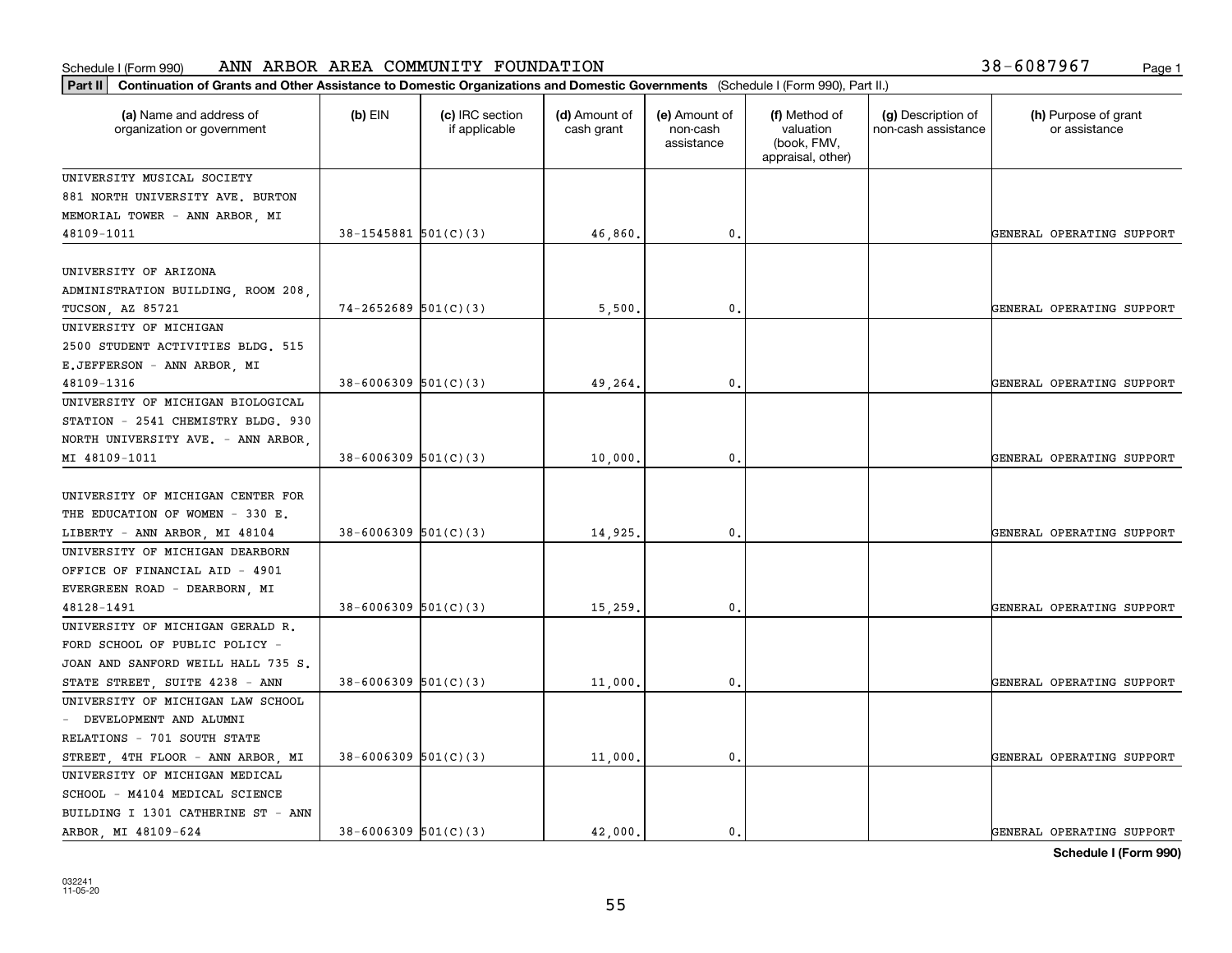| Part II   Continuation of Grants and Other Assistance to Domestic Organizations and Domestic Governments (Schedule I (Form 990), Part II.) |                            |                                  |                             |                                         |                                                                |                                           |                                       |
|--------------------------------------------------------------------------------------------------------------------------------------------|----------------------------|----------------------------------|-----------------------------|-----------------------------------------|----------------------------------------------------------------|-------------------------------------------|---------------------------------------|
| (a) Name and address of<br>organization or government                                                                                      | $(b)$ EIN                  | (c) IRC section<br>if applicable | (d) Amount of<br>cash grant | (e) Amount of<br>non-cash<br>assistance | (f) Method of<br>valuation<br>(book, FMV,<br>appraisal, other) | (g) Description of<br>non-cash assistance | (h) Purpose of grant<br>or assistance |
|                                                                                                                                            |                            |                                  |                             |                                         |                                                                |                                           |                                       |
| UNIVERSITY OF MICHIGAN MUSEUM OF                                                                                                           |                            |                                  |                             |                                         |                                                                |                                           |                                       |
| ART - 525 S. STATE STREET - ANN                                                                                                            |                            |                                  |                             |                                         |                                                                |                                           |                                       |
| ARBOR, MI 48109<br>UNIVERSITY OF MICHIGAN OFFICE OF                                                                                        | $38 - 6006309$ $501(C)(3)$ |                                  | 8,411.                      | 0.                                      |                                                                |                                           | GENERAL OPERATING SUPPORT             |
| DEVELOPMENT - 3003 SOUTH STATE                                                                                                             |                            |                                  |                             |                                         |                                                                |                                           |                                       |
| STREET, SUITE 9000 - ANN ARBOR, MI                                                                                                         |                            |                                  |                             |                                         |                                                                |                                           |                                       |
| 48109-1288                                                                                                                                 | $38 - 6006309$ $501(C)(3)$ |                                  | 247,348.                    | 0.                                      |                                                                |                                           | GENERAL OPERATING SUPPORT             |
|                                                                                                                                            |                            |                                  |                             |                                         |                                                                |                                           |                                       |
| VINEYARD CHURCH OF ANN ARBOR                                                                                                               |                            |                                  |                             |                                         |                                                                |                                           |                                       |
| 2275 PLATT ROAD                                                                                                                            |                            |                                  |                             |                                         |                                                                |                                           |                                       |
| ANN ARBOR, MI 48104                                                                                                                        | $38 - 2508282$ 501(C)(3)   |                                  | 10,000,                     | $\mathbf{0}$ .                          |                                                                |                                           | GENERAL OPERATING SUPPORT             |
|                                                                                                                                            |                            |                                  |                             |                                         |                                                                |                                           |                                       |
| WALNUT HILL SCHOOL                                                                                                                         |                            |                                  |                             |                                         |                                                                |                                           |                                       |
| 12 HIGHLAND STREET                                                                                                                         |                            |                                  |                             |                                         |                                                                |                                           |                                       |
| NATICK, MA 01760-2199                                                                                                                      | $04 - 2103636$ 501(C)(3)   |                                  | 10,000.                     | $\mathbf{0}$ .                          |                                                                |                                           | GENERAL OPERATING SUPPORT             |
|                                                                                                                                            |                            |                                  |                             |                                         |                                                                |                                           |                                       |
| WASHTENAW ALLIANCE FOR VIRTUAL                                                                                                             |                            |                                  |                             |                                         |                                                                |                                           |                                       |
| EDUCATION - 301 W. MICHIGAN AVE.                                                                                                           |                            |                                  |                             |                                         |                                                                |                                           |                                       |
| SUITE 201 - YPSILANTI, MI 48197                                                                                                            | $35-1717462$ $501(C)(3)$   |                                  | 8,000.                      | 0.                                      |                                                                |                                           | GENERAL OPERATING SUPPORT             |
| WASHTENAW ASSOCIATION FOR                                                                                                                  |                            |                                  |                             |                                         |                                                                |                                           |                                       |
| COMMUNITY ADVOCACY - NEW CENTER                                                                                                            |                            |                                  |                             |                                         |                                                                |                                           |                                       |
| 1100 NORTH MAIN, SUITE 205 - ANN                                                                                                           |                            |                                  |                             |                                         |                                                                |                                           |                                       |
| ARBOR, MI 48104                                                                                                                            | $38 - 6029205$ $501(C)(3)$ |                                  | 7,004                       | 0.                                      |                                                                |                                           | GENERAL OPERATING SUPPORT             |
| WASHTENAW COMMUNITY COLLEGE FAO                                                                                                            |                            |                                  |                             |                                         |                                                                |                                           |                                       |
| 4800 E. HURON RIVER DR.                                                                                                                    |                            |                                  |                             |                                         |                                                                |                                           |                                       |
| ANN ARBOR, MI 48105                                                                                                                        | $38-1784300$ 501(C)(3)     |                                  | 27,118.                     | $\mathfrak{o}$ .                        |                                                                |                                           | GENERAL OPERATING SUPPORT             |
|                                                                                                                                            |                            |                                  |                             |                                         |                                                                |                                           |                                       |
| WASHTENAW COMMUNITY COLLEGE                                                                                                                |                            |                                  |                             |                                         |                                                                |                                           |                                       |
| FOUNDATION - 4800 E. HURON RIVER                                                                                                           |                            |                                  |                             |                                         |                                                                |                                           |                                       |
| DRIVE SC 306 - ANN ARBOR, MI 48105                                                                                                         | $38 - 2575395$ 501(C)(3)   |                                  | 114,888.                    | $\mathbf{0}$ .                          |                                                                |                                           | GENERAL OPERATING SUPPORT             |
| WASHTENAW COUNTY - OFFICE OF                                                                                                               |                            |                                  |                             |                                         |                                                                |                                           |                                       |
| COMMUNITY & ECONOMIC DEVELOPMENT -                                                                                                         |                            |                                  |                             |                                         |                                                                |                                           | GENERAL OPERATING SUPPORT             |
| 415 WEST MICHIGAN AVE. SUITE 2200                                                                                                          |                            |                                  |                             |                                         |                                                                |                                           | RELATING TO THE COVID-19              |
| - YPSILANTI, MI 48197                                                                                                                      | $38 - 6004894$ 501(C)(3)   |                                  | 87,750.                     | $\mathbf{0}$ .                          |                                                                |                                           | PANDEMIC                              |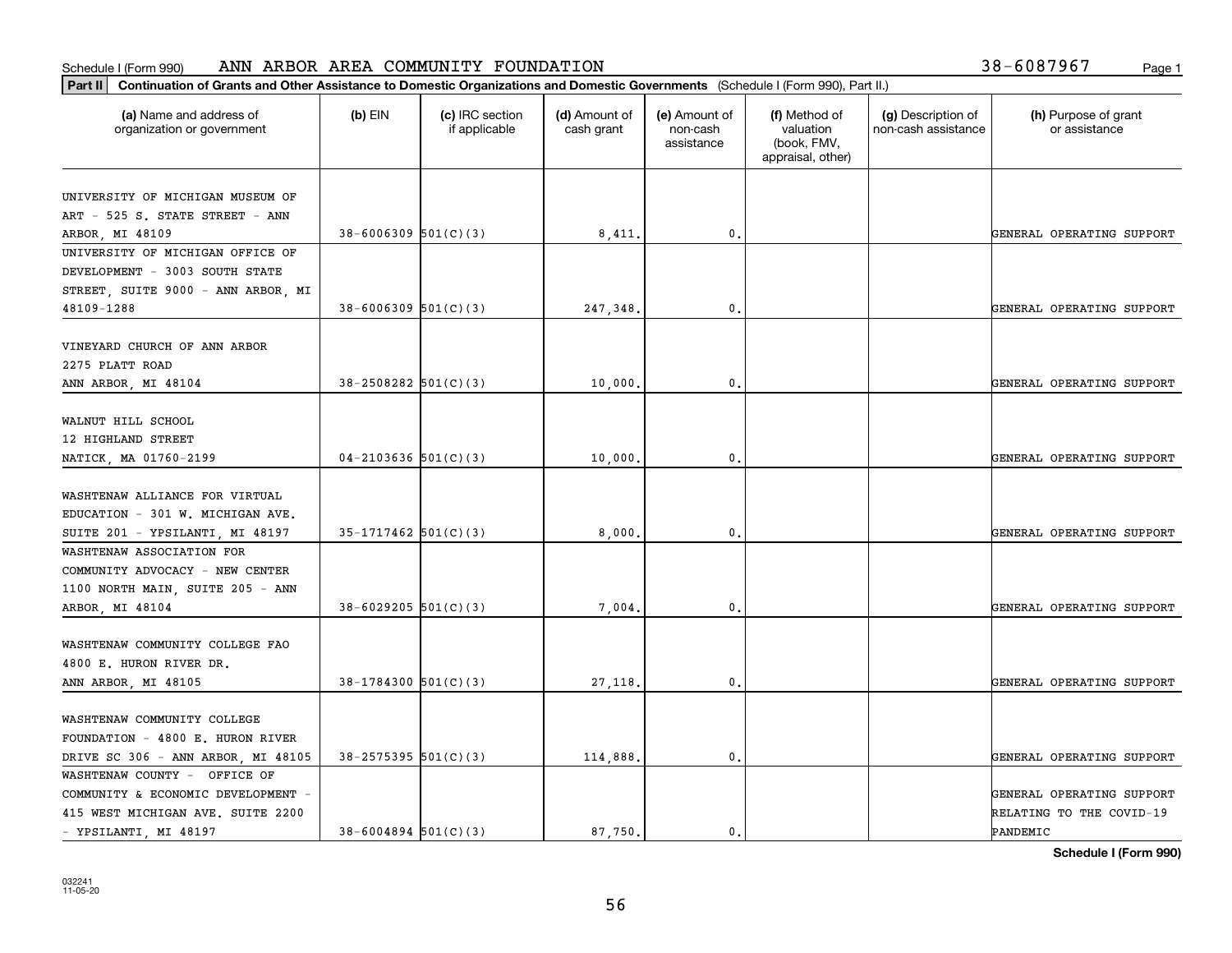| Part II   Continuation of Grants and Other Assistance to Domestic Organizations and Domestic Governments (Schedule I (Form 990), Part II.) |                          |                                  |                             |                                         |                                                                |                                           |                                       |
|--------------------------------------------------------------------------------------------------------------------------------------------|--------------------------|----------------------------------|-----------------------------|-----------------------------------------|----------------------------------------------------------------|-------------------------------------------|---------------------------------------|
| (a) Name and address of<br>organization or government                                                                                      | $(b)$ EIN                | (c) IRC section<br>if applicable | (d) Amount of<br>cash grant | (e) Amount of<br>non-cash<br>assistance | (f) Method of<br>valuation<br>(book, FMV,<br>appraisal, other) | (g) Description of<br>non-cash assistance | (h) Purpose of grant<br>or assistance |
|                                                                                                                                            |                          |                                  |                             |                                         |                                                                |                                           | PROVIDING RESOURCES TO                |
| WASHTENAW COUNTY PUBLIC HEALTH                                                                                                             |                          |                                  |                             |                                         |                                                                |                                           | HEALTH EQUITY GROUPS IN               |
| DEPARTMENT - 555 TOWNER STREET -                                                                                                           |                          |                                  |                             |                                         |                                                                |                                           | YPSILANTI AND YPSILANTI               |
| YPSILANTI, MI 48198                                                                                                                        | $38 - 6004894$ 501(C)(3) |                                  | 18,000,                     | 0.                                      |                                                                |                                           | TOWNSHIP                              |
|                                                                                                                                            |                          |                                  |                             |                                         |                                                                |                                           | SUPPORTING MOTHERS WITH               |
| WASHTENAW COUNTY SHERIFF'S OFFICE                                                                                                          |                          |                                  |                             |                                         |                                                                |                                           | EMOTIONAL, MENTAL HEALTH              |
| 2201 HOGBACK ROAD                                                                                                                          |                          |                                  |                             |                                         |                                                                |                                           | SUPPORT, DAYCARE NEEDS,               |
| ANN ARBOR, MI 48105                                                                                                                        | 38-6004894 GOVERNMENT    |                                  | 10,000                      | 0.                                      |                                                                |                                           | BASIC NEEDS, AFTER BEING              |
| WASHTENAW HEALTH PLAN CORPORATION                                                                                                          |                          |                                  |                             |                                         |                                                                |                                           | <b>SENIOR SUPPORT FOR</b>             |
| 555 TOWNER                                                                                                                                 |                          |                                  |                             |                                         |                                                                |                                           | MEDICARE TRAINING AND                 |
| YPSILANTI, MI 48198                                                                                                                        | $02 - 0585175$ 501(C)(3) |                                  | 48,944.                     | $\mathbf{0}$ .                          |                                                                |                                           | ASSISTANCE PROGRAM                    |
|                                                                                                                                            |                          |                                  |                             |                                         |                                                                |                                           |                                       |
| WASHTENAW HOUSING ALLIANCE                                                                                                                 |                          |                                  |                             |                                         |                                                                |                                           |                                       |
| PO BOX 7993                                                                                                                                |                          |                                  |                             |                                         |                                                                |                                           |                                       |
| ANN ARBOR, MI 48107                                                                                                                        | $38-3551639$ $501(C)(3)$ |                                  | 123,834.                    | 0.                                      |                                                                |                                           | MULTIPLE PROGRAM SUPPORT              |
|                                                                                                                                            |                          |                                  |                             |                                         |                                                                |                                           |                                       |
| WASHTENAW INTERMEDIATE SCHOOL                                                                                                              |                          |                                  |                             |                                         |                                                                |                                           |                                       |
| DISTRICT - 1819 S. WAGNER RD. PO                                                                                                           |                          |                                  |                             |                                         |                                                                |                                           |                                       |
| BOX 1416 - ANN ARBOR, MI 48106                                                                                                             | $38-1717462$ 501(C)(3)   |                                  | 110,047.                    | 0.                                      |                                                                |                                           | GENERAL OPERATING SUPPORT             |
| WAYNE STATE UNIVERSITY - WELCOME                                                                                                           |                          |                                  |                             |                                         |                                                                |                                           |                                       |
| CENTER - UNDERGR. ADM. -                                                                                                                   |                          |                                  |                             |                                         |                                                                |                                           |                                       |
| SCHOLARSHIP UNIT 42 W. WARREN -                                                                                                            |                          |                                  |                             |                                         |                                                                |                                           |                                       |
| DETROIT, MI 48202                                                                                                                          | $38-3555142$ $501(C)(3)$ |                                  | 21,654.                     | 0.                                      |                                                                |                                           | GENERAL OPERATING SUPPORT             |
|                                                                                                                                            |                          |                                  |                             |                                         |                                                                |                                           |                                       |
| WE THE PEOPLE OPPORTUNITY CENTER                                                                                                           |                          |                                  |                             |                                         |                                                                |                                           |                                       |
| INC. - 3000 GREEN RD. P.O. BOX                                                                                                             |                          |                                  |                             |                                         |                                                                |                                           |                                       |
| 131382 - ANN ARBOR, MI 48113                                                                                                               | 83-1966370 $501(C)(3)$   |                                  | 10,000                      | 0.                                      |                                                                |                                           | GENERAL OPERATING SUPPORT             |
| WEST SIDE UNITED METHODIST CHURCH                                                                                                          |                          |                                  |                             |                                         |                                                                |                                           |                                       |
| 900 SOUTH SEVENTH ST.                                                                                                                      |                          |                                  |                             |                                         |                                                                |                                           |                                       |
| ANN ARBOR, MI 48103-4799                                                                                                                   | $38 - 6031975$ 501(C)(3) |                                  | 28,070.                     | $\mathbf{0}$ .                          |                                                                |                                           | GENERAL OPERATING SUPPORT             |
| WESTERN MICHIGAN UNIVERSITY                                                                                                                |                          |                                  |                             |                                         |                                                                |                                           |                                       |
| ACCOUNTS RECEIVABLE 1903 W.                                                                                                                |                          |                                  |                             |                                         |                                                                |                                           |                                       |
| MICHIGAN AVE. - KALAMAZOO, MI                                                                                                              |                          |                                  |                             |                                         |                                                                |                                           |                                       |
| 49008-5210                                                                                                                                 | $38 - 6007327$ 501(C)(3) |                                  | 8,500.                      | $\mathbf{0}$ .                          |                                                                |                                           | GENERAL OPERATING SUPPORT             |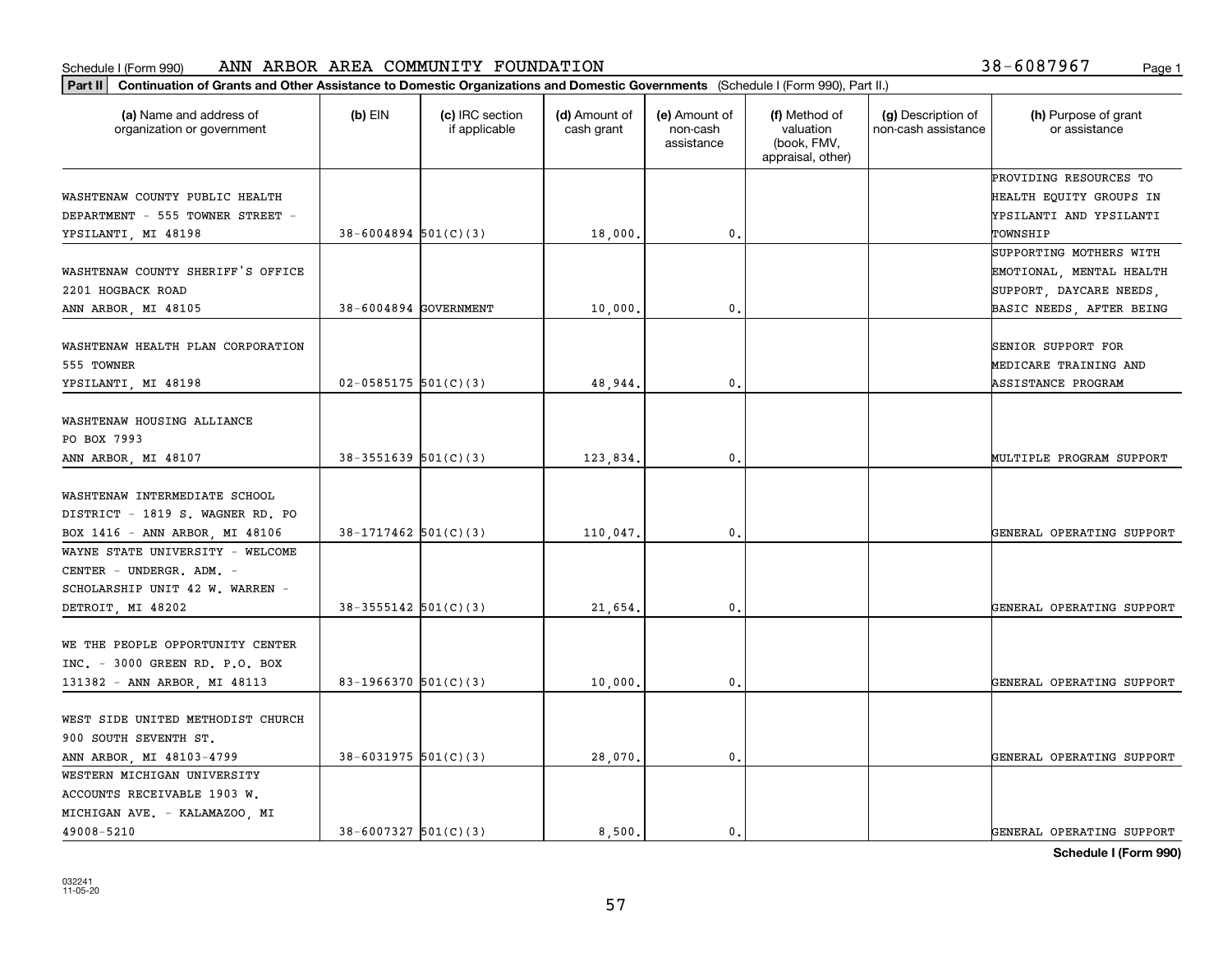#### **Part II Continuation of Grants and Other Assistance to Domestic Organization**<br> **Part II** Continuation of Grants and Other Assistance to Domestic Organization Schedule I (Form 990) ANN ARBOR AREA COMMUNITY FOUNDATION Page 1

| Continuation of Grants and Other Assistance to Domestic Organizations and Domestic Governments (Schedule I (Form 990), Part II.)<br>$ $ Part II |                            |                                  |                             |                                         |                                                                |                                           |                                       |
|-------------------------------------------------------------------------------------------------------------------------------------------------|----------------------------|----------------------------------|-----------------------------|-----------------------------------------|----------------------------------------------------------------|-------------------------------------------|---------------------------------------|
| (a) Name and address of<br>organization or government                                                                                           | $(b)$ EIN                  | (c) IRC section<br>if applicable | (d) Amount of<br>cash grant | (e) Amount of<br>non-cash<br>assistance | (f) Method of<br>valuation<br>(book, FMV,<br>appraisal, other) | (g) Description of<br>non-cash assistance | (h) Purpose of grant<br>or assistance |
| WILD SWAN THEATER                                                                                                                               |                            |                                  |                             |                                         |                                                                |                                           |                                       |
| 6175 JACKSON ROAD                                                                                                                               |                            |                                  |                             |                                         |                                                                |                                           |                                       |
| ANN ARBOR, MI 48103                                                                                                                             | $38 - 2457214$ $501(C)(3)$ |                                  | 6,000.                      | 0.                                      |                                                                |                                           | GENERAL OPERATING SUPPORT             |
|                                                                                                                                                 |                            |                                  |                             |                                         |                                                                |                                           |                                       |
| WILLOW RUN ACRES                                                                                                                                |                            |                                  |                             |                                         |                                                                |                                           |                                       |
| 111 S. WALLACE BLVD ROOM 128                                                                                                                    |                            |                                  |                             |                                         |                                                                |                                           |                                       |
| YPSILANTI, MI 48197                                                                                                                             | $84-2973789$ 501(C)(3)     |                                  | 19,700.                     | $\mathbf{0}$ .                          |                                                                |                                           | GENERAL OPERATING SUPPORT             |
|                                                                                                                                                 |                            |                                  |                             |                                         |                                                                |                                           | SUPPORT TO RE-IMAGINE                 |
| WONDERFOOL PRODUCTIONS                                                                                                                          |                            |                                  |                             |                                         |                                                                |                                           | YPSIGLOW, A                           |
| 4621 FORD RD.                                                                                                                                   |                            |                                  |                             |                                         |                                                                |                                           | COMMUNITY-BUILT                       |
| ANN ARBOR, MI 48105                                                                                                                             | $46 - 1155091$ $501(C)(3)$ |                                  | 6,000                       | $\mathbf{0}$                            |                                                                |                                           | CELEBRATION CULMINATING               |
|                                                                                                                                                 |                            |                                  |                             |                                         |                                                                |                                           |                                       |
| YALE ALUMNI FUND<br>PO BOX 209010                                                                                                               |                            |                                  |                             |                                         |                                                                |                                           |                                       |
| NEW HAVEN, CT 06521                                                                                                                             | $06-1377838$ 501(C)(3)     |                                  | 8,000.                      | $\mathfrak o$ .                         |                                                                |                                           | GENERAL OPERATING SUPPORT             |
|                                                                                                                                                 |                            |                                  |                             |                                         |                                                                |                                           |                                       |
| YOUTH ARTS ALLIANCE                                                                                                                             |                            |                                  |                             |                                         |                                                                |                                           |                                       |
| 812 STANLEY ST.                                                                                                                                 |                            |                                  |                             |                                         |                                                                |                                           |                                       |
| YPSILANTI, MI 48198                                                                                                                             | $82 - 4115115$ 501(C)(3)   |                                  | 28,500.                     | $\mathbf 0$ .                           |                                                                |                                           | GENERAL OPERATING SUPPORT             |
|                                                                                                                                                 |                            |                                  |                             |                                         |                                                                |                                           | FUNDING TO PROVIDE                    |
| YOUTH JUSTICE FUND                                                                                                                              |                            |                                  |                             |                                         |                                                                |                                           | HOUSING/UTILITY                       |
| 124 PEARL STREET SUITE 401                                                                                                                      |                            |                                  |                             |                                         |                                                                |                                           | ASSISTANCE; FOOD/SUPPLIES             |
| YPSILANTI, MI 48197                                                                                                                             | $82 - 2094621$ 501(C)(3)   |                                  | 10,000                      | 0.                                      |                                                                |                                           | ASSISTANCE; EMPLOYMENT                |
|                                                                                                                                                 |                            |                                  |                             |                                         |                                                                |                                           |                                       |
| YPSILANTI COMMUNITY SCHOOLS                                                                                                                     |                            |                                  |                             |                                         |                                                                |                                           |                                       |
| 1885 PACKARD ROAD                                                                                                                               |                            |                                  |                             |                                         |                                                                |                                           |                                       |
| YPSILANTI, MI 48197                                                                                                                             | 38-1805562 GOVERNMENT      |                                  | 32,702.                     | $\mathfrak o$ .                         |                                                                |                                           | GENERAL OPERATING SUPPORT             |
|                                                                                                                                                 |                            |                                  |                             |                                         |                                                                |                                           |                                       |
| YPSILANTI DISTRICT LIBRARY<br>5577 WHITTAKER ROAD                                                                                               |                            |                                  |                             |                                         |                                                                |                                           |                                       |
| YPSILANTI, MI 48197                                                                                                                             | $38 - 2462745$ 501(C)(3)   |                                  | 27,220.                     | $\mathbf{0}$ .                          |                                                                |                                           | GENERAL OPERATING SUPPORT             |
|                                                                                                                                                 |                            |                                  |                             |                                         |                                                                |                                           |                                       |
| YPSILANTI MEALS ON WHEELS                                                                                                                       |                            |                                  |                             |                                         |                                                                |                                           |                                       |
| 1110 W. CROSS                                                                                                                                   |                            |                                  |                             |                                         |                                                                |                                           |                                       |
| YPSILANTI, MI 48197                                                                                                                             | $38 - 2038528$ $501(C)(3)$ |                                  | 124.114.                    | 0.                                      |                                                                |                                           | GENERAL OPERATING SUPPORT             |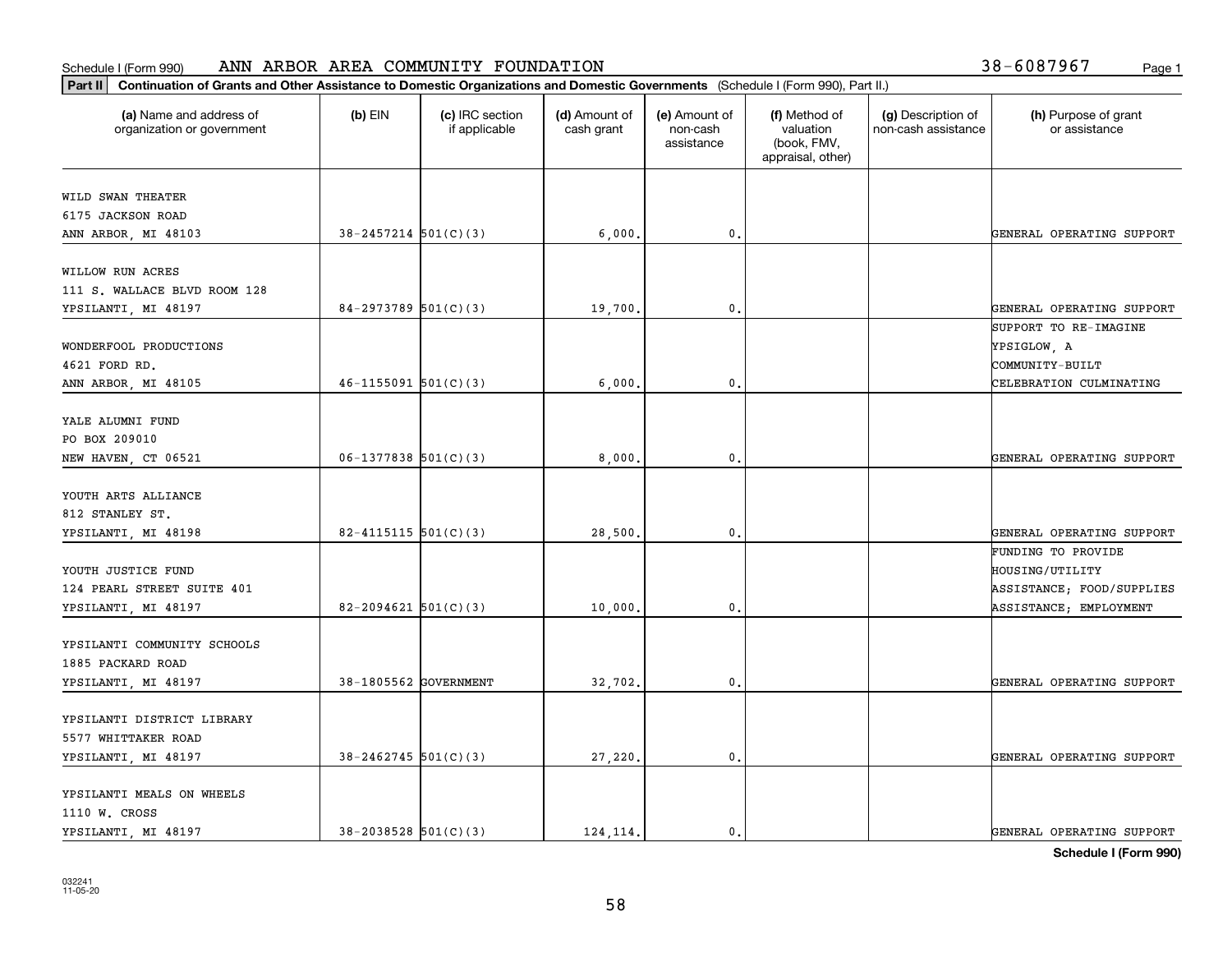#### Schedule I (Form 990) Page 1 ANN ARBOR AREA COMMUNITY FOUNDATION

38-6087967

| Part II   Continuation of Grants and Other Assistance to Domestic Organizations and Domestic Governments (Schedule I (Form 990), Part II.) |                          |                                  |                             |                                         |                                                                |                                           |                                       |
|--------------------------------------------------------------------------------------------------------------------------------------------|--------------------------|----------------------------------|-----------------------------|-----------------------------------------|----------------------------------------------------------------|-------------------------------------------|---------------------------------------|
| (a) Name and address of<br>organization or government                                                                                      | $(b)$ EIN                | (c) IRC section<br>if applicable | (d) Amount of<br>cash grant | (e) Amount of<br>non-cash<br>assistance | (f) Method of<br>valuation<br>(book, FMV,<br>appraisal, other) | (g) Description of<br>non-cash assistance | (h) Purpose of grant<br>or assistance |
|                                                                                                                                            |                          |                                  |                             |                                         |                                                                |                                           |                                       |
| YPSILANTI SENIOR CENTER<br>1015 N. CONGRESS ST.                                                                                            |                          |                                  |                             |                                         |                                                                |                                           |                                       |
| YPSILANTI, MI 48197                                                                                                                        | $38 - 6004750$ 501(C)(3) |                                  | 15,000.                     | $\mathfrak o$ .                         |                                                                |                                           | GENERAL OPERATING SUPPORT             |
|                                                                                                                                            |                          |                                  |                             |                                         |                                                                |                                           |                                       |
|                                                                                                                                            |                          |                                  |                             |                                         |                                                                |                                           |                                       |
|                                                                                                                                            |                          |                                  |                             |                                         |                                                                |                                           |                                       |
|                                                                                                                                            |                          |                                  |                             |                                         |                                                                |                                           |                                       |
|                                                                                                                                            |                          |                                  |                             |                                         |                                                                |                                           |                                       |
|                                                                                                                                            |                          |                                  |                             |                                         |                                                                |                                           |                                       |
|                                                                                                                                            |                          |                                  |                             |                                         |                                                                |                                           |                                       |
|                                                                                                                                            |                          |                                  |                             |                                         |                                                                |                                           |                                       |
|                                                                                                                                            |                          |                                  |                             |                                         |                                                                |                                           |                                       |
|                                                                                                                                            |                          |                                  |                             |                                         |                                                                |                                           |                                       |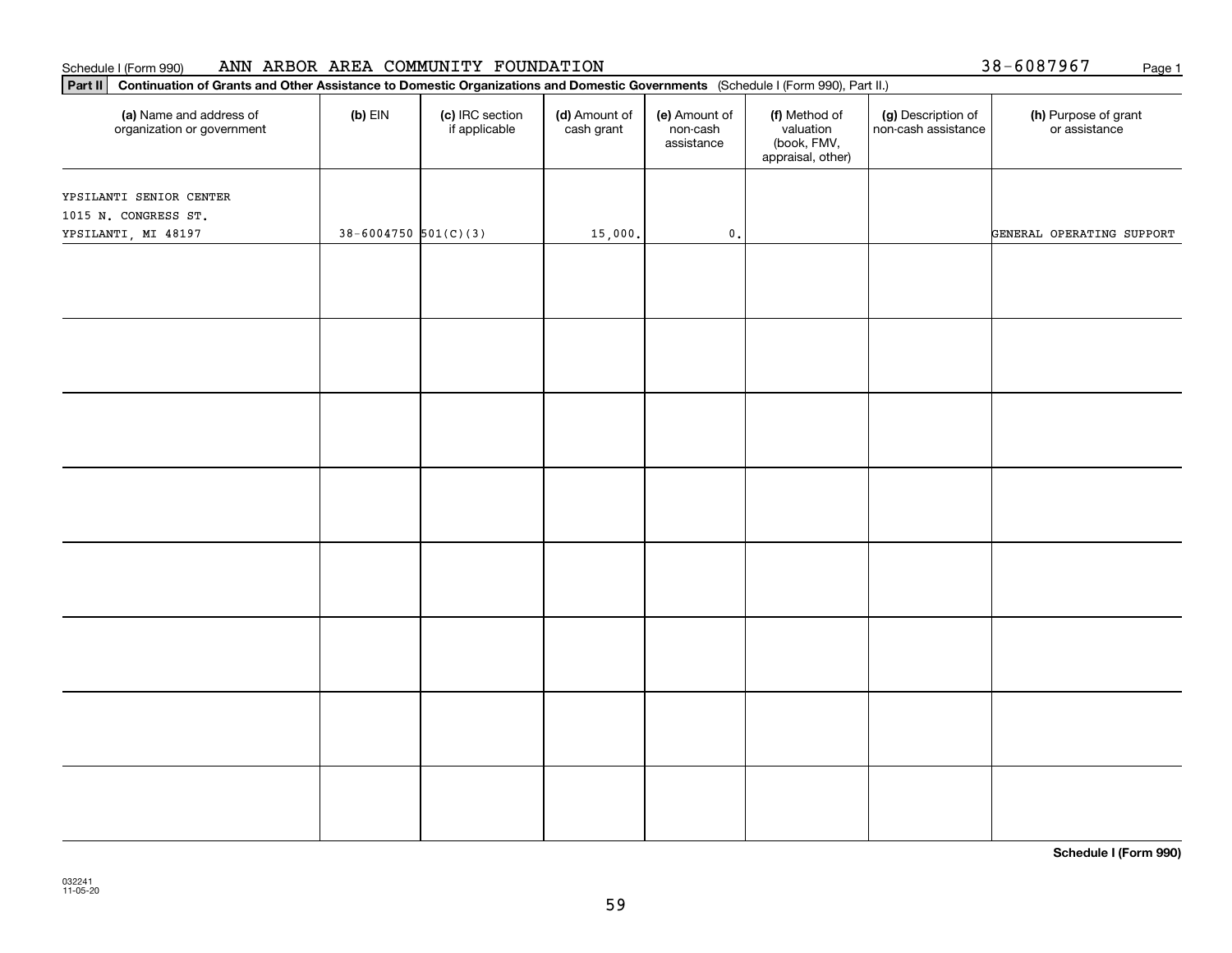#### Schedule I (Form 990) 2020 Page ANN ARBOR AREA COMMUNITY FOUNDATION 38-6087967

**2**

**Part III | Grants and Other Assistance to Domestic Individuals. Complete if the organization answered "Yes" on Form 990, Part IV, line 22.** Part III can be duplicated if additional space is needed.

| SCHOLARSHIPS AND OTHER   |
|--------------------------|
| 19,198.FMV<br>ASSISTANCE |
|                          |
|                          |
|                          |
|                          |
|                          |
|                          |
|                          |
|                          |
|                          |
|                          |
|                          |
|                          |
|                          |

Part IV | Supplemental Information. Provide the information required in Part I, line 2; Part III, column (b); and any other additional information.

PART I, LINE 2:

FINAL REPORTS ARE REQUIRED FROM ALL COMPETITIVE GRANT RECIPIENTS AND

REVIEWED BY THE PROGRAM OFFICERS. ON A CASE-BY-CASE BASIS, INTERIM REPORTS

ARE REQUIRED FROM RECIPIENTS OF MULTI-PAYMENT COMPETITIVE GRANTS BEFORE

PROGRESS PAYMENTS ARE ISSUED. THESE REPORTS ARE ALSO REVIEWED BY THE

## PROGRAM OFFICERS.

PART II, LINE 1, COLUMN (H):

NAME OF ORGANIZATION OR GOVERNMENT: AMERICAN HEART ASSOCIATION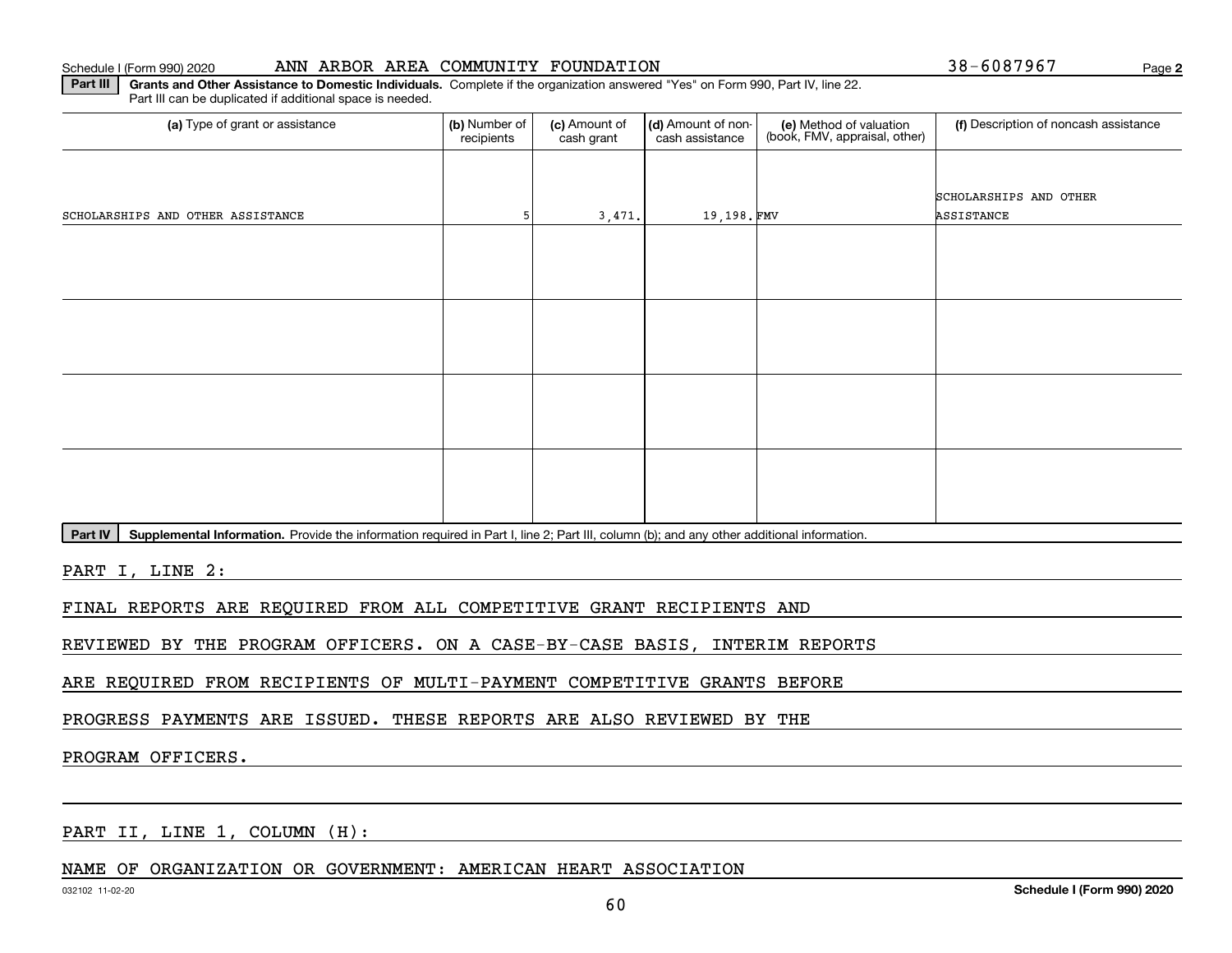38-6087967 Page 2 Schedule I (Form 990) ANN ARBOR AREA COMMUNITY FOUNDATION 38-6087967 Page **Part IV** | Supplemental Information

(H) PURPOSE OF GRANT OR ASSISTANCE: SUPPORT TO THE AMERICAN HEART

ASSOCIATION TO CARRY OUT ITS ROLE AND MISSION IN WASHTENAW COUNTY, MI

NAME OF ORGANIZATION OR GOVERNMENT: CHRISTIAN LOVE FELLOWSHIP MINISTRIES

(H) PURPOSE OF GRANT OR ASSISTANCE: TO PROVIDE EDUCATIONAL SUPPORT,

PARENTAL SUPPORT IN JOB TRAINING, FINANCIAL MANAGEMENT, AND SMALL SUPPORT

GROUPS FOR SOCIAL EMOTIONAL HEALTH

NAME OF ORGANIZATION OR GOVERNMENT: CLEARY UNIVERSITY

(H) PURPOSE OF GRANT OR ASSISTANCE: SCHOLARSHIPS FOR DESERVING STUDENTS ENROLLED AT ONE OF THE CAMPUSES OF CLEARY UNIVERSITY WHO HAVE (I) MAINTAINED AT LEAST A "B" AVERAGE DURING THEIR COLLEGE CAREER, AND (II) DEMONSTRATED AN ECONOMIC NEED FOR SCHOLARSHIP SUPPORT

NAME OF ORGANIZATION OR GOVERNMENT: MICHIGAN GUILD OF ARTISTS & ARTISANS (H) PURPOSE OF GRANT OR ASSISTANCE: PROVIDE SUPPORT FOR THE ACTIVATION AND CONTINUATION OF ITS VIRTUAL AND IN-PERSON PROGRAMMING GEARED TO SUPPORT AND MARKET INDIVIDUAL ARTISTS, AND ENGAGE AND EDUCATE THE COMMUNITY TO INCREASE AWARENESS AND APPRECIATION OF THE VISUAL ARTS

NAME OF ORGANIZATION OR GOVERNMENT: MUSIC MEANS MORE, INC. (H) PURPOSE OF GRANT OR ASSISTANCE: PROVIDE MENTORSHIP AND GUIDANCE ON PRODUCING MUSIC/HAVING VOICES TO SUPPORT BLACK STUDENTS AND FAMILIES WHO MEET THE CRITERIA OF AT-RISK IN YPSILANTI, I.E. LOW INCOME, SINGLE-PARENT HOMES, OR NEIGHBORHOODS HISTORICALLY IMPACTED BY CRIME AND POVERTY

61

NAME OF ORGANIZATION OR GOVERNMENT:

NATIONAL MULTIPLE SCLEROSIS SOCIETY, MICHIGAN

**Schedule I (Form 990)**

032291 04-01-20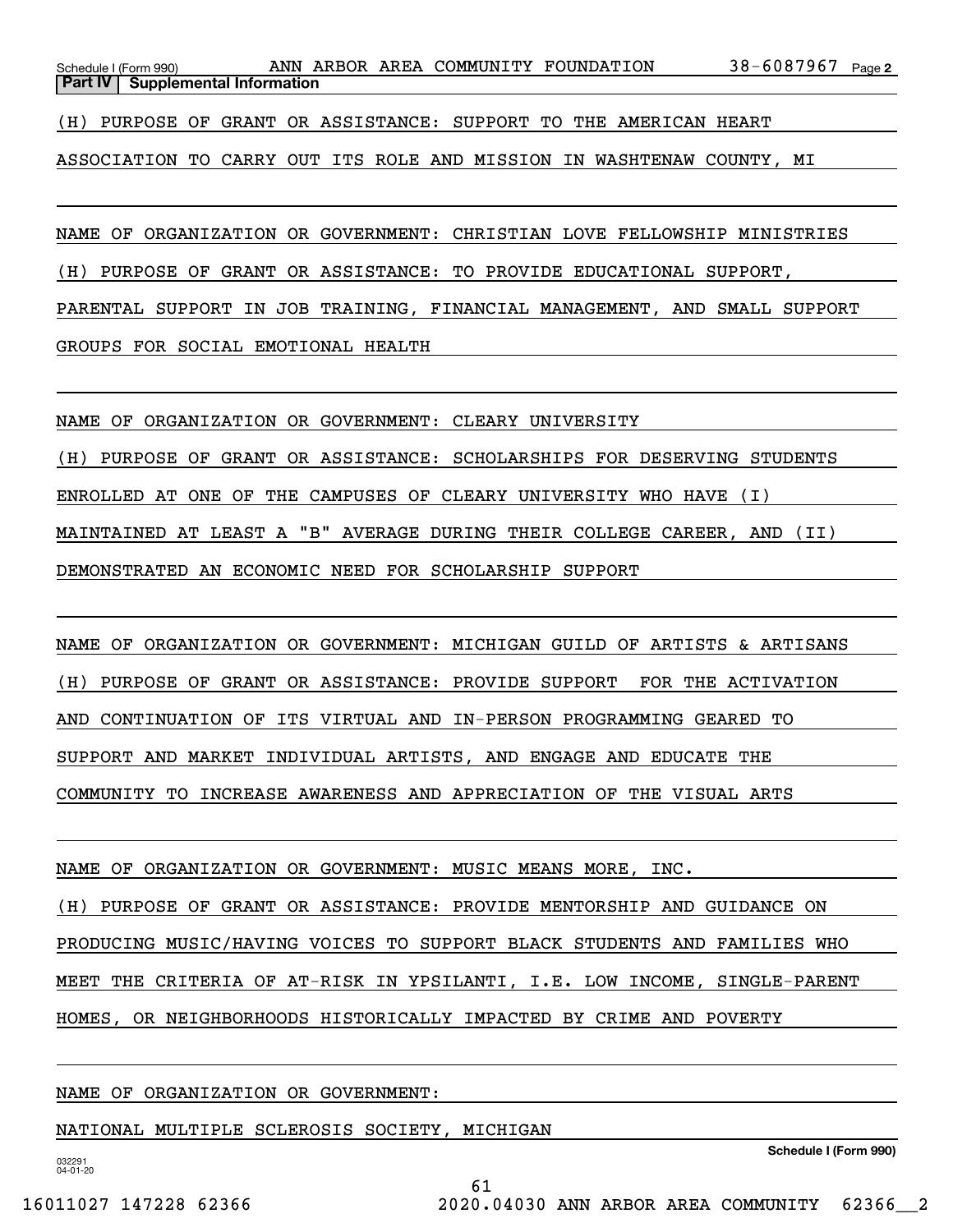| Schedule I (Form 990)                     |  | ANN ARBOR AREA COMMUNITY FOUNDATION |                                                                          | 38-6087967<br>Page 2 |
|-------------------------------------------|--|-------------------------------------|--------------------------------------------------------------------------|----------------------|
| <b>Part IV   Supplemental Information</b> |  |                                     |                                                                          |                      |
|                                           |  |                                     | (H) PURPOSE OF GRANT OR ASSISTANCE: SUPPORT TO THE NATIONAL MULTIPLE     |                      |
|                                           |  |                                     | SCLEROSIS SOCIETY TO CARRY OUT ITS ROLE AND MISSION IN WASHTENAW COUNTY, |                      |

NAME OF ORGANIZATION OR GOVERNMENT: RIVERFOLK MUSIC AND ARTS FESTIVAL (H) PURPOSE OF GRANT OR ASSISTANCE: TO SUPPORT NEIGHBORHOOD CONCERT SERIES ARTISTS, AND TECHNICAL, ADMINISTER, PROMOTIONAL, AND MATERIAL SUPPORT FOR ARTS AND MUSIC ENRICHMENT PROGRAMS

NAME OF ORGANIZATION OR GOVERNMENT: THE CREAM INCORPORATED (H) PURPOSE OF GRANT OR ASSISTANCE: SUPPORT THE DONATION PROJECT WHICH COLLABORATES WITH LOCAL AND REGIONAL BUSINESSES & ORGANIZATIONS TO PROVIDE THOSE IN NEED WITH BRAND NEW (DISPLAYED) AND/OR RETURNED PRODUCTS THAT CAN BE USED IN EVERYDAY LIFE.

NAME OF ORGANIZATION OR GOVERNMENT: THE FAMILY AND YOUTH INSTITUTE (H) PURPOSE OF GRANT OR ASSISTANCE: TECHNICAL SUPPORT TO PRODUCE VIRTUAL TOOLKITS FOR MENTAL HEALTH TO SUPPORT MARGINALIZED COMMUNITIES SUCH AS MUSLIM AMERICANS.

NAME OF ORGANIZATION OR GOVERNMENT:

UM REGENTS - ANN ARBOR MEALS ON WHEELS

(H) PURPOSE OF GRANT OR ASSISTANCE: EQUITABLE SERVICE PROVISION BY

PROVIDING CULTURALLY SPECIFIC MEALS TO THE ASIAN OLDER ADULT COMMUNITY IN

ANN ARBOR

NAME OF ORGANIZATION OR GOVERNMENT:

UMHS DEPARTMENT OF PEDIATRICS AND COMMUNICABLE DISEASES

**Schedule I (Form 990)**

032291 04-01-20

MI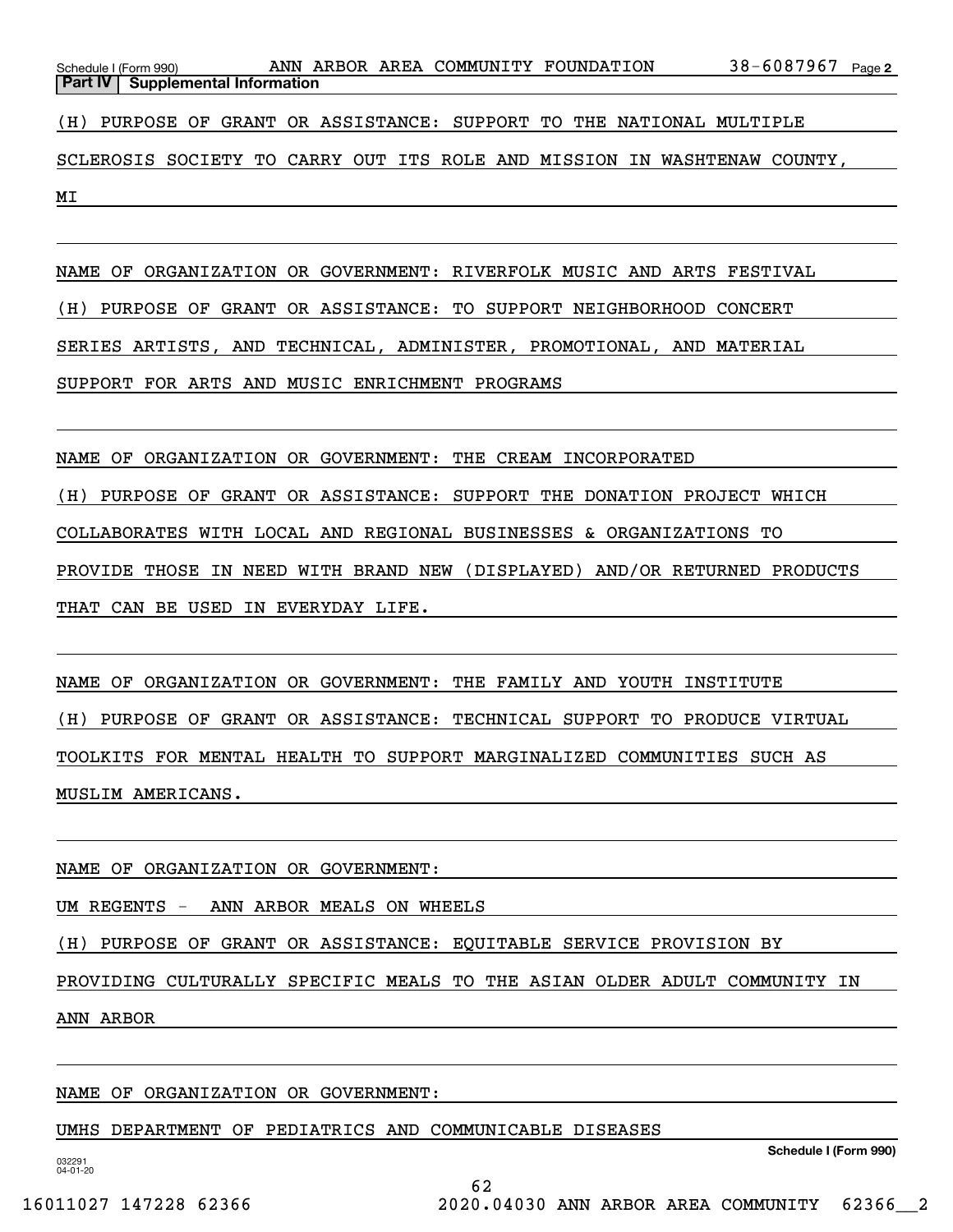| Schedule I (Form 990)                                                     |  |  | ANN ARBOR AREA COMMUNITY FOUNDATION |  |  | 38-6087967 <sub>Page 2</sub> |  |
|---------------------------------------------------------------------------|--|--|-------------------------------------|--|--|------------------------------|--|
| <b>Part IV   Supplemental Information</b>                                 |  |  |                                     |  |  |                              |  |
|                                                                           |  |  |                                     |  |  |                              |  |
| (H) PURPOSE OF GRANT OR ASSISTANCE: RESEARCH GRANTS FOR THE TREATMENT     |  |  |                                     |  |  |                              |  |
|                                                                           |  |  |                                     |  |  |                              |  |
| AND REHABILITATION OF SPINAL CORD INJURY VICTIMS, AS A MEMORIAL TO WIBURN |  |  |                                     |  |  |                              |  |

M. BARWICK, JR.

NAME OF ORGANIZATION OR GOVERNMENT: WASHTENAW COUNTY SHERIFF'S OFFICE (H) PURPOSE OF GRANT OR ASSISTANCE: SUPPORTING MOTHERS WITH EMOTIONAL, MENTAL HEALTH SUPPORT, DAYCARE NEEDS, BASIC NEEDS, AFTER BEING HIT EVEN HARDER DUE TO COVID-19

NAME OF ORGANIZATION OR GOVERNMENT: WONDERFOOL PRODUCTIONS (H) PURPOSE OF GRANT OR ASSISTANCE: SUPPORT TO RE-IMAGINE YPSIGLOW, A COMMUNITY-BUILT CELEBRATION CULMINATING ON FRIDAY, OCTOBER 23, 2020 WITH ILLUMINATED "ON THE GROUND", AT HOME, AND VIRTUAL CREATIVE EXPERIENCE

NAME OF ORGANIZATION OR GOVERNMENT: YOUTH JUSTICE FUND

(H) PURPOSE OF GRANT OR ASSISTANCE: FUNDING TO PROVIDE HOUSING/UTILITY

ASSISTANCE; FOOD/SUPPLIES ASSISTANCE; EMPLOYMENT PREPARATION;

HEALTH/MENTAL HEALTH CARE ACCESS; AND POST-SECONDARY EDUCATION ACCESS

SERVICES TO SUPPORT RETURNING CITIZENS.

**Schedule I (Form 990)**

032291 04-01-20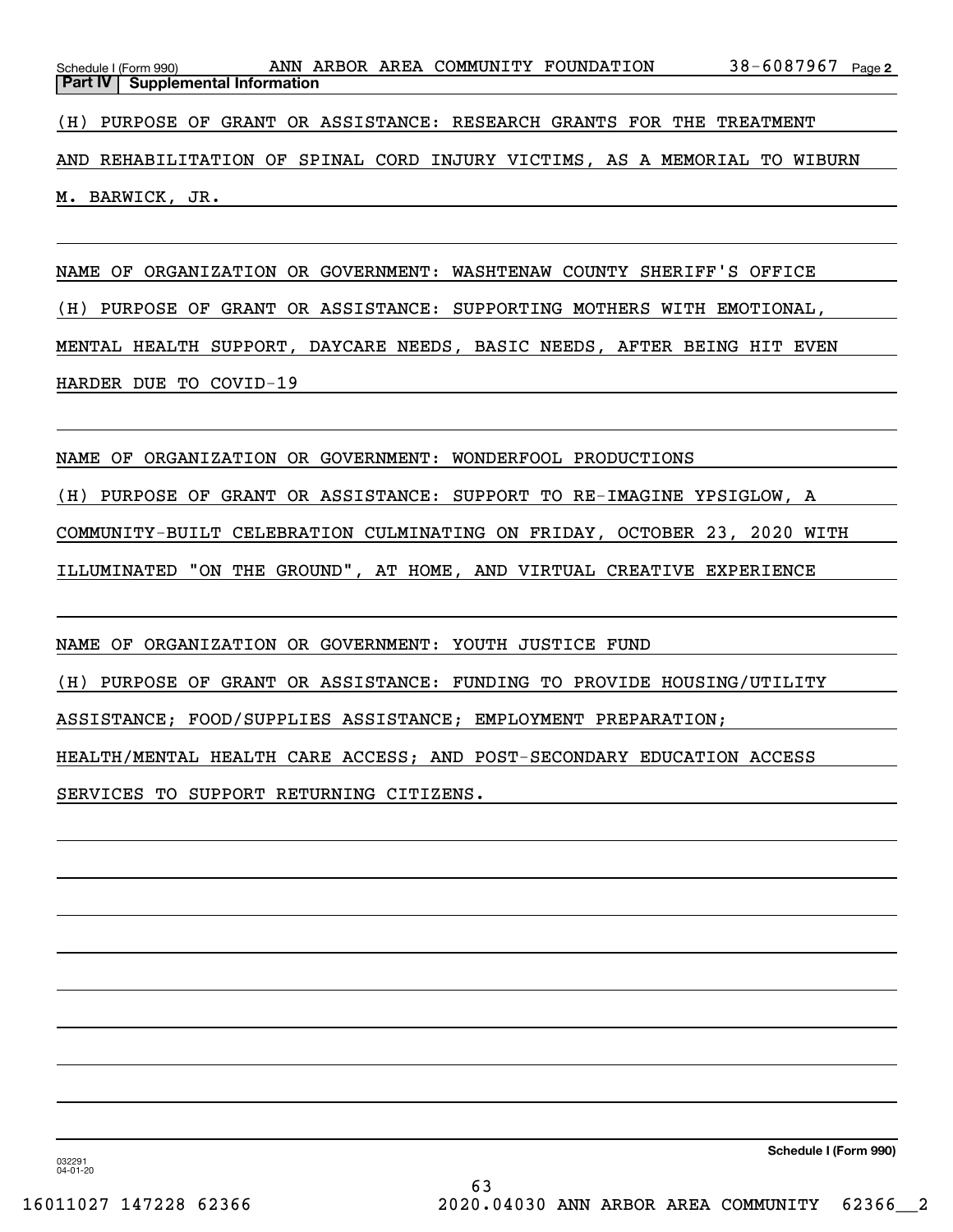|   | <b>SCHEDULE J</b>                                                                                       | <b>Compensation Information</b>                                                                                        |  | OMB No. 1545-0047                     |                       |    |  |  |
|---|---------------------------------------------------------------------------------------------------------|------------------------------------------------------------------------------------------------------------------------|--|---------------------------------------|-----------------------|----|--|--|
|   | (Form 990)                                                                                              | For certain Officers, Directors, Trustees, Key Employees, and Highest                                                  |  |                                       |                       |    |  |  |
|   |                                                                                                         | <b>Compensated Employees</b>                                                                                           |  |                                       | 2020                  |    |  |  |
|   |                                                                                                         | Complete if the organization answered "Yes" on Form 990, Part IV, line 23.                                             |  |                                       | <b>Open to Public</b> |    |  |  |
|   | Department of the Treasury<br>Internal Revenue Service                                                  | Attach to Form 990.<br>Go to www.irs.gov/Form990 for instructions and the latest information.                          |  |                                       | Inspection            |    |  |  |
|   | Name of the organization                                                                                |                                                                                                                        |  | <b>Employer identification number</b> |                       |    |  |  |
|   |                                                                                                         | ANN ARBOR AREA COMMUNITY FOUNDATION                                                                                    |  | 38-6087967                            |                       |    |  |  |
|   | Part I                                                                                                  | <b>Questions Regarding Compensation</b>                                                                                |  |                                       |                       |    |  |  |
|   |                                                                                                         |                                                                                                                        |  |                                       | Yes                   | No |  |  |
|   |                                                                                                         | Check the appropriate box(es) if the organization provided any of the following to or for a person listed on Form 990, |  |                                       |                       |    |  |  |
|   |                                                                                                         | Part VII, Section A, line 1a. Complete Part III to provide any relevant information regarding these items.             |  |                                       |                       |    |  |  |
|   | First-class or charter travel<br>Housing allowance or residence for personal use                        |                                                                                                                        |  |                                       |                       |    |  |  |
|   | Travel for companions                                                                                   | Payments for business use of personal residence                                                                        |  |                                       |                       |    |  |  |
|   |                                                                                                         | Tax indemnification and gross-up payments<br>Health or social club dues or initiation fees                             |  |                                       |                       |    |  |  |
|   |                                                                                                         | Discretionary spending account<br>Personal services (such as maid, chauffeur, chef)                                    |  |                                       |                       |    |  |  |
|   |                                                                                                         |                                                                                                                        |  |                                       |                       |    |  |  |
|   |                                                                                                         | <b>b</b> If any of the boxes on line 1a are checked, did the organization follow a written policy regarding payment or |  |                                       |                       |    |  |  |
|   |                                                                                                         |                                                                                                                        |  | 1b                                    |                       |    |  |  |
| 2 |                                                                                                         | Did the organization require substantiation prior to reimbursing or allowing expenses incurred by all directors,       |  |                                       |                       |    |  |  |
|   |                                                                                                         |                                                                                                                        |  | $\mathbf{2}$                          |                       |    |  |  |
|   |                                                                                                         |                                                                                                                        |  |                                       |                       |    |  |  |
| з |                                                                                                         | Indicate which, if any, of the following the organization used to establish the compensation of the organization's     |  |                                       |                       |    |  |  |
|   |                                                                                                         | CEO/Executive Director. Check all that apply. Do not check any boxes for methods used by a related organization to     |  |                                       |                       |    |  |  |
|   |                                                                                                         | establish compensation of the CEO/Executive Director, but explain in Part III.                                         |  |                                       |                       |    |  |  |
|   | Compensation committee<br>Written employment contract                                                   |                                                                                                                        |  |                                       |                       |    |  |  |
|   | $X$ Compensation survey or study<br>Independent compensation consultant                                 |                                                                                                                        |  |                                       |                       |    |  |  |
|   | $\boxed{\textbf{X}}$ Approval by the board or compensation committee<br>Form 990 of other organizations |                                                                                                                        |  |                                       |                       |    |  |  |
|   |                                                                                                         |                                                                                                                        |  |                                       |                       |    |  |  |
| 4 |                                                                                                         | During the year, did any person listed on Form 990, Part VII, Section A, line 1a, with respect to the filing           |  |                                       |                       |    |  |  |
|   | organization or a related organization:                                                                 |                                                                                                                        |  |                                       |                       |    |  |  |
| а |                                                                                                         | Receive a severance payment or change-of-control payment?                                                              |  | 4a                                    |                       | х  |  |  |
| b |                                                                                                         | Participate in or receive payment from a supplemental nonqualified retirement plan?                                    |  | 4b                                    |                       | X  |  |  |
| с |                                                                                                         | Participate in or receive payment from an equity-based compensation arrangement?                                       |  | 4c                                    |                       | X  |  |  |
|   |                                                                                                         | If "Yes" to any of lines 4a-c, list the persons and provide the applicable amounts for each item in Part III.          |  |                                       |                       |    |  |  |
|   |                                                                                                         |                                                                                                                        |  |                                       |                       |    |  |  |
|   |                                                                                                         | Only section 501(c)(3), 501(c)(4), and 501(c)(29) organizations must complete lines 5-9.                               |  |                                       |                       |    |  |  |
| 5 |                                                                                                         | For persons listed on Form 990, Part VII, Section A, line 1a, did the organization pay or accrue any compensation      |  |                                       |                       |    |  |  |
|   | contingent on the revenues of:                                                                          |                                                                                                                        |  |                                       |                       |    |  |  |
| a |                                                                                                         |                                                                                                                        |  | 5a                                    |                       | X  |  |  |
|   |                                                                                                         |                                                                                                                        |  | 5b                                    |                       | X  |  |  |
|   |                                                                                                         | If "Yes" on line 5a or 5b, describe in Part III.                                                                       |  |                                       |                       |    |  |  |
|   |                                                                                                         | 6 For persons listed on Form 990, Part VII, Section A, line 1a, did the organization pay or accrue any compensation    |  |                                       |                       |    |  |  |
|   | contingent on the net earnings of:                                                                      |                                                                                                                        |  | 6a                                    |                       | X  |  |  |
| a |                                                                                                         |                                                                                                                        |  |                                       |                       |    |  |  |
|   |                                                                                                         |                                                                                                                        |  |                                       |                       |    |  |  |
|   |                                                                                                         | If "Yes" on line 6a or 6b, describe in Part III.                                                                       |  |                                       |                       |    |  |  |
|   |                                                                                                         | 7 For persons listed on Form 990, Part VII, Section A, line 1a, did the organization provide any nonfixed payments     |  |                                       |                       |    |  |  |
|   |                                                                                                         |                                                                                                                        |  | 7                                     | х                     |    |  |  |
| 8 |                                                                                                         | Were any amounts reported on Form 990, Part VII, paid or accrued pursuant to a contract that was subject to the        |  |                                       |                       |    |  |  |
|   |                                                                                                         | initial contract exception described in Regulations section 53.4958-4(a)(3)? If "Yes," describe in Part III            |  | 8                                     |                       | х  |  |  |
| 9 |                                                                                                         | If "Yes" on line 8, did the organization also follow the rebuttable presumption procedure described in                 |  |                                       |                       |    |  |  |
|   |                                                                                                         |                                                                                                                        |  | 9                                     |                       |    |  |  |
|   |                                                                                                         | LHA For Paperwork Reduction Act Notice, see the Instructions for Form 990.                                             |  | Schedule J (Form 990) 2020            |                       |    |  |  |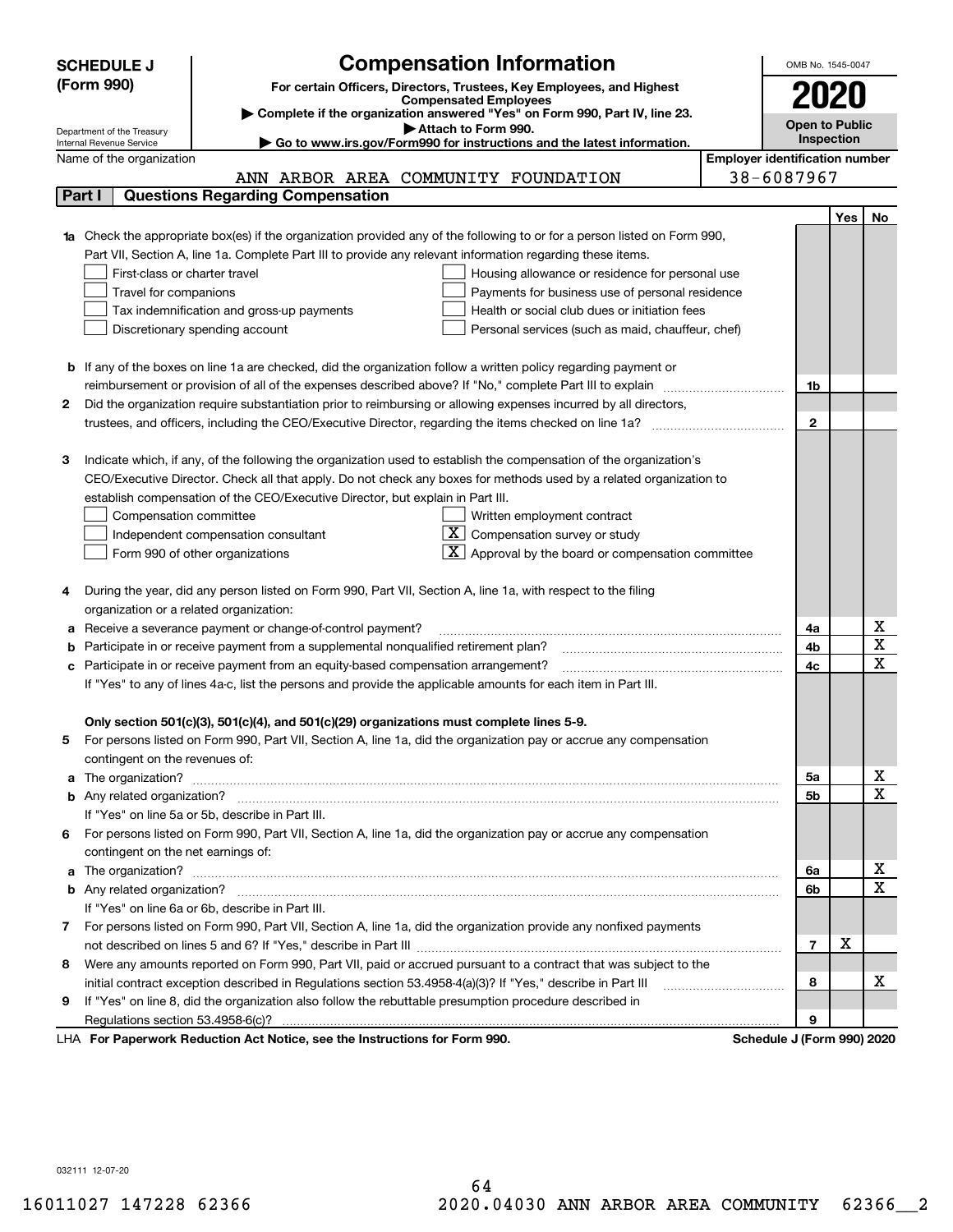|                    |            |                                                                       | (B) Breakdown of W-2 and/or 1099-MISC compensation |                                           | (C) Retirement and             | (D) Nontaxable<br>benefits | (E) Total of columns | (F) Compensation                                           |  |
|--------------------|------------|-----------------------------------------------------------------------|----------------------------------------------------|-------------------------------------------|--------------------------------|----------------------------|----------------------|------------------------------------------------------------|--|
| (A) Name and Title |            | (i) Base<br>(ii) Bonus &<br>incentive<br>compensation<br>compensation |                                                    | (iii) Other<br>reportable<br>compensation | other deferred<br>compensation |                            | $(B)(i)-(D)$         | in column (B)<br>reported as deferred<br>on prior Form 990 |  |
| (1) NEELAV HAJRA   | (i)        | 198,296.                                                              | $\overline{0}$ .                                   | $\overline{0}$ .                          | 17,500.                        | 17,587.                    | 233, 383.            | 0.                                                         |  |
| PRESIDENT/CEO      | (ii)       | $\overline{0}$ .                                                      | $\overline{\mathfrak{o}}$ .                        | $\overline{0}$ .                          | $\overline{0}$ .               | $\overline{0}$ .           | $\overline{0}$ .     | $\overline{0}$ .                                           |  |
|                    | (i)        |                                                                       |                                                    |                                           |                                |                            |                      |                                                            |  |
|                    | (ii)       |                                                                       |                                                    |                                           |                                |                            |                      |                                                            |  |
|                    | $(\sf{i})$ |                                                                       |                                                    |                                           |                                |                            |                      |                                                            |  |
|                    | (ii)       |                                                                       |                                                    |                                           |                                |                            |                      |                                                            |  |
|                    | $(\sf{i})$ |                                                                       |                                                    |                                           |                                |                            |                      |                                                            |  |
|                    | (ii)       |                                                                       |                                                    |                                           |                                |                            |                      |                                                            |  |
|                    | $(\sf{i})$ |                                                                       |                                                    |                                           |                                |                            |                      |                                                            |  |
|                    | (ii)       |                                                                       |                                                    |                                           |                                |                            |                      |                                                            |  |
|                    | $(\sf{i})$ |                                                                       |                                                    |                                           |                                |                            |                      |                                                            |  |
|                    | (ii)       |                                                                       |                                                    |                                           |                                |                            |                      |                                                            |  |
|                    | $(\sf{i})$ |                                                                       |                                                    |                                           |                                |                            |                      |                                                            |  |
|                    | (ii)       |                                                                       |                                                    |                                           |                                |                            |                      |                                                            |  |
|                    | $(\sf{i})$ |                                                                       |                                                    |                                           |                                |                            |                      |                                                            |  |
|                    | (ii)       |                                                                       |                                                    |                                           |                                |                            |                      |                                                            |  |
|                    | $(\sf{i})$ |                                                                       |                                                    |                                           |                                |                            |                      |                                                            |  |
|                    | (ii)       |                                                                       |                                                    |                                           |                                |                            |                      |                                                            |  |
|                    | $(\sf{i})$ |                                                                       |                                                    |                                           |                                |                            |                      |                                                            |  |
|                    | (ii)       |                                                                       |                                                    |                                           |                                |                            |                      |                                                            |  |
|                    | $(\sf{i})$ |                                                                       |                                                    |                                           |                                |                            |                      |                                                            |  |
|                    | (i)        |                                                                       |                                                    |                                           |                                |                            |                      |                                                            |  |
|                    | $(\sf{i})$ |                                                                       |                                                    |                                           |                                |                            |                      |                                                            |  |
|                    | (ii)       |                                                                       |                                                    |                                           |                                |                            |                      |                                                            |  |
|                    | $(\sf{i})$ |                                                                       |                                                    |                                           |                                |                            |                      |                                                            |  |
|                    | (ii)       |                                                                       |                                                    |                                           |                                |                            |                      |                                                            |  |
|                    | (i)        |                                                                       |                                                    |                                           |                                |                            |                      |                                                            |  |
|                    | (ii)       |                                                                       |                                                    |                                           |                                |                            |                      |                                                            |  |
|                    | $(\sf{i})$ |                                                                       |                                                    |                                           |                                |                            |                      |                                                            |  |
|                    | (ii)       |                                                                       |                                                    |                                           |                                |                            |                      |                                                            |  |
|                    | (i)        |                                                                       |                                                    |                                           |                                |                            |                      |                                                            |  |
|                    | (ii)       |                                                                       |                                                    |                                           |                                |                            |                      |                                                            |  |

65

## ANN ARBOR AREA COMMUNITY FOUNDATION

**Part II Officers, Directors, Trustees, Key Employees, and Highest Compensated Employees.**  Schedule J (Form 990) 2020 Page Use duplicate copies if additional space is needed.

For each individual whose compensation must be reported on Schedule J, report compensation from the organization on row (i) and from related organizations, described in the instructions, on row (ii). Do not list any individuals that aren't listed on Form 990, Part VII.

**Note:**  The sum of columns (B)(i)-(iii) for each listed individual must equal the total amount of Form 990, Part VII, Section A, line 1a, applicable column (D) and (E) amounts for that individual.

38-6087967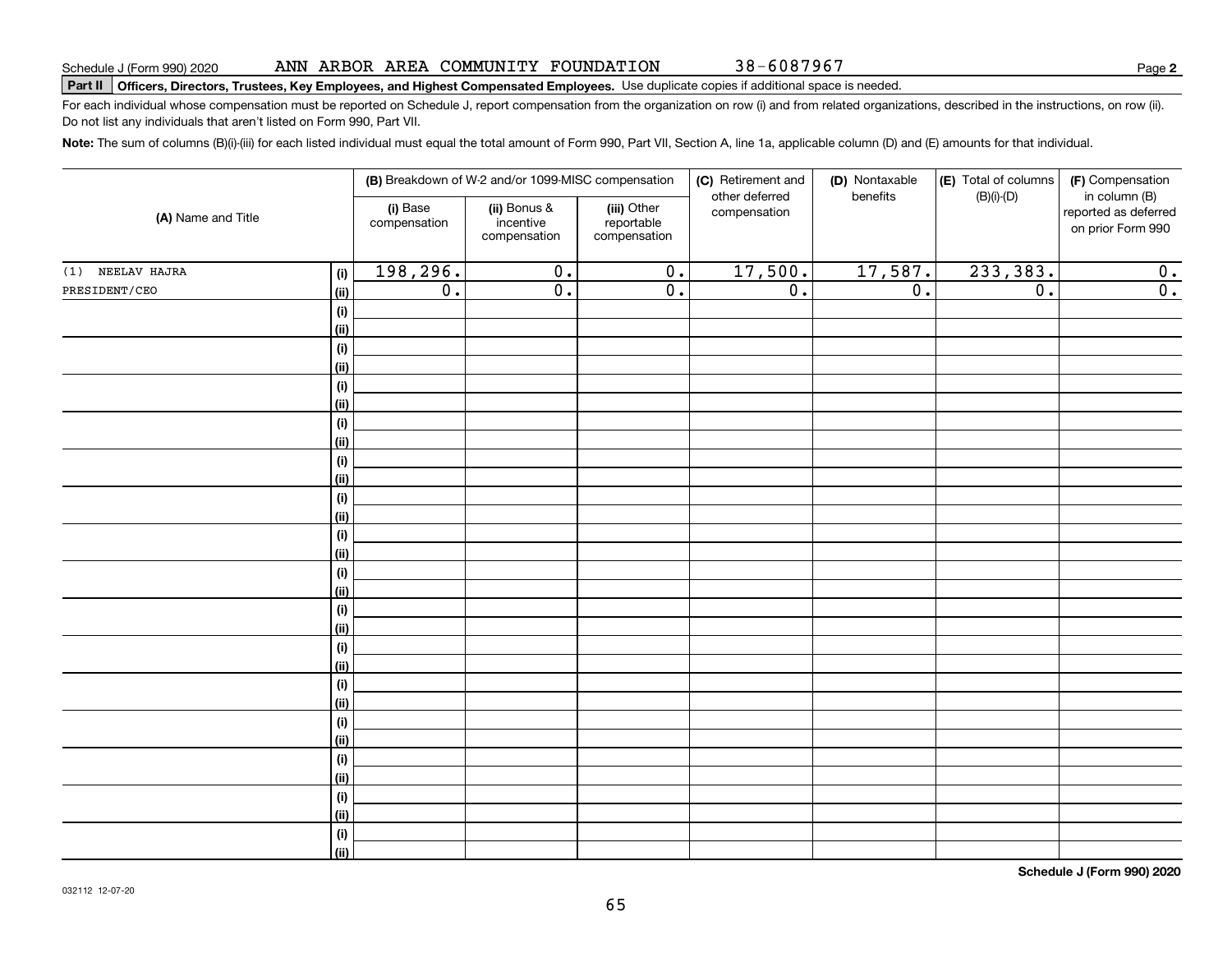#### **Part III Supplemental Information**

Schedule J (Form 990) 2020 ANN ARBOR AREA COMMUNITY FOUNDATION 38-6087967<br>Part III Supplemental Information<br>Provide the information, explanation, or descriptions required for Part I, lines 1a, 1b, 3, 4a, 4b, 4c, 5a, 5b, 6a

## PART I, LINE 7:

IN 2020 A DEFERRED COMPENSATION PAYMENT OF \$17,500 FOR NEELAV HAJRA WAS

DEPOSITED FOR 2019. THIS PAYMENT WILL BE FULLY VESTED IN 2021.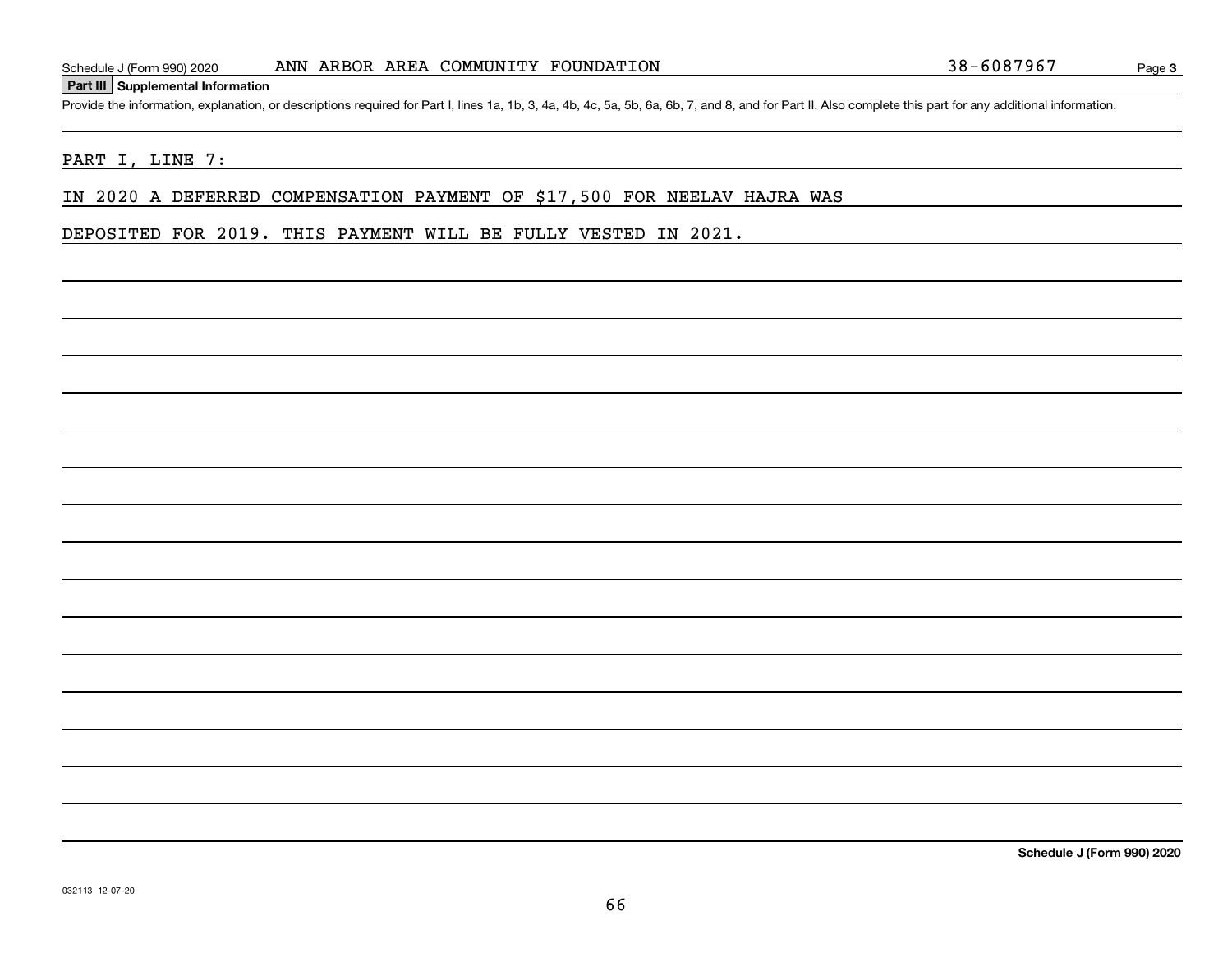## **SCHEDULE M (Form 990)**

# **Noncash Contributions**

OMB No. 1545-0047

| Department of the Treasury |
|----------------------------|
| Internal Revenue Service   |

**Complete if the organizations answered "Yes" on Form 990, Part IV, lines 29 or 30.** <sup>J</sup>**2020 Attach to Form 990.** J

 **Go to www.irs.gov/Form990 for instructions and the latest information.** J

| <b>Open to Public</b> |
|-----------------------|
| Inspection            |

|  | Name of the organization |
|--|--------------------------|
|--|--------------------------|

# ANN ARBOR AREA COMMUNITY FOUNDATION

**Employer identification number** 38-6087967

| (d)<br>(a)<br>(b)<br>(c)<br>Number of<br>Noncash contribution<br>Check if<br>Method of determining<br>contributions or<br>amounts reported on<br>applicable<br>noncash contribution amounts<br>Form 990, Part VIII, line 1g<br>items contributed <br>1<br>2<br>з<br>Art - Fractional interests<br>4<br>Books and publications<br>Clothing and household goods<br>5<br>6<br>7<br>8<br>$\mathbf x$<br>25<br>7,298,591. QUOTED MARKET PRICE<br>Securities - Publicly traded<br>9<br>Securities - Closely held stock<br>10<br>Securities - Partnership, LLC, or<br>11<br>trust interests<br>12<br>Qualified conservation contribution -<br>13<br>Qualified conservation contribution - Other<br>14<br>15<br>16<br>Real estate - Commercial<br>17<br>18<br>19<br>20<br>Drugs and medical supplies<br>21<br>22<br>23<br>24<br>Other<br>25<br>$\overline{\phantom{a}}$<br>26<br>Other<br>Other<br>27<br>28<br>Other<br>29<br>Number of Forms 8283 received by the organization during the tax year for contributions<br>for which the organization completed Form 8283, Part V, Donee Acknowledgement<br>29<br>Yes<br><u>No</u><br>30a During the year, did the organization receive by contribution any property reported in Part I, lines 1 through 28, that it<br>must hold for at least three years from the date of the initial contribution, and which isn't required to be used for<br>х<br>exempt purposes for the entire holding period?<br>30a<br><b>b</b> If "Yes," describe the arrangement in Part II.<br>х<br>Does the organization have a gift acceptance policy that requires the review of any nonstandard contributions?<br>31<br>31<br>32a Does the organization hire or use third parties or related organizations to solicit, process, or sell noncash<br>X<br>32a<br>contributions?<br><b>b</b> If "Yes," describe in Part II.<br>If the organization didn't report an amount in column (c) for a type of property for which column (a) is checked,<br>33 | Part I | <b>Types of Property</b> |  |  |  |  |
|--------------------------------------------------------------------------------------------------------------------------------------------------------------------------------------------------------------------------------------------------------------------------------------------------------------------------------------------------------------------------------------------------------------------------------------------------------------------------------------------------------------------------------------------------------------------------------------------------------------------------------------------------------------------------------------------------------------------------------------------------------------------------------------------------------------------------------------------------------------------------------------------------------------------------------------------------------------------------------------------------------------------------------------------------------------------------------------------------------------------------------------------------------------------------------------------------------------------------------------------------------------------------------------------------------------------------------------------------------------------------------------------------------------------------------------------------------------------------------------------------------------------------------------------------------------------------------------------------------------------------------------------------------------------------------------------------------------------------------------------------------------------------------------------------------------------------------------------------------------------------------------------------------------------------------------------------------------------------|--------|--------------------------|--|--|--|--|
|                                                                                                                                                                                                                                                                                                                                                                                                                                                                                                                                                                                                                                                                                                                                                                                                                                                                                                                                                                                                                                                                                                                                                                                                                                                                                                                                                                                                                                                                                                                                                                                                                                                                                                                                                                                                                                                                                                                                                                          |        |                          |  |  |  |  |
|                                                                                                                                                                                                                                                                                                                                                                                                                                                                                                                                                                                                                                                                                                                                                                                                                                                                                                                                                                                                                                                                                                                                                                                                                                                                                                                                                                                                                                                                                                                                                                                                                                                                                                                                                                                                                                                                                                                                                                          |        |                          |  |  |  |  |
|                                                                                                                                                                                                                                                                                                                                                                                                                                                                                                                                                                                                                                                                                                                                                                                                                                                                                                                                                                                                                                                                                                                                                                                                                                                                                                                                                                                                                                                                                                                                                                                                                                                                                                                                                                                                                                                                                                                                                                          |        |                          |  |  |  |  |
|                                                                                                                                                                                                                                                                                                                                                                                                                                                                                                                                                                                                                                                                                                                                                                                                                                                                                                                                                                                                                                                                                                                                                                                                                                                                                                                                                                                                                                                                                                                                                                                                                                                                                                                                                                                                                                                                                                                                                                          |        |                          |  |  |  |  |
|                                                                                                                                                                                                                                                                                                                                                                                                                                                                                                                                                                                                                                                                                                                                                                                                                                                                                                                                                                                                                                                                                                                                                                                                                                                                                                                                                                                                                                                                                                                                                                                                                                                                                                                                                                                                                                                                                                                                                                          |        |                          |  |  |  |  |
|                                                                                                                                                                                                                                                                                                                                                                                                                                                                                                                                                                                                                                                                                                                                                                                                                                                                                                                                                                                                                                                                                                                                                                                                                                                                                                                                                                                                                                                                                                                                                                                                                                                                                                                                                                                                                                                                                                                                                                          |        |                          |  |  |  |  |
|                                                                                                                                                                                                                                                                                                                                                                                                                                                                                                                                                                                                                                                                                                                                                                                                                                                                                                                                                                                                                                                                                                                                                                                                                                                                                                                                                                                                                                                                                                                                                                                                                                                                                                                                                                                                                                                                                                                                                                          |        |                          |  |  |  |  |
|                                                                                                                                                                                                                                                                                                                                                                                                                                                                                                                                                                                                                                                                                                                                                                                                                                                                                                                                                                                                                                                                                                                                                                                                                                                                                                                                                                                                                                                                                                                                                                                                                                                                                                                                                                                                                                                                                                                                                                          |        |                          |  |  |  |  |
|                                                                                                                                                                                                                                                                                                                                                                                                                                                                                                                                                                                                                                                                                                                                                                                                                                                                                                                                                                                                                                                                                                                                                                                                                                                                                                                                                                                                                                                                                                                                                                                                                                                                                                                                                                                                                                                                                                                                                                          |        |                          |  |  |  |  |
|                                                                                                                                                                                                                                                                                                                                                                                                                                                                                                                                                                                                                                                                                                                                                                                                                                                                                                                                                                                                                                                                                                                                                                                                                                                                                                                                                                                                                                                                                                                                                                                                                                                                                                                                                                                                                                                                                                                                                                          |        |                          |  |  |  |  |
|                                                                                                                                                                                                                                                                                                                                                                                                                                                                                                                                                                                                                                                                                                                                                                                                                                                                                                                                                                                                                                                                                                                                                                                                                                                                                                                                                                                                                                                                                                                                                                                                                                                                                                                                                                                                                                                                                                                                                                          |        |                          |  |  |  |  |
|                                                                                                                                                                                                                                                                                                                                                                                                                                                                                                                                                                                                                                                                                                                                                                                                                                                                                                                                                                                                                                                                                                                                                                                                                                                                                                                                                                                                                                                                                                                                                                                                                                                                                                                                                                                                                                                                                                                                                                          |        |                          |  |  |  |  |
|                                                                                                                                                                                                                                                                                                                                                                                                                                                                                                                                                                                                                                                                                                                                                                                                                                                                                                                                                                                                                                                                                                                                                                                                                                                                                                                                                                                                                                                                                                                                                                                                                                                                                                                                                                                                                                                                                                                                                                          |        |                          |  |  |  |  |
|                                                                                                                                                                                                                                                                                                                                                                                                                                                                                                                                                                                                                                                                                                                                                                                                                                                                                                                                                                                                                                                                                                                                                                                                                                                                                                                                                                                                                                                                                                                                                                                                                                                                                                                                                                                                                                                                                                                                                                          |        |                          |  |  |  |  |
|                                                                                                                                                                                                                                                                                                                                                                                                                                                                                                                                                                                                                                                                                                                                                                                                                                                                                                                                                                                                                                                                                                                                                                                                                                                                                                                                                                                                                                                                                                                                                                                                                                                                                                                                                                                                                                                                                                                                                                          |        |                          |  |  |  |  |
|                                                                                                                                                                                                                                                                                                                                                                                                                                                                                                                                                                                                                                                                                                                                                                                                                                                                                                                                                                                                                                                                                                                                                                                                                                                                                                                                                                                                                                                                                                                                                                                                                                                                                                                                                                                                                                                                                                                                                                          |        |                          |  |  |  |  |
|                                                                                                                                                                                                                                                                                                                                                                                                                                                                                                                                                                                                                                                                                                                                                                                                                                                                                                                                                                                                                                                                                                                                                                                                                                                                                                                                                                                                                                                                                                                                                                                                                                                                                                                                                                                                                                                                                                                                                                          |        |                          |  |  |  |  |
|                                                                                                                                                                                                                                                                                                                                                                                                                                                                                                                                                                                                                                                                                                                                                                                                                                                                                                                                                                                                                                                                                                                                                                                                                                                                                                                                                                                                                                                                                                                                                                                                                                                                                                                                                                                                                                                                                                                                                                          |        |                          |  |  |  |  |
|                                                                                                                                                                                                                                                                                                                                                                                                                                                                                                                                                                                                                                                                                                                                                                                                                                                                                                                                                                                                                                                                                                                                                                                                                                                                                                                                                                                                                                                                                                                                                                                                                                                                                                                                                                                                                                                                                                                                                                          |        |                          |  |  |  |  |
|                                                                                                                                                                                                                                                                                                                                                                                                                                                                                                                                                                                                                                                                                                                                                                                                                                                                                                                                                                                                                                                                                                                                                                                                                                                                                                                                                                                                                                                                                                                                                                                                                                                                                                                                                                                                                                                                                                                                                                          |        |                          |  |  |  |  |
|                                                                                                                                                                                                                                                                                                                                                                                                                                                                                                                                                                                                                                                                                                                                                                                                                                                                                                                                                                                                                                                                                                                                                                                                                                                                                                                                                                                                                                                                                                                                                                                                                                                                                                                                                                                                                                                                                                                                                                          |        |                          |  |  |  |  |
|                                                                                                                                                                                                                                                                                                                                                                                                                                                                                                                                                                                                                                                                                                                                                                                                                                                                                                                                                                                                                                                                                                                                                                                                                                                                                                                                                                                                                                                                                                                                                                                                                                                                                                                                                                                                                                                                                                                                                                          |        |                          |  |  |  |  |
|                                                                                                                                                                                                                                                                                                                                                                                                                                                                                                                                                                                                                                                                                                                                                                                                                                                                                                                                                                                                                                                                                                                                                                                                                                                                                                                                                                                                                                                                                                                                                                                                                                                                                                                                                                                                                                                                                                                                                                          |        |                          |  |  |  |  |
|                                                                                                                                                                                                                                                                                                                                                                                                                                                                                                                                                                                                                                                                                                                                                                                                                                                                                                                                                                                                                                                                                                                                                                                                                                                                                                                                                                                                                                                                                                                                                                                                                                                                                                                                                                                                                                                                                                                                                                          |        |                          |  |  |  |  |
|                                                                                                                                                                                                                                                                                                                                                                                                                                                                                                                                                                                                                                                                                                                                                                                                                                                                                                                                                                                                                                                                                                                                                                                                                                                                                                                                                                                                                                                                                                                                                                                                                                                                                                                                                                                                                                                                                                                                                                          |        |                          |  |  |  |  |
|                                                                                                                                                                                                                                                                                                                                                                                                                                                                                                                                                                                                                                                                                                                                                                                                                                                                                                                                                                                                                                                                                                                                                                                                                                                                                                                                                                                                                                                                                                                                                                                                                                                                                                                                                                                                                                                                                                                                                                          |        |                          |  |  |  |  |
|                                                                                                                                                                                                                                                                                                                                                                                                                                                                                                                                                                                                                                                                                                                                                                                                                                                                                                                                                                                                                                                                                                                                                                                                                                                                                                                                                                                                                                                                                                                                                                                                                                                                                                                                                                                                                                                                                                                                                                          |        |                          |  |  |  |  |
|                                                                                                                                                                                                                                                                                                                                                                                                                                                                                                                                                                                                                                                                                                                                                                                                                                                                                                                                                                                                                                                                                                                                                                                                                                                                                                                                                                                                                                                                                                                                                                                                                                                                                                                                                                                                                                                                                                                                                                          |        |                          |  |  |  |  |
|                                                                                                                                                                                                                                                                                                                                                                                                                                                                                                                                                                                                                                                                                                                                                                                                                                                                                                                                                                                                                                                                                                                                                                                                                                                                                                                                                                                                                                                                                                                                                                                                                                                                                                                                                                                                                                                                                                                                                                          |        |                          |  |  |  |  |
|                                                                                                                                                                                                                                                                                                                                                                                                                                                                                                                                                                                                                                                                                                                                                                                                                                                                                                                                                                                                                                                                                                                                                                                                                                                                                                                                                                                                                                                                                                                                                                                                                                                                                                                                                                                                                                                                                                                                                                          |        |                          |  |  |  |  |
|                                                                                                                                                                                                                                                                                                                                                                                                                                                                                                                                                                                                                                                                                                                                                                                                                                                                                                                                                                                                                                                                                                                                                                                                                                                                                                                                                                                                                                                                                                                                                                                                                                                                                                                                                                                                                                                                                                                                                                          |        |                          |  |  |  |  |
|                                                                                                                                                                                                                                                                                                                                                                                                                                                                                                                                                                                                                                                                                                                                                                                                                                                                                                                                                                                                                                                                                                                                                                                                                                                                                                                                                                                                                                                                                                                                                                                                                                                                                                                                                                                                                                                                                                                                                                          |        |                          |  |  |  |  |
|                                                                                                                                                                                                                                                                                                                                                                                                                                                                                                                                                                                                                                                                                                                                                                                                                                                                                                                                                                                                                                                                                                                                                                                                                                                                                                                                                                                                                                                                                                                                                                                                                                                                                                                                                                                                                                                                                                                                                                          |        |                          |  |  |  |  |
|                                                                                                                                                                                                                                                                                                                                                                                                                                                                                                                                                                                                                                                                                                                                                                                                                                                                                                                                                                                                                                                                                                                                                                                                                                                                                                                                                                                                                                                                                                                                                                                                                                                                                                                                                                                                                                                                                                                                                                          |        |                          |  |  |  |  |
|                                                                                                                                                                                                                                                                                                                                                                                                                                                                                                                                                                                                                                                                                                                                                                                                                                                                                                                                                                                                                                                                                                                                                                                                                                                                                                                                                                                                                                                                                                                                                                                                                                                                                                                                                                                                                                                                                                                                                                          |        |                          |  |  |  |  |
|                                                                                                                                                                                                                                                                                                                                                                                                                                                                                                                                                                                                                                                                                                                                                                                                                                                                                                                                                                                                                                                                                                                                                                                                                                                                                                                                                                                                                                                                                                                                                                                                                                                                                                                                                                                                                                                                                                                                                                          |        |                          |  |  |  |  |
|                                                                                                                                                                                                                                                                                                                                                                                                                                                                                                                                                                                                                                                                                                                                                                                                                                                                                                                                                                                                                                                                                                                                                                                                                                                                                                                                                                                                                                                                                                                                                                                                                                                                                                                                                                                                                                                                                                                                                                          |        |                          |  |  |  |  |
|                                                                                                                                                                                                                                                                                                                                                                                                                                                                                                                                                                                                                                                                                                                                                                                                                                                                                                                                                                                                                                                                                                                                                                                                                                                                                                                                                                                                                                                                                                                                                                                                                                                                                                                                                                                                                                                                                                                                                                          |        |                          |  |  |  |  |
|                                                                                                                                                                                                                                                                                                                                                                                                                                                                                                                                                                                                                                                                                                                                                                                                                                                                                                                                                                                                                                                                                                                                                                                                                                                                                                                                                                                                                                                                                                                                                                                                                                                                                                                                                                                                                                                                                                                                                                          |        |                          |  |  |  |  |
|                                                                                                                                                                                                                                                                                                                                                                                                                                                                                                                                                                                                                                                                                                                                                                                                                                                                                                                                                                                                                                                                                                                                                                                                                                                                                                                                                                                                                                                                                                                                                                                                                                                                                                                                                                                                                                                                                                                                                                          |        |                          |  |  |  |  |
|                                                                                                                                                                                                                                                                                                                                                                                                                                                                                                                                                                                                                                                                                                                                                                                                                                                                                                                                                                                                                                                                                                                                                                                                                                                                                                                                                                                                                                                                                                                                                                                                                                                                                                                                                                                                                                                                                                                                                                          |        |                          |  |  |  |  |
|                                                                                                                                                                                                                                                                                                                                                                                                                                                                                                                                                                                                                                                                                                                                                                                                                                                                                                                                                                                                                                                                                                                                                                                                                                                                                                                                                                                                                                                                                                                                                                                                                                                                                                                                                                                                                                                                                                                                                                          |        |                          |  |  |  |  |
|                                                                                                                                                                                                                                                                                                                                                                                                                                                                                                                                                                                                                                                                                                                                                                                                                                                                                                                                                                                                                                                                                                                                                                                                                                                                                                                                                                                                                                                                                                                                                                                                                                                                                                                                                                                                                                                                                                                                                                          |        |                          |  |  |  |  |
|                                                                                                                                                                                                                                                                                                                                                                                                                                                                                                                                                                                                                                                                                                                                                                                                                                                                                                                                                                                                                                                                                                                                                                                                                                                                                                                                                                                                                                                                                                                                                                                                                                                                                                                                                                                                                                                                                                                                                                          |        | describe in Part II.     |  |  |  |  |

For Paperwork Reduction Act Notice, see the Instructions for Form 990. **Schedule M (Form 990) 2020** LHA

032141 11-23-20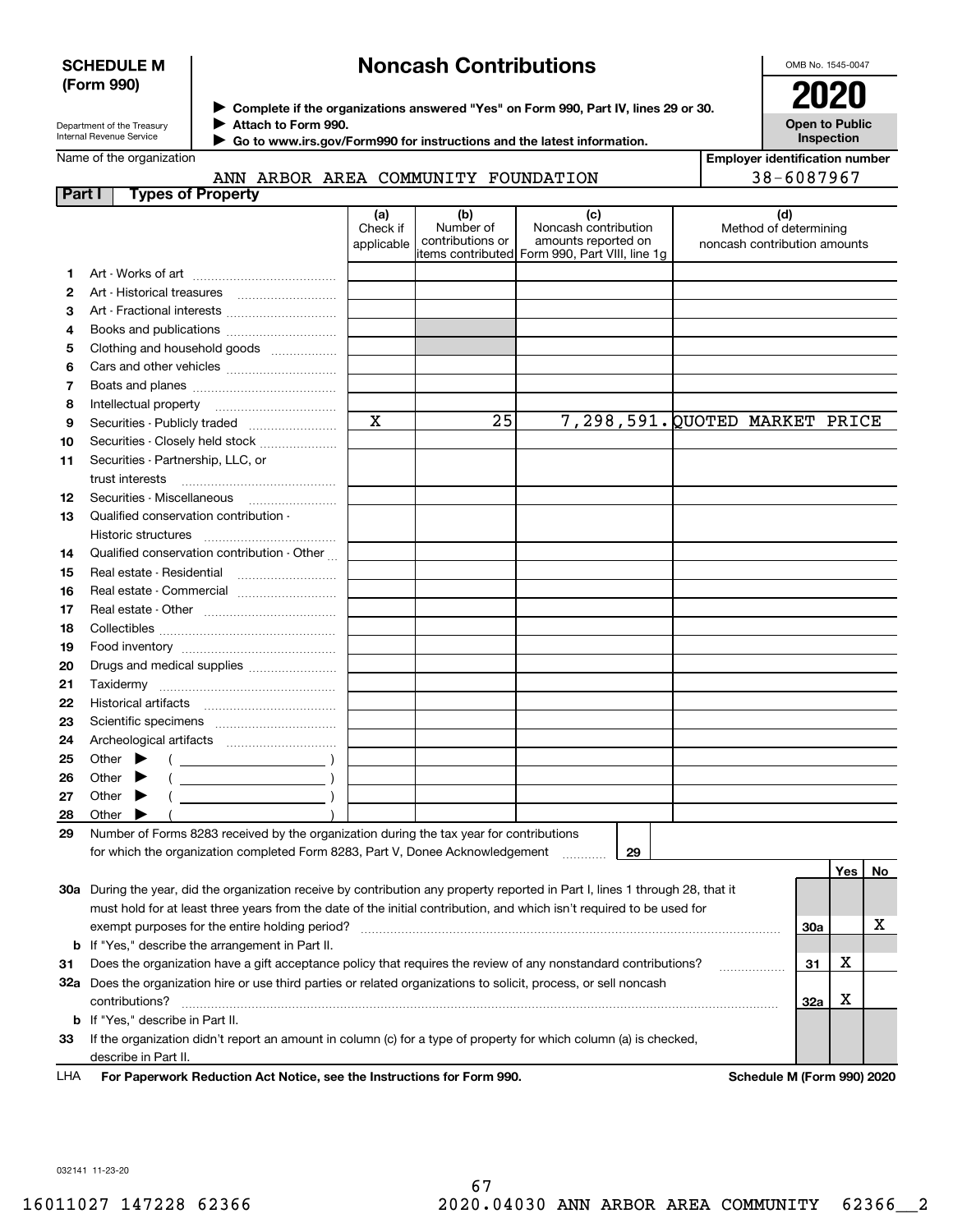**2**

Part II | Supplemental Information. Provide the information required by Part I, lines 30b, 32b, and 33, and whether the organization is reporting in Part I, column (b), the number of contributions, the number of items received, or a combination of both. Also complete this part for any additional information.

## SCHEDULE M, LINE 32B:

## MARKETABLE SECURITIES ARE SOLD THROUGH BROKERS.

**Schedule M (Form 990) 2020**

032142 11-23-20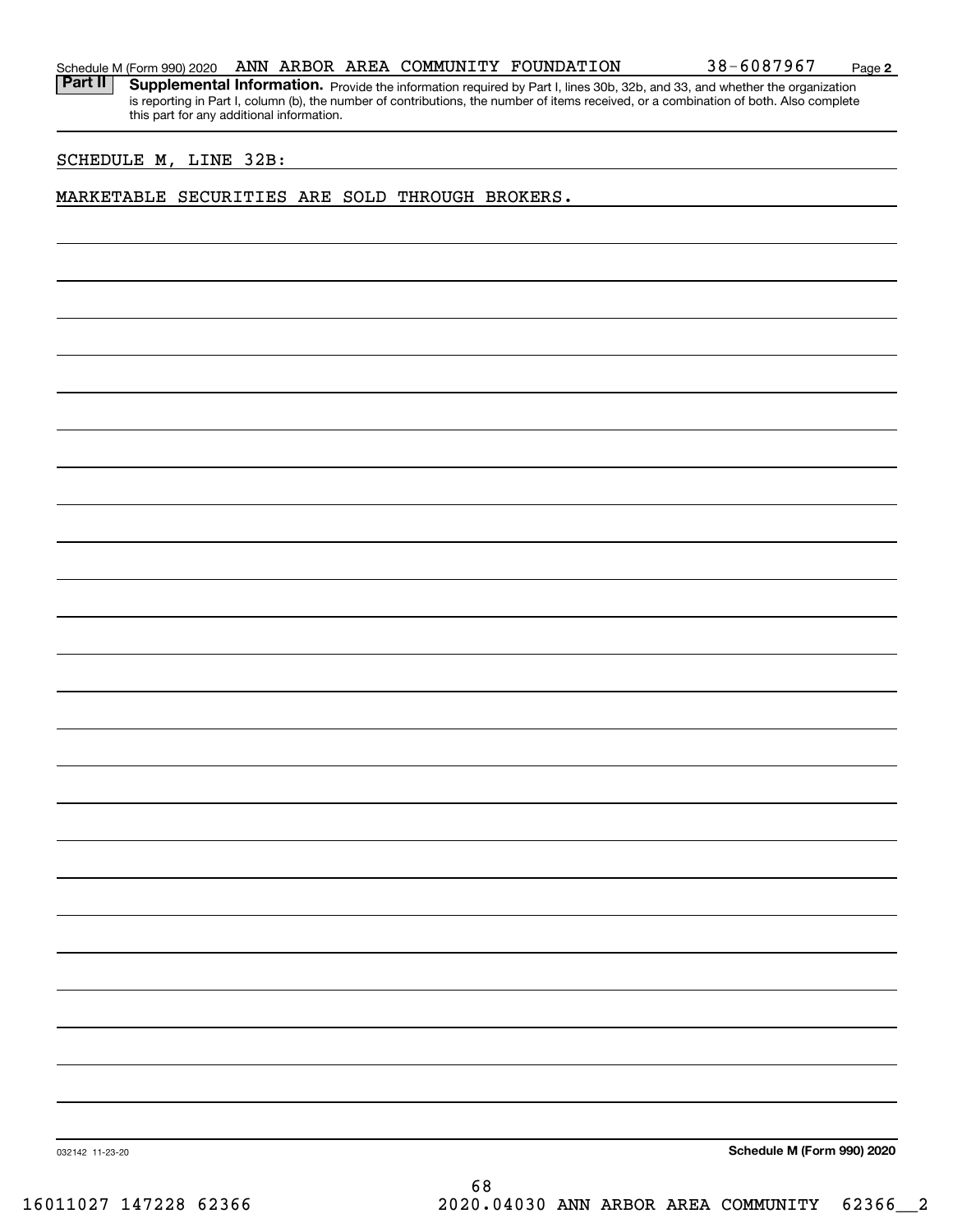**(Form 990 or 990-EZ)**

Department of the Treasury Internal Revenue Service Name of the organization

**Complete to provide information for responses to specific questions on Form 990 or 990-EZ or to provide any additional information. | Attach to Form 990 or 990-EZ. | Go to www.irs.gov/Form990 for the latest information. SCHEDULE O Supplemental Information to Form 990 or 990-EZ**



**Employer identification number** ANN ARBOR AREA COMMUNITY FOUNDATION 38-6087967

FORM 990, PART VI, SECTION B, LINE 11B:

PRIOR TO FILING, A COMPLETE COPY OF FORM 990 AND FORM 990T, INCLUDING

SCHEDULE B, IS PROVIDED TO THE BOARD OF TRUSTEES. ADDITIONALLY, FORM 990

AND FORM 990T ARE DISTRIBUTED TO THE INVESTMENT AND FINANCE COMMITTEE,

EXCLUDING SCHEDULE B, AND ALSO TO THE AUDIT COMMITTEE.

FORM 990, PART VI, SECTION B, LINE 12C:

IN THE EVENT A BOARD MEMBER HAS A CONFLICT OF INTEREST WITH RESPECT TO A

MATTER BEFORE THE BOARD, THAT MEMBER IS REQUIRED TO ABSTAIN FROM VOTING ON THAT ISSUE.

FORM 990, PART VI, SECTION B, LINE 15:

THE TRUSTEE COMMITTEE ANNUALLY REVIEWS THE COMPENSATION OF THE CEO USING

COMPARABILITY DATA, AND CONTEMPORANEOUSLY SUBSTANTIATES ITS DELIBERATIONS

AND DECISION. THE TRUSTEE COMMITTEE ANNUALLY REVIEWS ALL OTHER STAFF

COMPENSATION AT THE SAME TIME. THE TRUSTEE COMMITTEE THEN PRESENTS ITS CEO

COMPENSATION FINDINGS AND RECOMMENDATIONS TO THE BOARD FOR APPROVAL.

THE CEO REVIEWS THE COMPENSATION OF ALL OTHER STAFF USING COMPARABILITY DATA. THE GENERAL COMPENSATION POOL AVAILABLE TO THE CEO FOR ALLOCATION TO STAFF IS REVIEWED AND APPROVED BY THE INVESTMENT & FINANCE COMMITTEE AND THEN THE BOARD AS PART OF THE ANNUAL BUDGETING PROCESS.

FORM 990, PART VI, SECTION C, LINE 19:

GOVERNING DOCUMENTS AND POLICIES ARE AVAILABLE UPON REQUEST. FINANCIAL

032211 11-20-20 LHA For Paperwork Reduction Act Notice, see the Instructions for Form 990 or 990-EZ. Schedule O (Form 990 or 990-EZ) 2020 STATEMENTS ARE AVAILABLE ON THE ORGANIZATION'S WEBSITE, AAACF.ORG. FORM 990

69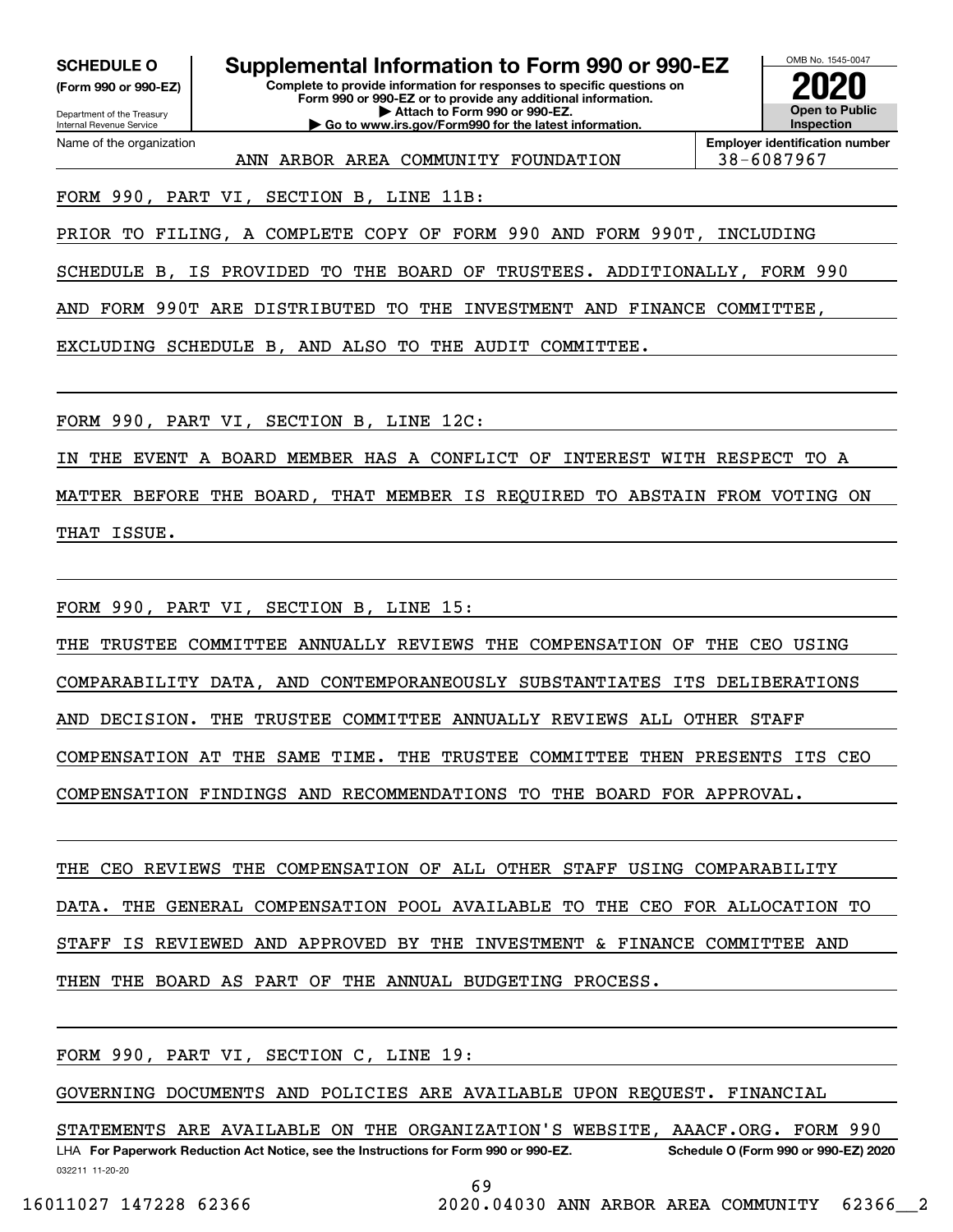| ANN ARBOR AREA COMMUNITY FOUNDATION<br>IS AVAILABLE ON GUIDESTAR.ORG AND AAACF.ORG.<br>FORM 990, PART XI, LINE 9, CHANGES IN NET ASSETS:<br>CHANGE IN VALUE OF CHARITABLE REMAINDER TRUST: |  | 38-6087967                           | $-69,525$ . |
|--------------------------------------------------------------------------------------------------------------------------------------------------------------------------------------------|--|--------------------------------------|-------------|
|                                                                                                                                                                                            |  |                                      |             |
|                                                                                                                                                                                            |  |                                      |             |
|                                                                                                                                                                                            |  |                                      |             |
|                                                                                                                                                                                            |  |                                      |             |
|                                                                                                                                                                                            |  |                                      |             |
|                                                                                                                                                                                            |  |                                      |             |
|                                                                                                                                                                                            |  |                                      |             |
|                                                                                                                                                                                            |  |                                      |             |
|                                                                                                                                                                                            |  |                                      |             |
|                                                                                                                                                                                            |  |                                      |             |
|                                                                                                                                                                                            |  |                                      |             |
|                                                                                                                                                                                            |  |                                      |             |
|                                                                                                                                                                                            |  |                                      |             |
|                                                                                                                                                                                            |  |                                      |             |
|                                                                                                                                                                                            |  |                                      |             |
|                                                                                                                                                                                            |  |                                      |             |
|                                                                                                                                                                                            |  |                                      |             |
|                                                                                                                                                                                            |  |                                      |             |
|                                                                                                                                                                                            |  |                                      |             |
|                                                                                                                                                                                            |  |                                      |             |
|                                                                                                                                                                                            |  |                                      |             |
|                                                                                                                                                                                            |  |                                      |             |
|                                                                                                                                                                                            |  |                                      |             |
|                                                                                                                                                                                            |  |                                      |             |
|                                                                                                                                                                                            |  |                                      |             |
|                                                                                                                                                                                            |  |                                      |             |
|                                                                                                                                                                                            |  |                                      |             |
|                                                                                                                                                                                            |  |                                      |             |
|                                                                                                                                                                                            |  |                                      |             |
|                                                                                                                                                                                            |  |                                      |             |
|                                                                                                                                                                                            |  |                                      |             |
|                                                                                                                                                                                            |  |                                      |             |
|                                                                                                                                                                                            |  |                                      |             |
|                                                                                                                                                                                            |  |                                      |             |
|                                                                                                                                                                                            |  |                                      |             |
|                                                                                                                                                                                            |  |                                      |             |
|                                                                                                                                                                                            |  |                                      |             |
|                                                                                                                                                                                            |  |                                      |             |
|                                                                                                                                                                                            |  |                                      |             |
|                                                                                                                                                                                            |  |                                      |             |
|                                                                                                                                                                                            |  |                                      |             |
| 032212 11-20-20                                                                                                                                                                            |  | Schedule O (Form 990 or 990-EZ) 2020 |             |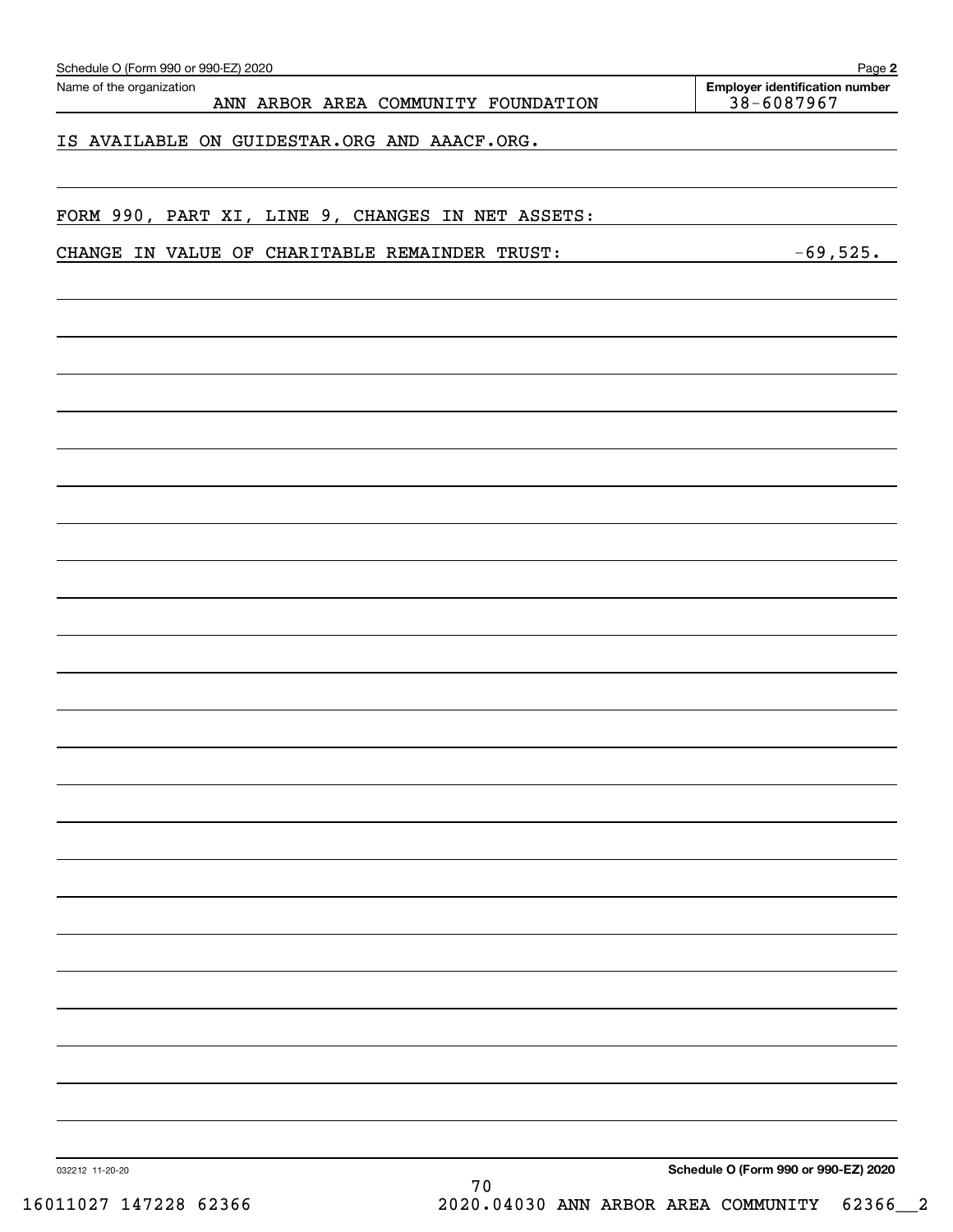# **CARRYOVER DATA TO 2021**

| Name | ANN ARBOR AREA COMMUNITY FOUNDATION                                                                            | <b>Employer Identification Number</b><br>38-6087967 |          |
|------|----------------------------------------------------------------------------------------------------------------|-----------------------------------------------------|----------|
|      | Based on the information provided with this return, the following are possible carryover amounts to next year. |                                                     |          |
|      | FEDERAL POST-2017 NET OPERATING LOSS - INVESTMENT IN PARTNER                                                   |                                                     | 379,839. |
|      | FEDERAL PRE-2018 NET OPERATING LOSS                                                                            |                                                     | 260,561. |
|      | FEDERAL CONTRIBUTION - 50% CASH                                                                                |                                                     | 75.      |
|      |                                                                                                                |                                                     |          |
|      |                                                                                                                |                                                     |          |
|      |                                                                                                                |                                                     |          |
|      |                                                                                                                |                                                     |          |
|      |                                                                                                                |                                                     |          |
|      |                                                                                                                |                                                     |          |
|      |                                                                                                                |                                                     |          |
|      |                                                                                                                |                                                     |          |
|      |                                                                                                                |                                                     |          |
|      |                                                                                                                |                                                     |          |
|      |                                                                                                                |                                                     |          |
|      |                                                                                                                |                                                     |          |
|      |                                                                                                                |                                                     |          |
|      |                                                                                                                |                                                     |          |
|      |                                                                                                                |                                                     |          |
|      |                                                                                                                |                                                     |          |
|      |                                                                                                                |                                                     |          |
|      |                                                                                                                |                                                     |          |
|      |                                                                                                                |                                                     |          |
|      |                                                                                                                |                                                     |          |
|      |                                                                                                                |                                                     |          |

019341 04-01-20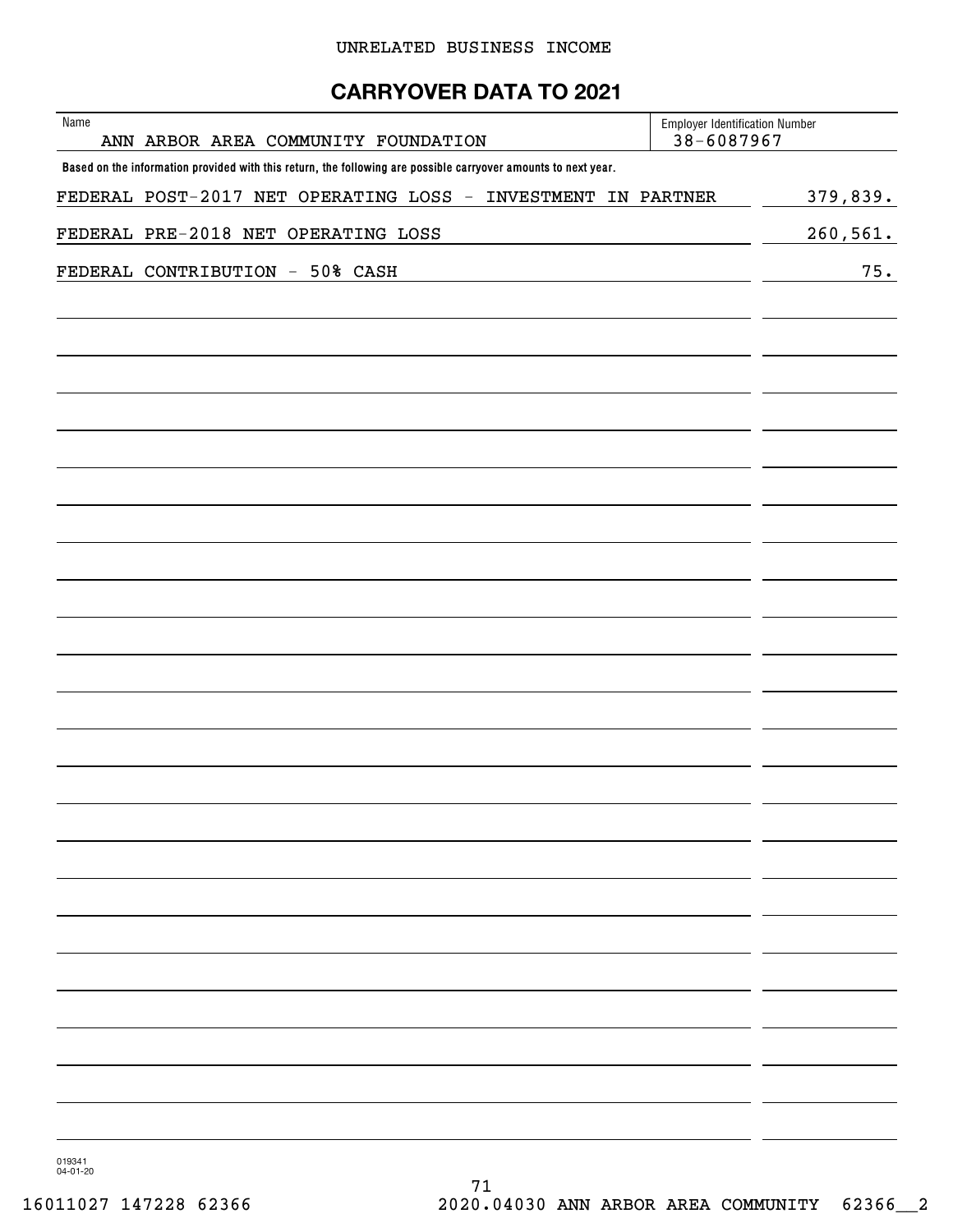|                          | <b>Exempt Organization Business Income Tax Return</b><br>Form 990-T<br>(and proxy tax under section 6033(e)) |                                                |                                                                                                                                                                                                                           |                |                                                               |  |  |  |
|--------------------------|--------------------------------------------------------------------------------------------------------------|------------------------------------------------|---------------------------------------------------------------------------------------------------------------------------------------------------------------------------------------------------------------------------|----------------|---------------------------------------------------------------|--|--|--|
|                          |                                                                                                              |                                                | For calendar year 2020 or other tax year beginning<br>and ending, and ending                                                                                                                                              |                | 2020                                                          |  |  |  |
|                          | Department of the Treasury<br>Internal Revenue Service                                                       |                                                | Go to www.irs.gov/Form990T for instructions and the latest information.<br>bo not enter SSN numbers on this form as it may be made public if your organization is a $501(c)(3)$ .                                         |                | Open to Public Inspection for<br>501(c)(3) Organizations Only |  |  |  |
| A                        | Check box if<br>address changed.                                                                             |                                                | Name of organization ( $\Box$ Check box if name changed and see instructions.)                                                                                                                                            |                | DEmployer identification number                               |  |  |  |
|                          | <b>B</b> Exempt under section                                                                                | Print                                          | ANN ARBOR AREA COMMUNITY FOUNDATION                                                                                                                                                                                       |                | 38-6087967                                                    |  |  |  |
|                          | $\overline{X}$ 501(c)(3)<br> 220(e) <br>408(e)                                                               | E Group exemption number<br>(see instructions) |                                                                                                                                                                                                                           |                |                                                               |  |  |  |
|                          | 408A<br>530(a)<br>529(a)<br>529S                                                                             |                                                | Check box if                                                                                                                                                                                                              |                |                                                               |  |  |  |
|                          |                                                                                                              |                                                | 177,501,252.<br>C Book value of all assets at end of year                                                                                                                                                                 |                | an amended return.                                            |  |  |  |
| G                        |                                                                                                              |                                                | Check organization type $\blacktriangleright \lfloor \underline{X} \rfloor$ 501(c) corporation<br>501(c) trust<br>$401(a)$ trust<br>Other trust                                                                           |                | Applicable reinsurance entity                                 |  |  |  |
| н.                       | Check if filing only to $\blacktriangleright$                                                                |                                                | Claim credit from Form 8941<br>Claim a refund shown on Form 2439                                                                                                                                                          |                |                                                               |  |  |  |
|                          |                                                                                                              |                                                |                                                                                                                                                                                                                           |                |                                                               |  |  |  |
| J                        |                                                                                                              |                                                | Enter the number of attached Schedules A (Form 990-T)                                                                                                                                                                     |                | 1                                                             |  |  |  |
| Κ                        |                                                                                                              |                                                | During the tax year, was the corporation a subsidiary in an affiliated group or a parent-subsidiary controlled group?<br>If "Yes," enter the name and identifying number of the parent corporation. $\blacktriangleright$ | ▶              | $\boxed{\text{X}}$ No<br>Yes                                  |  |  |  |
|                          |                                                                                                              |                                                | Telephone number $\triangleright$ 734-663-0401<br>The books are in care of $\blacktriangleright$ JAMES HUNTER                                                                                                             |                |                                                               |  |  |  |
| Part I                   |                                                                                                              |                                                | <b>Total Unrelated Business Taxable Income</b>                                                                                                                                                                            |                |                                                               |  |  |  |
| 1                        |                                                                                                              |                                                | Total of unrelated business taxable income computed from all unrelated trades or businesses (see                                                                                                                          |                |                                                               |  |  |  |
|                          | instructions)                                                                                                |                                                |                                                                                                                                                                                                                           | 1.             | $-136,874.$                                                   |  |  |  |
| 2                        | Reserved                                                                                                     |                                                |                                                                                                                                                                                                                           | $\mathbf{2}$   |                                                               |  |  |  |
| 3                        | Add lines 1 and 2                                                                                            |                                                |                                                                                                                                                                                                                           | 3              | $-136,874.$                                                   |  |  |  |
| 4                        |                                                                                                              |                                                | Charitable contributions (see instructions for limitation rules)                                                                                                                                                          | 4              | 0.                                                            |  |  |  |
| 5                        |                                                                                                              |                                                | Total unrelated business taxable income before net operating losses. Subtract line 4 from line 3                                                                                                                          | 5              | $-136,874.$                                                   |  |  |  |
| 6                        |                                                                                                              |                                                | Deduction for net operating loss. See instructions                                                                                                                                                                        | 6              | 0.                                                            |  |  |  |
| $\overline{\phantom{a}}$ | Subtract line 6 from line 5                                                                                  |                                                | Total of unrelated business taxable income before specific deduction and section 199A deduction.                                                                                                                          | $\overline{7}$ | $-136,874.$                                                   |  |  |  |
| 8                        |                                                                                                              |                                                | Specific deduction (generally \$1,000, but see instructions for exceptions) manufactured controller and the set                                                                                                           | 8              | 1,000.                                                        |  |  |  |
| 9                        |                                                                                                              |                                                |                                                                                                                                                                                                                           | 9              |                                                               |  |  |  |
| 10                       | <b>Total deductions.</b> Add lines 8 and 9                                                                   |                                                |                                                                                                                                                                                                                           | 10             | 1,000.                                                        |  |  |  |
|                          |                                                                                                              |                                                | Unrelated business taxable income. Subtract line 10 from line 7. If line 10 is greater than line 7,                                                                                                                       |                |                                                               |  |  |  |
| 11                       | enter zero                                                                                                   |                                                |                                                                                                                                                                                                                           | 11             | 0.                                                            |  |  |  |
|                          | Part II<br><b>Tax Computation</b>                                                                            |                                                |                                                                                                                                                                                                                           |                |                                                               |  |  |  |
|                          |                                                                                                              |                                                | Organizations taxable as corporations. Multiply Part I, line 11 by 21% (0.21)                                                                                                                                             | 1.             | $\overline{0}$ .                                              |  |  |  |
| 2                        |                                                                                                              |                                                | Trusts taxable at trust rates. See instructions for tax computation. Income tax on the amount on                                                                                                                          |                |                                                               |  |  |  |
|                          | Part I, line 11 from:                                                                                        |                                                | $\rfloor$ Tax rate schedule or<br>▶                                                                                                                                                                                       | 2              |                                                               |  |  |  |
| з                        | Proxy tax. See instructions                                                                                  |                                                |                                                                                                                                                                                                                           | 3              |                                                               |  |  |  |
| 4                        | Other tax amounts. See instructions                                                                          |                                                |                                                                                                                                                                                                                           | 4              |                                                               |  |  |  |
| 5                        | Alternative minimum tax (trusts only)                                                                        |                                                |                                                                                                                                                                                                                           | 5              |                                                               |  |  |  |
| 6                        |                                                                                                              |                                                | Tax on noncompliant facility income. See instructions                                                                                                                                                                     | 6              |                                                               |  |  |  |
| 7                        |                                                                                                              |                                                | Total. Add lines 3 through 6 to line 1 or 2, whichever applies                                                                                                                                                            | $\overline{7}$ | 0.                                                            |  |  |  |
| LHA                      |                                                                                                              |                                                | For Paperwork Reduction Act Notice, see instructions.                                                                                                                                                                     |                | Form 990-T (2020)                                             |  |  |  |

023701 02-02-21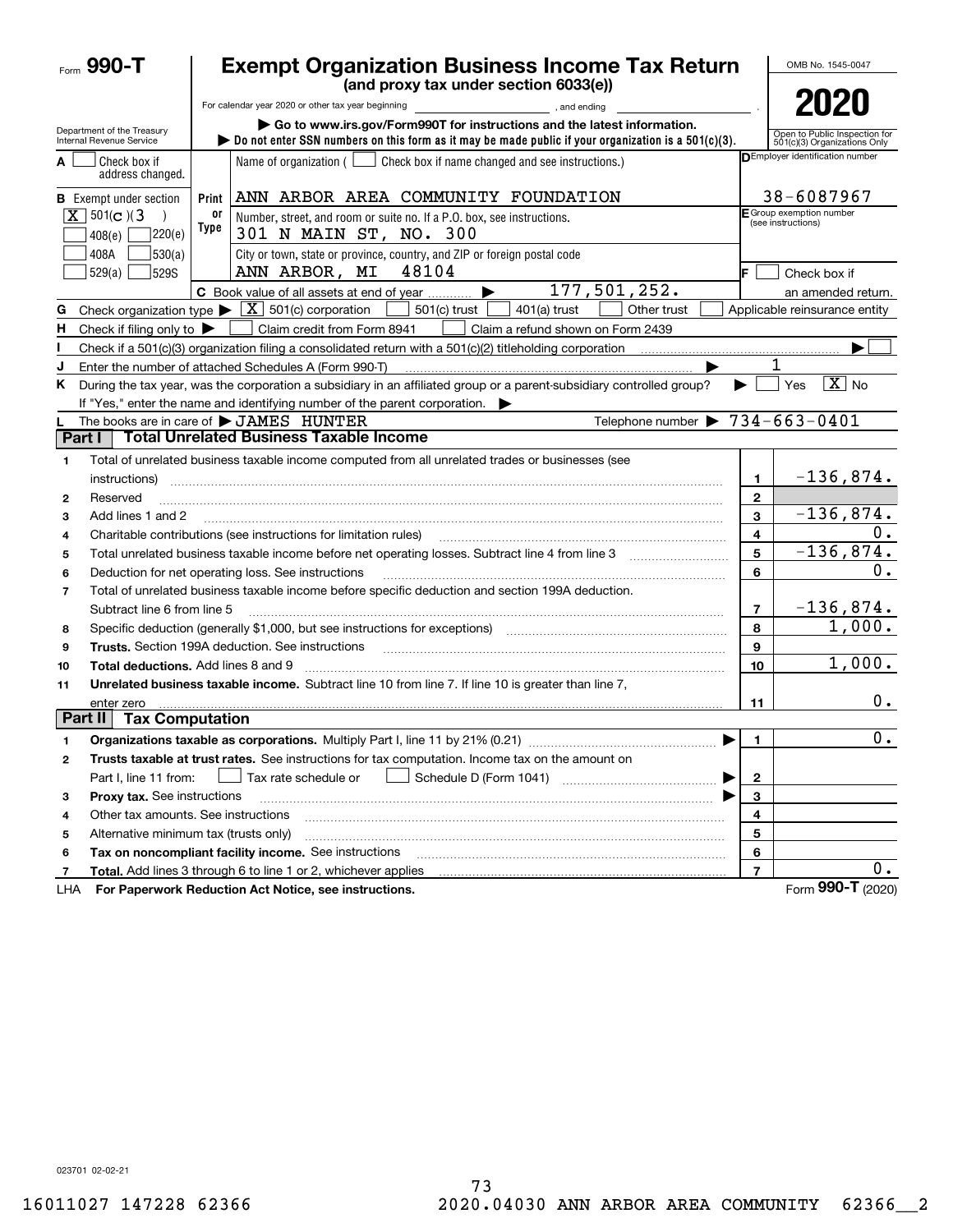|                 | Form 990-T (2020)                                                                                                                         |              |  |     | Page 2 |  |
|-----------------|-------------------------------------------------------------------------------------------------------------------------------------------|--------------|--|-----|--------|--|
| <b>Part III</b> | <b>Tax and Payments</b>                                                                                                                   |              |  |     |        |  |
| 1a              | Foreign tax credit (corporations attach Form 1118; trusts attach Form 1116) [[[[[[[[[[[[[[[[[[[[[[[[<br>1a                                |              |  |     |        |  |
| b               | Other credits (see instructions)<br>1b                                                                                                    |              |  |     |        |  |
| c               | 1c                                                                                                                                        |              |  |     |        |  |
| d               | 1 <sub>d</sub><br>Credit for prior year minimum tax (attach Form 8801 or 8827)                                                            |              |  |     |        |  |
| е               |                                                                                                                                           | 1e           |  |     |        |  |
| 2               | Subtract line 1e from Part II, line 7                                                                                                     | $\mathbf{2}$ |  |     | 0.     |  |
| 3               | Form 8611<br>Form 4255<br>Form 8697<br>Form 8866<br>Other taxes. Check if from:<br>$\mathbf{1}$                                           |              |  |     |        |  |
|                 | Other (attach statement)                                                                                                                  | 3            |  |     |        |  |
| 4               | Check if includes tax previously deferred under<br>Total tax. Add lines 2 and 3 (see instructions).                                       |              |  |     |        |  |
|                 | section 1294. Enter tax amount here<br>4                                                                                                  |              |  |     |        |  |
| 5               | 2020 net 965 tax liability paid from Form 965-A or Form 965-B, Part II, column (k), line 4                                                | 5            |  |     | 0.     |  |
| 6a              | Payments: A 2019 overpayment credited to 2020 [11] [11] maximum materials: A 2019 overpayment credited to 2020<br>6a                      |              |  |     |        |  |
| b               | 2020 estimated tax payments. Check if section 643(g) election applies $\blacktriangleright$<br>6b                                         |              |  |     |        |  |
| c               | Tax deposited with Form 8868<br>6с                                                                                                        |              |  |     |        |  |
| d               | Foreign organizations: Tax paid or withheld at source (see instructions) [<br>6d                                                          |              |  |     |        |  |
| e               | 6e                                                                                                                                        |              |  |     |        |  |
| f               | Credit for small employer health insurance premiums (attach Form 8941) [11, 2006]<br>6f                                                   |              |  |     |        |  |
| g               | Other credits, adjustments, and payments:   Form 2439                                                                                     |              |  |     |        |  |
|                 | <u> 1999 - Francis III e pre</u><br>Other $\overline{\hspace{1cm}}$ Total $\blacktriangleright$ $\overline{\hspace{1cm}}$ 6g<br>Form 4136 |              |  |     |        |  |
| 7               |                                                                                                                                           | 7            |  |     |        |  |
| 8               | Estimated tax penalty (see instructions). Check if Form 2220 is attached                                                                  | 8            |  |     |        |  |
| 9               | Tax due. If line 7 is smaller than the total of lines 4, 5, and 8, enter amount owed <b>Face and Conservers</b> in the                    | 9            |  |     |        |  |
| 10              |                                                                                                                                           | 10           |  |     |        |  |
| 11              | Enter the amount of line 10 you want: Credited to 2021 estimated tax<br>Refunded $\blacktriangleright$                                    | 11           |  |     |        |  |
| Part IV         | <b>Statements Regarding Certain Activities and Other Information</b> (see instructions)                                                   |              |  |     |        |  |
| 1               | At any time during the 2020 calendar year, did the organization have an interest in or a signature or other authority                     |              |  | Yes | No     |  |
|                 | over a financial account (bank, securities, or other) in a foreign country? If "Yes," the organization may have to file                   |              |  |     |        |  |
|                 | FinCEN Form 114, Report of Foreign Bank and Financial Accounts. If "Yes," enter the name of the foreign country                           |              |  |     |        |  |
|                 | here $\blacktriangleright$                                                                                                                |              |  |     | х      |  |
| 2               | During the tax year, did the organization receive a distribution from, or was it the grantor of, or transferor to, a                      |              |  |     | Х      |  |
|                 |                                                                                                                                           |              |  |     |        |  |
|                 | If "Yes," see instructions for other forms the organization may have to file.                                                             |              |  |     |        |  |
| 3               | Enter the amount of tax-exempt interest received or accrued during the tax year manufactured $\blacktriangleright$ \$                     |              |  |     |        |  |
| 4a              | Did the organization change its method of accounting? (see instructions)                                                                  |              |  |     |        |  |
| b               | If 4a is "Yes," has the organization described the change on Form 990, 990-EZ, 990-PF, or Form 1128? If "No,"                             |              |  |     |        |  |
|                 | explain in Part V                                                                                                                         |              |  |     |        |  |
| <b>Part V</b>   | <b>Supplemental Information</b>                                                                                                           |              |  |     |        |  |

Provide the explanation required by Part IV, line 4b. Also, provide any other additional information. See instructions.

| Sign            | Under penalties of perjury, I declare that I have examined this return, including accompanying schedules and statements, and to the best of my knowledge and belief, it is true,<br>correct, and complete. Declaration of preparer (other than taxpayer) is based on all information of which preparer has any knowledge. |                                 |          |                       |    |                                                                       |  |  |  |
|-----------------|---------------------------------------------------------------------------------------------------------------------------------------------------------------------------------------------------------------------------------------------------------------------------------------------------------------------------|---------------------------------|----------|-----------------------|----|-----------------------------------------------------------------------|--|--|--|
| <b>Here</b>     |                                                                                                                                                                                                                                                                                                                           | CFO                             |          |                       |    | May the IRS discuss this return with<br>the preparer shown below (see |  |  |  |
|                 | Signature of officer                                                                                                                                                                                                                                                                                                      | Title<br>Date                   |          |                       |    | $\overline{\text{X}}$<br>instructions)?<br>Yes<br>No                  |  |  |  |
|                 | Print/Type preparer's name                                                                                                                                                                                                                                                                                                | Preparer's signature            | Date     | Check                 | if | PTIN                                                                  |  |  |  |
| Paid            |                                                                                                                                                                                                                                                                                                                           |                                 |          | self- employed        |    |                                                                       |  |  |  |
| <b>Preparer</b> | PETERS<br>TINA                                                                                                                                                                                                                                                                                                            | <b>PETERS</b><br>TINA           | 10/27/21 |                       |    | P00904574                                                             |  |  |  |
| <b>Use Only</b> | Firm's name > PLANTE<br>MORAN,<br>&.                                                                                                                                                                                                                                                                                      | Firm's $EIN$                    |          | 38-1357951            |    |                                                                       |  |  |  |
|                 | 2601                                                                                                                                                                                                                                                                                                                      | 500<br>CAMBRIDGE<br>STE.<br>CT. |          |                       |    |                                                                       |  |  |  |
|                 | HILLS,<br><b>AUBURN</b><br>Firm's address $\blacktriangleright$                                                                                                                                                                                                                                                           | Phone no.                       |          | $375 - 7100$<br>(248) |    |                                                                       |  |  |  |
|                 |                                                                                                                                                                                                                                                                                                                           |                                 |          |                       |    | Form 990-T (2020)                                                     |  |  |  |

023711 02-02-21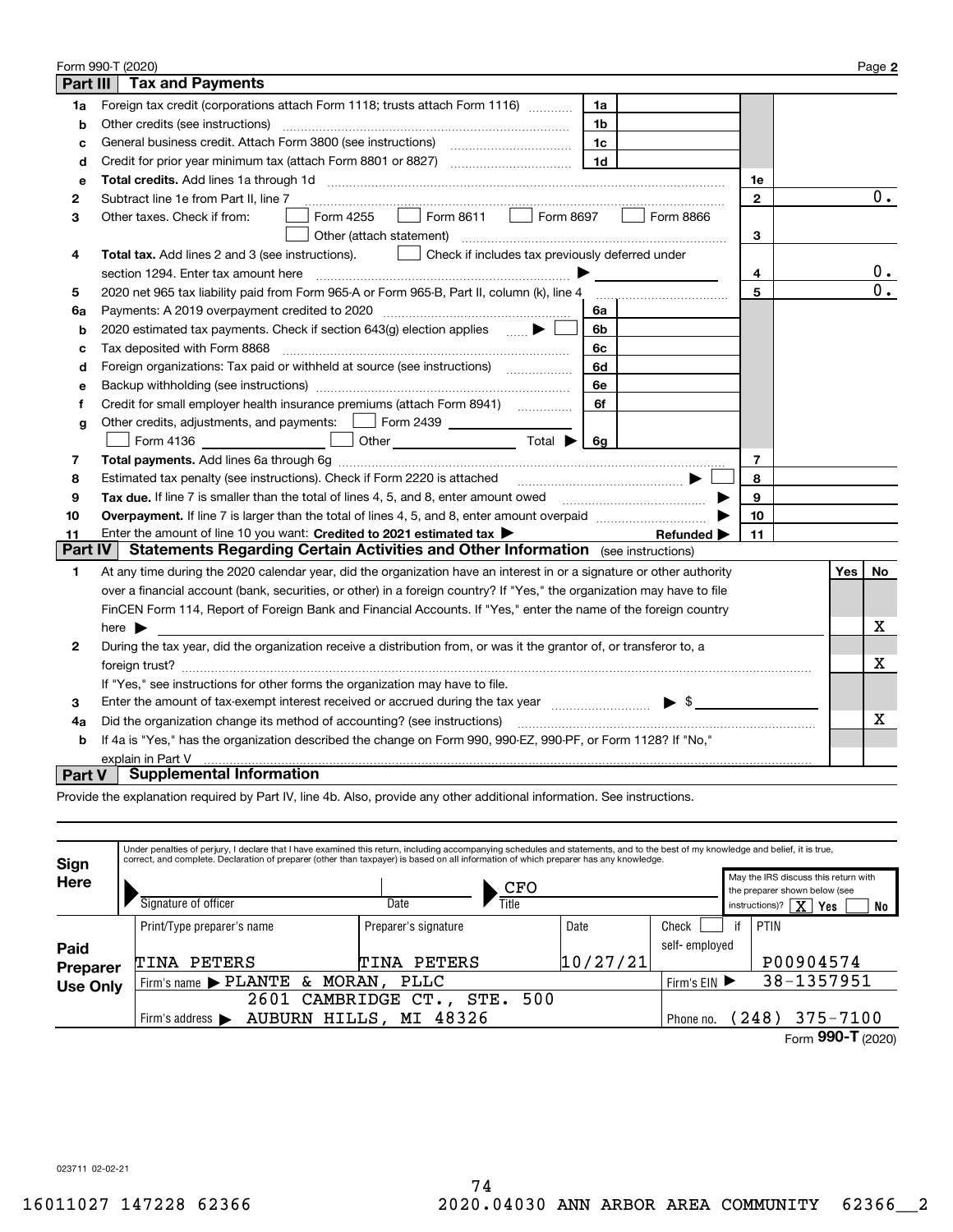| <b>SCHEDULE A</b> |
|-------------------|
| (Form 990-T)      |

Department of the Treasury Internal Revenue Service

# **Unrelated Business Taxable Income From an Unrelated Trade or Business**

**| Go to www.irs.gov/Form990T for instructions and the latest information.**

**Do not enter SSN numbers on this form as it may be made public if your organization is a 501(c)(3). |** 

**2020**

OMB No. 1545-0047

1

| Open to Public Inspection for     |
|-----------------------------------|
| I<br>501(c)(3) Organizations Only |

Name of the organization **mumber and the organization number contracts the organization number BEEnployer identification number A**

ANN ARBOR AREA COMMUNITY FOUNDATION | 38-6087967

**C** Unrelated business activity code (see instructions)  $\rightarrow$  525990  $\mid$  5 and  $\mid$  5 Sequence:  $\mid$  3 of **D**525990 1 1

ENTITY

#### **E**Describe the unrelated trade or business  $\blacktriangleright$  INVESTMENT IN PARTNERSHIPS

| Part I | <b>Unrelated Trade or Business Income</b>                                                                               |                | (A) Income   | (B) Expenses | (C) Net     |
|--------|-------------------------------------------------------------------------------------------------------------------------|----------------|--------------|--------------|-------------|
|        | <b>1a</b> Gross receipts or sales                                                                                       |                |              |              |             |
|        |                                                                                                                         | 1c             |              |              |             |
| 2      | Cost of goods sold (Part III, line 8) [11] matter cost of goods sold (Part III, line 8)                                 | 2              |              |              |             |
| 3      |                                                                                                                         | 3              |              |              |             |
|        | 4a Capital gain net income (attach Sch D (Form 1041 or Form                                                             |                |              |              |             |
|        |                                                                                                                         | 4a             | 67,827.      |              | 67,827.     |
|        | <b>b</b> Net gain (loss) (Form 4797) (attach Form 4797) (see instructions)                                              | 4 <sub>b</sub> | $-34, 352.$  |              | $-34, 352.$ |
| c      | Capital loss deduction for trusts                                                                                       | 4c             |              |              |             |
| 5      | Income (loss) from a partnership or an S corporation (attach                                                            |                |              |              |             |
|        | statement) STATEMENT 1                                                                                                  | 5              | $-170, 349.$ |              | $-170,349.$ |
| 6      |                                                                                                                         | 6              |              |              |             |
| 7      |                                                                                                                         | $\overline{7}$ |              |              |             |
| 8      | Interest, annuities, royalties, and rents from a controlled                                                             |                |              |              |             |
|        |                                                                                                                         | 8              |              |              |             |
| 9      | Investment income of section $501(c)(7)$ , $(9)$ , or $(17)$                                                            |                |              |              |             |
|        |                                                                                                                         | 9              |              |              |             |
| 10     |                                                                                                                         | 10             |              |              |             |
| 11     |                                                                                                                         | 11             |              |              |             |
| 12     | Other income (see instructions; attach statement)                                                                       | 12             |              |              |             |
| 13     |                                                                                                                         | 13             | $-136,874.$  |              | $-136,874.$ |
|        | <b>Destinational Deductions Not Taken Elsewhere</b> (See instructions for limitations on deductions) Deductions must be |                |              |              |             |

**Part II Deductions Not Taken Elsewhere** (See instructions for limitations on deductions) Deductions must be directly connected with the unrelated business income

|              | Compensation of officers, directors, and trustees (Part X) [11] [2010] [2010] [2010] [2010] [2010] [2010] [2010] [2010] [2010] [2010] [2010] [2010] [2010] [2010] [2010] [2010] [2010] [2010] [2010] [2010] [2010] [2010] [201       |    | $\mathbf 1$    |                                     |
|--------------|--------------------------------------------------------------------------------------------------------------------------------------------------------------------------------------------------------------------------------------|----|----------------|-------------------------------------|
| $\mathbf{2}$ | Salaries and wages www.communication.communications.com/international/communications.com/internations.com/internations.com/internations.com/internations.com/internations.com/internations.com/internations.com/internations.c       |    | $\overline{2}$ |                                     |
| 3            | Repairs and maintenance material content content content and material content and maintenance material content                                                                                                                       |    | 3              |                                     |
| 4            |                                                                                                                                                                                                                                      |    | 4              |                                     |
| 5            |                                                                                                                                                                                                                                      |    | 5              |                                     |
| 6            | Taxes and licenses <b>communications</b> and constructions are all the constructions and licenses <b>constructions</b>                                                                                                               |    | 6              |                                     |
| 7            |                                                                                                                                                                                                                                      |    |                |                                     |
| 8            |                                                                                                                                                                                                                                      |    | 8b             |                                     |
| 9            |                                                                                                                                                                                                                                      |    | 9              |                                     |
| 10           |                                                                                                                                                                                                                                      |    | 10             |                                     |
| 11           |                                                                                                                                                                                                                                      |    | 11             |                                     |
| 12           | Excess exempt expenses (Part VIII) <b>manual contract and contract and contract and contract and contract and contract and contract and contract and contract and contract and contract and contract and contract and contract a</b> |    | 12             |                                     |
| 13           |                                                                                                                                                                                                                                      | 13 |                |                                     |
| 14           | Other deductions (attach statement) manufactured and content of the deductions (attach statement)                                                                                                                                    |    | 14             |                                     |
| 15           | <b>Total deductions.</b> Add lines 1 through 14                                                                                                                                                                                      |    | 15             | 0.                                  |
| 16           | Unrelated business income before net operating loss deduction. Subtract line 15 from Part I, line 13,                                                                                                                                |    |                |                                     |
|              | column (C)                                                                                                                                                                                                                           |    | 16             | $-136,874.$                         |
| 17           | Deduction for net operating loss (see instructions) manufactions.com/manufactions.com/manufactions.com/manufactions.com/manufactions.com/manufactions.com/manufactions.com/manufactions.com/manufactions.com/manufactions.com/       |    | 17             | 0.                                  |
| 18           |                                                                                                                                                                                                                                      |    | 18             | $-136,874.$                         |
|              | LHA For Paperwork Reduction Act Notice, see instructions.                                                                                                                                                                            |    |                | <b>Schedule A (Form 990-T) 2020</b> |

023741 12-23-20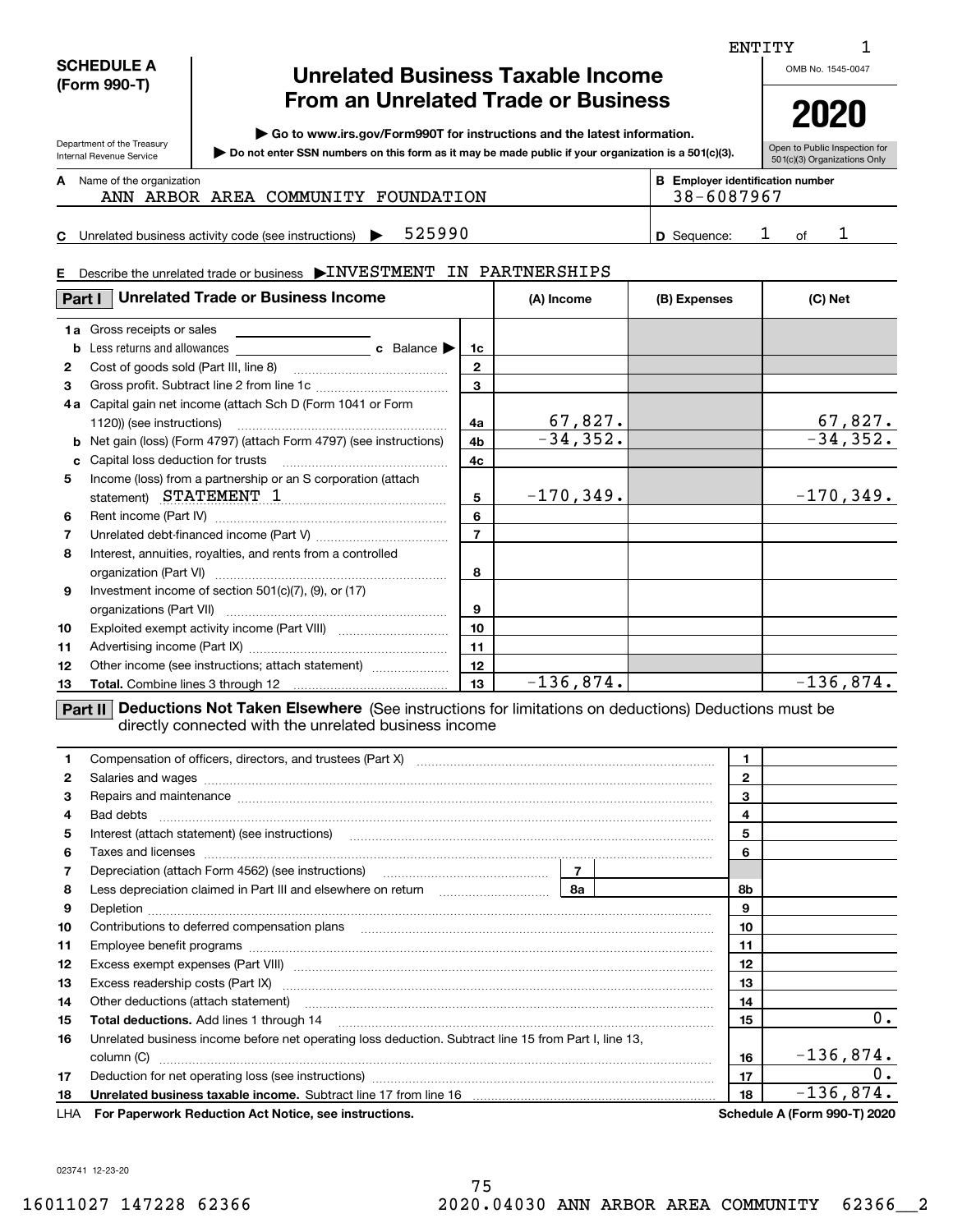|          | Schedule A (Form 990-T) 2020                                                                                                                                                                                                   |                                     |   |                | Page 2           |
|----------|--------------------------------------------------------------------------------------------------------------------------------------------------------------------------------------------------------------------------------|-------------------------------------|---|----------------|------------------|
| Part III | <b>Cost of Goods Sold</b>                                                                                                                                                                                                      | Enter method of inventory valuation |   |                |                  |
| 1        | Inventory at beginning of year                                                                                                                                                                                                 |                                     |   | 1              |                  |
| 2        |                                                                                                                                                                                                                                |                                     |   | $\mathbf{2}$   |                  |
| 3        | $Cost of labor  \label{thm:main}$                                                                                                                                                                                              |                                     |   | 3              |                  |
| 4        | Additional section 263A costs (attach statement) material content and according to the Additional section 263A                                                                                                                 |                                     |   | 4              |                  |
| 5        | Other costs (attach statement) manufactured and contract and contract and contract and contract and contract and contract and contract and contract and contract and contract and contract and contract and contract and contr |                                     |   | 5              |                  |
| 6        |                                                                                                                                                                                                                                |                                     |   | 6              |                  |
| 7        | Inventory at end of year                                                                                                                                                                                                       |                                     |   | $\overline{7}$ |                  |
| 8        | Cost of goods sold. Subtract line 7 from line 6. Enter here and in Part I, line 2                                                                                                                                              |                                     |   | 8              |                  |
| 9        | Do the rules of section 263A (with respect to property produced or acquired for resale) apply to the organization?                                                                                                             |                                     |   |                | Yes<br>No.       |
| Part IV  | Rent Income (From Real Property and Personal Property Leased with Real Property)                                                                                                                                               |                                     |   |                |                  |
| 1        | Description of property (property street address, city, state, ZIP code). Check if a dual-use (see instructions)                                                                                                               |                                     |   |                |                  |
|          | A                                                                                                                                                                                                                              |                                     |   |                |                  |
|          | B                                                                                                                                                                                                                              |                                     |   |                |                  |
|          | С                                                                                                                                                                                                                              |                                     |   |                |                  |
|          | D                                                                                                                                                                                                                              |                                     |   |                |                  |
|          |                                                                                                                                                                                                                                | A                                   | В | C              | D                |
| 2        | Rent received or accrued                                                                                                                                                                                                       |                                     |   |                |                  |
| a        | From personal property (if the percentage of                                                                                                                                                                                   |                                     |   |                |                  |
|          | rent for personal property is more than 10%                                                                                                                                                                                    |                                     |   |                |                  |
|          |                                                                                                                                                                                                                                |                                     |   |                |                  |
| b        | From real and personal property (if the                                                                                                                                                                                        |                                     |   |                |                  |
|          | percentage of rent for personal property exceeds                                                                                                                                                                               |                                     |   |                |                  |
|          | 50% or if the rent is based on profit or income)<br>$\ldots$                                                                                                                                                                   |                                     |   |                |                  |
| c        | Total rents received or accrued by property.                                                                                                                                                                                   |                                     |   |                |                  |
|          | Add lines 2a and 2b, columns A through D                                                                                                                                                                                       |                                     |   |                |                  |
| 4        | Deductions directly connected with the income<br>in lines 2(a) and 2(b) (attach statement)                                                                                                                                     |                                     |   |                |                  |
| 5        |                                                                                                                                                                                                                                |                                     |   |                | υ.               |
| Part V   | <b>Unrelated Debt-Financed Income</b> (see instructions)                                                                                                                                                                       |                                     |   |                |                  |
| 1.       | Description of debt-financed property (street address, city, state, ZIP code). Check if a dual-use (see instructions)                                                                                                          |                                     |   |                |                  |
|          | A                                                                                                                                                                                                                              |                                     |   |                |                  |
|          | В<br>◠                                                                                                                                                                                                                         |                                     |   |                |                  |
|          | D                                                                                                                                                                                                                              |                                     |   |                |                  |
|          |                                                                                                                                                                                                                                | Α                                   | В | C              | D                |
| 2        | Gross income from or allocable to debt-financed                                                                                                                                                                                |                                     |   |                |                  |
|          |                                                                                                                                                                                                                                |                                     |   |                |                  |
| з        | Deductions directly connected with or allocable                                                                                                                                                                                |                                     |   |                |                  |
|          | to debt-financed property                                                                                                                                                                                                      |                                     |   |                |                  |
| a        | Straight line depreciation (attach statement)                                                                                                                                                                                  |                                     |   |                |                  |
| b        | Other deductions (attach statement)                                                                                                                                                                                            |                                     |   |                |                  |
| c        | Total deductions (add lines 3a and 3b,                                                                                                                                                                                         |                                     |   |                |                  |
|          |                                                                                                                                                                                                                                |                                     |   |                |                  |
| 4        | Amount of average acquisition debt on or allocable                                                                                                                                                                             |                                     |   |                |                  |
|          |                                                                                                                                                                                                                                |                                     |   |                |                  |
|          | to debt-financed property (attach statement)                                                                                                                                                                                   |                                     |   |                |                  |
| 5        | Average adjusted basis of or allocable to debt-                                                                                                                                                                                |                                     |   |                |                  |
|          |                                                                                                                                                                                                                                | %                                   | % | %              |                  |
| 6        |                                                                                                                                                                                                                                |                                     |   |                | $\%$             |
| 7        | Gross income reportable. Multiply line 2 by line 6                                                                                                                                                                             |                                     |   |                | 0.               |
| 8        |                                                                                                                                                                                                                                |                                     |   |                |                  |
|          |                                                                                                                                                                                                                                |                                     |   |                |                  |
| 9<br>10  | Allocable deductions. Multiply line 3c by line 6<br>Total allocable deductions. Add line 9, columns A through D. Enter here and on Part I, line 7, column (B)                                                                  |                                     |   |                | $0$ .            |
|          |                                                                                                                                                                                                                                |                                     |   |                | $\overline{0}$ . |

023721 12-23-20

**Schedule A (Form 990-T) 2020**

ENTITY 1

76 16011027 147228 62366 2020.04030 ANN ARBOR AREA COMMUNITY 62366\_\_2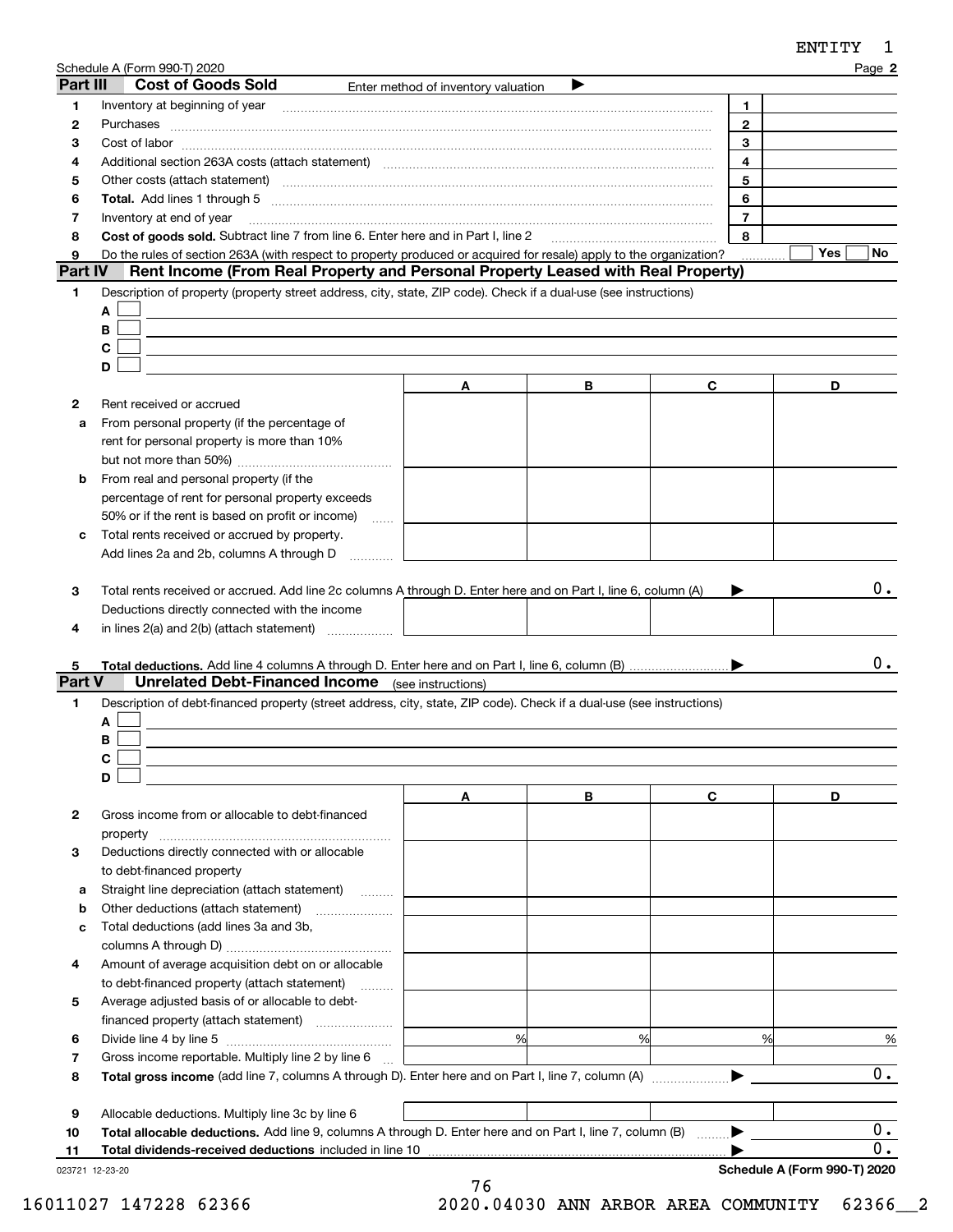|                  |                                                                                                                                                                                                                                                       |                          |                                                                        |                                    |                       |                                                    |                         |                                              |                        | FIJTTT<br>ᅩ                                        |
|------------------|-------------------------------------------------------------------------------------------------------------------------------------------------------------------------------------------------------------------------------------------------------|--------------------------|------------------------------------------------------------------------|------------------------------------|-----------------------|----------------------------------------------------|-------------------------|----------------------------------------------|------------------------|----------------------------------------------------|
|                  | Schedule A (Form 990-T) 2020<br>Part VI Interest, Annuities, Royalties, and Rents from Controlled Organizations                                                                                                                                       |                          |                                                                        |                                    |                       |                                                    |                         |                                              |                        | Page 3                                             |
|                  |                                                                                                                                                                                                                                                       |                          |                                                                        |                                    |                       | <b>Exempt Controlled Organizations</b>             |                         | (see instructions)                           |                        |                                                    |
|                  | 1. Name of controlled<br>2. Employer                                                                                                                                                                                                                  |                          | 3. Net unrelated                                                       |                                    | 4. Total of specified |                                                    | 5. Part of column 4     |                                              | 6. Deductions directly |                                                    |
|                  | organization                                                                                                                                                                                                                                          |                          | identification                                                         | income (loss)                      |                       | payments made                                      |                         | that is included in the                      |                        | connected with                                     |
|                  |                                                                                                                                                                                                                                                       |                          | number                                                                 | (see instructions)                 |                       |                                                    |                         | controlling organiza-<br>tion's gross income |                        | income in column 5                                 |
| (1)              |                                                                                                                                                                                                                                                       |                          |                                                                        |                                    |                       |                                                    |                         |                                              |                        |                                                    |
| (2)              |                                                                                                                                                                                                                                                       |                          |                                                                        |                                    |                       |                                                    |                         |                                              |                        |                                                    |
| (3)              |                                                                                                                                                                                                                                                       |                          |                                                                        |                                    |                       |                                                    |                         |                                              |                        |                                                    |
| (4)              |                                                                                                                                                                                                                                                       |                          |                                                                        |                                    |                       |                                                    |                         |                                              |                        |                                                    |
|                  |                                                                                                                                                                                                                                                       |                          |                                                                        | Nonexempt Controlled Organizations |                       |                                                    |                         |                                              |                        |                                                    |
|                  | 7. Taxable Income                                                                                                                                                                                                                                     |                          | 8. Net unrelated                                                       | 9. Total of specified              |                       | 10. Part of column 9                               |                         |                                              |                        | 11. Deductions directly                            |
|                  |                                                                                                                                                                                                                                                       |                          | income (loss)                                                          | payments made                      |                       | that is included in the                            |                         |                                              |                        | connected with                                     |
|                  |                                                                                                                                                                                                                                                       |                          | (see instructions)                                                     |                                    |                       | controlling organization's                         | gross income            |                                              |                        | income in column 10                                |
| (1)              |                                                                                                                                                                                                                                                       |                          |                                                                        |                                    |                       |                                                    |                         |                                              |                        |                                                    |
| (2)              |                                                                                                                                                                                                                                                       |                          |                                                                        |                                    |                       |                                                    |                         |                                              |                        |                                                    |
| (3)              |                                                                                                                                                                                                                                                       |                          |                                                                        |                                    |                       |                                                    |                         |                                              |                        |                                                    |
| (4)              |                                                                                                                                                                                                                                                       |                          |                                                                        |                                    |                       |                                                    |                         |                                              |                        |                                                    |
|                  |                                                                                                                                                                                                                                                       |                          |                                                                        |                                    |                       | Add columns 5 and 10.<br>Enter here and on Part I, |                         |                                              |                        | Add columns 6 and 11.<br>Enter here and on Part I, |
|                  |                                                                                                                                                                                                                                                       |                          |                                                                        |                                    |                       |                                                    | line $8$ , column $(A)$ |                                              |                        | line $8$ , column $(B)$                            |
| Totals           |                                                                                                                                                                                                                                                       |                          |                                                                        |                                    |                       |                                                    |                         | О.                                           |                        | $0$ .                                              |
| <b>Part VII</b>  |                                                                                                                                                                                                                                                       |                          | Investment Income of a Section 501(c)(7), (9), or (17) Organization    |                                    |                       |                                                    | (see instructions)      |                                              |                        |                                                    |
|                  |                                                                                                                                                                                                                                                       | 1. Description of income |                                                                        | 2. Amount of                       |                       | 3. Deductions                                      |                         | 4. Set-asides                                |                        | 5. Total deductions                                |
|                  |                                                                                                                                                                                                                                                       |                          |                                                                        | income                             |                       | directly connected                                 |                         |                                              | (attach statement)     | and set-asides                                     |
|                  |                                                                                                                                                                                                                                                       |                          |                                                                        |                                    |                       | (attach statement)                                 |                         |                                              |                        | (add cols 3 and 4)                                 |
| (1)              |                                                                                                                                                                                                                                                       |                          |                                                                        |                                    |                       |                                                    |                         |                                              |                        |                                                    |
| (2)              |                                                                                                                                                                                                                                                       |                          |                                                                        |                                    |                       |                                                    |                         |                                              |                        |                                                    |
| (3)              |                                                                                                                                                                                                                                                       |                          |                                                                        |                                    |                       |                                                    |                         |                                              |                        |                                                    |
| (4)              |                                                                                                                                                                                                                                                       |                          |                                                                        |                                    |                       |                                                    |                         |                                              |                        |                                                    |
|                  |                                                                                                                                                                                                                                                       |                          |                                                                        | Add amounts in<br>column 2. Enter  |                       |                                                    |                         |                                              |                        | Add amounts in<br>column 5. Enter                  |
|                  |                                                                                                                                                                                                                                                       |                          |                                                                        | here and on Part I,                |                       |                                                    |                         |                                              |                        | here and on Part I,                                |
|                  |                                                                                                                                                                                                                                                       |                          |                                                                        | line 9, column (A)                 |                       |                                                    |                         |                                              |                        | line $9$ , column $(B)$                            |
| Totals           |                                                                                                                                                                                                                                                       |                          |                                                                        |                                    | Ο.                    |                                                    |                         |                                              |                        | 0.                                                 |
| <b>Part VIII</b> |                                                                                                                                                                                                                                                       |                          | <b>Exploited Exempt Activity Income, Other Than Advertising Income</b> |                                    |                       |                                                    | (see instructions)      |                                              |                        |                                                    |
| 1                | Description of exploited activity:                                                                                                                                                                                                                    |                          |                                                                        |                                    |                       |                                                    |                         |                                              |                        |                                                    |
| 2                | Gross unrelated business income from trade or business. Enter here and on Part I, line 10, column (A)                                                                                                                                                 |                          |                                                                        |                                    |                       |                                                    |                         |                                              | $\mathbf{2}$           |                                                    |
| 3                | Expenses directly connected with production of unrelated business income. Enter here and on Part I,                                                                                                                                                   |                          |                                                                        |                                    |                       |                                                    |                         |                                              |                        |                                                    |
|                  | line $10$ , column $(B)$                                                                                                                                                                                                                              |                          |                                                                        |                                    |                       |                                                    |                         |                                              | 3                      |                                                    |
| 4                | Net income (loss) from unrelated trade or business. Subtract line 3 from line 2. If a gain, complete                                                                                                                                                  |                          |                                                                        |                                    |                       |                                                    |                         |                                              |                        |                                                    |
|                  | lines 5 through 7                                                                                                                                                                                                                                     |                          |                                                                        |                                    |                       |                                                    |                         |                                              | 4                      |                                                    |
| 5                | Gross income from activity that is not unrelated business income [11] [11] content material content from activity that is not unrelated business income [11] [11] [11] $\alpha$ [11] $\alpha$ [11] $\alpha$ [11] $\alpha$ [11] $\alpha$ [11] $\alpha$ |                          |                                                                        |                                    |                       |                                                    |                         |                                              | 5                      |                                                    |
| 6                |                                                                                                                                                                                                                                                       |                          |                                                                        |                                    |                       |                                                    |                         |                                              | 6                      |                                                    |
| 7                | Excess exempt expenses. Subtract line 5 from line 6, but do not enter more than the amount on line                                                                                                                                                    |                          |                                                                        |                                    |                       |                                                    |                         |                                              |                        |                                                    |
|                  | 4. Enter here and on Part II, line 12                                                                                                                                                                                                                 |                          |                                                                        |                                    |                       |                                                    |                         |                                              | 7                      |                                                    |

**Schedule A (Form 990-T) 2020**

023731 12-23-20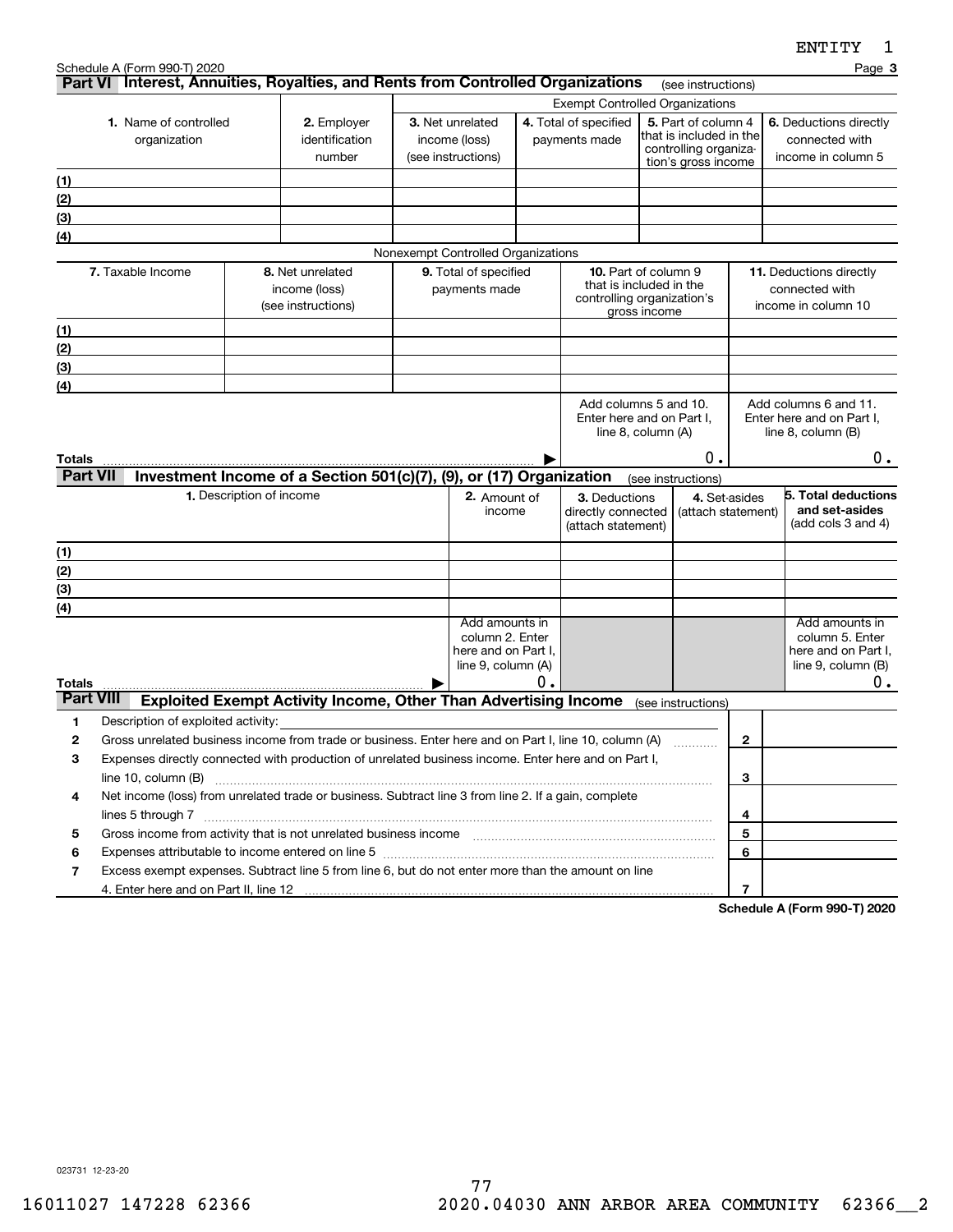| Part IX        | Schedule A (Form 990-T) 2020<br><b>Advertising Income</b>                                                      |                    |          |   |                 | Page 4                             |
|----------------|----------------------------------------------------------------------------------------------------------------|--------------------|----------|---|-----------------|------------------------------------|
| 1              | Name(s) of periodical(s). Check box if reporting two or more periodicals on a consolidated basis.              |                    |          |   |                 |                                    |
|                | A                                                                                                              |                    |          |   |                 |                                    |
|                | B                                                                                                              |                    |          |   |                 |                                    |
|                | C                                                                                                              |                    |          |   |                 |                                    |
|                | D                                                                                                              |                    |          |   |                 |                                    |
|                | Enter amounts for each periodical listed above in the corresponding column.                                    |                    |          |   |                 |                                    |
|                |                                                                                                                |                    | A        | В | C               | D                                  |
| 2              | Gross advertising income                                                                                       |                    |          |   |                 |                                    |
|                | Add columns A through D. Enter here and on Part I, line 11, column (A) manufactured columns A through D. Enter |                    |          |   |                 | 0.                                 |
| a              |                                                                                                                |                    |          |   |                 |                                    |
| 3              | Direct advertising costs by periodical                                                                         |                    |          |   |                 |                                    |
| a              |                                                                                                                |                    |          |   |                 | 0.                                 |
|                |                                                                                                                |                    |          |   |                 |                                    |
| 4              | Advertising gain (loss). Subtract line 3 from line                                                             |                    |          |   |                 |                                    |
|                | 2. For any column in line 4 showing a gain,                                                                    |                    |          |   |                 |                                    |
|                | complete lines 5 through 8. For any column in                                                                  |                    |          |   |                 |                                    |
|                | line 4 showing a loss or zero, do not complete                                                                 |                    |          |   |                 |                                    |
|                | lines 5 through 7, and enter zero on line 8                                                                    |                    |          |   |                 |                                    |
| 5              |                                                                                                                |                    |          |   |                 |                                    |
| 6              |                                                                                                                |                    |          |   |                 |                                    |
| 7              | Excess readership costs. If line 6 is less than                                                                |                    |          |   |                 |                                    |
|                | line 5, subtract line 6 from line 5. If line 5 is less                                                         |                    |          |   |                 |                                    |
|                |                                                                                                                |                    |          |   |                 |                                    |
| 8              | Excess readership costs allowed as a                                                                           |                    |          |   |                 |                                    |
|                | deduction. For each column showing a gain on                                                                   |                    |          |   |                 |                                    |
|                | line 4, enter the lesser of line 4 or line 7                                                                   |                    |          |   |                 |                                    |
| a              | Add line 8, columns A through D. Enter the greater of the line 8a, columns total or zero here and on           |                    |          |   |                 |                                    |
|                | Part II, line 13                                                                                               |                    |          |   |                 | 0.                                 |
| Part X         | <b>Compensation of Officers, Directors, and Trustees</b> (see instructions)                                    |                    |          |   |                 |                                    |
|                |                                                                                                                |                    |          |   | 3. Percentage   |                                    |
|                | 1. Name                                                                                                        |                    | 2. Title |   |                 | 4. Compensation<br>attributable to |
|                |                                                                                                                |                    |          |   | of time devoted |                                    |
|                |                                                                                                                |                    |          |   | to business     | unrelated business                 |
| (1)            |                                                                                                                |                    |          |   | %               |                                    |
| (2)            |                                                                                                                |                    |          |   | %               |                                    |
| (3)            |                                                                                                                |                    |          |   | %               |                                    |
| (4)            |                                                                                                                |                    |          |   | $\frac{0}{0}$   |                                    |
|                |                                                                                                                |                    |          |   |                 |                                    |
|                | <b>Total.</b> Enter here and on Part II, line 1                                                                |                    |          |   |                 | $\mathbf 0$ .                      |
| <b>Part XI</b> | <b>Supplemental Information</b>                                                                                | (see instructions) |          |   |                 |                                    |
|                |                                                                                                                |                    |          |   |                 |                                    |
|                |                                                                                                                |                    |          |   |                 |                                    |

023732 12-23-20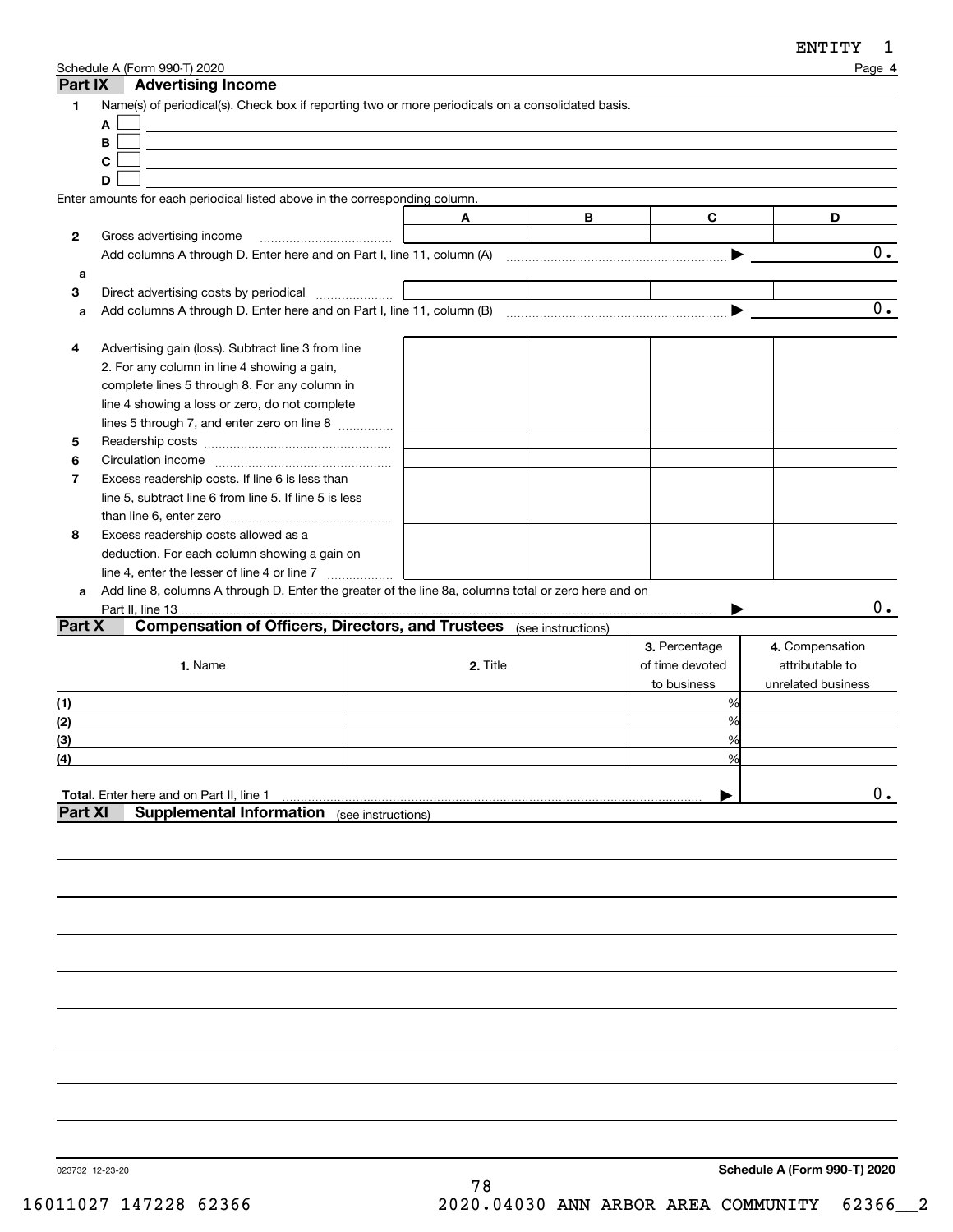| FORM 990-T $(A)$<br>INCOME (LOSS) FROM PARTNERSHIPS                                                                  | STATEMENT 1             |
|----------------------------------------------------------------------------------------------------------------------|-------------------------|
| DESCRIPTION                                                                                                          | NET INCOME<br>OR (LOSS) |
|                                                                                                                      |                         |
| COMMONFUND CAPITAL PRIVATE EQUITY PARTNERS VII, LP -<br>ORDINARY BUSINESS INCOM                                      | $-116.$                 |
| COMMONFUND CAPITAL PRIVATE EQUITY PARTNERS VII, LP - NET<br>RENTAL REAL ESTATE                                       | 3.                      |
| COMMONFUND CAPITAL PRIVATE EQUITY PARTNERS VII, LP -                                                                 | 666.                    |
| INTEREST INCOME<br>COMMONFUND CAPITAL PRIVATE EQUITY PARTNERS VII, LP -                                              |                         |
| DIVIDEND INCOME<br>COMMONFUND CAPITAL PRIVATE EQUITY PARTNERS VII, LP -                                              | 143.                    |
| ROYALTIES<br>COMMONFUND CAPITAL PRIVATE EQUITY PARTNERS VII, LP - OTHER                                              | $1$ .                   |
| PORTFOLIO INCOME<br>COMMONFUND CAPITAL PRIVATE EOUITY PARTNERS VII, LP - OTHER                                       | 78.                     |
| INCOME (LOSS)<br>COMMONFUND CAPITAL PRIVATE EOUITY PARTNERS VI, LP -                                                 | 803.                    |
| ORDINARY BUSINESS INCOME                                                                                             | $-2,080.$               |
| COMMONFUND CAPITAL PRIVATE EQUITY PARTNERS VI, LP - NET<br>RENTAL REAL ESTATE I                                      | $-43.$                  |
| COMMONFUND CAPITAL PRIVATE EQUITY PARTNERS VI, LP -<br>INTEREST INCOME                                               | 743.                    |
| COMMONFUND CAPITAL PRIVATE EQUITY PARTNERS VI, LP - OTHER<br>INCOME (LOSS)                                           | 1,258.                  |
| ENCAP ENERGY CAPITAL FUND XI, LP - ORDINARY BUSINESS                                                                 |                         |
| INCOME (LOSS)                                                                                                        | 2,349.                  |
| ENCAP ENERGY CAPITAL FUND XI, LP - ROYALTIES                                                                         | 190.                    |
| ENCAP ENERGY CAPITAL FUND XI, LP - OTHER INCOME (LOSS)<br>LANDMARK EQUITY PARTNERS XV, LP - ORDINARY BUSINESS INCOME | $-31,503.$              |
| (LOSS)<br>LANDMARK EQUITY PARTNERS XV, LP - NET RENTAL REAL ESTATE                                                   | 5,724.                  |
| <b>INCOME</b>                                                                                                        | 53.                     |
| LANDMARK EQUITY PARTNERS XV, LP - OTHER NET RENTAL INCOME<br>(LOSS)                                                  | $-1$ .                  |
| LANDMARK EQUITY PARTNERS XV, LP - INTEREST INCOME                                                                    | 214.                    |
| LANDMARK EQUITY PARTNERS XV, LP - DIVIDEND INCOME                                                                    | 1,194.                  |
| LANDMARK EQUITY PARTNERS XV, LP - ROYALTIES                                                                          | 22.                     |
| LANDMARK EQUITY PARTNERS XV, LP - OTHER PORTFOLIO INCOME                                                             |                         |
| (LOSS)                                                                                                               | $-221.$                 |
| LANDMARK EQUITY PARTNERS XV, LP - OTHER INCOME (LOSS)<br>NGP NATURAL RESOURCES XI, LP - ORDINARY BUSINESS INCOME     | $-4,429.$               |
| (LOSS)                                                                                                               | 90,039.                 |
| NGP NATURAL RESOURCES XI, LP - OTHER NET RENTAL INCOME                                                               |                         |
| (LOSS)                                                                                                               | 14.                     |
| NGP NATURAL RESOURCES XI, LP - INTEREST INCOME                                                                       | 361.                    |
| NGP NATURAL RESOURCES XI, LP - ROYALTIES                                                                             | 3,327.                  |
| NGP NATURAL RESOURCES XI, LP - OTHER PORTFOLIO INCOME<br>(LOSS)                                                      | 299.                    |
| NGP NATURAL RESOURCES XI, LP - OTHER INCOME (LOSS)                                                                   | $-84,599.$              |
| DENHAM COMMODITY PARTNERS FUND VI LP - ORDINARY BUSINESS                                                             |                         |
| INCOME (LOSS)                                                                                                        | 7,109.                  |
| DENHAM COMMODITY PARTNERS FUND VI LP - OTHER INCOME (LOSS)<br>LANDMARK EQUITY PARTNERS XIV, LP - ORDINARY BUSINESS   | $-623.$                 |
| INCOME (LOSS)                                                                                                        | $-2,778.$               |
| 79                                                                                                                   | $STATEMENT(S)$ 1        |

}}}}}}}}}}}}}}}}}}}}}}}}}}}}}}}}}}} }}}}}}}}}}

16011027 147228 62366 2020.04030 ANN ARBOR AREA COMMUNITY 62366\_\_2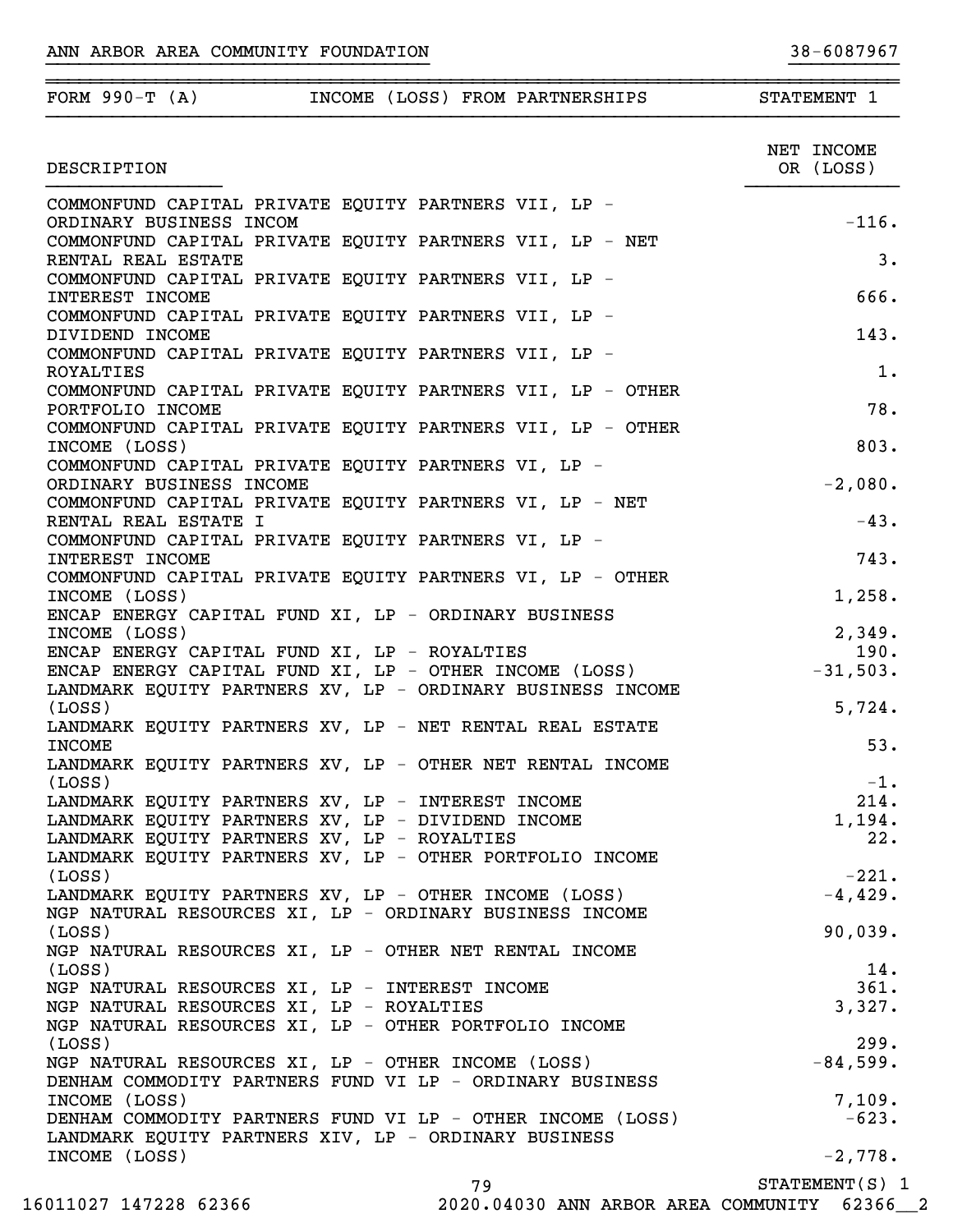| ANN ARBOR AREA COMMUNITY FOUNDATION                                 | 38-6087967       |
|---------------------------------------------------------------------|------------------|
| LANDMARK EQUITY PARTNERS XIV, LP - NET RENTAL REAL ESTATE           |                  |
| <b>INCOME</b>                                                       | $-31.$           |
| LANDMARK EQUITY PARTNERS XIV, LP - INTEREST INCOME                  | $1$ .            |
| LANDMARK EQUITY PARTNERS XIV, LP - OTHER PORTFOLIO INCOME           |                  |
| (LOSS)                                                              | $-2.$            |
| LANDMARK EQUITY PARTNERS XIV, LP - OTHER INCOME (LOSS)              | $-282.$          |
| SIGULER GUFF DISTRIBUTED OPPORTUNITIES FUND IV, LP -                |                  |
| ORDINARY BUSINESS INCOM                                             | 9.               |
| SIGULER GUFF DISTRIBUTED OPPORTUNITIES FUND IV, LP -                |                  |
| DIVIDEND INCOME                                                     | 3.               |
| SIGULER GUFF DISTRIBUTED OPPORTUNITIES FUND IV, LP - OTHER          |                  |
| INCOME (LOSS)                                                       | $-1.$            |
| NEWLIN ENERGY PARTNERS, LP - ORDINARY BUSINESS INCOME               |                  |
| (LOSS)                                                              | $-2,733.$        |
| NORTHGATE VENTURE PARTNERS III, LP - ORDINARY BUSINESS              |                  |
| INCOME (LOSS)                                                       | 12.              |
| THE VARDE FUND XIII (B) (FEEDER), LP - INTEREST INCOME              | 21,128.          |
| THE VARDE FUND XIII (B) (FEEDER), LP - DIVIDEND INCOME              | 1,152.           |
| THE VARDE FUND XIII (B) (FEEDER), LP - ROYALTIES                    | 47.              |
| THE VARDE FUND XIII (B) (FEEDER), LP - OTHER INCOME (LOSS)          | $-15,488.$       |
| LEGACY VENTURE VI (QP), LLC - ORDINARY BUSINESS INCOME              |                  |
| (LOSS)                                                              | $-52.$           |
| LEGACY VENTURE VI (QP), LLC - OTHER INCOME (LOSS)                   | $-6$ .           |
| RESOLUTE FUND IV, LP - INTEREST INCOME                              | 350.             |
| RESOLUTE FUND IV, LP - OTHER INCOME (LOSS)                          | $-470.$          |
| GREENSPRING OPPORTUNITIES V, LP - ORDINARY BUSINESS INCOME          |                  |
| (LOSS)                                                              | $-15,228.$       |
| AG REALTY VALUE FUND X LP - ORDINARY BUSINESS INCOME                |                  |
| (LOSS)<br>AG REALTY VALUE FUND X LP - NET RENTAL REAL ESTATE INCOME | $-1,510.$        |
| AG REALTY VALUE FUND X LP - OTHER INCOME (LOSS)                     | $-11, 287.$      |
| TRF IV (UNBLOCKED), L.P. - OTHER INCOME (LOSS)                      | $-4.$<br>$-695.$ |
| APAX X USD, L.P. - INTEREST INCOME                                  | 340.             |
| APAX X USD, L.P. - DIVIDEND INCOME                                  | 406.             |
| APAX X USD, L.P. - OTHER INCOME (LOSS)                              | $-61, 109.$      |
| WESTBROOK REAL ESTATE FUND XI, LP - NET RENTAL REAL ESTATE          |                  |
| <b>INCOME</b>                                                       | $-823.$          |
| WESTBROOK REAL ESTATE FUND XI, LP - OTHER PORTFOLIO INCOME          |                  |
| (LOSS)                                                              | 221.             |
| WESTBROOK REAL ESTATE FUND XI, LP - OTHER INCOME (LOSS)             | $-6, 305.$       |
| NEWBURY EQUITY PARTNERS V L.P. - ORDINARY BUSINESS INCOME           |                  |
| (LOSS)                                                              | $-103.$          |
| NEWBURY EQUITY PARTNERS V L.P. - INTEREST INCOME                    | 131.             |
| NEWBURY EQUITY PARTNERS V L.P. - DIVIDEND INCOME                    | 7.               |
| NEWBURY EQUITY PARTNERS V L.P. - OTHER PORTFOLIO INCOME             |                  |
| (LOSS)                                                              | 122.             |
| NEWBURY EQUITY PARTNERS V L.P. - OTHER INCOME (LOSS)                | $-3,927.$        |
| TRF IV 2020 (UNBLOCKED), LP - ORDINARY BUSINESS INCOME              |                  |
| (LOSS)                                                              | $-27,675.$       |
| ARCLIGHT ENERGY PARTNERS FUND VII, LP - ORDINARY BUSINESS           |                  |
| INCOME (LOSS)                                                       | $-34,446.$       |
| ARCLIGHT ENERGY PARTNERS FUND VII, LP - NET RENTAL REAL             |                  |
| ESTATE INCOME                                                       | 343.             |
| ARCLIGHT ENERGY PARTNERS FUND VII, LP - INTEREST INCOME             | 8.               |
| ARCLIGHT ENERGY PARTNERS FUND VII, LP - OTHER INCOME                |                  |
| (LOSS)                                                              | $-649.$          |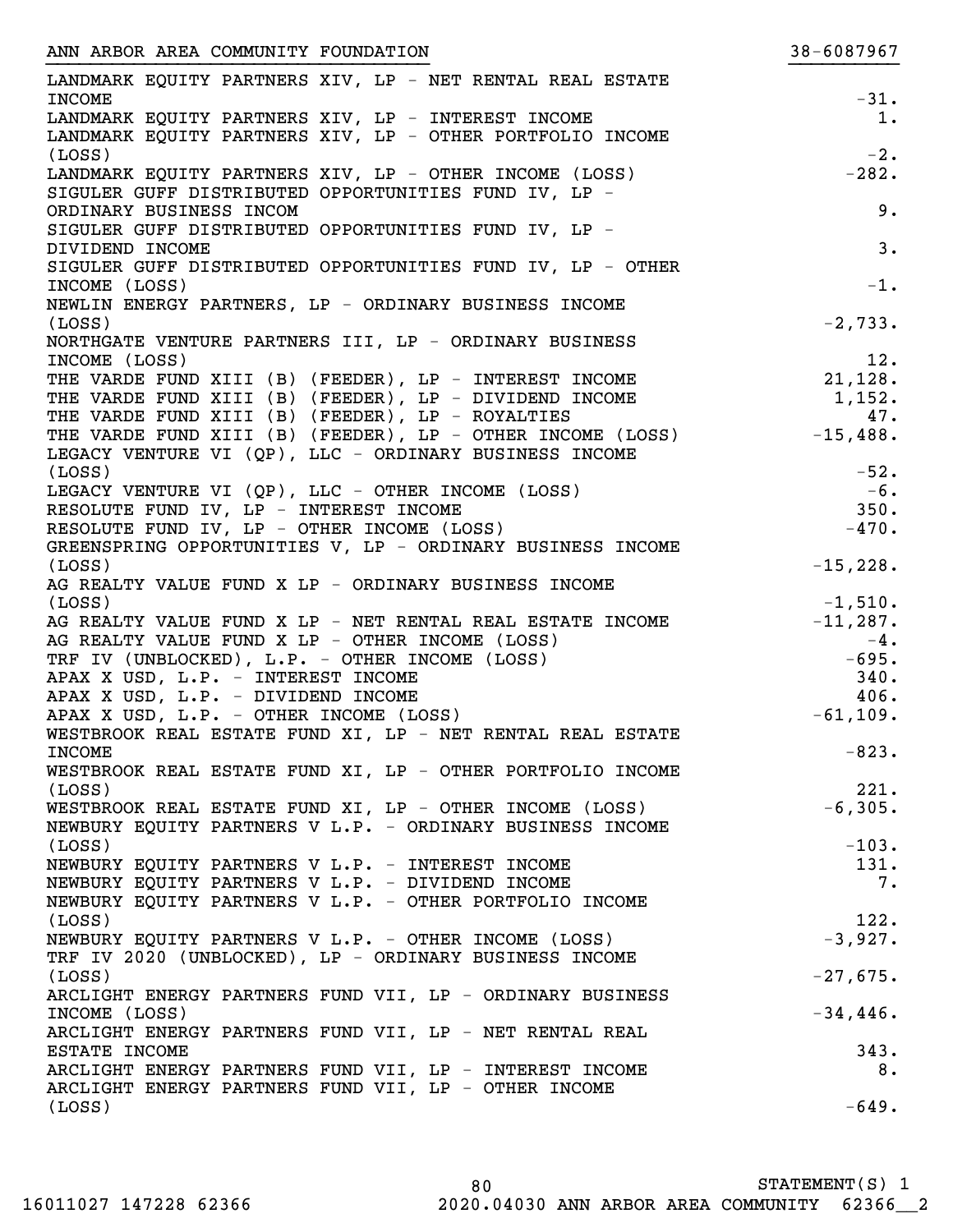TOTAL INCLUDED ON SCHEDULE A, PART I, LINE 5

~~~~~~~~~~~~~~

}}}}}}}}}}}}}}}}}}}}}}}}}}}}}}}}}}} }}}}}}}}}}

 $-170,349.$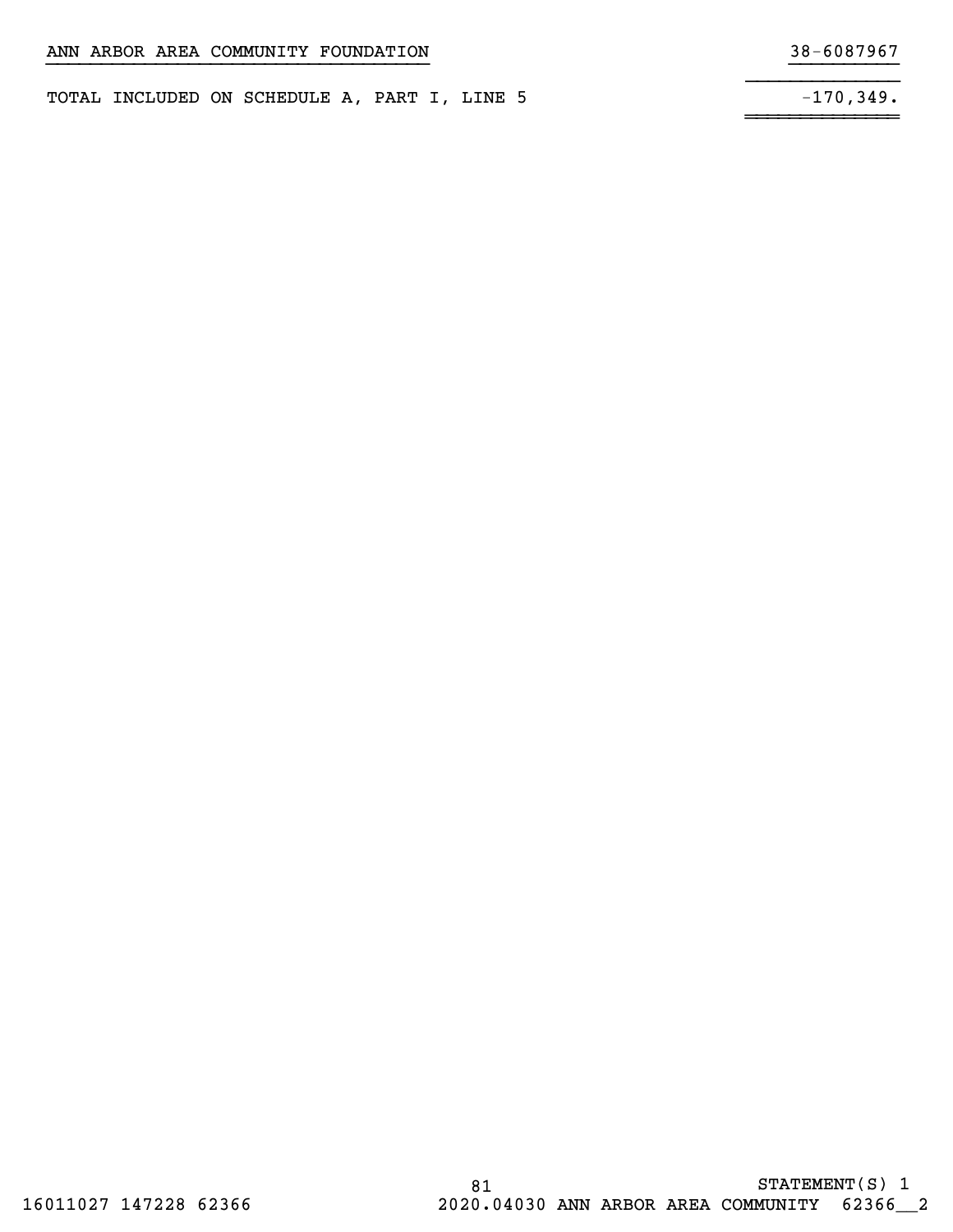Department of the Treasury Internal Revenue Service

#### Name

# **| Go to www.irs.gov/Form1120 for instructions and the latest information. | Attach to Form 1120, 1120-C, 1120-F, 1120-FSC, 1120-H, 1120-IC-DISC, 1120-L, 1120-ND, 1120-PC, 1120-POL, 1120-REIT, 1120-RIC, 1120-SF, or certain Forms 990-T. Capital Gains and Losses**

OMB No. 1545-0123

**2020**

**Employer identification number**

 $\blacktriangleright$   $\Box$  Yes  $\boxed{X}$  No

| $8 - 6087967$ |  |  |  |  |
|---------------|--|--|--|--|
|               |  |  |  |  |

# ANN ARBOR AREA COMMUNITY FOUNDATION 38-6087967

Did the corporation dispose of any investment(s) in a qualified opportunity fund during the tax year? ~~~~~~~~~~~~ | If "Yes," attach Form 8949 and see its instructions for additional requirements for reporting your gain or loss.

| Part I     | Short-Term Capital Gains and Losses - Assets Held One Year or Less                                                                                                                                                                                                                                         |                 |                  |                                                       |                |                                                                              |
|------------|------------------------------------------------------------------------------------------------------------------------------------------------------------------------------------------------------------------------------------------------------------------------------------------------------------|-----------------|------------------|-------------------------------------------------------|----------------|------------------------------------------------------------------------------|
|            | See instructions for how to figure the amounts<br>to enter on the lines below.                                                                                                                                                                                                                             | (d)<br>Proceeds | (e)<br>Cost      | (g) Adjustments to gain<br>or loss from Form(s) 8949, |                | (h) Gain or (loss)<br>Subtract column (e) from                               |
|            | This form may be easier to complete if you<br>round off cents to whole dollars.                                                                                                                                                                                                                            | (sales price)   | (or other basis) | Part I, line 2, column (g)                            |                | column (d) and combine the<br>result with column (g)                         |
|            | <b>1a</b> Totals for all short-term transactions<br>reported on Form 1099-B for which basis<br>was reported to the IRS and for which you<br>have no adjustments (see instructions).<br>However, if you choose to report all these<br>transactions on Form 8949, leave this line<br>blank and go to line 1b |                 |                  |                                                       |                |                                                                              |
|            | <b>1b</b> Totals for all transactions reported on                                                                                                                                                                                                                                                          |                 |                  |                                                       |                |                                                                              |
|            | Form(s) 8949 with <b>Box A</b> checked                                                                                                                                                                                                                                                                     |                 |                  |                                                       |                |                                                                              |
|            | 2 Totals for all transactions reported on                                                                                                                                                                                                                                                                  |                 |                  |                                                       |                |                                                                              |
|            | Form(s) 8949 with <b>Box B</b> checked                                                                                                                                                                                                                                                                     |                 |                  |                                                       |                |                                                                              |
|            | 3 Totals for all transactions reported on                                                                                                                                                                                                                                                                  |                 |                  |                                                       |                |                                                                              |
|            | Form(s) 8949 with <b>Box C</b> checked                                                                                                                                                                                                                                                                     |                 |                  |                                                       |                | 34,860.                                                                      |
|            |                                                                                                                                                                                                                                                                                                            |                 |                  |                                                       | 4              |                                                                              |
| 5          | Short-term capital gain or (loss) from like-kind exchanges from Form 8824 [11] [11] [11] [11] [11] [11] Short-term capital gain or (loss) from like-kind exchanges from Form 8824                                                                                                                          |                 |                  |                                                       | 5              |                                                                              |
|            | Unused capital loss carryover (attach computation)                                                                                                                                                                                                                                                         |                 |                  |                                                       | 6              | 34,860.                                                                      |
|            | 7 Net short-term capital gain or (loss). Combine lines 1a through 6 in column h<br><b>Part II</b>   Long-Term Capital Gains and Losses - Assets Held More Than One Year                                                                                                                                    |                 |                  |                                                       | $\overline{7}$ |                                                                              |
|            | See instructions for how to figure the amounts<br>to enter on the lines below.                                                                                                                                                                                                                             | (d)<br>Proceeds | (e)<br>Cost      | (g) Adjustments to gain<br>or loss from Form(s) 8949, |                | (h) Gain or (loss)<br>Subtract column (e) from<br>column (d) and combine the |
|            | This form may be easier to complete if you<br>round off cents to whole dollars.                                                                                                                                                                                                                            | (sales price)   | (or other basis) | Part II, line 2, column (g)                           |                | result with column (g)                                                       |
| line 8b    | 8a Totals for all long-term transactions reported<br>on Form 1099-B for which basis was<br>reported to the IRS and for which you have<br>no adjustments (see instructions). However,<br>if you choose to report all these transactions<br>on Form 8949, leave this line blank and go to                    |                 |                  |                                                       |                |                                                                              |
|            | <b>8b</b> Totals for all transactions reported on                                                                                                                                                                                                                                                          |                 |                  |                                                       |                |                                                                              |
|            | Form(s) 8949 with <b>Box D</b> checked                                                                                                                                                                                                                                                                     |                 |                  |                                                       |                |                                                                              |
|            | 9 Totals for all transactions reported on                                                                                                                                                                                                                                                                  |                 |                  |                                                       |                |                                                                              |
|            | Form(s) 8949 with Box E checked                                                                                                                                                                                                                                                                            |                 |                  |                                                       |                |                                                                              |
|            | 10 Totals for all transactions reported on                                                                                                                                                                                                                                                                 |                 |                  |                                                       |                |                                                                              |
|            | Form(s) 8949 with Box F checked                                                                                                                                                                                                                                                                            |                 |                  |                                                       |                | 32,967.                                                                      |
|            | 11 Enter gain from Form 4797, line 7 or 9                                                                                                                                                                                                                                                                  |                 |                  |                                                       | 11             |                                                                              |
|            | 12 Long-term capital gain from installment sales from Form 6252, line 26 or 37 [11] [12] Long-term capital gain from installment sales from Form 6252, line 26 or 37                                                                                                                                       |                 |                  |                                                       | 12             |                                                                              |
|            | 13 Long-term capital gain or (loss) from like-kind exchanges from Form 8824                                                                                                                                                                                                                                |                 |                  |                                                       | 13             |                                                                              |
|            | 14 Capital gain distributions                                                                                                                                                                                                                                                                              |                 |                  |                                                       | 14             |                                                                              |
|            |                                                                                                                                                                                                                                                                                                            |                 |                  |                                                       | 15             | 32,967.                                                                      |
|            |                                                                                                                                                                                                                                                                                                            |                 |                  |                                                       |                |                                                                              |
| Part III I | Summary of Parts I and II                                                                                                                                                                                                                                                                                  |                 |                  |                                                       |                |                                                                              |
|            |                                                                                                                                                                                                                                                                                                            |                 |                  |                                                       | 16             | 34,860.                                                                      |
|            |                                                                                                                                                                                                                                                                                                            |                 |                  |                                                       | 17             | 32,967.                                                                      |
|            | Note: If losses exceed gains, see Capital Losses in the instructions.                                                                                                                                                                                                                                      |                 |                  |                                                       | 18             | 67,827.                                                                      |

**For Paperwork Reduction Act Notice, see the Instructions for Form 1120. Schedule D (Form 1120) 2020** LHA

021051 12-14-20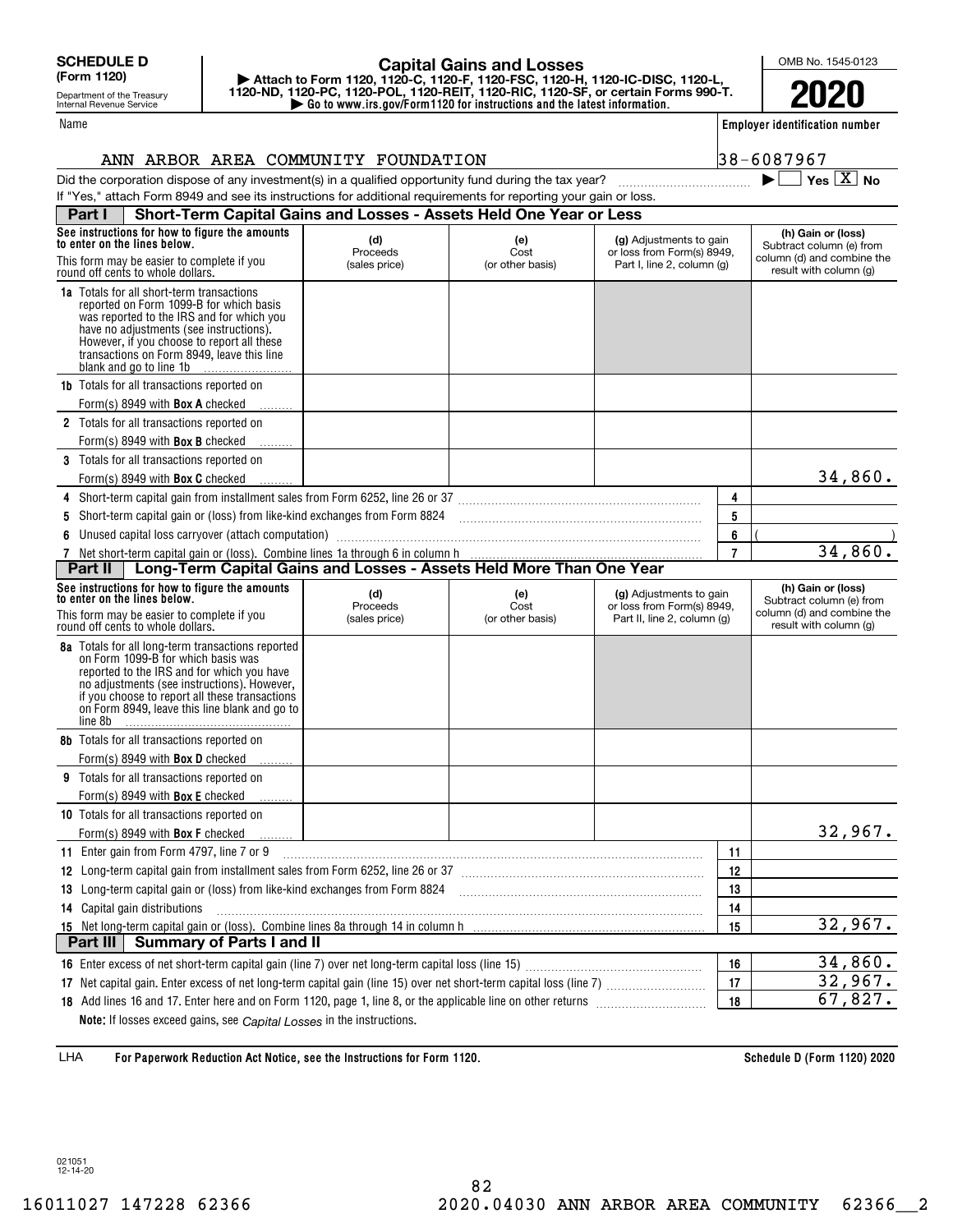| Form | uД                                                     |
|------|--------------------------------------------------------|
|      | Department of the Treasury<br>Internal Revenue Service |

Name(s) shown on return

# **Sales and Other Dispositions of Capital Assets**

**File with your Schedule D to list your transactions for lines 1b, 2, 3, 8b, 9, and 10 of Schedule D. | | Go to www.irs.gov/Form8949 for instructions and the latest information.**

OMB No. 1545-0074 **2020**

**12A**

Sequence No. **Social security number or**

**taxpayer identification no.**

Attachment

| 38-6087967                                                                              |
|-----------------------------------------------------------------------------------------|
| atement(s) from your broker. A substitute<br>your cost) was reported to the IRS by your |

ANN ARBOR AREA COMMUNITY FOUNDATION

Before you check Box A, B, or C below, see whether you received any Form(s) 1099-B or substitute statement(s) from your broker. A substitute<br>statement will have the same information as Form 1099-B. Either will show whether *broker and may even tell you which box to check.*

Part I Short-Term. Transactions involving capital assets you held 1 year or less are generally short-term (see instructions). For long-term transactions, see page 2.

**Note:**You may aggregate all short-term transactions reported on Form(s) 1099-B showing basis was reported to the IRS and for which no adjustments or codes are required. Enter the totals directly on Schedule D, line 1a; you aren't required to report these transactions on Form 8949 (see instructions).

You must check Box A, B, or C below. Check only one box. If more than one box applies for your short-term transactions, complete a separate Form 8949, page 1, for each applicable box. If you have more short-term transactions than will fit on this page for one or more of the boxes, complete as many forms with the same box checked as you need.

**(A)** Short-term transactions reported on Form(s) 1099-B showing basis was reported to the IRS (see Note above)

**(B)** Short-term transactions reported on Form(s) 1099-B showing basis wasn't reported to the IRS  $\mathcal{L}^{\text{max}}$ 

**K** (C) Short-term transactions not reported to you on Form 1099-B

| <br>1<br>(a)<br>Description of property<br>(Example: 100 sh. XYZ Co.)                                                                                                                                                                                                                               | (b)<br>Date acquired<br>(Mo., day, yr.) | (c)<br>Date sold or<br>disposed of<br>(Mo., day, yr.) | (d)<br>Proceeds<br>(sales price) | (e)<br>Cost or other<br>basis. See the<br><b>Note</b> below and<br>see Column (e) in<br>the instructions | (f)<br>Code(s) | Adjustment, if any, to gain or<br>loss. If you enter an amount<br>in column (g), enter a code in<br>column (f). See instructions.<br>(g)<br>Amount of<br>adjustment | (h)<br>Gain or (loss).<br>Subtract column (e)<br>from column (d) &<br>combine the result<br>with column $(g)$ |
|-----------------------------------------------------------------------------------------------------------------------------------------------------------------------------------------------------------------------------------------------------------------------------------------------------|-----------------------------------------|-------------------------------------------------------|----------------------------------|----------------------------------------------------------------------------------------------------------|----------------|---------------------------------------------------------------------------------------------------------------------------------------------------------------------|---------------------------------------------------------------------------------------------------------------|
| LANDMARK EQUITY                                                                                                                                                                                                                                                                                     |                                         |                                                       |                                  |                                                                                                          |                |                                                                                                                                                                     |                                                                                                               |
| PARTNERS XV, LP                                                                                                                                                                                                                                                                                     |                                         |                                                       |                                  |                                                                                                          |                |                                                                                                                                                                     | 253.                                                                                                          |
| NGP NATURAL                                                                                                                                                                                                                                                                                         |                                         |                                                       |                                  |                                                                                                          |                |                                                                                                                                                                     |                                                                                                               |
| RESOURCES XI, LP                                                                                                                                                                                                                                                                                    |                                         |                                                       |                                  |                                                                                                          |                |                                                                                                                                                                     | $\overline{25}$ .                                                                                             |
| LANDMARK EQUITY                                                                                                                                                                                                                                                                                     |                                         |                                                       |                                  |                                                                                                          |                |                                                                                                                                                                     |                                                                                                               |
| PARTNERS XIV, LP                                                                                                                                                                                                                                                                                    |                                         |                                                       |                                  |                                                                                                          |                |                                                                                                                                                                     | <1.5                                                                                                          |
| THE VARDE FUND                                                                                                                                                                                                                                                                                      |                                         |                                                       |                                  |                                                                                                          |                |                                                                                                                                                                     |                                                                                                               |
| (FEEDER)<br>XIII<br>(B)                                                                                                                                                                                                                                                                             |                                         |                                                       |                                  |                                                                                                          |                |                                                                                                                                                                     |                                                                                                               |
| LΡ                                                                                                                                                                                                                                                                                                  |                                         |                                                       |                                  |                                                                                                          |                |                                                                                                                                                                     | 35,417.                                                                                                       |
| WESTBROOK REAL                                                                                                                                                                                                                                                                                      |                                         |                                                       |                                  |                                                                                                          |                |                                                                                                                                                                     |                                                                                                               |
| ESTATE FUND XI,<br>LΡ                                                                                                                                                                                                                                                                               |                                         |                                                       |                                  |                                                                                                          |                |                                                                                                                                                                     | $\overline{<}362.$                                                                                            |
| NEWBURY EQUITY                                                                                                                                                                                                                                                                                      |                                         |                                                       |                                  |                                                                                                          |                |                                                                                                                                                                     |                                                                                                               |
| PARTNERS V L.P.                                                                                                                                                                                                                                                                                     |                                         |                                                       |                                  |                                                                                                          |                |                                                                                                                                                                     | $\overline{<472.}$                                                                                            |
|                                                                                                                                                                                                                                                                                                     |                                         |                                                       |                                  |                                                                                                          |                |                                                                                                                                                                     |                                                                                                               |
|                                                                                                                                                                                                                                                                                                     |                                         |                                                       |                                  |                                                                                                          |                |                                                                                                                                                                     |                                                                                                               |
|                                                                                                                                                                                                                                                                                                     |                                         |                                                       |                                  |                                                                                                          |                |                                                                                                                                                                     |                                                                                                               |
|                                                                                                                                                                                                                                                                                                     |                                         |                                                       |                                  |                                                                                                          |                |                                                                                                                                                                     |                                                                                                               |
|                                                                                                                                                                                                                                                                                                     |                                         |                                                       |                                  |                                                                                                          |                |                                                                                                                                                                     |                                                                                                               |
|                                                                                                                                                                                                                                                                                                     |                                         |                                                       |                                  |                                                                                                          |                |                                                                                                                                                                     |                                                                                                               |
|                                                                                                                                                                                                                                                                                                     |                                         |                                                       |                                  |                                                                                                          |                |                                                                                                                                                                     |                                                                                                               |
|                                                                                                                                                                                                                                                                                                     |                                         |                                                       |                                  |                                                                                                          |                |                                                                                                                                                                     |                                                                                                               |
|                                                                                                                                                                                                                                                                                                     |                                         |                                                       |                                  |                                                                                                          |                |                                                                                                                                                                     |                                                                                                               |
|                                                                                                                                                                                                                                                                                                     |                                         |                                                       |                                  |                                                                                                          |                |                                                                                                                                                                     |                                                                                                               |
|                                                                                                                                                                                                                                                                                                     |                                         |                                                       |                                  |                                                                                                          |                |                                                                                                                                                                     |                                                                                                               |
|                                                                                                                                                                                                                                                                                                     |                                         |                                                       |                                  |                                                                                                          |                |                                                                                                                                                                     |                                                                                                               |
|                                                                                                                                                                                                                                                                                                     |                                         |                                                       |                                  |                                                                                                          |                |                                                                                                                                                                     |                                                                                                               |
|                                                                                                                                                                                                                                                                                                     |                                         |                                                       |                                  |                                                                                                          |                |                                                                                                                                                                     |                                                                                                               |
|                                                                                                                                                                                                                                                                                                     |                                         |                                                       |                                  |                                                                                                          |                |                                                                                                                                                                     |                                                                                                               |
|                                                                                                                                                                                                                                                                                                     |                                         |                                                       |                                  |                                                                                                          |                |                                                                                                                                                                     |                                                                                                               |
|                                                                                                                                                                                                                                                                                                     |                                         |                                                       |                                  |                                                                                                          |                |                                                                                                                                                                     |                                                                                                               |
|                                                                                                                                                                                                                                                                                                     |                                         |                                                       |                                  |                                                                                                          |                |                                                                                                                                                                     |                                                                                                               |
|                                                                                                                                                                                                                                                                                                     |                                         |                                                       |                                  |                                                                                                          |                |                                                                                                                                                                     |                                                                                                               |
|                                                                                                                                                                                                                                                                                                     |                                         |                                                       |                                  |                                                                                                          |                |                                                                                                                                                                     |                                                                                                               |
| <b>2 Totals.</b> Add the amounts in columns $(d)$ , $(e)$ , $(q)$ , and $(h)$ (subtract                                                                                                                                                                                                             |                                         |                                                       |                                  |                                                                                                          |                |                                                                                                                                                                     |                                                                                                               |
| negative amounts). Enter each total here and include on your                                                                                                                                                                                                                                        |                                         |                                                       |                                  |                                                                                                          |                |                                                                                                                                                                     |                                                                                                               |
| Schedule D, line 1b (if Box A above is checked), line 2 (if Box B                                                                                                                                                                                                                                   |                                         |                                                       |                                  |                                                                                                          |                |                                                                                                                                                                     |                                                                                                               |
| above is checked), or line 3 (if Box C above is checked)                                                                                                                                                                                                                                            |                                         | ▶                                                     |                                  |                                                                                                          |                |                                                                                                                                                                     | 34,860.                                                                                                       |
| Note: If you checked Box A above but the basis reported to the IRS was incorrect, enter in column (e) the basis as reported to the IRS, and enter an<br>adjustment in column (g) to correct the basis. See $Column(q)$ in the separate instructions for how to figure the amount of the adjustment. |                                         |                                                       |                                  |                                                                                                          |                |                                                                                                                                                                     |                                                                                                               |

83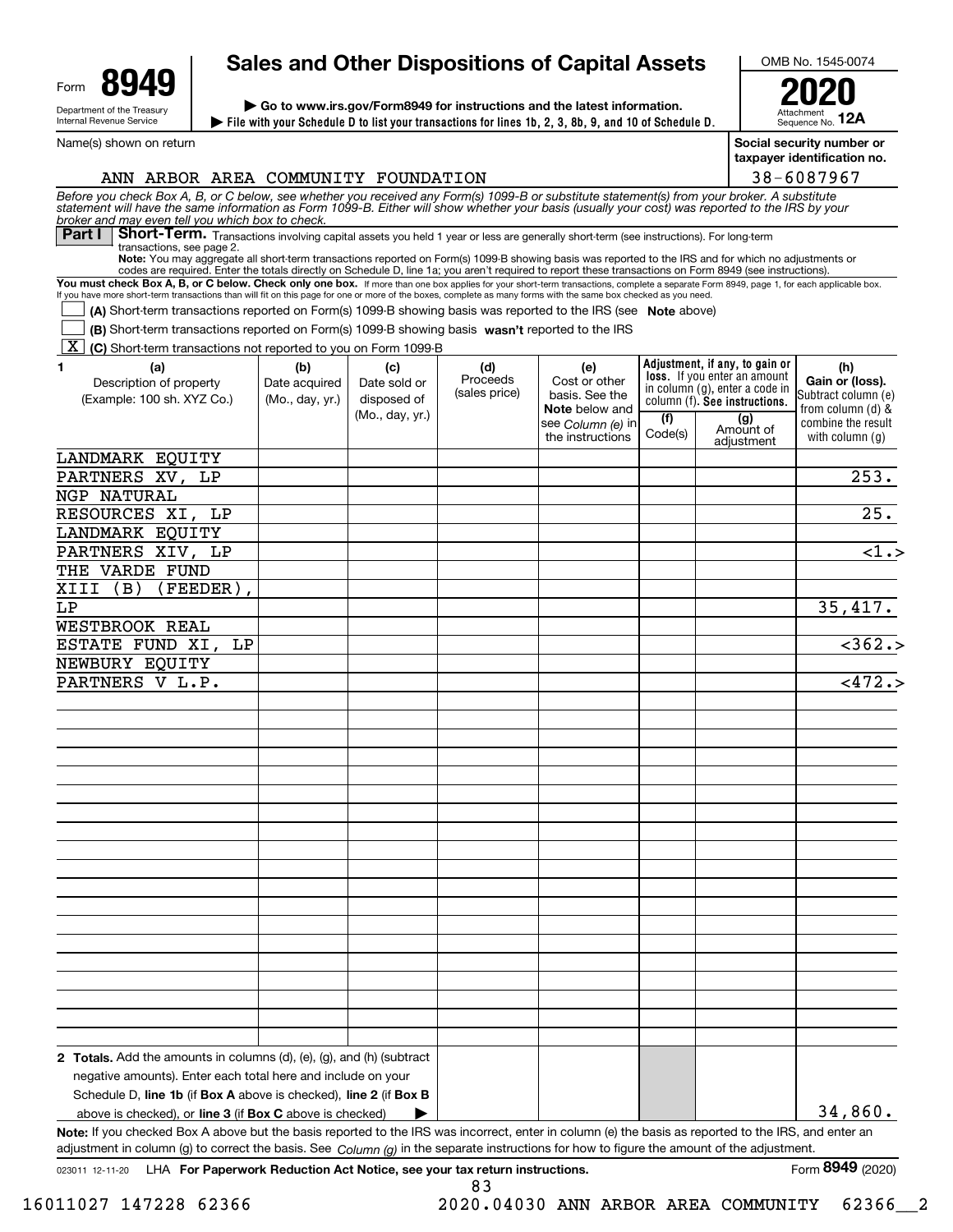| Form 8949 (2020)                                                                                                                                                                                                                                                                                                                                         |                 |                 |                           |                                         |         | Attachment Sequence No. 12A                                    | Page 2                                                   |
|----------------------------------------------------------------------------------------------------------------------------------------------------------------------------------------------------------------------------------------------------------------------------------------------------------------------------------------------------------|-----------------|-----------------|---------------------------|-----------------------------------------|---------|----------------------------------------------------------------|----------------------------------------------------------|
| Name(s) shown on return. Name and SSN or taxpayer identification no. not required if shown on page 1                                                                                                                                                                                                                                                     |                 |                 |                           |                                         |         |                                                                | Social security number or<br>taxpayer identification no. |
| ANN ARBOR AREA COMMUNITY FOUNDATION                                                                                                                                                                                                                                                                                                                      |                 |                 |                           |                                         |         |                                                                | 38-6087967                                               |
| Before you check Box D, E, or F below, see whether you received any Form(s) 1099-B or substitute statement(s) from your broker. A substitute<br>statement will have the same information as Form 1099-B. Either will show whether                                                                                                                        |                 |                 |                           |                                         |         |                                                                |                                                          |
| broker and may even tell you which box to check.<br>Part II   Long-Term. Transactions involving capital assets you held more than 1 year are generally long-term (see instructions). For short-term transactions,                                                                                                                                        |                 |                 |                           |                                         |         |                                                                |                                                          |
| see page 1.<br>Note: You may aggregate all long-term transactions reported on Form(s) 1099-B showing basis was reported to the IRS and for which no adjustments or                                                                                                                                                                                       |                 |                 |                           |                                         |         |                                                                |                                                          |
| codes are required. Enter the totals directly on Schedule D, line 8a; you aren't required to report these transactions on Form 8949 (see instructions).                                                                                                                                                                                                  |                 |                 |                           |                                         |         |                                                                |                                                          |
| You must check Box D, E, or F below. Check only one box. If more than one box applies for your long-term transactions, complete a separate Form 8949, page 2, for each applicable box.<br>If you have more long-term transactions than will fit on this page for one or more of the boxes, complete as many forms with the same box checked as you need. |                 |                 |                           |                                         |         |                                                                |                                                          |
| (D) Long-term transactions reported on Form(s) 1099-B showing basis was reported to the IRS (see Note above)                                                                                                                                                                                                                                             |                 |                 |                           |                                         |         |                                                                |                                                          |
| (E) Long-term transactions reported on Form(s) 1099-B showing basis wasn't reported to the IRS<br> X <br>(F) Long-term transactions not reported to you on Form 1099-B                                                                                                                                                                                   |                 |                 |                           |                                         |         |                                                                |                                                          |
| 1<br>(a)                                                                                                                                                                                                                                                                                                                                                 | (b)             | (c)             | (d)                       | (e)                                     |         | Adjustment, if any, to gain or                                 | (h)                                                      |
| Description of property                                                                                                                                                                                                                                                                                                                                  | Date acquired   | Date sold or    | Proceeds<br>(sales price) | Cost or other                           |         | loss. If you enter an amount<br>in column (g), enter a code in | Gain or (loss).                                          |
| (Example: 100 sh. XYZ Co.)                                                                                                                                                                                                                                                                                                                               | (Mo., day, yr.) | disposed of     |                           | basis. See the<br><b>Note</b> below and |         | column (f). See instructions.                                  | Subtract column (e)<br>from column (d) &                 |
|                                                                                                                                                                                                                                                                                                                                                          |                 | (Mo., day, yr.) |                           | see Column (e) in                       | (f)     | (g)<br>Amount of                                               | combine the result                                       |
|                                                                                                                                                                                                                                                                                                                                                          |                 |                 |                           | the instructions                        | Code(s) | adiustment                                                     | with column (a)                                          |
| COMMONFUND CAPITAL                                                                                                                                                                                                                                                                                                                                       |                 |                 |                           |                                         |         |                                                                |                                                          |
| PRIVATE EQUITY                                                                                                                                                                                                                                                                                                                                           |                 |                 |                           |                                         |         |                                                                |                                                          |
| <b>PARTNE</b>                                                                                                                                                                                                                                                                                                                                            |                 |                 |                           |                                         |         |                                                                | 12,102.                                                  |
| COMMONFUND CAPITAL                                                                                                                                                                                                                                                                                                                                       |                 |                 |                           |                                         |         |                                                                |                                                          |
| PRIVATE EQUITY                                                                                                                                                                                                                                                                                                                                           |                 |                 |                           |                                         |         |                                                                |                                                          |
| <b>PARTNE</b>                                                                                                                                                                                                                                                                                                                                            |                 |                 |                           |                                         |         |                                                                | $\overline{2796.}$                                       |
| LANDMARK EQUITY                                                                                                                                                                                                                                                                                                                                          |                 |                 |                           |                                         |         |                                                                |                                                          |
| PARTNERS XV, LP                                                                                                                                                                                                                                                                                                                                          |                 |                 |                           |                                         |         |                                                                | 4,931.                                                   |
| NGP NATURAL                                                                                                                                                                                                                                                                                                                                              |                 |                 |                           |                                         |         |                                                                |                                                          |
| RESOURCES XI, LP                                                                                                                                                                                                                                                                                                                                         |                 |                 |                           |                                         |         |                                                                | $\overline{564.5}$                                       |
| LANDMARK EQUITY                                                                                                                                                                                                                                                                                                                                          |                 |                 |                           |                                         |         |                                                                | 46.                                                      |
| PARTNERS XIV, LP                                                                                                                                                                                                                                                                                                                                         |                 |                 |                           |                                         |         |                                                                |                                                          |
| SIGULER GUFF<br>DISTRIBUTED                                                                                                                                                                                                                                                                                                                              |                 |                 |                           |                                         |         |                                                                |                                                          |
| OPPORTUNITIES F                                                                                                                                                                                                                                                                                                                                          |                 |                 |                           |                                         |         |                                                                | 22.                                                      |
| THE VARDE FUND                                                                                                                                                                                                                                                                                                                                           |                 |                 |                           |                                         |         |                                                                |                                                          |
| XIII<br>(B)<br>(FEEDER)                                                                                                                                                                                                                                                                                                                                  |                 |                 |                           |                                         |         |                                                                |                                                          |
| LΡ                                                                                                                                                                                                                                                                                                                                                       |                 |                 |                           |                                         |         |                                                                | 7,783.                                                   |
| NEWBURY EQUITY                                                                                                                                                                                                                                                                                                                                           |                 |                 |                           |                                         |         |                                                                |                                                          |
| PARTNERS V L.P.                                                                                                                                                                                                                                                                                                                                          |                 |                 |                           |                                         |         |                                                                | 8,943.                                                   |
|                                                                                                                                                                                                                                                                                                                                                          |                 |                 |                           |                                         |         |                                                                |                                                          |
|                                                                                                                                                                                                                                                                                                                                                          |                 |                 |                           |                                         |         |                                                                |                                                          |
|                                                                                                                                                                                                                                                                                                                                                          |                 |                 |                           |                                         |         |                                                                |                                                          |
|                                                                                                                                                                                                                                                                                                                                                          |                 |                 |                           |                                         |         |                                                                |                                                          |
|                                                                                                                                                                                                                                                                                                                                                          |                 |                 |                           |                                         |         |                                                                |                                                          |
|                                                                                                                                                                                                                                                                                                                                                          |                 |                 |                           |                                         |         |                                                                |                                                          |
|                                                                                                                                                                                                                                                                                                                                                          |                 |                 |                           |                                         |         |                                                                |                                                          |
|                                                                                                                                                                                                                                                                                                                                                          |                 |                 |                           |                                         |         |                                                                |                                                          |
|                                                                                                                                                                                                                                                                                                                                                          |                 |                 |                           |                                         |         |                                                                |                                                          |
|                                                                                                                                                                                                                                                                                                                                                          |                 |                 |                           |                                         |         |                                                                |                                                          |
|                                                                                                                                                                                                                                                                                                                                                          |                 |                 |                           |                                         |         |                                                                |                                                          |
|                                                                                                                                                                                                                                                                                                                                                          |                 |                 |                           |                                         |         |                                                                |                                                          |
|                                                                                                                                                                                                                                                                                                                                                          |                 |                 |                           |                                         |         |                                                                |                                                          |
|                                                                                                                                                                                                                                                                                                                                                          |                 |                 |                           |                                         |         |                                                                |                                                          |
| 2 Totals. Add the amounts in columns (d), (e), (g), and (h) (subtract                                                                                                                                                                                                                                                                                    |                 |                 |                           |                                         |         |                                                                |                                                          |
| negative amounts). Enter each total here and include on your                                                                                                                                                                                                                                                                                             |                 |                 |                           |                                         |         |                                                                |                                                          |
| Schedule D, line 8b (if Box D above is checked), line 9 (if Box E                                                                                                                                                                                                                                                                                        |                 |                 |                           |                                         |         |                                                                | 32,967.                                                  |
| above is checked), or line 10 (if Box F above is checked)<br>Note: If you checked Box D above but the basis reported to the IRS was incorrect, enter in column (e) the basis as reported to the IRS, and enter an                                                                                                                                        |                 |                 |                           |                                         |         |                                                                |                                                          |
| adjustment in column (g) to correct the basis. See $Column(g)$ in the separate instructions for how to figure the amount of the adjustment.                                                                                                                                                                                                              |                 |                 |                           |                                         |         |                                                                |                                                          |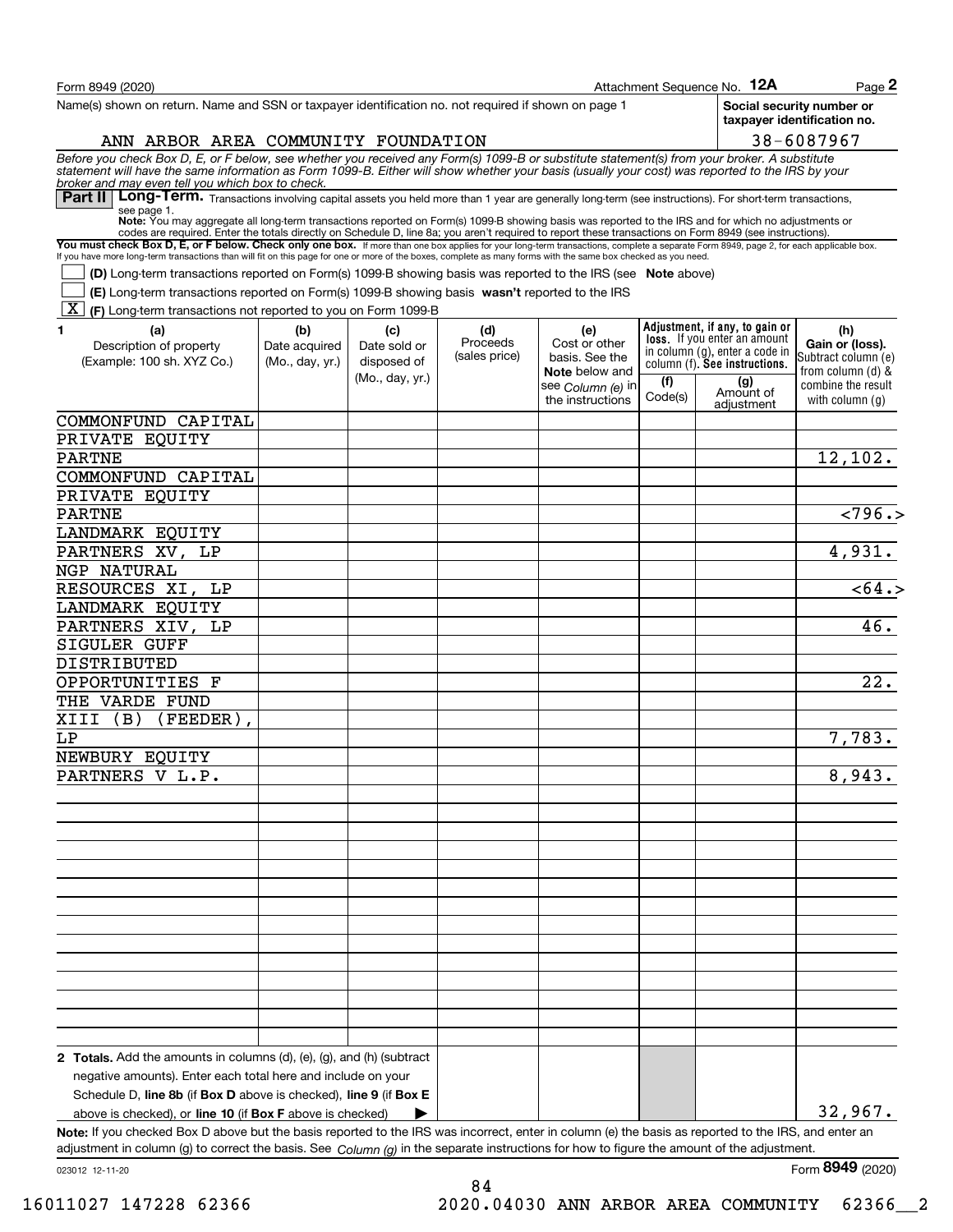Department of the Treasury Internal Revenue Service

#### Name

# **| Go to www.irs.gov/Form1120 for instructions and the latest information. | Attach to Form 1120, 1120-C, 1120-F, 1120-FSC, 1120-H, 1120-IC-DISC, 1120-L, 1120-ND, 1120-PC, 1120-POL, 1120-REIT, 1120-RIC, 1120-SF, or certain Forms 990-T. Capital Gains and Losses**

OMB No. 1545-0123

**2020**

**Employer identification number**

 $\blacktriangleright$   $\Box$  Yes  $\boxed{X}$  No

| 8-6087967 |  |  |  |  |
|-----------|--|--|--|--|
|           |  |  |  |  |

### Did the corporation dispose of any investment(s) in a qualified opportunity fund during the tax year?  $\Box$   $\Box$ ANN ARBOR AREA COMMUNITY FOUNDATION 3

| If "Yes," attach Form 8949 and see its instructions for additional requirements for reporting your gain or loss.                                                                                                                                                                                           |                                  |                                 |                                                                                      |                |                                                                                                        |
|------------------------------------------------------------------------------------------------------------------------------------------------------------------------------------------------------------------------------------------------------------------------------------------------------------|----------------------------------|---------------------------------|--------------------------------------------------------------------------------------|----------------|--------------------------------------------------------------------------------------------------------|
| Short-Term Capital Gains and Losses - Assets Held One Year or Less<br>Part I                                                                                                                                                                                                                               |                                  |                                 |                                                                                      |                |                                                                                                        |
| See instructions for how to figure the amounts<br>to enter on the lines below.<br>This form may be easier to complete if you<br>round off cents to whole dollars.                                                                                                                                          | (d)<br>Proceeds<br>(sales price) | (e)<br>Cost<br>(or other basis) | (g) Adjustments to gain<br>or loss from Form(s) 8949,<br>Part I, line 2, column (g)  |                | (h) Gain or (loss)<br>Subtract column (e) from<br>column (d) and combine the<br>result with column (g) |
| <b>1a</b> Totals for all short-term transactions<br>reported on Form 1099-B for which basis<br>was reported to the IRS and for which you<br>have no adjustments (see instructions).<br>However, if you choose to report all these<br>transactions on Form 8949, leave this line<br>blank and go to line 1b |                                  |                                 |                                                                                      |                |                                                                                                        |
| <b>1b</b> Totals for all transactions reported on<br>Form(s) 8949 with <b>Box A</b> checked                                                                                                                                                                                                                |                                  |                                 |                                                                                      |                |                                                                                                        |
| <b>2</b> Totals for all transactions reported on<br>Form(s) 8949 with <b>Box B</b> checked                                                                                                                                                                                                                 |                                  |                                 |                                                                                      |                |                                                                                                        |
| <b>3</b> Totals for all transactions reported on<br>Form(s) 8949 with <b>Box C</b> checked                                                                                                                                                                                                                 |                                  |                                 |                                                                                      |                | 34,860.                                                                                                |
| 4 Short-term capital gain from installment sales from Form 6252, line 26 or 37 [11] [12] Chang Manuscoff Capital Discover 10 Short-term capital gain from installment sales from Form 6252, line 26 or 37                                                                                                  |                                  |                                 |                                                                                      | 4              |                                                                                                        |
| 5 Short-term capital gain or (loss) from like-kind exchanges from Form 8824 [11] [11] [11] Short-term capital gain or (loss) from like-kind exchanges from Form 8824                                                                                                                                       |                                  |                                 |                                                                                      | 5              |                                                                                                        |
| 6 Unused capital loss carryover (attach computation)                                                                                                                                                                                                                                                       |                                  |                                 |                                                                                      | 6              |                                                                                                        |
| Net short-term capital gain or (loss). Combine lines 1a through 6 in column h<br><b>Part II</b>   Long-Term Capital Gains and Losses - Assets Held More Than One Year<br>7                                                                                                                                 |                                  |                                 |                                                                                      | $\overline{7}$ | 34,860.                                                                                                |
| Part II                                                                                                                                                                                                                                                                                                    |                                  |                                 |                                                                                      |                |                                                                                                        |
| See instructions for how to figure the amounts<br>to enter on the lines below.<br>This form may be easier to complete if you<br>round off cents to whole dollars.                                                                                                                                          | (d)<br>Proceeds<br>(sales price) | (e)<br>Cost<br>(or other basis) | (g) Adjustments to gain<br>or loss from Form(s) 8949,<br>Part II, line 2, column (g) |                | (h) Gain or (loss)<br>Subtract column (e) from<br>column (d) and combine the<br>result with column (g) |
| 8a Totals for all long-term transactions reported<br>on Form 1099-B for which basis was<br>reported to the IRS and for which you have<br>no adjustments (see instructions). However,<br>if you choose to report all these transactions<br>on Form 8949, leave this line blank and go to<br>line 8b         |                                  |                                 |                                                                                      |                |                                                                                                        |
| <b>8b</b> Totals for all transactions reported on<br>Form(s) 8949 with <b>Box D</b> checked                                                                                                                                                                                                                |                                  |                                 |                                                                                      |                |                                                                                                        |
| <b>9</b> Totals for all transactions reported on<br>Form(s) 8949 with <b>Box E</b> checked                                                                                                                                                                                                                 |                                  |                                 |                                                                                      |                |                                                                                                        |
| <b>10</b> Totals for all transactions reported on                                                                                                                                                                                                                                                          |                                  |                                 |                                                                                      |                |                                                                                                        |
| Form(s) 8949 with <b>Box F</b> checked                                                                                                                                                                                                                                                                     |                                  |                                 |                                                                                      |                | 32,967.                                                                                                |
| 11 Enter gain from Form 4797, line 7 or 9                                                                                                                                                                                                                                                                  |                                  |                                 |                                                                                      | 11             |                                                                                                        |
| 12 Long-term capital gain from installment sales from Form 6252, line 26 or 37 [11] [12] Long-term capital gain from installment sales from Form 6252, line 26 or 37                                                                                                                                       |                                  |                                 |                                                                                      | 12             |                                                                                                        |
| 13 Long-term capital gain or (loss) from like-kind exchanges from Form 8824 [11] [12] Long-term capital gain or (loss) from like-kind exchanges from Form 8824                                                                                                                                             |                                  |                                 |                                                                                      | 13             |                                                                                                        |
| 14 Capital gain distributions                                                                                                                                                                                                                                                                              |                                  |                                 |                                                                                      | 14             |                                                                                                        |
|                                                                                                                                                                                                                                                                                                            |                                  |                                 |                                                                                      | 15             | 32,967.                                                                                                |
| <b>Summary of Parts I and II</b><br>Part III                                                                                                                                                                                                                                                               |                                  |                                 |                                                                                      |                |                                                                                                        |
|                                                                                                                                                                                                                                                                                                            |                                  |                                 |                                                                                      | 16             | 34,860.                                                                                                |
|                                                                                                                                                                                                                                                                                                            |                                  |                                 |                                                                                      | 17             | 32,967.                                                                                                |
|                                                                                                                                                                                                                                                                                                            |                                  |                                 |                                                                                      | 18             | 67,827.                                                                                                |
| Note: If losses exceed gains, see Capital Losses in the instructions.                                                                                                                                                                                                                                      |                                  |                                 |                                                                                      |                |                                                                                                        |

**For Paperwork Reduction Act Notice, see the Instructions for Form 1120. Schedule D (Form 1120) 2020** LHA

021051 12-14-20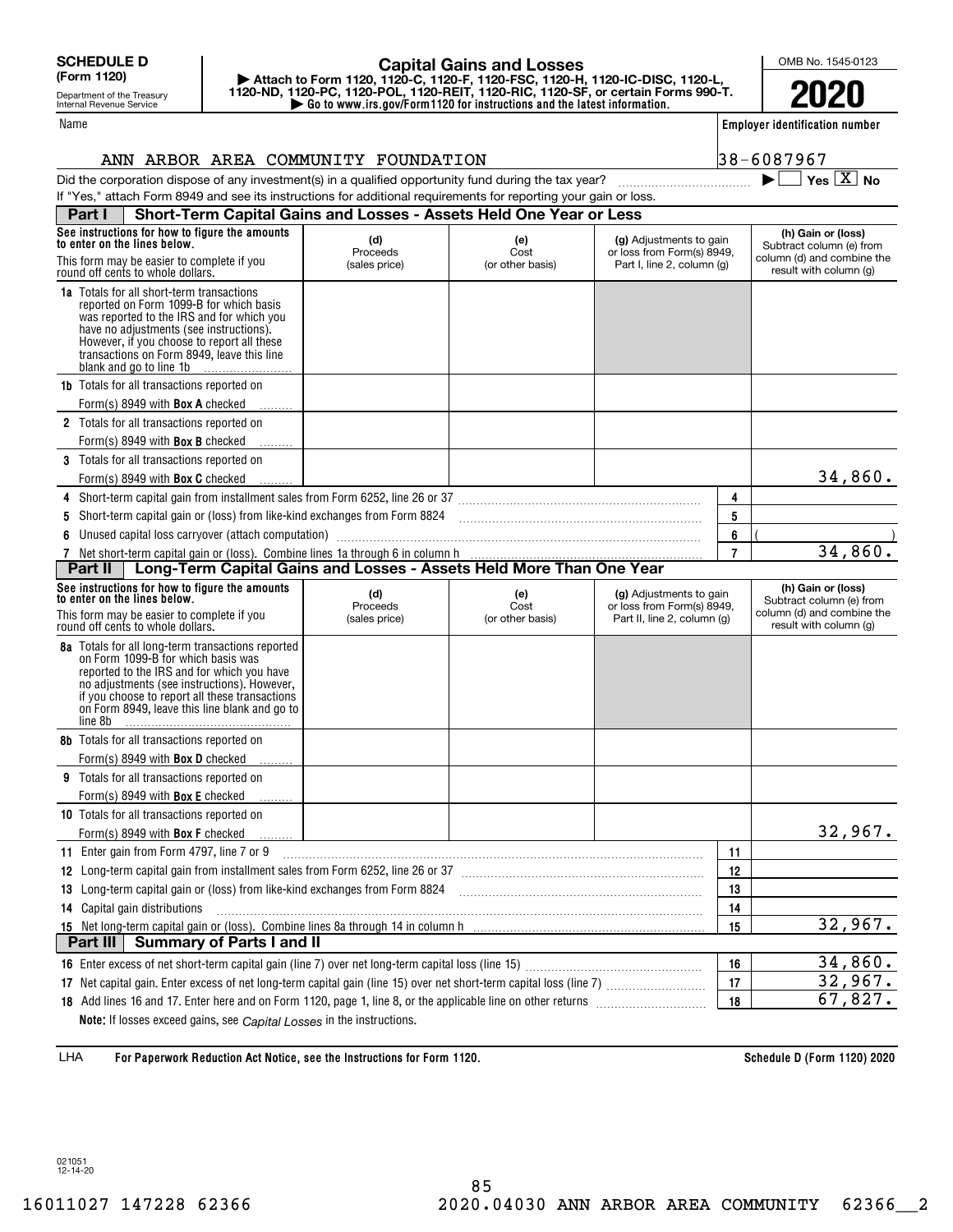| Form | uД                                                     |
|------|--------------------------------------------------------|
|      | Department of the Treasury<br>Internal Revenue Service |

Name(s) shown on return

# **Sales and Other Dispositions of Capital Assets**

**File with your Schedule D to list your transactions for lines 1b, 2, 3, 8b, 9, and 10 of Schedule D. | | Go to www.irs.gov/Form8949 for instructions and the latest information.**

OMB No. 1545-0074 **2020**

**12A**

Sequence No. **Social security number or taxpayer identification no.**

Attachment

|                                                                                                                                                                                                                                                                                                                                                                                                                                                                                                                                                                                                                                                                                                                                                                                                                                                                                                                                                                                                                                                                                                                                                                                                                                                                                                                                                                                                                                                                                                                                                                                                                                                                                                                                                                                                                                                                                                   |  |  |         |                                                                 | 38-6087967                              |
|---------------------------------------------------------------------------------------------------------------------------------------------------------------------------------------------------------------------------------------------------------------------------------------------------------------------------------------------------------------------------------------------------------------------------------------------------------------------------------------------------------------------------------------------------------------------------------------------------------------------------------------------------------------------------------------------------------------------------------------------------------------------------------------------------------------------------------------------------------------------------------------------------------------------------------------------------------------------------------------------------------------------------------------------------------------------------------------------------------------------------------------------------------------------------------------------------------------------------------------------------------------------------------------------------------------------------------------------------------------------------------------------------------------------------------------------------------------------------------------------------------------------------------------------------------------------------------------------------------------------------------------------------------------------------------------------------------------------------------------------------------------------------------------------------------------------------------------------------------------------------------------------------|--|--|---------|-----------------------------------------------------------------|-----------------------------------------|
|                                                                                                                                                                                                                                                                                                                                                                                                                                                                                                                                                                                                                                                                                                                                                                                                                                                                                                                                                                                                                                                                                                                                                                                                                                                                                                                                                                                                                                                                                                                                                                                                                                                                                                                                                                                                                                                                                                   |  |  |         |                                                                 |                                         |
| Part I                                                                                                                                                                                                                                                                                                                                                                                                                                                                                                                                                                                                                                                                                                                                                                                                                                                                                                                                                                                                                                                                                                                                                                                                                                                                                                                                                                                                                                                                                                                                                                                                                                                                                                                                                                                                                                                                                            |  |  |         |                                                                 |                                         |
| transactions, see page 2.                                                                                                                                                                                                                                                                                                                                                                                                                                                                                                                                                                                                                                                                                                                                                                                                                                                                                                                                                                                                                                                                                                                                                                                                                                                                                                                                                                                                                                                                                                                                                                                                                                                                                                                                                                                                                                                                         |  |  |         |                                                                 |                                         |
|                                                                                                                                                                                                                                                                                                                                                                                                                                                                                                                                                                                                                                                                                                                                                                                                                                                                                                                                                                                                                                                                                                                                                                                                                                                                                                                                                                                                                                                                                                                                                                                                                                                                                                                                                                                                                                                                                                   |  |  |         |                                                                 |                                         |
| ANN ARBOR AREA COMMUNITY FOUNDATION<br>Before you check Box A, B, or C below, see whether you received any Form(s) 1099-B or substitute statement(s) from your broker. A substitute statement will have the same information as Form 1099-B. Either will show whether<br>broker and may even tell you which box to check.<br>Short-Term. Transactions involving capital assets you held 1 year or less are generally short-term (see instructions). For long-term<br>Note: You may aggregate all short-term transactions reported on Form(s) 1099-B showing basis was reported to the IRS and for which no adjustments or<br>codes are required. Enter the totals directly on Schedule D, line 1a; you aren't required to report these transactions on Form 8949 (see instructions).<br>You must check Box A, B, or C below. Check only one box. If more than one box applies for your short-term transactions, complete a separate Form 8949, page 1, for each applicable box.<br>If you have more short-term transactions than will fit on this page for one or more of the boxes, complete as many forms with the same box checked as you need.<br>(A) Short-term transactions reported on Form(s) 1099-B showing basis was reported to the IRS (see Note above)<br>(B) Short-term transactions reported on Form(s) 1099-B showing basis wasn't reported to the IRS<br>$\boxed{\text{X}}$ (C) Short-term transactions not reported to you on Form 1099-B<br>1.<br>(a)<br>(b)<br>(c)<br>(d)<br>(e)<br>Proceeds<br>Cost or other<br>Description of property<br>Date acquired<br>Date sold or<br>(sales price)<br>basis. See the<br>(Example: 100 sh. XYZ Co.)<br>(Mo., day, yr.)<br>disposed of<br>Note below and<br>(Mo., day, yr.)<br>see Column (e) in<br>the instructions<br>LANDMARK EQUITY<br>PARTNERS XV, LP<br>NGP NATURAL<br>RESOURCES XI,<br>LP<br>LANDMARK EQUITY<br>PARTNERS XIV, LP |  |  |         |                                                                 |                                         |
|                                                                                                                                                                                                                                                                                                                                                                                                                                                                                                                                                                                                                                                                                                                                                                                                                                                                                                                                                                                                                                                                                                                                                                                                                                                                                                                                                                                                                                                                                                                                                                                                                                                                                                                                                                                                                                                                                                   |  |  |         |                                                                 |                                         |
|                                                                                                                                                                                                                                                                                                                                                                                                                                                                                                                                                                                                                                                                                                                                                                                                                                                                                                                                                                                                                                                                                                                                                                                                                                                                                                                                                                                                                                                                                                                                                                                                                                                                                                                                                                                                                                                                                                   |  |  |         |                                                                 |                                         |
|                                                                                                                                                                                                                                                                                                                                                                                                                                                                                                                                                                                                                                                                                                                                                                                                                                                                                                                                                                                                                                                                                                                                                                                                                                                                                                                                                                                                                                                                                                                                                                                                                                                                                                                                                                                                                                                                                                   |  |  |         | Adjustment, if any, to gain or                                  |                                         |
|                                                                                                                                                                                                                                                                                                                                                                                                                                                                                                                                                                                                                                                                                                                                                                                                                                                                                                                                                                                                                                                                                                                                                                                                                                                                                                                                                                                                                                                                                                                                                                                                                                                                                                                                                                                                                                                                                                   |  |  |         | loss. If you enter an amount                                    | (h)<br>Gain or (loss).                  |
|                                                                                                                                                                                                                                                                                                                                                                                                                                                                                                                                                                                                                                                                                                                                                                                                                                                                                                                                                                                                                                                                                                                                                                                                                                                                                                                                                                                                                                                                                                                                                                                                                                                                                                                                                                                                                                                                                                   |  |  |         | in column (g), enter a code in<br>column (f). See instructions. | Subtract column (e)                     |
|                                                                                                                                                                                                                                                                                                                                                                                                                                                                                                                                                                                                                                                                                                                                                                                                                                                                                                                                                                                                                                                                                                                                                                                                                                                                                                                                                                                                                                                                                                                                                                                                                                                                                                                                                                                                                                                                                                   |  |  | (f)     |                                                                 | from column (d) &                       |
|                                                                                                                                                                                                                                                                                                                                                                                                                                                                                                                                                                                                                                                                                                                                                                                                                                                                                                                                                                                                                                                                                                                                                                                                                                                                                                                                                                                                                                                                                                                                                                                                                                                                                                                                                                                                                                                                                                   |  |  | Code(s) | (g)<br>Amount of                                                | combine the result<br>with column $(q)$ |
|                                                                                                                                                                                                                                                                                                                                                                                                                                                                                                                                                                                                                                                                                                                                                                                                                                                                                                                                                                                                                                                                                                                                                                                                                                                                                                                                                                                                                                                                                                                                                                                                                                                                                                                                                                                                                                                                                                   |  |  |         | adjustment                                                      |                                         |
|                                                                                                                                                                                                                                                                                                                                                                                                                                                                                                                                                                                                                                                                                                                                                                                                                                                                                                                                                                                                                                                                                                                                                                                                                                                                                                                                                                                                                                                                                                                                                                                                                                                                                                                                                                                                                                                                                                   |  |  |         |                                                                 | 253.                                    |
|                                                                                                                                                                                                                                                                                                                                                                                                                                                                                                                                                                                                                                                                                                                                                                                                                                                                                                                                                                                                                                                                                                                                                                                                                                                                                                                                                                                                                                                                                                                                                                                                                                                                                                                                                                                                                                                                                                   |  |  |         |                                                                 |                                         |
|                                                                                                                                                                                                                                                                                                                                                                                                                                                                                                                                                                                                                                                                                                                                                                                                                                                                                                                                                                                                                                                                                                                                                                                                                                                                                                                                                                                                                                                                                                                                                                                                                                                                                                                                                                                                                                                                                                   |  |  |         |                                                                 | 25.                                     |
|                                                                                                                                                                                                                                                                                                                                                                                                                                                                                                                                                                                                                                                                                                                                                                                                                                                                                                                                                                                                                                                                                                                                                                                                                                                                                                                                                                                                                                                                                                                                                                                                                                                                                                                                                                                                                                                                                                   |  |  |         |                                                                 |                                         |
|                                                                                                                                                                                                                                                                                                                                                                                                                                                                                                                                                                                                                                                                                                                                                                                                                                                                                                                                                                                                                                                                                                                                                                                                                                                                                                                                                                                                                                                                                                                                                                                                                                                                                                                                                                                                                                                                                                   |  |  |         |                                                                 | <1.5                                    |
| THE VARDE FUND                                                                                                                                                                                                                                                                                                                                                                                                                                                                                                                                                                                                                                                                                                                                                                                                                                                                                                                                                                                                                                                                                                                                                                                                                                                                                                                                                                                                                                                                                                                                                                                                                                                                                                                                                                                                                                                                                    |  |  |         |                                                                 |                                         |
| (FEEDER)<br>XIII<br>(B)                                                                                                                                                                                                                                                                                                                                                                                                                                                                                                                                                                                                                                                                                                                                                                                                                                                                                                                                                                                                                                                                                                                                                                                                                                                                                                                                                                                                                                                                                                                                                                                                                                                                                                                                                                                                                                                                           |  |  |         |                                                                 |                                         |
| LP                                                                                                                                                                                                                                                                                                                                                                                                                                                                                                                                                                                                                                                                                                                                                                                                                                                                                                                                                                                                                                                                                                                                                                                                                                                                                                                                                                                                                                                                                                                                                                                                                                                                                                                                                                                                                                                                                                |  |  |         |                                                                 | 35,417.                                 |
| WESTBROOK REAL                                                                                                                                                                                                                                                                                                                                                                                                                                                                                                                                                                                                                                                                                                                                                                                                                                                                                                                                                                                                                                                                                                                                                                                                                                                                                                                                                                                                                                                                                                                                                                                                                                                                                                                                                                                                                                                                                    |  |  |         |                                                                 |                                         |
| ESTATE FUND XI,<br>LP                                                                                                                                                                                                                                                                                                                                                                                                                                                                                                                                                                                                                                                                                                                                                                                                                                                                                                                                                                                                                                                                                                                                                                                                                                                                                                                                                                                                                                                                                                                                                                                                                                                                                                                                                                                                                                                                             |  |  |         |                                                                 | $\overline{<}362.$                      |
| NEWBURY EQUITY                                                                                                                                                                                                                                                                                                                                                                                                                                                                                                                                                                                                                                                                                                                                                                                                                                                                                                                                                                                                                                                                                                                                                                                                                                                                                                                                                                                                                                                                                                                                                                                                                                                                                                                                                                                                                                                                                    |  |  |         |                                                                 |                                         |
| PARTNERS V L.P.                                                                                                                                                                                                                                                                                                                                                                                                                                                                                                                                                                                                                                                                                                                                                                                                                                                                                                                                                                                                                                                                                                                                                                                                                                                                                                                                                                                                                                                                                                                                                                                                                                                                                                                                                                                                                                                                                   |  |  |         |                                                                 | <472.                                   |
|                                                                                                                                                                                                                                                                                                                                                                                                                                                                                                                                                                                                                                                                                                                                                                                                                                                                                                                                                                                                                                                                                                                                                                                                                                                                                                                                                                                                                                                                                                                                                                                                                                                                                                                                                                                                                                                                                                   |  |  |         |                                                                 |                                         |
|                                                                                                                                                                                                                                                                                                                                                                                                                                                                                                                                                                                                                                                                                                                                                                                                                                                                                                                                                                                                                                                                                                                                                                                                                                                                                                                                                                                                                                                                                                                                                                                                                                                                                                                                                                                                                                                                                                   |  |  |         |                                                                 |                                         |
|                                                                                                                                                                                                                                                                                                                                                                                                                                                                                                                                                                                                                                                                                                                                                                                                                                                                                                                                                                                                                                                                                                                                                                                                                                                                                                                                                                                                                                                                                                                                                                                                                                                                                                                                                                                                                                                                                                   |  |  |         |                                                                 |                                         |
|                                                                                                                                                                                                                                                                                                                                                                                                                                                                                                                                                                                                                                                                                                                                                                                                                                                                                                                                                                                                                                                                                                                                                                                                                                                                                                                                                                                                                                                                                                                                                                                                                                                                                                                                                                                                                                                                                                   |  |  |         |                                                                 |                                         |
|                                                                                                                                                                                                                                                                                                                                                                                                                                                                                                                                                                                                                                                                                                                                                                                                                                                                                                                                                                                                                                                                                                                                                                                                                                                                                                                                                                                                                                                                                                                                                                                                                                                                                                                                                                                                                                                                                                   |  |  |         |                                                                 |                                         |
|                                                                                                                                                                                                                                                                                                                                                                                                                                                                                                                                                                                                                                                                                                                                                                                                                                                                                                                                                                                                                                                                                                                                                                                                                                                                                                                                                                                                                                                                                                                                                                                                                                                                                                                                                                                                                                                                                                   |  |  |         |                                                                 |                                         |
|                                                                                                                                                                                                                                                                                                                                                                                                                                                                                                                                                                                                                                                                                                                                                                                                                                                                                                                                                                                                                                                                                                                                                                                                                                                                                                                                                                                                                                                                                                                                                                                                                                                                                                                                                                                                                                                                                                   |  |  |         |                                                                 |                                         |
|                                                                                                                                                                                                                                                                                                                                                                                                                                                                                                                                                                                                                                                                                                                                                                                                                                                                                                                                                                                                                                                                                                                                                                                                                                                                                                                                                                                                                                                                                                                                                                                                                                                                                                                                                                                                                                                                                                   |  |  |         |                                                                 |                                         |
|                                                                                                                                                                                                                                                                                                                                                                                                                                                                                                                                                                                                                                                                                                                                                                                                                                                                                                                                                                                                                                                                                                                                                                                                                                                                                                                                                                                                                                                                                                                                                                                                                                                                                                                                                                                                                                                                                                   |  |  |         |                                                                 |                                         |
|                                                                                                                                                                                                                                                                                                                                                                                                                                                                                                                                                                                                                                                                                                                                                                                                                                                                                                                                                                                                                                                                                                                                                                                                                                                                                                                                                                                                                                                                                                                                                                                                                                                                                                                                                                                                                                                                                                   |  |  |         |                                                                 |                                         |
|                                                                                                                                                                                                                                                                                                                                                                                                                                                                                                                                                                                                                                                                                                                                                                                                                                                                                                                                                                                                                                                                                                                                                                                                                                                                                                                                                                                                                                                                                                                                                                                                                                                                                                                                                                                                                                                                                                   |  |  |         |                                                                 |                                         |
|                                                                                                                                                                                                                                                                                                                                                                                                                                                                                                                                                                                                                                                                                                                                                                                                                                                                                                                                                                                                                                                                                                                                                                                                                                                                                                                                                                                                                                                                                                                                                                                                                                                                                                                                                                                                                                                                                                   |  |  |         |                                                                 |                                         |
|                                                                                                                                                                                                                                                                                                                                                                                                                                                                                                                                                                                                                                                                                                                                                                                                                                                                                                                                                                                                                                                                                                                                                                                                                                                                                                                                                                                                                                                                                                                                                                                                                                                                                                                                                                                                                                                                                                   |  |  |         |                                                                 |                                         |
|                                                                                                                                                                                                                                                                                                                                                                                                                                                                                                                                                                                                                                                                                                                                                                                                                                                                                                                                                                                                                                                                                                                                                                                                                                                                                                                                                                                                                                                                                                                                                                                                                                                                                                                                                                                                                                                                                                   |  |  |         |                                                                 |                                         |
|                                                                                                                                                                                                                                                                                                                                                                                                                                                                                                                                                                                                                                                                                                                                                                                                                                                                                                                                                                                                                                                                                                                                                                                                                                                                                                                                                                                                                                                                                                                                                                                                                                                                                                                                                                                                                                                                                                   |  |  |         |                                                                 |                                         |
|                                                                                                                                                                                                                                                                                                                                                                                                                                                                                                                                                                                                                                                                                                                                                                                                                                                                                                                                                                                                                                                                                                                                                                                                                                                                                                                                                                                                                                                                                                                                                                                                                                                                                                                                                                                                                                                                                                   |  |  |         |                                                                 |                                         |
|                                                                                                                                                                                                                                                                                                                                                                                                                                                                                                                                                                                                                                                                                                                                                                                                                                                                                                                                                                                                                                                                                                                                                                                                                                                                                                                                                                                                                                                                                                                                                                                                                                                                                                                                                                                                                                                                                                   |  |  |         |                                                                 |                                         |
|                                                                                                                                                                                                                                                                                                                                                                                                                                                                                                                                                                                                                                                                                                                                                                                                                                                                                                                                                                                                                                                                                                                                                                                                                                                                                                                                                                                                                                                                                                                                                                                                                                                                                                                                                                                                                                                                                                   |  |  |         |                                                                 |                                         |
|                                                                                                                                                                                                                                                                                                                                                                                                                                                                                                                                                                                                                                                                                                                                                                                                                                                                                                                                                                                                                                                                                                                                                                                                                                                                                                                                                                                                                                                                                                                                                                                                                                                                                                                                                                                                                                                                                                   |  |  |         |                                                                 |                                         |
| <b>2 Totals.</b> Add the amounts in columns $(d)$ , $(e)$ , $(g)$ , and $(h)$ (subtract                                                                                                                                                                                                                                                                                                                                                                                                                                                                                                                                                                                                                                                                                                                                                                                                                                                                                                                                                                                                                                                                                                                                                                                                                                                                                                                                                                                                                                                                                                                                                                                                                                                                                                                                                                                                           |  |  |         |                                                                 |                                         |
| negative amounts). Enter each total here and include on your                                                                                                                                                                                                                                                                                                                                                                                                                                                                                                                                                                                                                                                                                                                                                                                                                                                                                                                                                                                                                                                                                                                                                                                                                                                                                                                                                                                                                                                                                                                                                                                                                                                                                                                                                                                                                                      |  |  |         |                                                                 |                                         |
| Schedule D, line 1b (if Box A above is checked), line 2 (if Box B<br>above is checked), or line 3 (if Box C above is checked)                                                                                                                                                                                                                                                                                                                                                                                                                                                                                                                                                                                                                                                                                                                                                                                                                                                                                                                                                                                                                                                                                                                                                                                                                                                                                                                                                                                                                                                                                                                                                                                                                                                                                                                                                                     |  |  |         |                                                                 | 34,860.                                 |
| Note: If you checked Box A above but the basis reported to the IRS was incorrect, enter in column (e) the basis as reported to the IRS, and enter an                                                                                                                                                                                                                                                                                                                                                                                                                                                                                                                                                                                                                                                                                                                                                                                                                                                                                                                                                                                                                                                                                                                                                                                                                                                                                                                                                                                                                                                                                                                                                                                                                                                                                                                                              |  |  |         |                                                                 |                                         |
| adjustment in column (g) to correct the basis. See $Column(q)$ in the separate instructions for how to figure the amount of the adjustment.                                                                                                                                                                                                                                                                                                                                                                                                                                                                                                                                                                                                                                                                                                                                                                                                                                                                                                                                                                                                                                                                                                                                                                                                                                                                                                                                                                                                                                                                                                                                                                                                                                                                                                                                                       |  |  |         |                                                                 |                                         |

<sup>86</sup>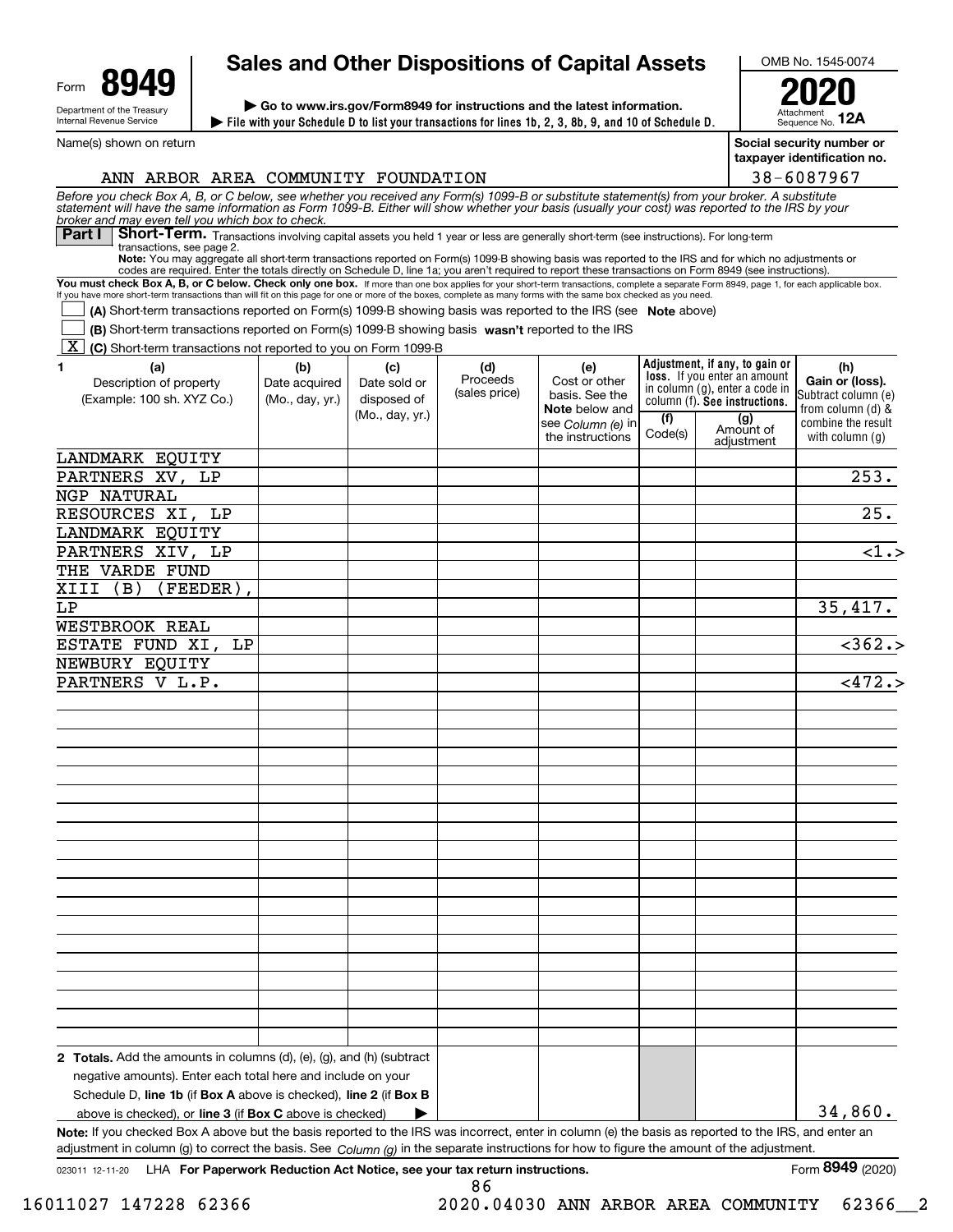| Form 8949 (2020)                                                                                                                                                                                                                                                                                                                                         |                 |                 |                           |                                         |         | Attachment Sequence No. 12A                                    | Page 2                                                   |
|----------------------------------------------------------------------------------------------------------------------------------------------------------------------------------------------------------------------------------------------------------------------------------------------------------------------------------------------------------|-----------------|-----------------|---------------------------|-----------------------------------------|---------|----------------------------------------------------------------|----------------------------------------------------------|
| Name(s) shown on return. Name and SSN or taxpayer identification no. not required if shown on page 1                                                                                                                                                                                                                                                     |                 |                 |                           |                                         |         |                                                                | Social security number or<br>taxpayer identification no. |
| ANN ARBOR AREA COMMUNITY FOUNDATION                                                                                                                                                                                                                                                                                                                      |                 |                 |                           |                                         |         |                                                                | 38-6087967                                               |
| Before you check Box D, E, or F below, see whether you received any Form(s) 1099-B or substitute statement(s) from your broker. A substitute<br>statement will have the same information as Form 1099-B. Either will show whether<br>broker and may even tell you which box to check.                                                                    |                 |                 |                           |                                         |         |                                                                |                                                          |
| Part II   Long-Term. Transactions involving capital assets you held more than 1 year are generally long-term (see instructions). For short-term transactions,                                                                                                                                                                                            |                 |                 |                           |                                         |         |                                                                |                                                          |
| see page 1.<br>Note: You may aggregate all long-term transactions reported on Form(s) 1099-B showing basis was reported to the IRS and for which no adjustments or                                                                                                                                                                                       |                 |                 |                           |                                         |         |                                                                |                                                          |
| codes are required. Enter the totals directly on Schedule D, line 8a; you aren't required to report these transactions on Form 8949 (see instructions).                                                                                                                                                                                                  |                 |                 |                           |                                         |         |                                                                |                                                          |
| You must check Box D, E, or F below. Check only one box. If more than one box applies for your long-term transactions, complete a separate Form 8949, page 2, for each applicable box.<br>If you have more long-term transactions than will fit on this page for one or more of the boxes, complete as many forms with the same box checked as you need. |                 |                 |                           |                                         |         |                                                                |                                                          |
| (D) Long-term transactions reported on Form(s) 1099-B showing basis was reported to the IRS (see Note above)                                                                                                                                                                                                                                             |                 |                 |                           |                                         |         |                                                                |                                                          |
| (E) Long-term transactions reported on Form(s) 1099-B showing basis wasn't reported to the IRS<br> X <br>(F) Long-term transactions not reported to you on Form 1099-B                                                                                                                                                                                   |                 |                 |                           |                                         |         |                                                                |                                                          |
| 1<br>(a)                                                                                                                                                                                                                                                                                                                                                 | (b)             | (c)             | (d)                       | (e)                                     |         | Adjustment, if any, to gain or                                 | (h)                                                      |
| Description of property                                                                                                                                                                                                                                                                                                                                  | Date acquired   | Date sold or    | Proceeds<br>(sales price) | Cost or other                           |         | loss. If you enter an amount<br>in column (g), enter a code in | Gain or (loss).                                          |
| (Example: 100 sh. XYZ Co.)                                                                                                                                                                                                                                                                                                                               | (Mo., day, yr.) | disposed of     |                           | basis. See the<br><b>Note</b> below and |         | column (f). See instructions.                                  | Subtract column (e)<br>from column (d) &                 |
|                                                                                                                                                                                                                                                                                                                                                          |                 | (Mo., day, yr.) |                           | see Column (e) in                       | (f)     | (g)                                                            | combine the result                                       |
|                                                                                                                                                                                                                                                                                                                                                          |                 |                 |                           | the instructions                        | Code(s) | Amount of<br>adiustment                                        | with column (a)                                          |
| COMMONFUND CAPITAL                                                                                                                                                                                                                                                                                                                                       |                 |                 |                           |                                         |         |                                                                |                                                          |
| PRIVATE EQUITY                                                                                                                                                                                                                                                                                                                                           |                 |                 |                           |                                         |         |                                                                |                                                          |
| <b>PARTNE</b>                                                                                                                                                                                                                                                                                                                                            |                 |                 |                           |                                         |         |                                                                | 12,102.                                                  |
| COMMONFUND CAPITAL                                                                                                                                                                                                                                                                                                                                       |                 |                 |                           |                                         |         |                                                                |                                                          |
| PRIVATE EQUITY                                                                                                                                                                                                                                                                                                                                           |                 |                 |                           |                                         |         |                                                                |                                                          |
| <b>PARTNE</b>                                                                                                                                                                                                                                                                                                                                            |                 |                 |                           |                                         |         |                                                                | $\overline{2796.}$                                       |
| LANDMARK EQUITY                                                                                                                                                                                                                                                                                                                                          |                 |                 |                           |                                         |         |                                                                |                                                          |
| PARTNERS XV, LP                                                                                                                                                                                                                                                                                                                                          |                 |                 |                           |                                         |         |                                                                | 4,931.                                                   |
| NGP NATURAL                                                                                                                                                                                                                                                                                                                                              |                 |                 |                           |                                         |         |                                                                |                                                          |
| RESOURCES XI, LP                                                                                                                                                                                                                                                                                                                                         |                 |                 |                           |                                         |         |                                                                | $\overline{564.5}$                                       |
| LANDMARK EQUITY                                                                                                                                                                                                                                                                                                                                          |                 |                 |                           |                                         |         |                                                                |                                                          |
| PARTNERS XIV, LP                                                                                                                                                                                                                                                                                                                                         |                 |                 |                           |                                         |         |                                                                | 46.                                                      |
| SIGULER GUFF                                                                                                                                                                                                                                                                                                                                             |                 |                 |                           |                                         |         |                                                                |                                                          |
| DISTRIBUTED                                                                                                                                                                                                                                                                                                                                              |                 |                 |                           |                                         |         |                                                                |                                                          |
| OPPORTUNITIES F                                                                                                                                                                                                                                                                                                                                          |                 |                 |                           |                                         |         |                                                                | 22.                                                      |
| THE VARDE FUND                                                                                                                                                                                                                                                                                                                                           |                 |                 |                           |                                         |         |                                                                |                                                          |
| XIII<br>(B)<br>(FEEDER)                                                                                                                                                                                                                                                                                                                                  |                 |                 |                           |                                         |         |                                                                |                                                          |
| LΡ                                                                                                                                                                                                                                                                                                                                                       |                 |                 |                           |                                         |         |                                                                | 7,783.                                                   |
| NEWBURY EQUITY                                                                                                                                                                                                                                                                                                                                           |                 |                 |                           |                                         |         |                                                                |                                                          |
| PARTNERS V L.P.                                                                                                                                                                                                                                                                                                                                          |                 |                 |                           |                                         |         |                                                                | 8,943.                                                   |
|                                                                                                                                                                                                                                                                                                                                                          |                 |                 |                           |                                         |         |                                                                |                                                          |
|                                                                                                                                                                                                                                                                                                                                                          |                 |                 |                           |                                         |         |                                                                |                                                          |
|                                                                                                                                                                                                                                                                                                                                                          |                 |                 |                           |                                         |         |                                                                |                                                          |
|                                                                                                                                                                                                                                                                                                                                                          |                 |                 |                           |                                         |         |                                                                |                                                          |
|                                                                                                                                                                                                                                                                                                                                                          |                 |                 |                           |                                         |         |                                                                |                                                          |
|                                                                                                                                                                                                                                                                                                                                                          |                 |                 |                           |                                         |         |                                                                |                                                          |
|                                                                                                                                                                                                                                                                                                                                                          |                 |                 |                           |                                         |         |                                                                |                                                          |
|                                                                                                                                                                                                                                                                                                                                                          |                 |                 |                           |                                         |         |                                                                |                                                          |
|                                                                                                                                                                                                                                                                                                                                                          |                 |                 |                           |                                         |         |                                                                |                                                          |
|                                                                                                                                                                                                                                                                                                                                                          |                 |                 |                           |                                         |         |                                                                |                                                          |
|                                                                                                                                                                                                                                                                                                                                                          |                 |                 |                           |                                         |         |                                                                |                                                          |
|                                                                                                                                                                                                                                                                                                                                                          |                 |                 |                           |                                         |         |                                                                |                                                          |
|                                                                                                                                                                                                                                                                                                                                                          |                 |                 |                           |                                         |         |                                                                |                                                          |
|                                                                                                                                                                                                                                                                                                                                                          |                 |                 |                           |                                         |         |                                                                |                                                          |
| 2 Totals. Add the amounts in columns (d), (e), (g), and (h) (subtract                                                                                                                                                                                                                                                                                    |                 |                 |                           |                                         |         |                                                                |                                                          |
| negative amounts). Enter each total here and include on your                                                                                                                                                                                                                                                                                             |                 |                 |                           |                                         |         |                                                                |                                                          |
| Schedule D, line 8b (if Box D above is checked), line 9 (if Box E                                                                                                                                                                                                                                                                                        |                 |                 |                           |                                         |         |                                                                |                                                          |
| above is checked), or line 10 (if Box F above is checked)                                                                                                                                                                                                                                                                                                |                 |                 |                           |                                         |         |                                                                | 32,967.                                                  |
| Note: If you checked Box D above but the basis reported to the IRS was incorrect, enter in column (e) the basis as reported to the IRS, and enter an<br>adjustment in column (g) to correct the basis. See $Column(g)$ in the separate instructions for how to figure the amount of the adjustment.                                                      |                 |                 |                           |                                         |         |                                                                |                                                          |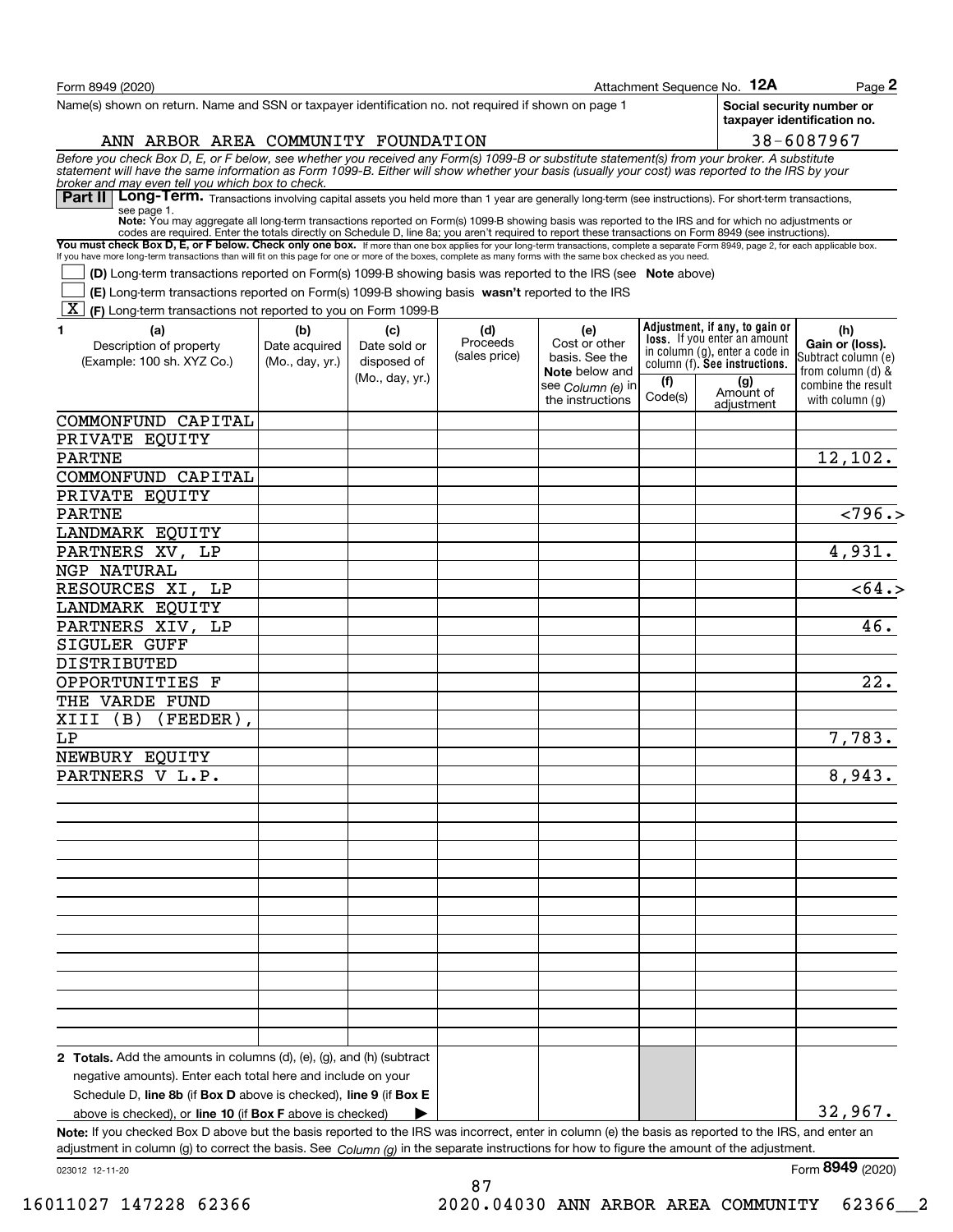| Form                                                          |
|---------------------------------------------------------------|
| Department of the Treasury<br><b>Internal Revenue Service</b> |
| Name(s) shown on return                                       |

#### **(Also Involuntary Conversions and Recapture Amounts Under Sections 179 and 280F(b)(2)) 4797 2020 | Attach to your tax return. Sales of Business Property**

|  | OMB No. 1545-0184             |
|--|-------------------------------|
|  | U20                           |
|  | Attachment<br>Sequence No. 27 |
|  | Identifying number            |

Department of the Treasury **Number of the Treasury Attachment**<br>Internal Revenue Service Sequence No.<br> **| Go to www.irs.gov/Form4797 for instructions and the latest information.** | Sequence No.

|                | ANN ARBOR AREA COMMUNITY FOUNDATION                                                                                                                                              |                                      |                                  |                            |                                                                  |                                                                         | 38-6087967                                                          |
|----------------|----------------------------------------------------------------------------------------------------------------------------------------------------------------------------------|--------------------------------------|----------------------------------|----------------------------|------------------------------------------------------------------|-------------------------------------------------------------------------|---------------------------------------------------------------------|
|                | 1 Enter the gross proceeds from sales or exchanges reported to you for 2020 on Form(s) 1099-B or 1099-S<br>(or substitute statement) that you are including on line 2, 10, or 20 |                                      |                                  |                            |                                                                  |                                                                         |                                                                     |
| <b>Part I</b>  | Sales or Exchanges of Property Used in a Trade or Business and Involuntary Conversions From Other<br>Than Casualty or Theft-Most Property Held More Than 1 Year                  |                                      |                                  |                            |                                                                  | (see instructions)                                                      |                                                                     |
| $\overline{2}$ | (a) Description<br>of property                                                                                                                                                   | (b) Date acquired<br>(mo., day, yr.) | (C) Date sold<br>(mo., day, yr.) | $(d)$ Gross sales<br>price | (e) Depreciation<br>allowed or<br>allowable since<br>acquisition | (f) Cost or other<br>basis, plus<br>improvements and<br>expense of sale | $(g)$ Gain or (loss)<br>Subtract (f) from the<br>sum of (d) and (e) |

|                |                                                                                                                                                                                                                                                                                                                                                                                                                                               |  | acquisition | expense of sale |                |             |
|----------------|-----------------------------------------------------------------------------------------------------------------------------------------------------------------------------------------------------------------------------------------------------------------------------------------------------------------------------------------------------------------------------------------------------------------------------------------------|--|-------------|-----------------|----------------|-------------|
|                |                                                                                                                                                                                                                                                                                                                                                                                                                                               |  |             |                 |                |             |
|                |                                                                                                                                                                                                                                                                                                                                                                                                                                               |  |             |                 |                |             |
|                |                                                                                                                                                                                                                                                                                                                                                                                                                                               |  |             |                 |                |             |
|                | SEE STATEMENT<br>-2.                                                                                                                                                                                                                                                                                                                                                                                                                          |  |             |                 |                | $-34, 352.$ |
| 3              |                                                                                                                                                                                                                                                                                                                                                                                                                                               |  |             |                 | 3              |             |
| 4              |                                                                                                                                                                                                                                                                                                                                                                                                                                               |  |             |                 | 4              |             |
| 5              |                                                                                                                                                                                                                                                                                                                                                                                                                                               |  |             |                 | 5              |             |
| 6              |                                                                                                                                                                                                                                                                                                                                                                                                                                               |  |             |                 | 6              |             |
| $\overline{7}$ |                                                                                                                                                                                                                                                                                                                                                                                                                                               |  |             |                 | $\overline{7}$ | $-34, 352.$ |
|                | <b>Partnerships and S corporations.</b> Report the gain or (loss) following the instructions for Form 1065, Schedule K,<br>line 10, or Form 1120-S, Schedule K, line 9. Skip lines 8, 9, 11, and 12 below.                                                                                                                                                                                                                                    |  |             |                 |                |             |
|                | Individuals, partners, S corporation shareholders, and all others. If line 7 is zero or a loss, enter the amount<br>from line 7 on line 11 below and skip lines 8 and 9. If line 7 is a gain and you didn't have any prior year section<br>1231 losses, or they were recaptured in an earlier year, enter the gain from line 7 as a long-term capital gain on<br>the Schedule D filed with your return and skip lines 8, 9, 11, and 12 below. |  |             |                 |                |             |
| 8              | Nonrecaptured net section 1231 losses from prior years. See instructions                                                                                                                                                                                                                                                                                                                                                                      |  |             |                 | 8              |             |
| 9              | Subtract line 8 from line 7. If zero or less, enter -0-. If line 9 is zero, enter the gain from line 7 on line 12 below. If<br>line 9 is more than zero, enter the amount from line 8 on line 12 below and enter the gain from line 9 as a long-term<br>capital gain on the Schedule D filed with your return. See instructions                                                                                                               |  |             |                 | 9              |             |

### **Part II** | Crdinary Gains and Losses (see instructions)

| 10 | Ordinary gains and losses not included on lines 11 through 16 (include property held 1 year or less):                                                                                                                          |  |  |            |             |
|----|--------------------------------------------------------------------------------------------------------------------------------------------------------------------------------------------------------------------------------|--|--|------------|-------------|
|    |                                                                                                                                                                                                                                |  |  |            |             |
|    |                                                                                                                                                                                                                                |  |  |            |             |
|    |                                                                                                                                                                                                                                |  |  |            |             |
|    |                                                                                                                                                                                                                                |  |  |            |             |
| 11 | Loss, if any, from line 7                                                                                                                                                                                                      |  |  | 11         | 34, 352.    |
| 12 |                                                                                                                                                                                                                                |  |  | 12         |             |
| 13 |                                                                                                                                                                                                                                |  |  | 13         |             |
| 14 |                                                                                                                                                                                                                                |  |  | 14         |             |
| 15 |                                                                                                                                                                                                                                |  |  | 15         |             |
| 16 |                                                                                                                                                                                                                                |  |  | 16         |             |
| 17 | Combine lines 10 through 16 measures and content to the state of the state of the content of the state of the content of the content of the content of the content of the content of the content of the content of the content |  |  | 17         | $-34, 352.$ |
| 18 | For all except individual returns, enter the amount from line 17 on the appropriate line of your return and skip lines                                                                                                         |  |  |            |             |
|    | a and b below. For individual returns, complete lines a and b below.                                                                                                                                                           |  |  |            |             |
|    | a If the loss on line 11 includes a loss from Form 4684, line 35, column (b)(ii), enter that part of the loss here. Enter the                                                                                                  |  |  |            |             |
|    | loss from income-producing property on Schedule A (Form 1040), line 16. (Do not include any loss on property used                                                                                                              |  |  |            |             |
|    |                                                                                                                                                                                                                                |  |  | <b>18a</b> |             |
|    | <b>b</b> Redetermine the gain or (loss) on line 17 excluding the loss, if any, on line 18a. Enter here and on Schedule 1                                                                                                       |  |  |            |             |
|    |                                                                                                                                                                                                                                |  |  | <b>18b</b> |             |

**For Paperwork Reduction Act Notice, see separate instructions.** Form **4797** (2020) LHA

018011 12-18-20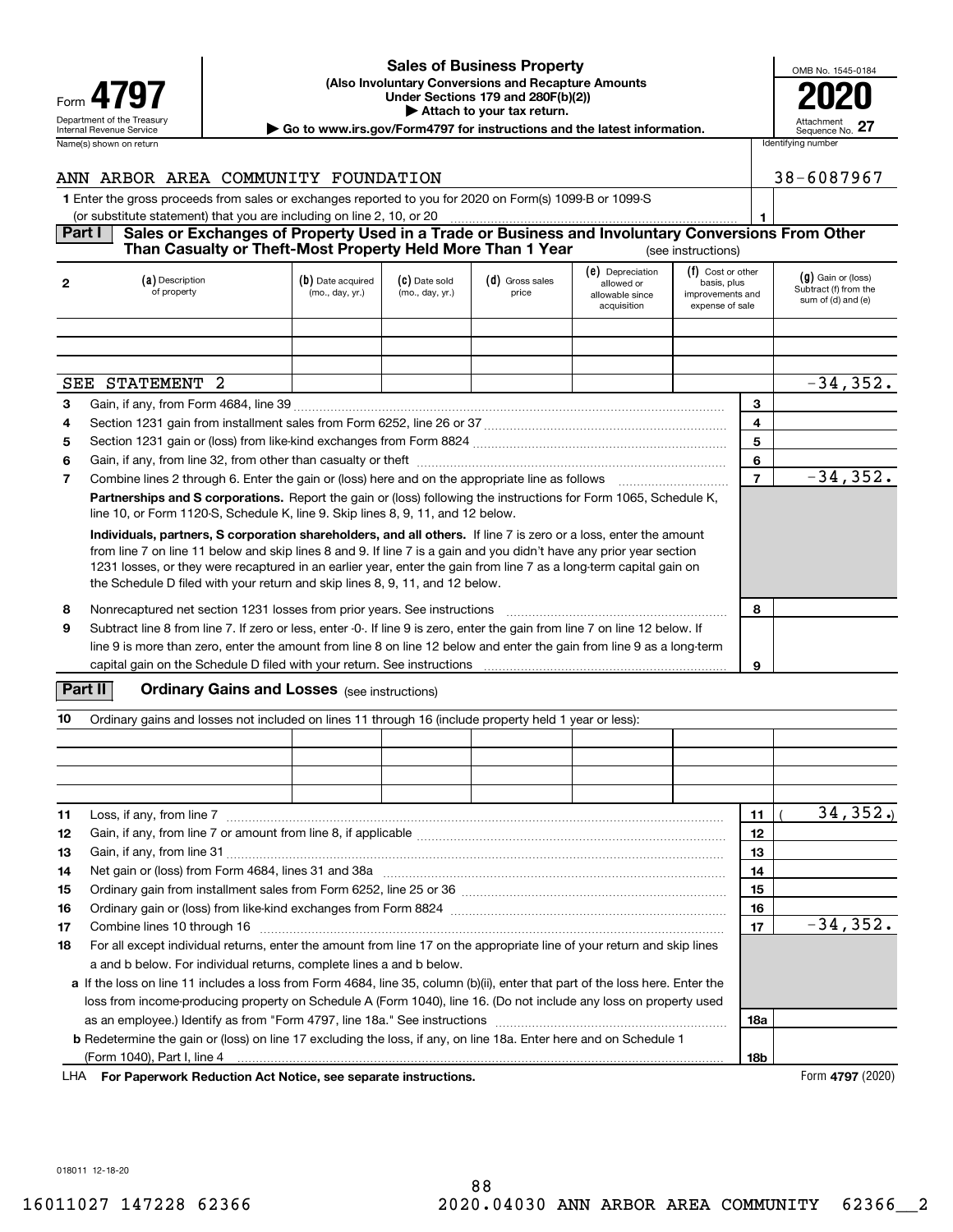**2**

#### **Part III**  $\mid$  **Gain From Disposition of Property Under Sections 1245, 1250, 1252, 1254, and 1255**  $\mid$  $_{\rm (see\, instructions)}$

| (a) Description of section 1245, 1250, 1252, 1254, or 1255 property:<br>19                                                                                                                                        |                 |                   |                   | (b) Date acquired<br>(mo., day, yr.) | (c) Date sold<br>(mo., day, yr.) |
|-------------------------------------------------------------------------------------------------------------------------------------------------------------------------------------------------------------------|-----------------|-------------------|-------------------|--------------------------------------|----------------------------------|
| A                                                                                                                                                                                                                 |                 |                   |                   |                                      |                                  |
| В                                                                                                                                                                                                                 |                 |                   |                   |                                      |                                  |
| C                                                                                                                                                                                                                 |                 |                   |                   |                                      |                                  |
| D                                                                                                                                                                                                                 |                 |                   |                   |                                      |                                  |
| These columns relate to the properties on                                                                                                                                                                         |                 |                   |                   |                                      |                                  |
| lines 19A through 19D.                                                                                                                                                                                            | ▶               | <b>Property A</b> | <b>Property B</b> | <b>Property C</b>                    | <b>Property D</b>                |
| 20<br>Gross sales price (Note: See line 1 before completing.)                                                                                                                                                     | 20              |                   |                   |                                      |                                  |
| 21<br>Cost or other basis plus expense of sale                                                                                                                                                                    | 21              |                   |                   |                                      |                                  |
| Depreciation (or depletion) allowed or allowable<br>22                                                                                                                                                            | 22              |                   |                   |                                      |                                  |
| Adjusted basis. Subtract line 22 from line 21<br>23                                                                                                                                                               | 23              |                   |                   |                                      |                                  |
| Total gain. Subtract line 23 from line 20<br>24                                                                                                                                                                   | 24              |                   |                   |                                      |                                  |
| If section 1245 property:<br>25                                                                                                                                                                                   |                 |                   |                   |                                      |                                  |
| a Depreciation allowed or allowable from line 22                                                                                                                                                                  | 25a             |                   |                   |                                      |                                  |
|                                                                                                                                                                                                                   | 25 <sub>b</sub> |                   |                   |                                      |                                  |
| If section 1250 property: If straight line depreciation<br>26<br>was used, enter -0- on line 26g, except for a corporation<br>subject to section 291.                                                             |                 |                   |                   |                                      |                                  |
| a Additional depreciation after 1975. See instructions                                                                                                                                                            | <b>26a</b>      |                   |                   |                                      |                                  |
| <b>b</b> Applicable percentage multiplied by the smaller<br>of line 24 or line 26a. See instructions                                                                                                              | 26 <sub>b</sub> |                   |                   |                                      |                                  |
| c Subtract line 26a from line 24. If residential rental<br>property or line 24 isn't more than line 26a, skip                                                                                                     | 26c             |                   |                   |                                      |                                  |
| <b>d</b> Additional depreciation after 1969 and before 1976                                                                                                                                                       | <b>26d</b>      |                   |                   |                                      |                                  |
| e Enter the smaller of line 26c or 26d                                                                                                                                                                            | <b>26e</b>      |                   |                   |                                      |                                  |
| f Section 291 amount (corporations only)                                                                                                                                                                          | <b>26f</b>      |                   |                   |                                      |                                  |
| g Add lines 26b, 26e, and 26f<br>.                                                                                                                                                                                | 26 <sub>g</sub> |                   |                   |                                      |                                  |
| 27 If section 1252 property: Skip this section if you didn't<br>dispose of farmland or if this form is being completed for<br>a partnership.                                                                      |                 |                   |                   |                                      |                                  |
| a Soil, water, and land clearing expenses                                                                                                                                                                         | 27a             |                   |                   |                                      |                                  |
| <b>b</b> Line 27a multiplied by applicable percentage                                                                                                                                                             | 27 <sub>b</sub> |                   |                   |                                      |                                  |
|                                                                                                                                                                                                                   | 27c             |                   |                   |                                      |                                  |
| If section 1254 property:<br>28<br>a Intangible drilling and development costs, expenditures<br>for development of mines and other natural deposits,<br>mining exploration costs, and depletion. See instructions | 28a             |                   |                   |                                      |                                  |
| b Enter the smaller of line 24 or 28a                                                                                                                                                                             | <b>28b</b>      |                   |                   |                                      |                                  |
| 29 If section 1255 property:<br>a Applicable percentage of payments excluded<br>from income under section 126. See instructions                                                                                   | 29a             |                   |                   |                                      |                                  |
| <b>b</b> Enter the smaller of line 24 or 29a. See instructions                                                                                                                                                    | 29b             |                   |                   |                                      |                                  |

#### $S$ ummary of Part III Gains. Complete property columns A through D through line 29b before going to line 30.

| 30 | Total gains for all properties. Add property columns A through D, line 24                                           | 30  |  |
|----|---------------------------------------------------------------------------------------------------------------------|-----|--|
|    |                                                                                                                     |     |  |
|    | 31 Add property columns A through D, lines 25b, 26g, 27c, 28b, and 29b. Enter here and on line 13                   | -31 |  |
|    | 32 Subtract line 31 from line 30. Enter the portion from casualty or theft on Form 4684, line 33. Enter the portion |     |  |
|    | from other than casualty or theft on Form 4797, line 6                                                              | -32 |  |
|    | Part IV   Recapture Amounts Under Sections 179 and 280F(b)(2) When Business Use Drops to 50% or Less                |     |  |

|--|

|    |                                                                                           |    | (a) Section<br>179 | (b) Section<br>280F(b)(2) |
|----|-------------------------------------------------------------------------------------------|----|--------------------|---------------------------|
|    | 33 Section 179 expense deduction or depreciation allowable in prior years                 | 33 |                    |                           |
|    | <b>34</b> Recomputed depreciation. See instructions                                       | 34 |                    |                           |
| 35 | Recapture amount. Subtract line 34 from line 33. See the instructions for where to report | 35 |                    |                           |
|    | 018012 12-18-20                                                                           |    | Form 4797 (2020)   |                           |

89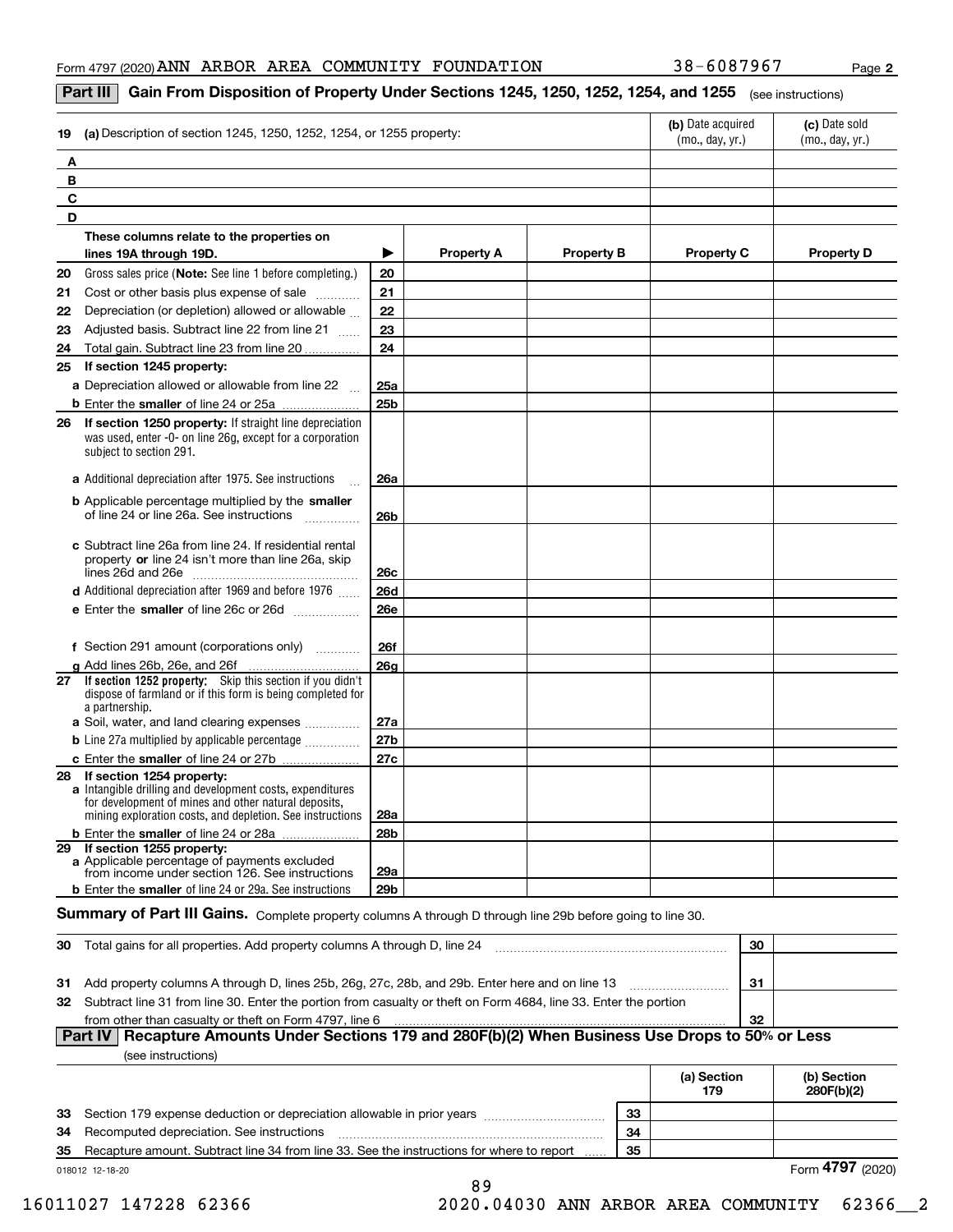| <b>FORM 4797</b>                        |                  |              | PROPERTY HELD MORE THAN ONE YEAR |       |                         | STATEMENT 2     |
|-----------------------------------------|------------------|--------------|----------------------------------|-------|-------------------------|-----------------|
| DESCRIPTION                             | DATE<br>ACQUIRED | DATE<br>SOLD | <b>SALES</b><br>PRICE            | DEPR. | <b>COST</b><br>OR BASIS | GAIN<br>OR LOSS |
| COMMONFUND                              |                  |              |                                  |       |                         |                 |
| CAPITAL PRIVATE                         |                  |              |                                  |       |                         |                 |
| EQUITY PARTNE                           |                  |              |                                  |       |                         | 44.             |
| COMMONFUND                              |                  |              |                                  |       |                         |                 |
| CAPITAL PRIVATE<br><b>EQUITY PARTNE</b> |                  |              |                                  |       |                         | 15.             |
| LANDMARK EQUITY                         |                  |              |                                  |       |                         |                 |
| PARTNERS XV, LP                         |                  |              |                                  |       |                         | $-97.$          |
| NGP NATURAL                             |                  |              |                                  |       |                         |                 |
| RESOURCES XI, LP                        |                  |              |                                  |       |                         | $-12,857.$      |
| DENHAM COMMODITY                        |                  |              |                                  |       |                         |                 |
| PARTNERS FUND VI                        |                  |              |                                  |       |                         |                 |
| LP.                                     |                  |              |                                  |       |                         | $-21, 244.$     |
| LANDMARK EQUITY                         |                  |              |                                  |       |                         | $-213.$         |
| PARTNERS XIV, LP                        |                  |              |                                  |       |                         |                 |
| TOTAL TO 4797, PART I, LINE 2           |                  |              |                                  |       |                         | $-34,352.$      |

}}}}}}}}}}}}}}}}}}}}}}}}}}}}}}}}}}} }}}}}}}}}}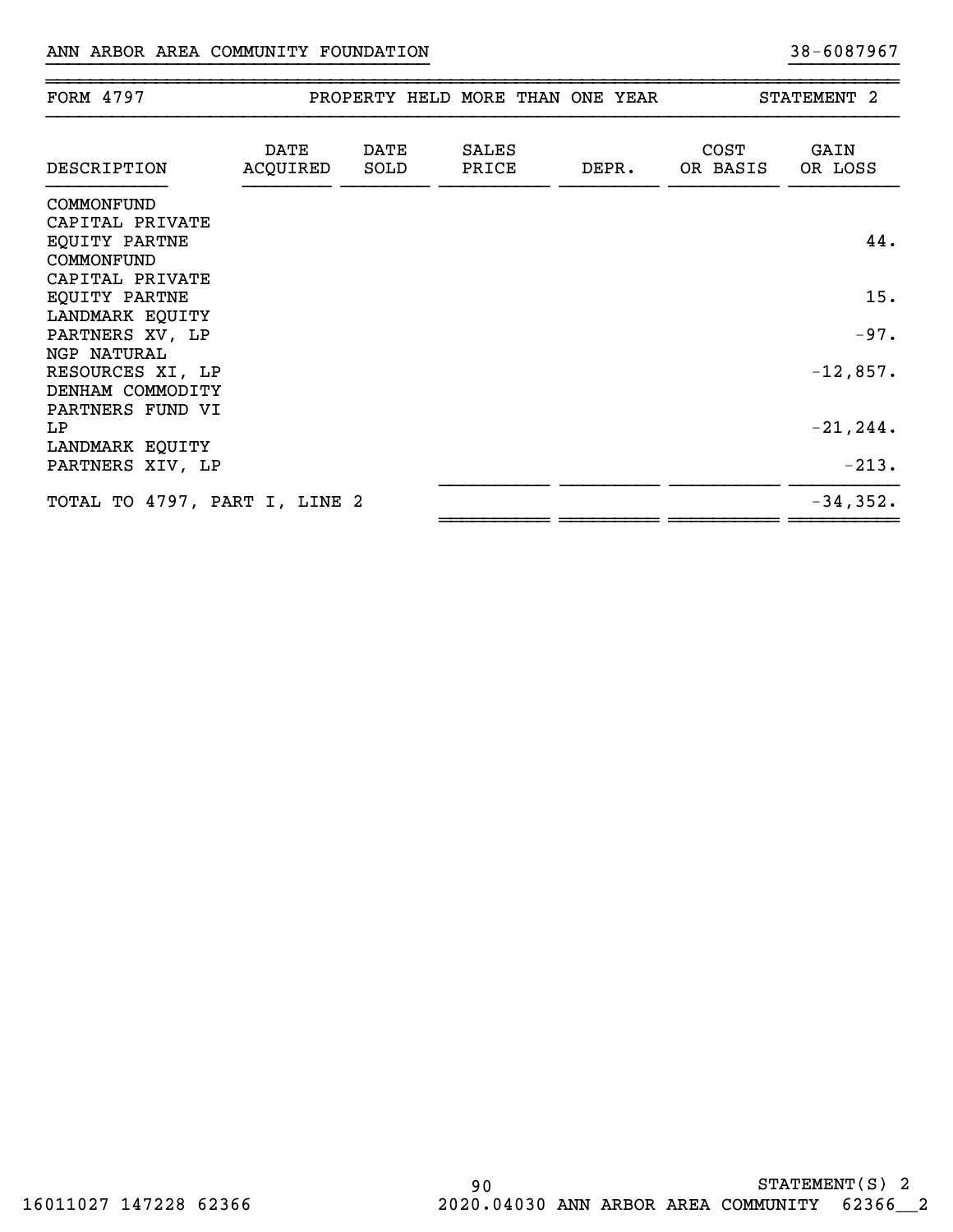| Form                                                          |  |  |  |  |  |  |
|---------------------------------------------------------------|--|--|--|--|--|--|
| Department of the Treasury<br><b>Internal Revenue Service</b> |  |  |  |  |  |  |
| Name(s) shown on return                                       |  |  |  |  |  |  |

#### **(Also Involuntary Conversions and Recapture Amounts Under Sections 179 and 280F(b)(2)) 4797 2020 | Attach to your tax return. Sales of Business Property**

|  | OMB No. 1545-0184             |
|--|-------------------------------|
|  | 1120                          |
|  | Attachment<br>Sequence No. 27 |
|  | Identifying number            |

Department of the Treasury **Number of the Treasury Attachment**<br>Internal Revenue Service Sequence No.<br> **| Go to www.irs.gov/Form4797 for instructions and the latest information.** | Sequence No.

| ANN ARBOR AREA COMMUNITY FOUNDATION                                                                                | 38-6087967 |
|--------------------------------------------------------------------------------------------------------------------|------------|
| 1 Enter the gross proceeds from sales or exchanges reported to you for 2020 on Form(s) 1099-B or 1099-S            |            |
| (or substitute statement) that you are including on line 2, 10, or 20                                              |            |
| <b>Part I</b><br>Sales or Exchanges of Property Used in a Trade or Business and Involuntary Conversions From Other |            |
| Than Casualty or Theft-Most Property Held More Than 1 Year<br>(see instructions)                                   |            |

| $\mathbf{2}$ | (a) Description<br>of property                                                                                                                                                                                                                                                                                                                                                                                                                | (b) Date acquired<br>(mo., day, yr.) | (C) Date sold<br>(mo., day, yr.) | (d) Gross sales<br>price | (e) Depreciation<br>allowed or<br>allowable since<br>acquisition | (f) Cost or other<br>basis, plus<br>improvements and<br>expense of sale |                | $(g)$ Gain or (loss)<br>Subtract (f) from the<br>sum of (d) and (e) |
|--------------|-----------------------------------------------------------------------------------------------------------------------------------------------------------------------------------------------------------------------------------------------------------------------------------------------------------------------------------------------------------------------------------------------------------------------------------------------|--------------------------------------|----------------------------------|--------------------------|------------------------------------------------------------------|-------------------------------------------------------------------------|----------------|---------------------------------------------------------------------|
|              |                                                                                                                                                                                                                                                                                                                                                                                                                                               |                                      |                                  |                          |                                                                  |                                                                         |                |                                                                     |
|              |                                                                                                                                                                                                                                                                                                                                                                                                                                               |                                      |                                  |                          |                                                                  |                                                                         |                |                                                                     |
|              |                                                                                                                                                                                                                                                                                                                                                                                                                                               |                                      |                                  |                          |                                                                  |                                                                         |                |                                                                     |
| 3            |                                                                                                                                                                                                                                                                                                                                                                                                                                               |                                      |                                  |                          |                                                                  |                                                                         | 3              |                                                                     |
| 4            |                                                                                                                                                                                                                                                                                                                                                                                                                                               |                                      |                                  |                          |                                                                  |                                                                         | 4              |                                                                     |
| 5            |                                                                                                                                                                                                                                                                                                                                                                                                                                               |                                      |                                  |                          |                                                                  |                                                                         | 5              |                                                                     |
| 6            |                                                                                                                                                                                                                                                                                                                                                                                                                                               |                                      |                                  |                          |                                                                  |                                                                         | 6              |                                                                     |
| 7            | Combine lines 2 through 6. Enter the gain or (loss) here and on the appropriate line as follows                                                                                                                                                                                                                                                                                                                                               |                                      |                                  |                          |                                                                  |                                                                         | $\overline{7}$ | $-34, 352.$                                                         |
|              | Partnerships and S corporations. Report the gain or (loss) following the instructions for Form 1065, Schedule K,<br>line 10, or Form 1120-S, Schedule K, line 9. Skip lines 8, 9, 11, and 12 below.                                                                                                                                                                                                                                           |                                      |                                  |                          |                                                                  |                                                                         |                |                                                                     |
|              | Individuals, partners, S corporation shareholders, and all others. If line 7 is zero or a loss, enter the amount<br>from line 7 on line 11 below and skip lines 8 and 9. If line 7 is a gain and you didn't have any prior year section<br>1231 losses, or they were recaptured in an earlier year, enter the gain from line 7 as a long-term capital gain on<br>the Schedule D filed with your return and skip lines 8, 9, 11, and 12 below. |                                      |                                  |                          |                                                                  |                                                                         |                |                                                                     |
| 8            | Nonrecaptured net section 1231 losses from prior years. See instructions                                                                                                                                                                                                                                                                                                                                                                      |                                      |                                  |                          |                                                                  |                                                                         | 8              |                                                                     |
| 9            | Subtract line 8 from line 7. If zero or less, enter -0-. If line 9 is zero, enter the gain from line 7 on line 12 below. If<br>line 9 is more than zero, enter the amount from line 8 on line 12 below and enter the gain from line 9 as a long-term                                                                                                                                                                                          |                                      |                                  |                          |                                                                  |                                                                         |                |                                                                     |
|              |                                                                                                                                                                                                                                                                                                                                                                                                                                               |                                      |                                  |                          |                                                                  |                                                                         |                | 9                                                                   |

### **Part II** | Crdinary Gains and Losses (see instructions)

| Ordinary gains and losses not included on lines 11 through 16 (include property held 1 year or less):<br>10 |                                                                                                                                                                                                            |  |  |  |    |    |     |  |             |  |
|-------------------------------------------------------------------------------------------------------------|------------------------------------------------------------------------------------------------------------------------------------------------------------------------------------------------------------|--|--|--|----|----|-----|--|-------------|--|
|                                                                                                             |                                                                                                                                                                                                            |  |  |  |    |    |     |  |             |  |
|                                                                                                             |                                                                                                                                                                                                            |  |  |  |    |    |     |  |             |  |
|                                                                                                             |                                                                                                                                                                                                            |  |  |  |    |    |     |  |             |  |
|                                                                                                             |                                                                                                                                                                                                            |  |  |  |    |    |     |  |             |  |
| 11                                                                                                          | Loss, if any, from line 7                                                                                                                                                                                  |  |  |  |    |    | 11  |  | 34,352.     |  |
| 12                                                                                                          |                                                                                                                                                                                                            |  |  |  |    |    | 12  |  |             |  |
| 13                                                                                                          |                                                                                                                                                                                                            |  |  |  |    |    | 13  |  |             |  |
| 14                                                                                                          | Net gain or (loss) from Form 4684, lines 31 and 38a manufactured contains and starting manufactured with an amount with the starting manufactured with the gain or (loss) from Form 4684, lines 31 and 38a |  |  |  | 14 |    |     |  |             |  |
| 15                                                                                                          |                                                                                                                                                                                                            |  |  |  |    | 15 |     |  |             |  |
| 16                                                                                                          |                                                                                                                                                                                                            |  |  |  |    | 16 |     |  |             |  |
| 17                                                                                                          |                                                                                                                                                                                                            |  |  |  |    |    | 17  |  | $-34, 352.$ |  |
| 18                                                                                                          | For all except individual returns, enter the amount from line 17 on the appropriate line of your return and skip lines                                                                                     |  |  |  |    |    |     |  |             |  |
|                                                                                                             | a and b below. For individual returns, complete lines a and b below.                                                                                                                                       |  |  |  |    |    |     |  |             |  |
|                                                                                                             | a If the loss on line 11 includes a loss from Form 4684, line 35, column (b)(ii), enter that part of the loss here. Enter the                                                                              |  |  |  |    |    |     |  |             |  |
|                                                                                                             | loss from income producing property on Schedule A (Form 1040), line 16. (Do not include any loss on property used                                                                                          |  |  |  |    |    |     |  |             |  |
|                                                                                                             |                                                                                                                                                                                                            |  |  |  |    |    | 18a |  |             |  |
|                                                                                                             | <b>b</b> Redetermine the gain or (loss) on line 17 excluding the loss, if any, on line 18a. Enter here and on Schedule 1                                                                                   |  |  |  |    |    |     |  |             |  |
|                                                                                                             |                                                                                                                                                                                                            |  |  |  |    |    | 18b |  |             |  |

**For Paperwork Reduction Act Notice, see separate instructions.** Form **4797** (2020) LHA